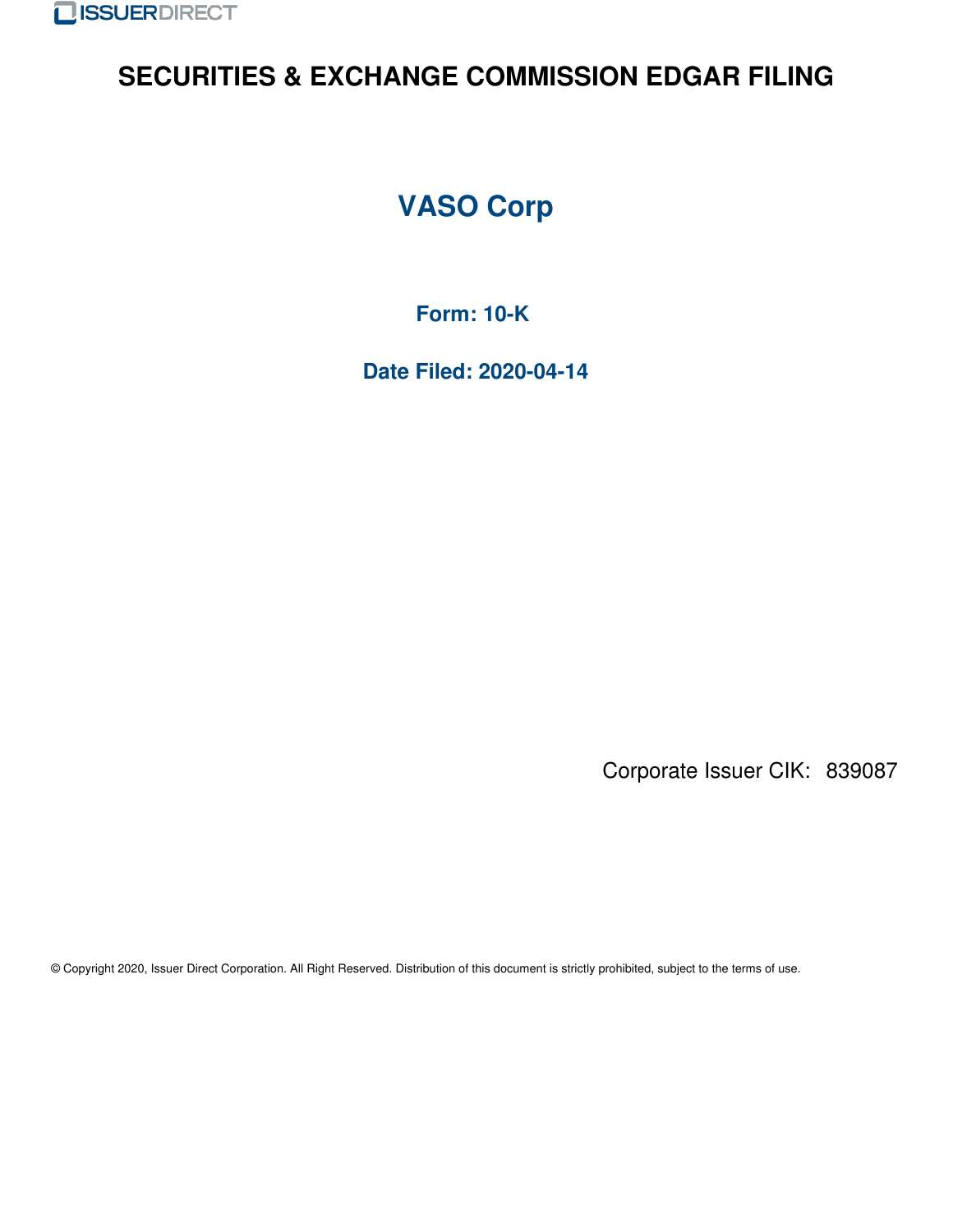## **UNITED STATES SECURITIES AND EXCHANGE COMMISSION Washington, DC 20549**

## **FORM 10-K**

☒

ANNUAL REPORT PURSUANT TO SECTION 13 OR 15(d) OF THE SECURITIES EXCHANGE ACT OF 1934 *For the fiscal year ended December 31, 2019* ☐ TRANSITION REPORT PURSUANT TO SECTION 13 OR 15(d) OF THE SECURITIES EXCHANGE ACT OF 1934

Commission File No. 0-18105



## **VASO CORPORATION**

*(Exact name of registrant as specified in Its Charter)*

*(State or other jurisdiction of incorporation or organization) (IRS Employer Identification No.)*

**Delaware 11-2871434**

**Registrant's telephone number, including area code:** *(516) 997-4600*

**Securities registered under Section 12(b) of the Act:** *None*

Title of each class Trading Symbol Name of each exchange on which registered Name of each exchange on which registered

## **Securities registered under Section 12(g) of the Act:**

Common Stock, \$.001 par value *(Title of Class)*

Indicate by check mark if the registrant is a well-known seasoned issuer, as defined in Rule 405 of the Securities Act. Yes  $\Box$  No  $\boxtimes$ 

Indicate by check mark if the registrant is not required to file reports pursuant to Section 13 or Section 15(d) of the Act. Yes  $\Box$  No  $\boxtimes$ 

Indicate by check mark whether the registrant (1) has filed all reports required to be filed by Section 13 or 15(d) of the Securities Exchange Act of 1934 during the past 12 months (or for such shorter period that the registrant was required to file such reports), and (2) has been subject to such filing requirements for the past 90 days. Yes ⊠ No □

Indicate by check mark whether the registrant has submitted electronically every Interactive Data File required to be submitted pursuant to Rule 405 of Regulation S-T (§232.405 of this chapter) during the preceding 12 months (or for such shorter period that the registrant was required to submit such files) Yes  $\boxtimes$  No  $\Box$ 

Indicate by check mark whether the registrant is a large accelerated filer, an accelerated filer, a non-accelerated filer, a smaller reporting company or an emerging growth company. See the definitions of "large accelerated filer," "accelerated filer," "smaller reporting company," and "emerging growth company" in Rule 12b-2 of the Exchange Act.

Large accelerated filer □ Accelerated filer □ Non-accelerated filer ⊠ Smaller reporting company ⊠

Emerging growth company □

If an emerging growth company, indicate by check mark if the registrant has elected not to use the extended transition period for complying with any new or revised financial accounting standards provided pursuant to Section 13(a) of the Exchange Act.  $\Box$ 

Indicate by check mark whether the registrant is a shell company (as defined in Rule 12b-2 of the Exchange Act). Yes  $\Box$  No  $\boxtimes$ 

The aggregate market value of common stock held by non-affiliates was approximately \$3.0 million based on the closing sales price of the common stock as quoted on the OTC PK on June 28, 2019.

At April 9, 2020, the number of shares outstanding of the issuer's common stock was 174,436,289.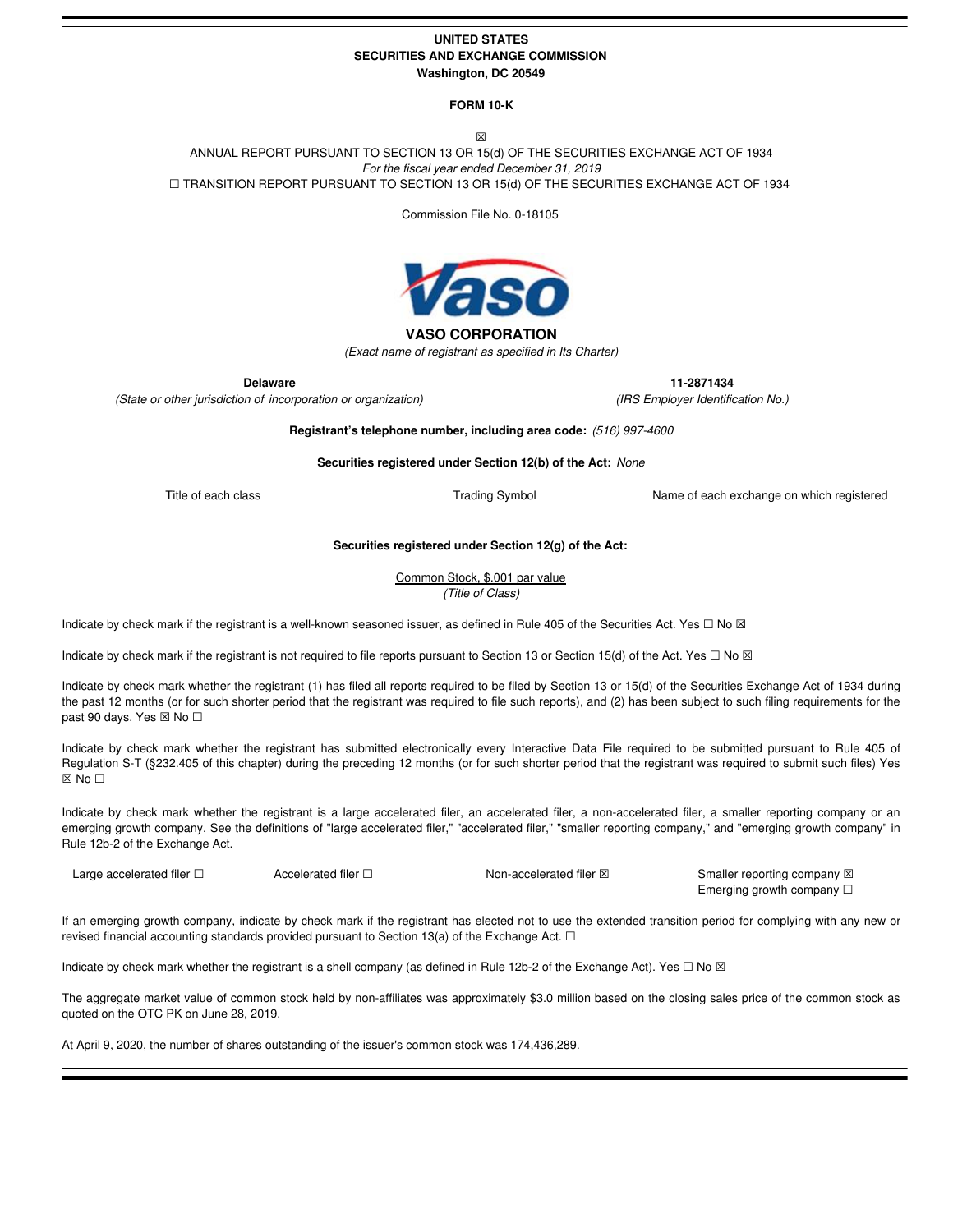**{THIS PAGE LEFT INTENTIONALLY BLANK}**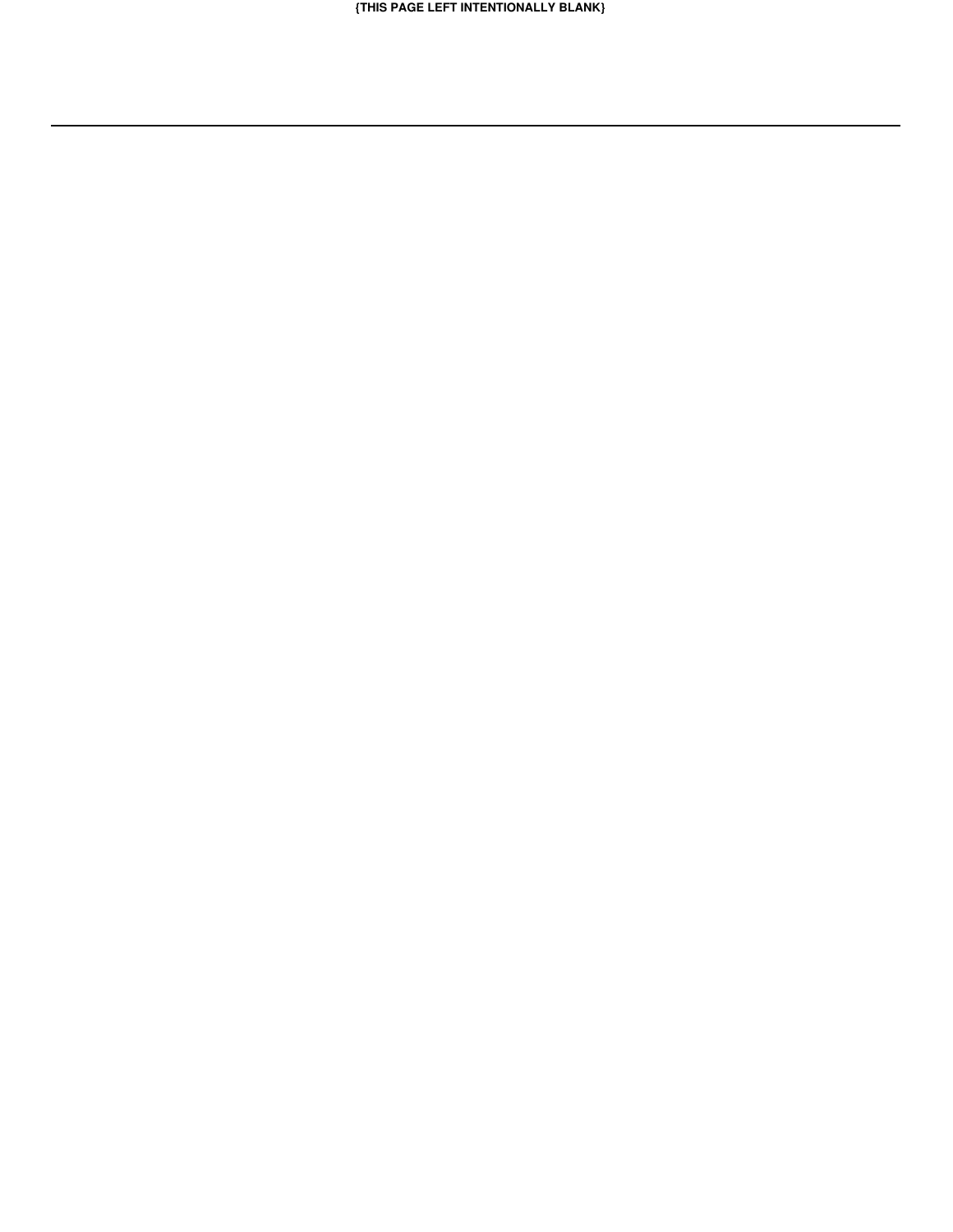# **VASO CORPORATION INDEX TO FORM 10-K**

|                                                                                                    | Page           |
|----------------------------------------------------------------------------------------------------|----------------|
| <b>PARTI</b>                                                                                       | $\overline{2}$ |
| <b>ITEM 1 - BUSINESS</b>                                                                           | 2              |
| <b>ITEM 1A - RISK FACTORS</b>                                                                      | 8              |
| <b>ITEM 2 - PROPERTIES</b>                                                                         | 12             |
| <b>PART II</b>                                                                                     | 13             |
| ITEM 5 -MARKET FOR REGISTRANT'S COMMON EQUITY. RELATED STOCKHOLDER MATTERS AND ISSUER PURCHASES OF | 13             |
| <b>EQUITY SECURITIES</b>                                                                           |                |
| ITEM 7 – MANAGEMENT'S DISCUSSION AND ANALYSIS OF FINANCIAL CONDITION AND RESULTS OF OPERATIONS.    | 13             |
| <b>ITEM 8 - FINANCIAL STATEMENTS AND SUPPLEMENTARY DATA</b>                                        | 20             |
| <b>ITEM 9A - CONTROLS AND PROCEDURES</b>                                                           | 20             |
| <b>ITEM 9B - OTHER INFORMATION</b>                                                                 | 21             |
| <b>PART III</b>                                                                                    | 23             |
| ITEM 10 - DIRECTORS, EXECUTIVE OFFICERS AND CORPORATE GOVERNANCE                                   | 23             |
| <b>ITEM 11 - EXECUTIVE COMPENSATION</b>                                                            | 25             |
| ITEM 12 - SECURITY OWNERSHIP OF CERTAIN BENEFICIAL OWNERS AND MANAGEMENT AND RELATED STOCKHOLDER   | 29             |
| <b>MATTERS</b>                                                                                     |                |
| ITEM 13 - CERTAIN RELATIONSHIPS AND RELATED TRANSACTIONS, AND DIRECTOR INDEPENDENCE                | 30             |
| <b>ITEM 14 - PRINCIPAL ACCOUNTING FEES AND SERVICES</b>                                            | 32             |
| <b>PART IV</b>                                                                                     | 33             |
| <b>ITEM 15 – EXHIBITS AND FINANCIAL STATEMENT SCHEDULES</b>                                        | 33             |
| <b>SIGNATURES</b>                                                                                  | 34             |
| <b>INDEX TO CONSOLIDATED FINANCIAL STATEMENTS</b>                                                  | $F-1$          |
| REPORT OF INDEPENDENT REGISTERED PUBLIC ACCOUNTING FIRM                                            | $F-2$          |
| <b>CONSOLIDATED BALANCE SHEETS</b>                                                                 | $F-3$          |
| CONSOLIDATED STATEMENTS OF OPERATIONS AND COMPREHENSIVE LOSS                                       | $F-4$          |
| <b>CONSOLIDATED STATEMENTS OF CHANGES IN STOCKHOLDERS' EQUITY</b>                                  | $F-5$          |
| <b>CONSOLIDATED STATEMENTS OF CASH FLOWS</b>                                                       | $F-6$          |
| NOTES TO CONSOLIDATED FINANCIAL STATEMENTS                                                         | $F-7$          |

# **EXHIBITS**

Exhibit 31 Certifications Pursuant to Securities Exchange Act Rule 13A-14(A)/15D-14(A) Exhibit 32 Certifications Pursuant to Section 906 of the Sarbanes-Oxley Act of 2002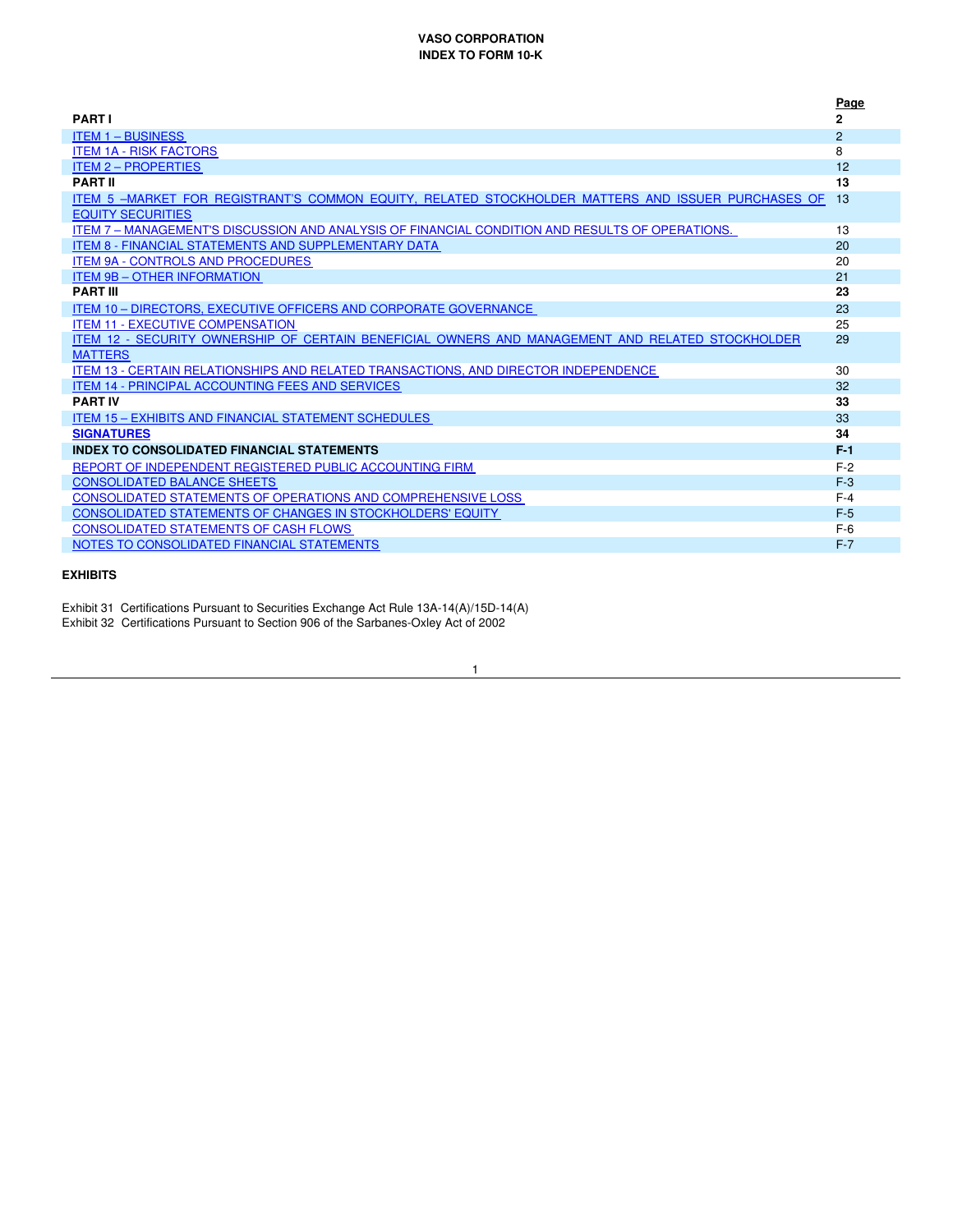## <span id="page-4-0"></span>**ITEM 1 – BUSINESS**

Except for historical information contained in this report, the matters discussed are forward-looking statements that involve risks and uncertainties. When used in this report, words such as "anticipates", "believes", "could", "estimates", "expects", "may", "plans", "potential" and "intends" and similar expressions, as they relate to the Company or its management, identify forward-looking statements. Such forward-looking statements are based on the beliefs of the Company's management, as well as assumptions made by and information currently available to the Company's management. Among the factors that could cause actual results to differ materially are the following: the effect of business and economic conditions, including the current COVID-19 pandemic; the effect of the dramatic changes taking place in IT and healthcare; continuation of the GEHC agreements; the impact of competitive technology and products and their pricing; medical insurance reimbursement policies; unexpected manufacturing or supplier problems; unforeseen difficulties and delays in product development programs; the actions of regulatory authorities and third-party payers in the United States and overseas; and the risk factors reported from time to time in the Company's SEC reports. The Company undertakes no obligation to update forward-looking statements as a result of future events or developments.

Unless the context requires otherwise, all references to "we", "our", "us", "Company", "registrant", "Vaso" or "management" refer to Vaso Corporation and *its subsidiaries.*

## **General Overview**

Vaso Corporation principally operates in three distinct business segments in the healthcare equipment and information technology industries. We manage and evaluate our operations, and report our financial results, through these three business segments.

- IT segment, operating through a wholly-owned subsidiary VasoTechnology, Inc., primarily focuses on healthcare IT and managed network technology services;
- Professional sales service segment, operating through a wholly-owned subsidiary Vaso Diagnostics, Inc. d/b/a VasoHealthcare, primarily focuses on the sale of healthcare capital equipment for General Electric Healthcare ("GEHC") into the health provider middle market; and
- Equipment segment, primarily focuses on the design, manufacture, sale and service of proprietary medical devices, operating through a whollyowned subsidiary VasoMedical, Inc., which in turn operates through Vasomedical Solutions, Inc. for domestic business and Vasomedical Global Corp. for international business, respectively.

#### *VasoTechnology*

VasoTechnology, Inc. was formed in May 2015, at the time the Company acquired all of the assets of NetWolves, LLC and its affiliates, including the membership interests in NetWolves Network Services LLC (collectively, "NetWolves"), to address certain issues facing the healthcare IT industry. It currently consists of a managed network and security service division (NetWolves) and a healthcare IT application VAR (value added reseller) division (VasoHealthcare IT). Its current offering includes:

- Managed diagnostic imaging applications (national channel partner of GEHC Digital).
- Managed network infrastructure (routers, switches and other core equipment).
- Managed network transport (FCC licensed carrier reselling 175+ facility partners).
- Managed security services (partner with major cybersecurity technologies firms including IBM and Palo Alto).

VasoTechnology uses a combination of proprietary technology, methodology and best-in-class third-party applications to deliver its value proposition.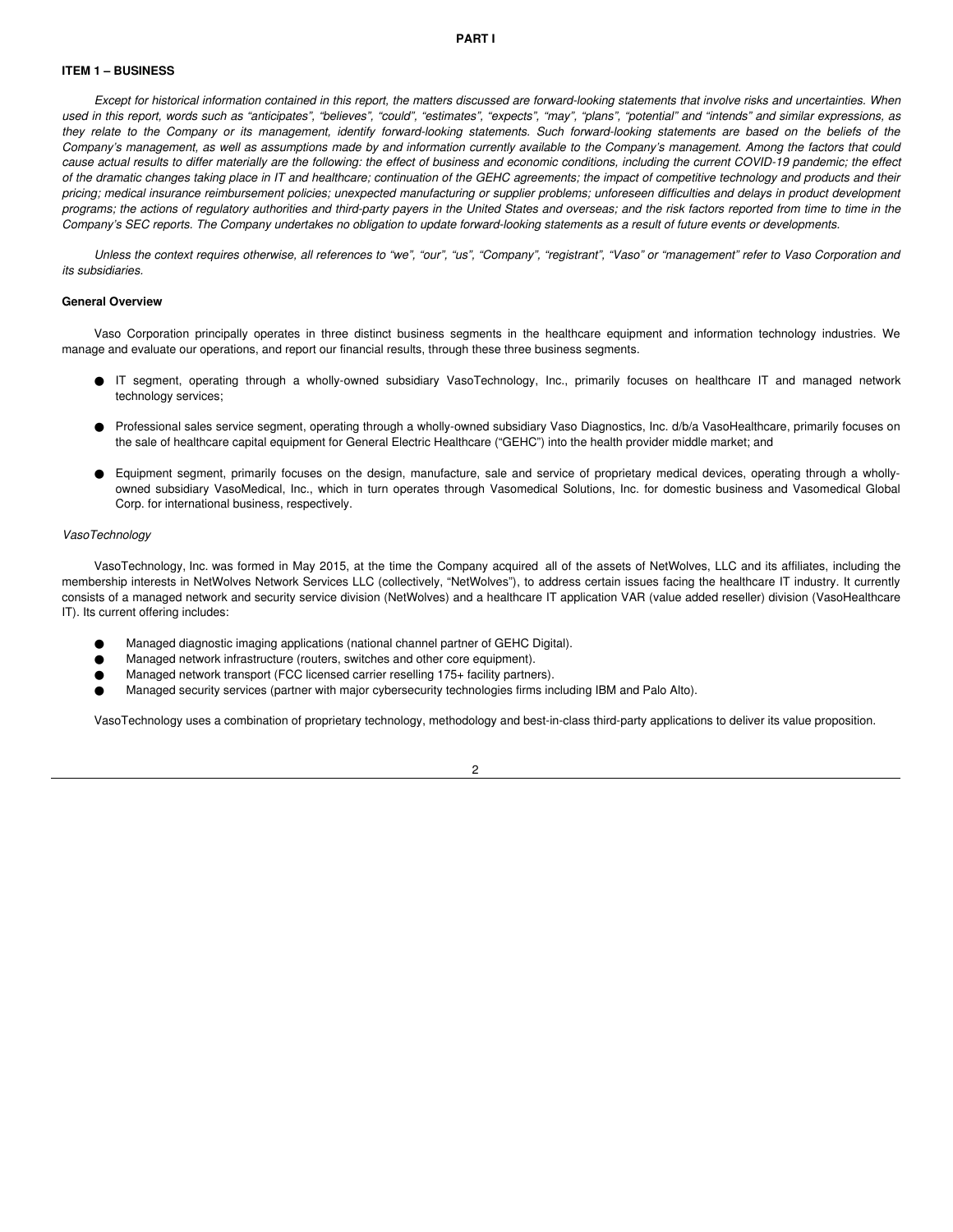#### *VasoHealthcare*

VasoHealthcare commenced operations in 2010, in conjunction with the Company's execution of its exclusive sales representation agreement with GEHC, which is the healthcare business division of the General Electric Company ("GE"), to further the sale of certain medical capital equipment in certain domestic market segments.

VasoHealthcare's current offering consists of:

- GEHC diagnostic imaging capital equipment.
- GEHC service agreements for the above equipment.
- GEHC and third party financial services for the above equipment.

VasoHealthcare has built a team of over 80 highly experienced sales professionals who utilize proprietary sales management and analytic tools to manage the complete sales process and to increase market penetration.

#### *VasoMedical*

The proprietary medical equipment business now all under VasoMedical dates back to 1995 when the Company began the external counterpulsation technology in the United States. Vasomedical Global was formed in 2011 to combine and coordinate the various international operations including design, development, manufacturing, and sales of medical devices, while domestic activities are under Vasomedical Solutions. These devices primarily consist of cardiovascular diagnostic and therapeutic systems. Its current offering consists of:

- Biox<sup>™</sup> series Holter monitors and ambulatory blood pressure recorders.
- ARCS™ series analysis, reporting and communication software for physiological signals such as ECG and blood pressure.
- MobiCare™ multi-parameter wireless vital-sign monitoring system.
- EECP<sup>®</sup> therapy systems, used for non-invasive, outpatient treatment of ischemic heart disease.

This segment uses its extensive cardiovascular device knowledge coupled with its engineering resources to cost effectively create and market its proprietary technology. It sells and services its products to domestic customers directly and sells and/or services its products in the international market mainly through independent distributors.

#### **Historical Background**

Vaso Corporation was incorporated in Delaware in July 1987. For most of its history, the Company primarily was a single-product company designing, manufacturing, marketing and servicing its proprietary Enhanced External Counterpulsation, or EECP®, therapy systems, mainly for the treatment of angina. In 2010 it began to diversify its business operations. The Company changed its name to Vaso Corporation in 2016 to more accurately reflect the diversified nature of its business, and continues to use the original name VasoMedical for its proprietary medical device subsidiary.

In May 2010, the Company launched its Professional Sales Service business through a wholly-owned subsidiary Vaso Diagnostics, Inc. d/b/a VasoHealthcare, which was appointed the exclusive representative for the sale of select GE diagnostic imaging equipment to specific market segments in the 48 contiguous states of the United States and the District of Columbia. The original agreement ("GEHC Agreement") was for three years ending June 30, 2013; it has been extended several times with the current extension through December 31, 2022, subject to earlier termination under certain conditions.

In June 2014, the Company began its IT segment business by concluding the Value Added Reseller Agreement ("VAR Agreement") with GEHC to become a national value added reseller of GEHC Digital's software solutions such as Picture Archiving and Communication System ("PACS"), Radiology Information System ("RIS"), and related services, including implementation, training, management and support. This multiyear VAR Agreement focuses primarily on existing customer segments currently served by VasoHealthcare on behalf of GEHC. A new wholly owned subsidiary, VasoHealthcare IT Corp. ("VHC IT"), was formed to conduct the healthcare IT business.

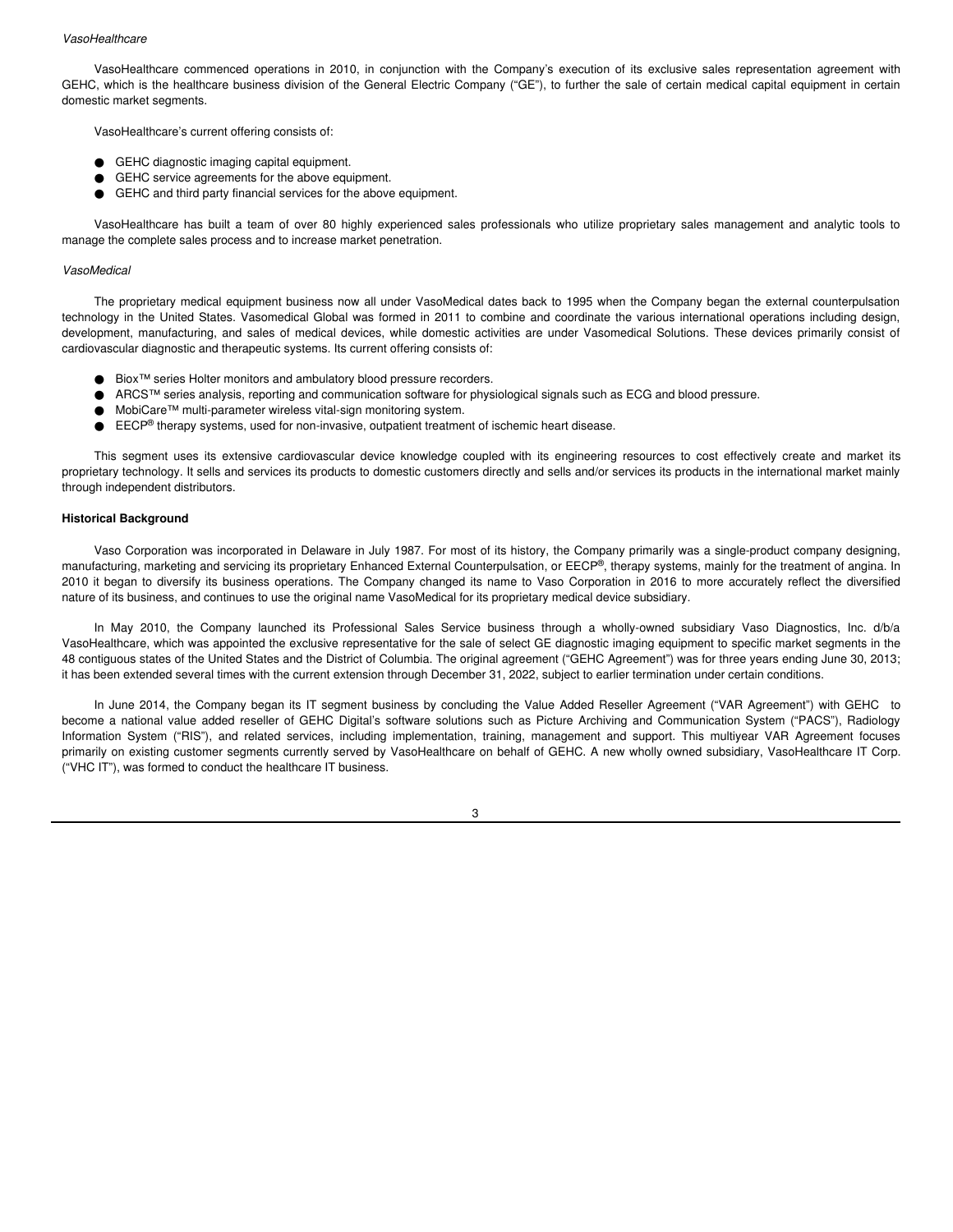In May 2015, the Company further expanded its IT business segment by acquiring all of the assets of NetWolves, LLC and its affiliates, including the membership interests in NetWolves Network Services, LLC (collectively, "NetWolves"), pursuant to an asset purchase agreement. NetWolves designs and delivers efficient and cost-effective multi-network and multi-technology solutions as a managed network provider, and provides a complete single-source solution that includes design, network redundancy, application device management, real-time network monitoring, reporting and support systems as a comprehensive solution.

The Company's Equipment business also has been significantly expanded from the original EECP ®-only operations. In September 2011, the Company acquired FGE, a British Virgin Islands company, which owns or controls two Chinese operating companies - Life Enhancement Technology Ltd. ("LET") based in Foshan, China, and Biox Instruments Co. Ltd. ("Biox") based in Wuxi, China, respectively - to expand its technical and manufacturing capabilities and to enhance its distribution network, technology, and product portfolio. Biox was a variable interest entity ("VIE") controlled by FGE through certain contracts and an option to acquire all the shares of Biox by FGE's wholly owned subsidiary Gentone, and in March 2019 Gentone exercised its option to acquire all of the shares of Biox. In August 2014, the Company through Gentone acquired all of the outstanding shares of Genwell Instruments Co. Ltd. ("Genwell"), located in Wuxi, China. Genwell was formed in China in 2010 with the assistance of a government grant to develop the MobiCare™ wireless multi-parameter patient monitoring system and holds intellectual property rights for this system. As a result, the Company has now expanded its equipment products portfolio to include Biox™ series ambulatory patient monitoring systems, ARCS™ series software for ECG and blood pressure analysis, and the MobiCare™ patient monitoring device. In 2017, as an effort to further reduce engineering and production cost of its EECP® products, the Company moved the operations of LET from Foshan, China to Biox in Wuxi, China, and closed LET in 2018.

In April 2014, the Company entered into a cooperation agreement with Chongqing PSK-Health Sci-Tech Development Co., Ltd. ("PSK") of Chongqing, China, the leading manufacturer of external counter pulsation, or ECP, therapy systems in China, to form a joint venture company, VSK Medical Limited ("VSK"), a Cayman Islands company, for the global marketing, sale and advancement of ECP therapy technology. The Company owned 49.9% of VSK, which commenced operations in January 2015. In March 2018, the Company terminated the cooperation agreement with PSK and sold its shares in VSK to PSK. The Company continues to cooperate with VSK by granting it distribution rights for EECP® systems in certain geographic territories of the world.

#### **Management**

The Company currently bases its headquarters in Plainview, Long Island, NY pursuant to a lease which expires in September, 2022. We also maintain an office in Manhattan, NY until May 31, 2020. Reporting to the Board of Directors, corporate officers of the Company include the President and Chief Executive Officer ("CEO"), Co-Chief Financial Officer and Secretary, Chief Operating Officer ("COO"), and Co-Chief Financial Officer and Treasurer.

The management of the Company's IT segment is led by the COO of the Company, who is also the President of VasoTechnology and NetWolves, which is based in Tampa, FL. Our VasoHealthcare IT VAR business is organized as a part of VasoTechnology and is also led by the COO, supported by several software solution sales and implementation specialists, based in Nashville, TN. The business unit works with our VasoHealthcare diagnostic imaging equipment sales team to generate leads and potential clients for the software solutions products and works with NetWolves sales and technical teams for comprehensive IT product and service offerings.

In the professional sales services segment, we sell GEHC diagnostic imaging products to our assigned market through a nationwide team of approximately 65 sales employees led by an executive team and nine regional managers who report to the President of VasoHealthcare. The operation is also supported by in-house administrative, analytic and other support staff, as well as applicable GEHC employees.

The equipment segment is under the direct supervision of the CEO of the Company. Sales and marketing efforts in the domestic market are led by a Vice President of national sales and service at Vasomedical Solutions, and the managers of our China subsidiaries are in charge of the development and production of all our proprietary products and marketing and sales in the international markets. We have marketed our EECP® systems internationally through distributors, including VSK Medical, in various countries throughout Europe, the Middle East, Africa, Asia and Latin America. We sell our Biox™ series and other products in China by a group of sales managers as well as through distributors covering various regions of China and other international geographies.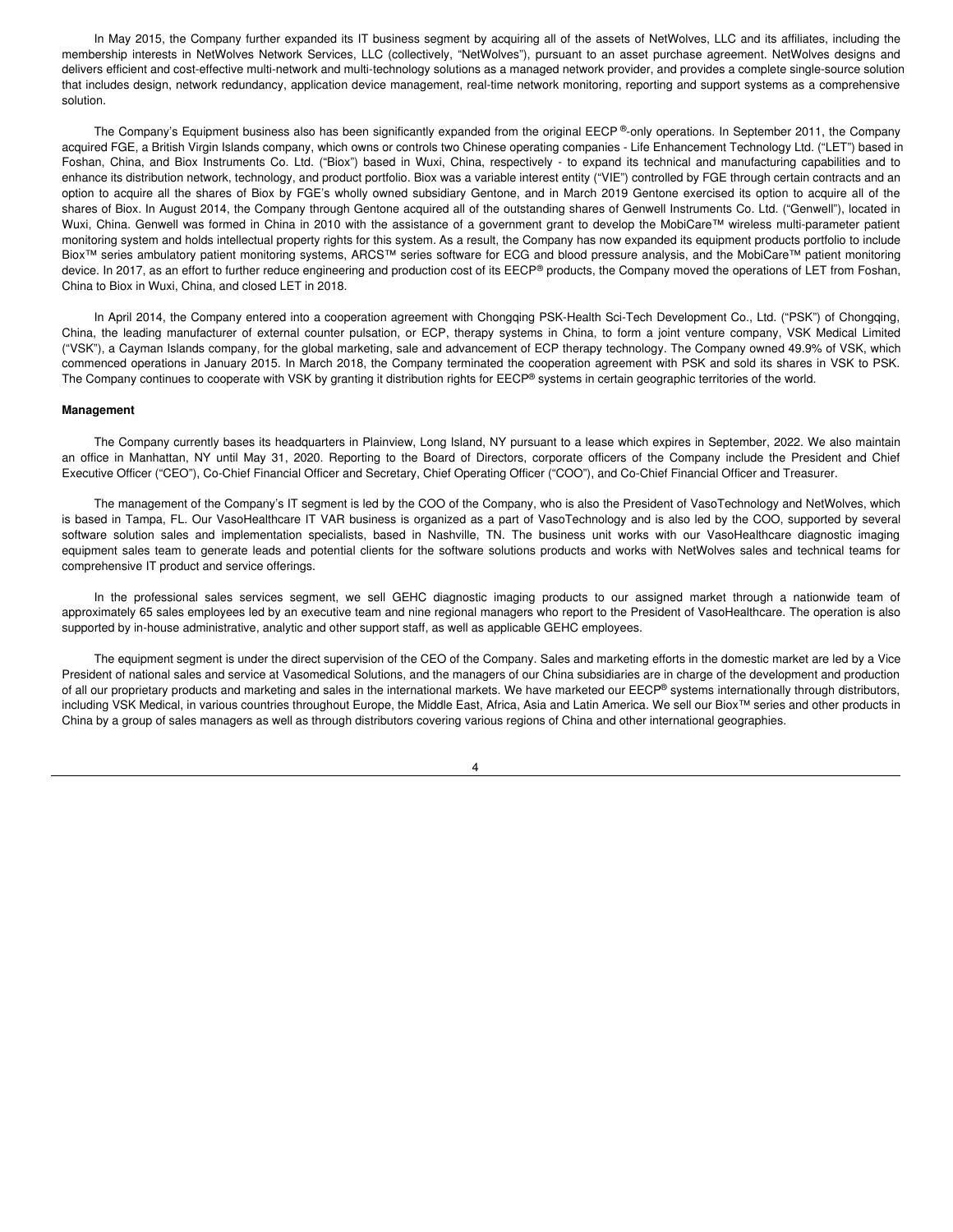#### **Competition**

In the U.S. diagnostic imaging market where we sell GE products, our main competitors include Siemens, Philips, Canon, and Hologic. Key competitive factors in the market include price, quality, finance availability, delivery speed, service and support, innovation, distribution network, breadth of product and service offerings and brand name recognition. GEHC is a leading competitor in this market.

In the IT segment, our primary competitors in the healthcare IT VAR business are Agfa Healthcare, McKesson, Philips, Carestream Health and other independent software providers. Key competitive factors are brand recognition, quality, radiology workflow solutions, scalability and service and support capability. We are able to capitalize on the brand recognition of GEHC, a leader in healthcare software solutions. In the managed network services business our primary competition includes, but is not limited to, organizations who have a presence in most of the major markets for the following products and services: network services, managed services, security services and healthcare applications. Several of those competitors, many of which are our vendors, are: Verizon, AT&T, CenturyLink, IBM and Cisco Resellers, Siemens, Epic, small regional IT integrators and large company internal IT departments.

Though we believe that we are the industry leader of external counterpulsation technology, our competitors in the EECP ® business are Renew Group Pte. Ltd, and PSK-Health Sci-Tech Development Co., Ltd., with which we have partnered to market our EECP ® products in the international market.

In the ambulatory monitoring system business, there are numerous competitors of various size and strength. The Biox™ series is among the few from China with CE Mark certification for Europe, CFDA approval for China, US FDA clearances as well as Brazilian Agencia Nacional de Vigilancia Sanitaria (ANVISA) approval, which are among the most important qualifications to market and sell the products around the world.

#### **Regulations on Medical Devices**

As a medical device manufacturer and marketer, we are subject to extensive regulation by numerous government regulatory agencies, including the US FDA and similar foreign agencies. We are required to comply with applicable laws, regulations and standards governing the development, preclinical and clinical testing, manufacturing, quality testing, labeling, promotion, import, export, and distribution of our medical devices.

#### *Compliance with Regulations in the United States*

The Company has received appropriate US FDA premarket notification (510(k)) clearance for all its products marketed and sold in the United States, including all EECP® therapy systems and Biox™ ambulatory monitoring systems and analysis and report software. We continue to seek US FDA clearance or approval for new products prior to their introduction to the US market.

We are subject to other US FDA regulations that apply prior to and after a product is commercially released. We also are subject to periodic and random inspections by the US FDA for compliance with the current Good Manufacturing Practice, or cGMP, requirements and Quality System Regulation. The US FDA also enforces post-marketing controls that include the requirement to submit medical device reports to the agency when a manufacturer becomes aware of information suggesting that any adverse events are related to its marketed products. The FDA relies on medical device reports to identify product problems and utilizes these reports to determine, among other things, whether it should exercise its enforcement powers. The FDA also may require post-market surveillance studies for specified devices.

We are subject to the Federal Food, Drug, and Cosmetic Act's, or FDCA's, general controls, including establishment registration, device listing, and labeling requirements.

The sales and advertising of our products is subject to regulation by the Federal Trade Commission, or FTC. The FTC Act prohibits unfair or deceptive acts or practices in or affecting commerce. Violations of the FTC Act, such as failure to have substantiation for product claims, would subject us to a variety of enforcement actions, including compulsory process, cease and desist orders and injunctions, which can require, among other things, limits on advertising, corrective advertising, consumer redress and restitution, as well as substantial fines or other penalties.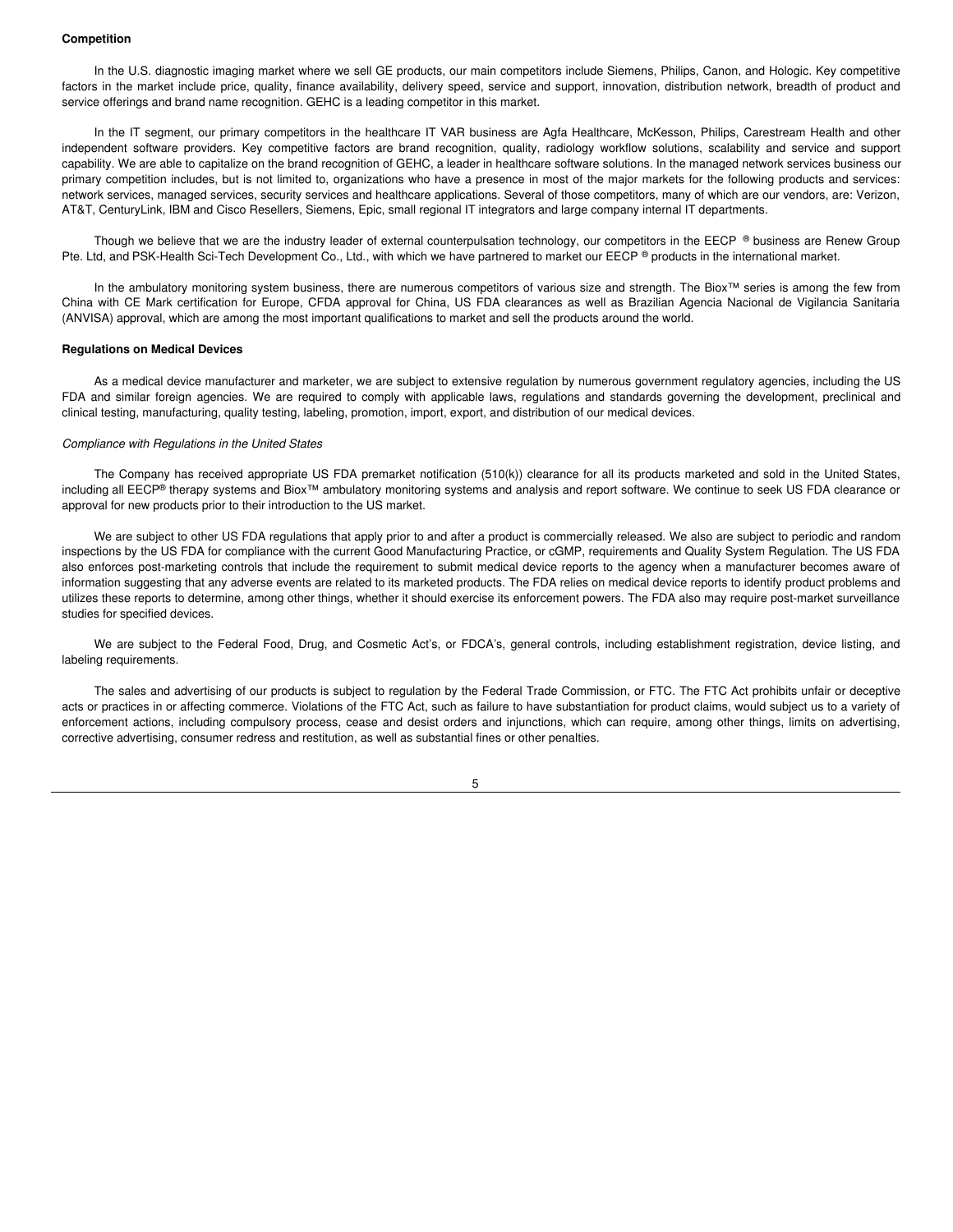As a medical device sales channel partner and product reseller to healthcare facilities, we are subject to various federal, state and local laws targeting fraud and abuse in the healthcare industry, including anti-kickback and false claims laws.

## *Foreign Regulation*

In most countries to which we seek to export our medical devices, a local regulatory clearance must be obtained. The regulatory review process varies from country to country and can be complex, costly, uncertain, and time-consuming. Our medical devices, including EECP® systems and Biox™ series products, are all manufactured in accordance with ISO 13485 (Medical device – Quality management systems – Requirement for regulatory purpose), an internationally agreed standard that sets out the requirements for a quality management system specific to the medical devices industry. All our current medical devices have obtained necessary clearances or approvals prior to their release in the appropriate jurisdictions, including CE marking certification for European Union countries, China FDA (CFDA) approval for mainland China, Korean FDA (KFDA) approval for South Korea, Agência Nacional de Vigilância Sanitária (ANVISA) approval for Brazil, Taiwan FDA (TFDA) for Taiwan, and the Saudi SFDA (MDMA) for the Kingdom of Saudi Arabia.

We are also subject to audits by organizations authorized by foreign countries to determine compliance with laws, regulations and standards that apply to the commercialization of our products in those markets. Examples include auditing by a European Union Notified Body organization (authorized by a member state's Competent Authority) to determine conformity with the Medical Device Directives (MDD) and by an organization authorized by the Brazilian government to determine conformity with the ANVISA requirement.

#### *Patient Privacy*

Federal and state laws protect the confidentiality of certain patient health information, including patient records, and restrict the use and disclosure of that protected information. The U.S. Department of Health and Human Services (HHS) published patient privacy rules under the Health Insurance Portability and Accountability Act of 1996 (HIPAA privacy rule) and the regulation was finalized in October 2002. Currently, the HIPAA privacy rule affects us only indirectly in that patient data that we access, collect and analyze may include protected health information. Additionally, we have signed some Business Associate Agreements with Covered Entities that contractually bind us to protect private health information, consistent with the HIPAA privacy rule's requirements. We do not expect the costs and impact of the HIPAA privacy rule to be material to our business.

#### **Regulations in the IT Business**

As a reseller of telecommunication services and network solutions provider, our products and services are subject to federal, state and local regulations. These regulations govern, in part, our rates and the way we conduct our business, including the requirement to offer telecommunications services pursuant to nondiscriminatory rates, terms, and conditions, the obligation to safeguard the confidentiality of customer proprietary network information, as well as the obligation to maintain specialized records and file reports with the Federal Communications Commission and state regulatory authorities. While we believe we are in compliance with laws and regulations in jurisdictions where we do business, we continue to monitor and assess our compliance.

The Federal Communications Commission ("FCC") exercises jurisdiction over services and regulates interstate and international communications in all 50 states, the District of Columbia and U.S territories. As an independent U.S. government agency overseen by Congress, the commission is the United States' primary authority for communications laws, regulation and technological innovation.

We maintain Certificates of Public Convenience and Necessity in all 50 states, which enable us to provide services within each state. We are therefore subject to regulation from the Public Utility Commissions in each state.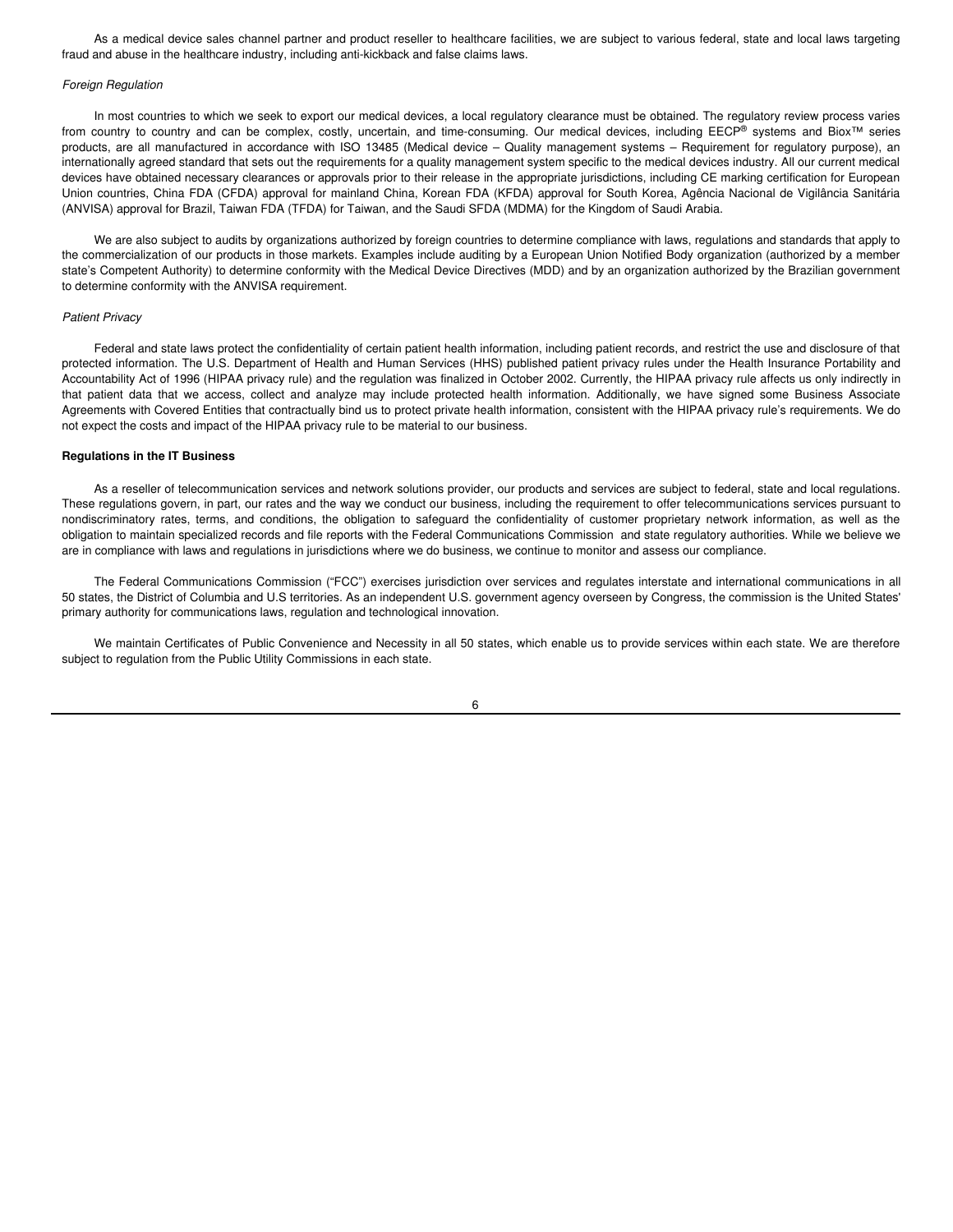#### **Intellectual Properties**

In addition to other methods of protecting our proprietary technology, know-how and show-how as well as trade secrets, we pursue a policy of seeking patent protection, both in the US and abroad, for our proprietary technologies including those in EECP®, Biox™ and MobiCare™ products.

We own four US utility patents that expire at various times through 2023. We will from time to time file other patent applications regarding specific enhancements to the current EECP<sup>®</sup> models, future generation products, and methods of treatment in the future. Moreover, trademarks have been registered for the names "Vaso", "EECP", "AngioNew", "Natural Bypass", "Vasomedical", "Vasomedical EECP", "VasoGlobal", "VasoSolutions", "VasoHealthcare".

Through our China-based subsidiaries, we own twenty-eight invention and utility patents in China that expire at various times through 2032, as well as fifteen software copyright certificates in China related to proprietary technologies in physiological data acquisition, analysis and reporting. We also maintain five registered trademarks in China for our products.

Through our Netwolves subsidiary we hold a patent for Secure and Remote Monitoring Management ("SRM") and we hold trademarks "NetWolves", "SRM", and "Wolfpac".

There can be no assurance that our patents will not be violated or that any issued patents will provide protection that has commercial significance. As with any patented technology, litigation could be necessary to protect our patent position. Such litigation can be costly and time-consuming, and there can be no assurance that we will be successful.

## **Employees**

As of December 31, 2019, we employed 294 full-time persons, of which 15 are employed through our facility in Plainview, New York, 84 through VasoHealthcare, 10 through VasoHealthcare IT, 123 through our Netwolves operations, and 62 in our China operations. None of our employees are represented by a labor union. We believe that our employee relations are good.

The Company also uses several part-time employees and consultants from time to time for various purposes.

#### **Manufacturing**

The Company conducts medical device manufacturing activities primarily through its Biox facilities in China, while maintaining certain manufacturing capability in the Plainview, NY location to satisfy certain domestic and international needs for the EECP® systems. The Biox facilities manufacture EECP® systems, ambulatory monitoring devices and other medical devices.

All manufacturing operations are conducted under the cGMP requirements as set forth in the FDA Quality System Regulation as well as ISO 13485 (Medical device – Quality management systems – Requirement for regulatory purpose), an internationally agreed standard that sets out the requirements for a quality management system specific to the medical devices industry. We are also certified to conform to full quality assurance system requirements of the EU Medical Device Directive (MDD 93/42/EEC Annex II) and can apply CE marking to all of our current product models. Lastly, we are certified to comply with the requirements of the Brazilian Agência Nacional de Vigilância Sanitária (ANVISA). All these regulations and standards subject us to inspections to verify compliance and require us to maintain documentation and controls for the manufacturing and quality activities.

We believe our manufacturing capacity and warehouse facility are adequate to meet the current and immediately foreseeable future demand for the production of our medical devices. We believe our suppliers of the other medical devices we distribute or represent are capable of meeting our demand for the foreseeable future.

#### **Subsequent Event**

In April 2020, the Company extended the maturity dates of its lines of credit and MedTech Notes to April 30, 2021 and made principal payments aggregating \$1.2 million on its lines of credit and \$1.2 million on its MedTech Notes. The interest rate on the MedTech Notes was also reduced from 10% to 6% per annum. In addition, in March 2020 and April 2020 the maturity dates of \$930 thousand in other related party notes was extended six months and the interest rate was reduced from 10% to 8% per annum.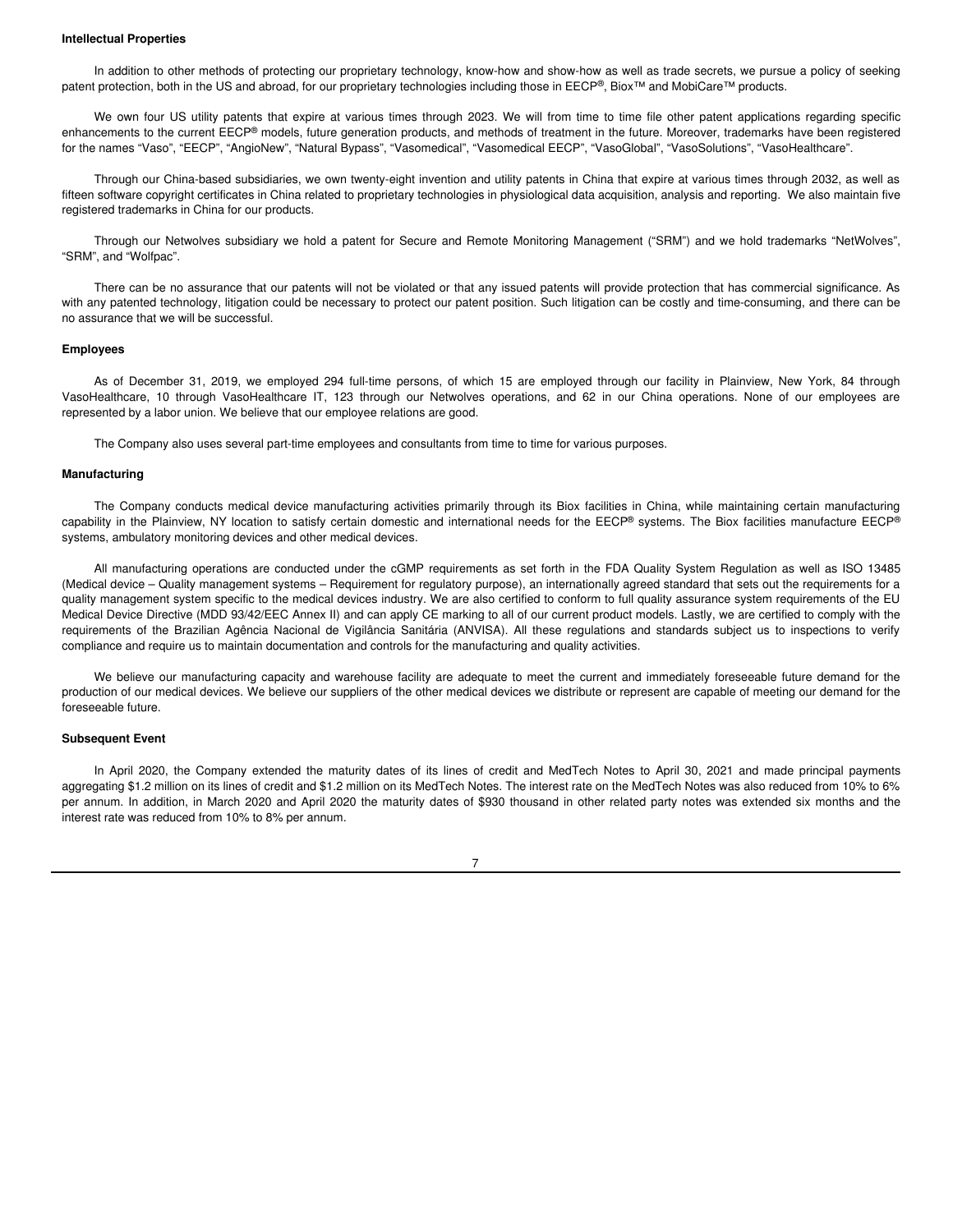## <span id="page-10-0"></span>**ITEM 1A - RISK FACTORS**

You should carefully consider the risks and uncertainties described below, together with the information included elsewhere in this Report on Form 10K. The risks and uncertainties described below are those we have identified as material, but are not the only risks and uncertainties facing us. Our business is also subject to general risks and uncertainties that affect many other companies, such as market conditions, geopolitical events, changes in laws or accounting rules, fluctuation in interest rates, terrorism, wars or conflicts, major health concerns, natural disasters or other disruptions of economic or business conditions, including the current COVID-19 pandemic. Additional risks and uncertainties not currently known to us or that we currently believe are immaterial also may *impair our business, including our results of operations, liquidity and financial position.*

#### **Financial Risks**

## **Achieving profitable operations is dependent on several factors**

We achieved profitability in the year ended December 31, 2019; however, we incurred net losses from operations for the years ended December 31, 2018 and 2017, and we maintain lines of credit from a lending institution. Due to the impending maturity of such lines at the time of our previous quarterly filing on Form 10Q, we reported at that time that substantial doubt remained about our ability to continue as a going concern. In April 2020, we resolved the conditions that raised such substantial doubt by extending the maturity date of these lines of credit and another substantial debt to April 30, 2021. Our ability to sustain profitability is dependent on many factors, primarily being the sufficient and timely generation of cash and recognition of revenue in our professional sales services segment, attaining profitability in our IT segment, the success of our marketing, sales and cost reduction efforts in the equipment segment, as well as the success of our other strategic initiatives.

### **Risks Related to Our Business**

## We currently derive a significant amount of our revenue and segment operating income from our agreement with GEHC.

On May 19, 2010, we signed a sales representation agreement with GEHC. Under the GEHC Agreement, we have been appointed the exclusive representative for these products to specific market segments in the 48 contiguous states of the United States and the District of Columbia. The GEHC Agreement had an initial term of three years commencing July 1, 2010 and in 2012 was extended for two additional years to June 30, 2015. In December 2014, the agreement was extended again through December 31, 2018. In December 2017, the agreement was further extended through December 31, 2022, including GEHC's right to terminate without cause with certain conditions.

A significant amount of our revenue and operating income arise from activities under this agreement. Moreover, our growth depends partially on the territories, customer segments and product modalities assigned to us by GEHC, and thus relies on our ability to demonstrate our added value as a channel partner, and on maintaining a positive relationship with GEHC. There is no assurance that the agreement will not be terminated prior to its expiration pursuant to its termination provisions or will be extended beyond the current expiry. Should GEHC terminate the agreement, it would have a material adverse effect on our financial condition and results of operations.

#### **We face competition from other companies and technologies.**

In all segments of our business we compete with other companies that market technologies, products and services in the global marketplace. We do not know whether these companies, or other potential competitors who may succeed in developing technologies, products or services that are more efficient or effective than those offered by us, and that would render our technology and existing products obsolete or non-competitive. Potential new competitors may also have substantially greater financial, manufacturing and marketing resources than those possessed by us. In addition, other technologies or products may be developed that have an entirely different approach or means of accomplishing the intended purpose of our products. Accordingly, the life cycles of our products are difficult to estimate. To compete successfully, we must keep pace with technological advancements, respond to evolving consumer requirements and achieve market acceptance.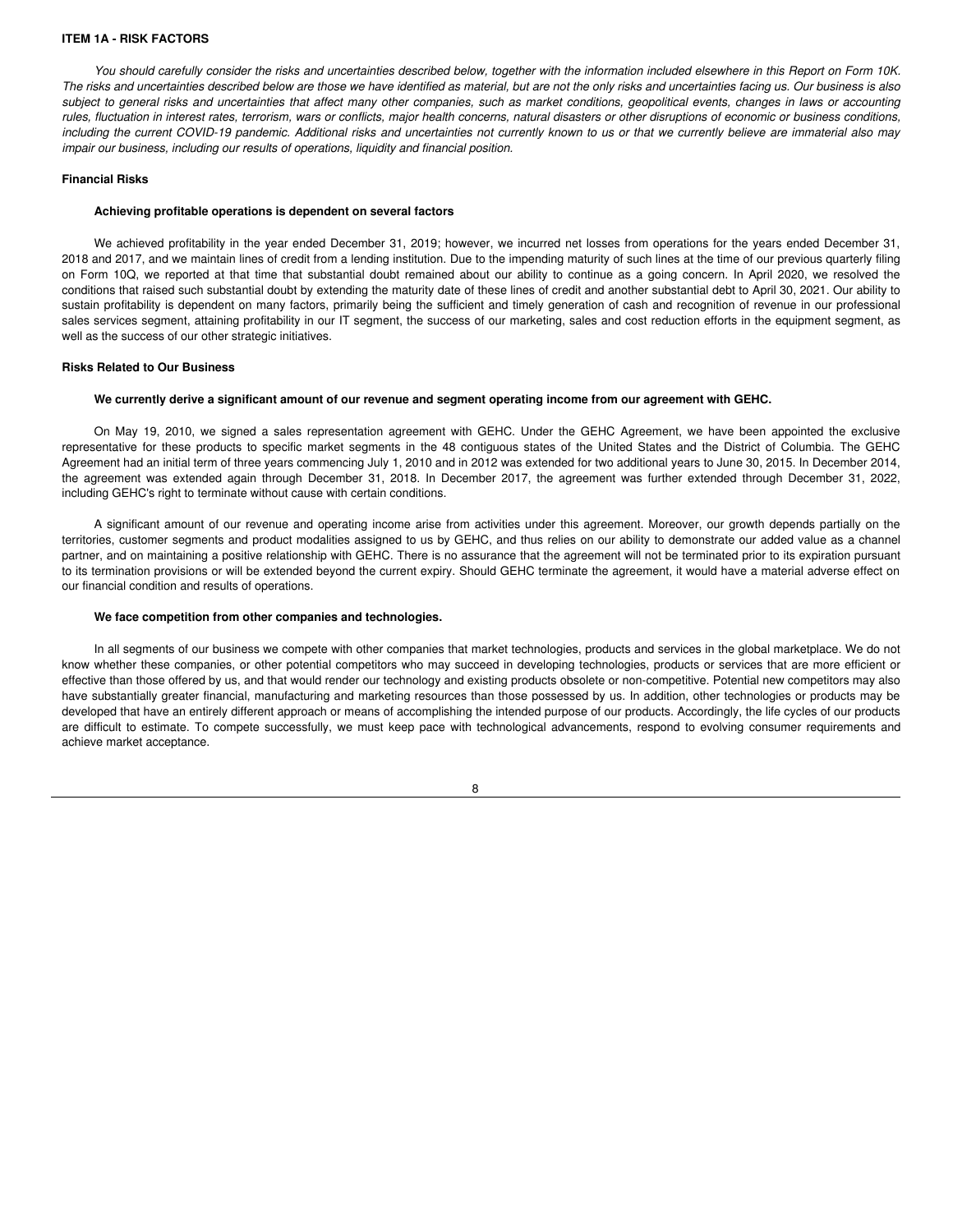#### **We depend on management and other key personnel.**

We are dependent on a limited number of key management and technical personnel. The loss of one or more of our key employees may harm our business if we are unable to identify other individuals to provide us with similar services. We do not maintain "key person" insurance on any of our employees. In addition, our success depends upon our ability to attract and retain additional highly qualified management, sales, IT, manufacturing and research and development personnel in our various operations. The competition for IT personnel is intense.

#### We may not continue to receive necessary FDA clearances or approvals, which could hinder our ability to market and sell certain products.

If we modify our medical devices and the modifications significantly affect safety or effectiveness, or if we make a change to the intended use, we will be required to submit a new premarket notification (510(k)) or premarket approval (PMA) application to the FDA. We would not be able to market the modified device in the U.S. until the FDA issues a clearance for the 510(k).

If we offer new products that require 510(k) clearance or a PMA, we will not be able to commercially distribute those products until we receive such clearance or approval. Regulatory agency approval or clearance for a product may not be received or may entail limitations on the device's indications for use that could limit the potential market for the product. Delays in receipt of, or failure to obtain or maintain, regulatory clearances and approvals, could delay or prevent our ability to market or distribute our products. Such delays could have a material adverse effect on our equipment business.

#### If we are unable to comply with applicable governmental regulations, we may not be able to continue certain of our operations.

As a reseller of telecommunication services and network solutions provider, our products and services are subject to federal, state and local regulations. These regulations govern, in part, our rates and the way we conduct our business, including the requirement to offer telecommunications services pursuant to nondiscriminatory rates, terms, and conditions, the obligation to safeguard the confidentiality of customer proprietary network information, as well as the obligation to maintain specialized records and file reports with the Federal Communications Commission and state regulatory authorities. While we believe we are in compliance with laws and regulations in jurisdictions where we do business, we must continue to monitor and assess our compliance.

We also must comply with current Good Manufacturing Practice requirements as set forth in the Quality System Regulation to receive US FDA approval to market new products and to continue to market current products. Most states also have similar regulatory and enforcement authority for medical devices.

Our operations in China are also subject to the laws of the People's Republic of China with which we must be in compliance in order to conduct these operations.

We are subject to various federal, state and local laws targeting fraud and abuse in the healthcare industry, including anti-kickback and false claims laws.

We cannot predict the nature of any future laws, regulations, interpretations, or applications, nor can we predict what effect additional governmental regulations or administrative orders, either domestically or internationally, when and if promulgated, would have on our business in the future. We may be slow to adapt, or we may never adapt to changes in existing requirements or adoption of new requirements or policies. We may incur significant costs to comply with laws and regulations in the future or compliance with laws or regulations may create an unsustainable burden on our business.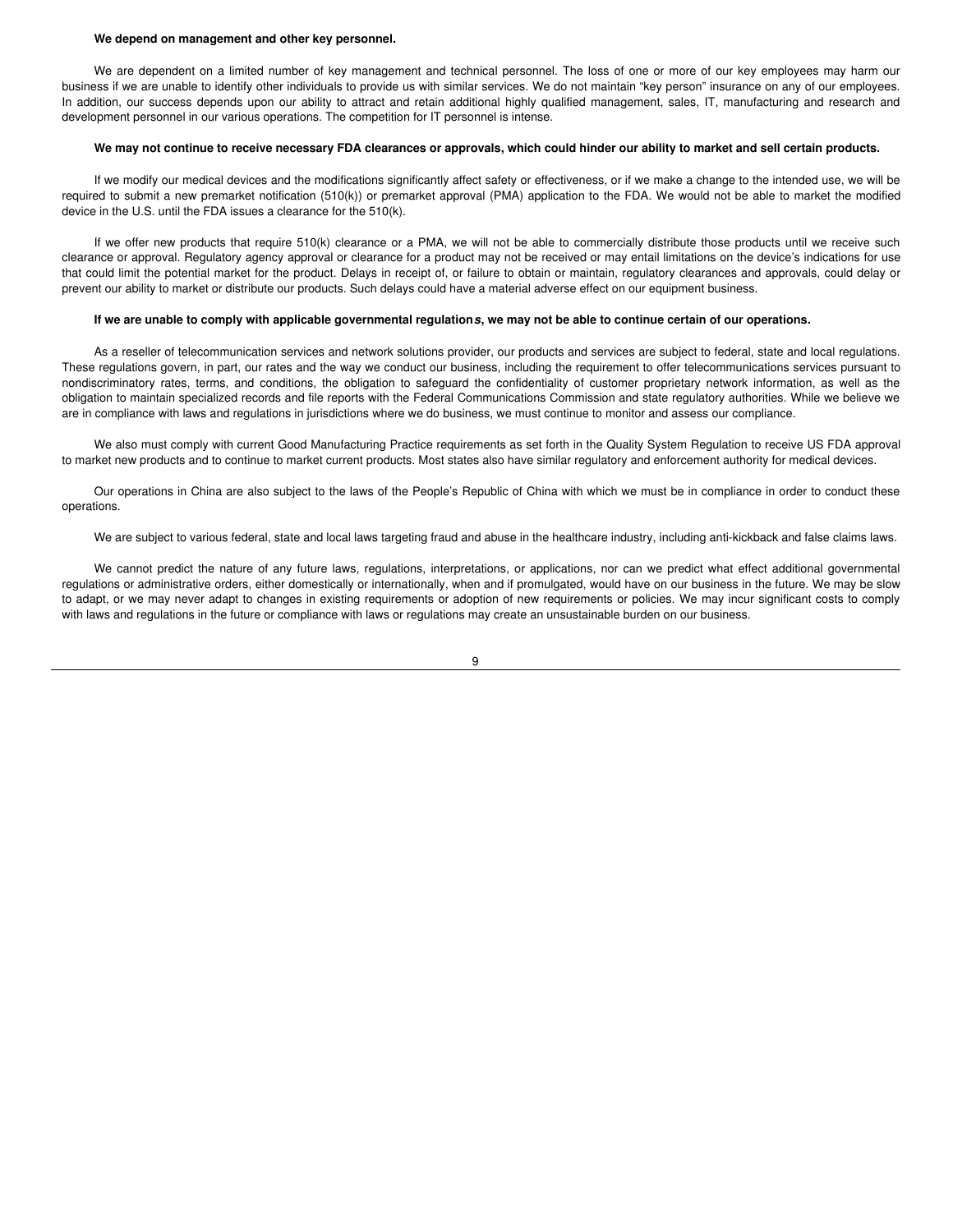#### We have foreign operations and are subject to the associated risks of doing business in foreign countries.

The Company continues to have operations in China. Operating internationally involves additional risks relating to such things as currency exchange rates, different legal and regulatory environments, political, economic risks relating to the stability or predictability of foreign governments, differences in the manner in which different cultures do business, difficulties in staffing and managing foreign operations, differences in financial reporting, operating difficulties, and other factors. The occurrence of any of these risks, if severe enough, could have a material adverse effect on the consolidated financial position, results of operations and cash flows of the Company.

Commercial law is still developing in China and there are limited legal precedents to follow in commercial transactions. There are many tax jurisdictions each of which may have changing tax laws. Applicable taxes include value added taxes ("VAT"), enterprise income tax ("EIT"), and social (payroll) taxes. Regulations are often unclear. Tax declarations (reports) are subject to review and taxing authorities may impose fines, penalties and interest. These facts create risks for our operations in China.

#### **We depend on several suppliers for the supply of certain products.**

As a GEHC channel partner, we could be negatively impacted by interruptions or delays to equipment installations, production and quality issues, and any customer concerns related to GEHC. With respect to our proprietary medical products we now manufacture our own products primarily through our China based facilities, and we depend on certain independent suppliers for parts, components and certain finished goods.

#### **We may not have adequate intellectual property protection.**

Our patents and proprietary technology may not be able to prevent competition by others. The validity and breadth of claims in technology patents involve complex legal and factual questions. Future patent applications may not be issued, the scope of any patent protection may not exclude competitors, and our patents may not provide competitive advantages to us. Our patents may be found to be invalid and other companies may claim rights in or ownership of the patents and other proprietary rights held or licensed by us. Also, our existing patents may not cover products that we develop in the future. Moreover, when our patents expire, the inventions will enter the public domain. There can be no assurance that our patents will not be violated or that any issued patents will provide protection that has commercial significance. Litigation may be necessary to protect our patent position. Such litigation may be costly and timeconsuming, and there can be no assurance that we will be successful in such litigation.

#### The loss or violation of certain of our patents and trademarks could have a material adverse effect upon our business.

Since patent applications in the United States are maintained in secrecy until such patent applications are issued, our current product development may infringe patents that may be issued to others. If our products were found to infringe patents held by competitors, we may have to modify our products to avoid infringement, and it is possible that our modified products would not be commercially successful.

#### **Risks Related to Our Industries**

### Our growth could suffer if the markets into which we sell products decline, do not grow as anticipated or experience cyclicality.

Our growth depends in part on the growth of the IT and healthcare markets which we serve. In our professional sales services segment, our quarterly sales and profits depend significantly on the volume and timing of delivery of the underlying equipment of the orders we booked during the quarter, and the delivery of such products is difficult to forecast since it is largely dependent on GEHC. Product demand is dependent upon the customer's capital spending budget as well as government funding policies, and matters of public policy as well as product cycles and economic downturns that can affect the spending decisions of these entities. These factors could adversely affect our growth, financial position, and results of operations.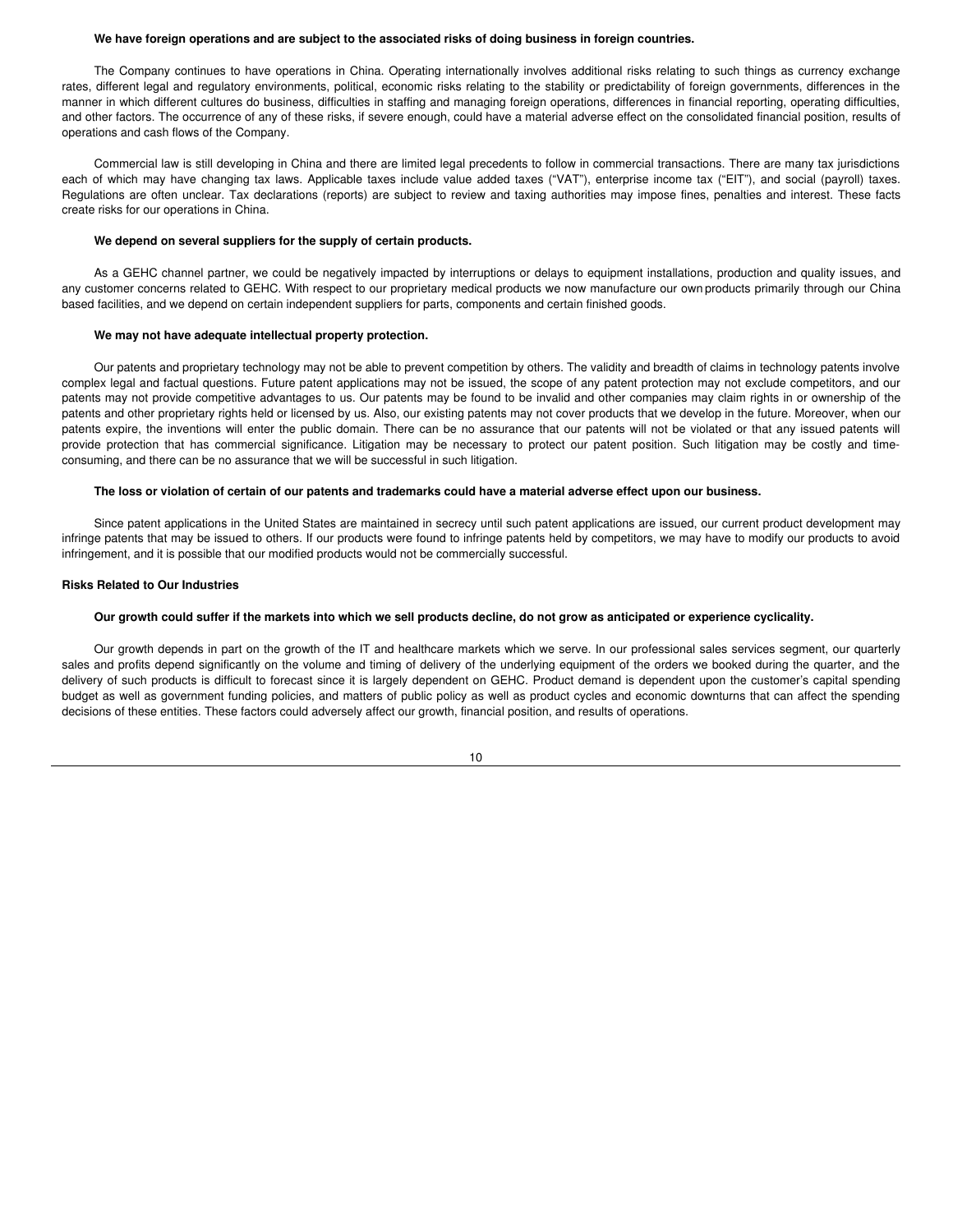#### **Technological change is difficult to predict and to manage.**

We face the challenges that are typically faced by companies in the IT and medical device fields. Our products and services may require substantial development efforts and compliance with governmental clearance or approval requirements. We may encounter unforeseen technological or scientific problems that force abandonment or substantial change in the development of a specific product or process.

#### **We are subject to product liability claims and product recalls that may not be covered by insurance.**

The nature of our manufacturing operations exposes us to risks of product liability claims and product recalls. Medical devices as complex as ours frequently experience errors or failures, especially when first introduced or when new versions are released.

We currently maintain product liability insurance at \$7,000,000 per occurrence and \$7,000,000 in the aggregate. Our product liability insurance may not be adequate. In the future, insurance coverage may not be available on commercially reasonable terms, or at all. In addition, product liability claims or product recalls could damage our reputation even if we have adequate insurance coverage.

#### **We do not know the effects of healthcare reform proposals.**

The healthcare industry is undergoing fundamental changes resulting from political, economic and regulatory influences. In the United States, the Affordable Care Act ("ACA") is designed to provide increased access to healthcare for the uninsured, control the escalation of healthcare expenditures within the economy and use healthcare reimbursement policies to balance the federal budget.

The United States Congress already has changed the ACA. We expect that there could be more changes or even a repeal of the ACA. In any event, we anticipate that there will continue to be a number of federal and state proposals to constrain expenditures for medical products and services, which may affect payments for products such as ours. We cannot predict which, if any of such proposals will be adopted and when they might be effective, or the effect these proposals may have on our business. Other countries also are considering health reform. Significant changes in healthcare systems could have a substantial impact on the manner in which we conduct our business and could require us to revise our strategies.

#### **Risks Related to our Securities**

## The application of the "penny stock" rules could adversely affect the market price of our common stock and increase your transaction costs **to sell those shares.**

As long as the trading price of our common shares is below \$5 per share, the open-market trading of our common shares will be subject to the "penny stock" rules. The "penny stock" rules impose additional sales practice requirements on broker-dealers who sell securities to persons other than established customers and accredited investors (generally those with assets in excess of \$1,000,000 or annual income exceeding \$200,000 or \$300,000 together with their spouse). For transactions covered by these rules, the broker-dealer must make a special suitability determination for the purchase of securities and have received the purchaser's written consent to the transaction before the purchase. Additionally, for any transaction involving a penny stock, unless exempt, the broker-dealer must deliver, before the transaction, a disclosure schedule prescribed by the Securities and Exchange Commission relating to the penny stock market. The broker-dealer also must disclose the commissions payable to both the broker-dealer and the registered representative and current quotations for the securities. Finally, monthly statements must be sent disclosing recent price information on the limited market in penny stocks. These additional burdens imposed on broker-dealers restrict the ability and decrease the willingness of broker-dealers to sell our common shares, which we believe results in decreased liquidity for our common shares as well as increased transaction costs for sales and purchases of our common shares as compared to other securities.

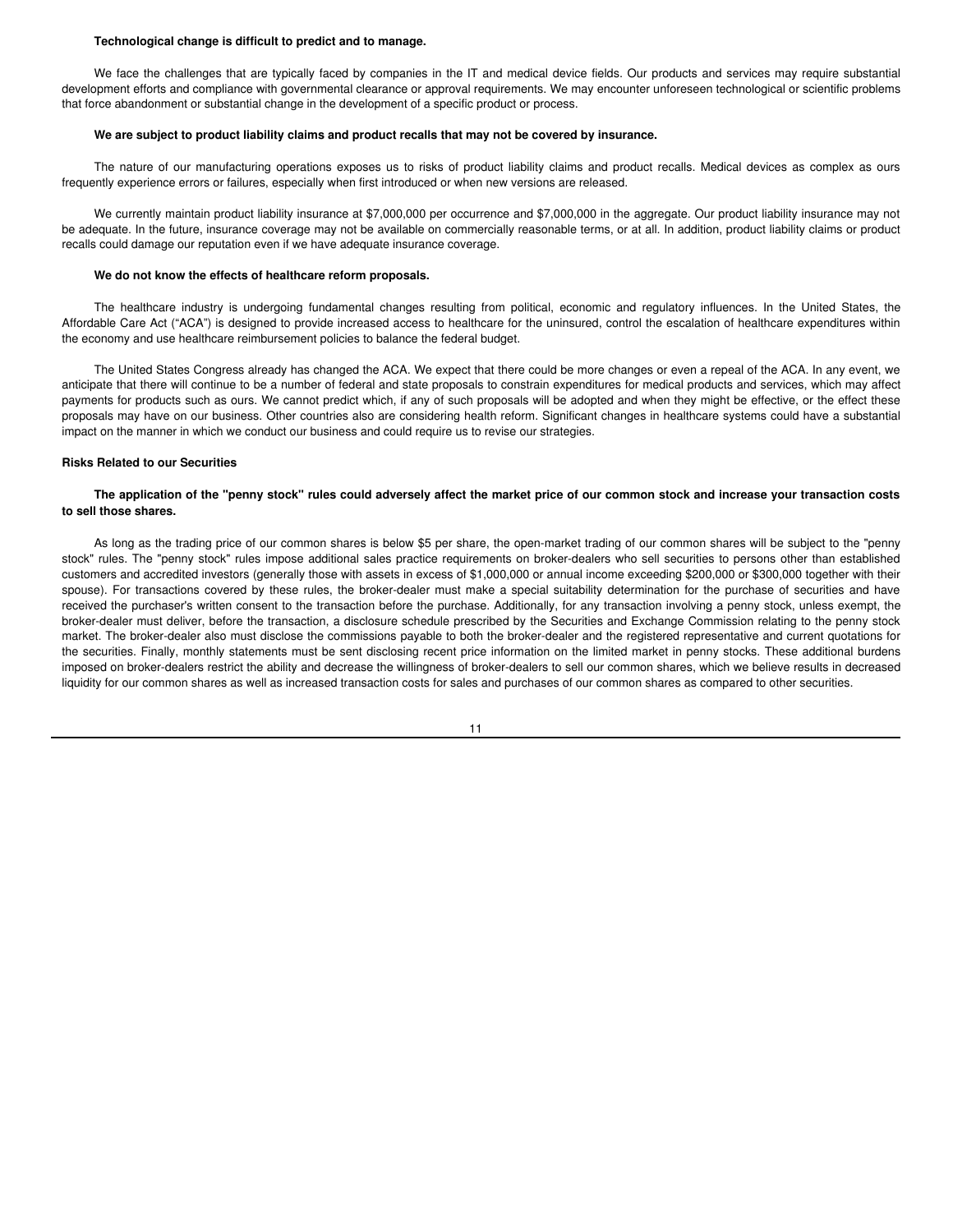#### **Our common stock is subject to price volatility.**

The market price of our common stock historically has been and may continue to be highly volatile. Our stock price could be subject to wide fluctuations in response to various factors beyond our control, including, but not limited to:

- actual or anticipated fluctuations in our operating results;
- overall market fluctuations and domestic and worldwide economic conditions;
- medical reimbursement;
- announcements of technological innovations, new products or pricing by our competitors;
- the timing of patent and regulatory approvals;
- the timing and extent of technological advancements;
- the sales of our common stock by affiliates or other shareholders with large holdings; and
- other factors described in the "Risk Factors" and elsewhere in this Report.

Our future operating results may fall below the expectations of securities industry analysts or investors. Any such shortfall could result in a significant decline in the market price of our common stock. In addition, the stock market has experienced significant price and volume fluctuations that have affected the market price of our stock and that often have been unrelated to the operating performance of such companies. These broad market fluctuations may directly influence the market price of our common stock.

#### **We do not intend to pay dividends in the foreseeable future.**

We do not intend to pay any cash dividends on our common stock in the foreseeable future.

#### **Additional Information**

We are subject to the reporting requirements under the Securities Exchange Act of 1934 and are required to file reports and information with the Securities and Exchange Commission (SEC), including reports on the following forms: annual report on Form 10-K, quarterly reports on Form 10-Q, current reports on Form 8-K, and amendments to those reports files or furnished pursuant to Section 13(a) or 15(d) of the Securities Act of 1934.

#### <span id="page-14-0"></span>**ITEM 2 – PROPERTIES**

The Company leases its headquarters at an 8,700 square foot facility at 137 Commercial Street, Plainview, New York 11803, under a lease with a term that expires on September 15, 2022 and with a base annual rental of approximately \$71,000. The Company's NetWolves unit leases a 16,200 square foot facility in Tampa, Florida, under a lease expiring in May 2020 with an annual rental of approximately \$177,000. VHC-IT leases a 3,500 square foot facility in Nashville, Tennessee on a month-to-month basis with an annual cost of \$49,000. The Company is evaluating possible renewal options and believes sufficient space is available at similar cost in Nashville. We believe that our current facilities are adequate for foreseeable current and future needs.

We also lease approximately 1,500 square feet of office space in New York City under a lease that expires on May 31, 2020. The annual base rent for this lease is approximately \$60,000. We currently do not intend to renew this lease.

We lease our engineering and production facilities in China. Specifically, we lease approximately 14,700 square feet of space in Wuxi, China under leases expiring in August 2020, September 2020, and December 2020 at an aggregate annual cost of approximately \$58,000. Wuxi leases are renewable upon expiration.

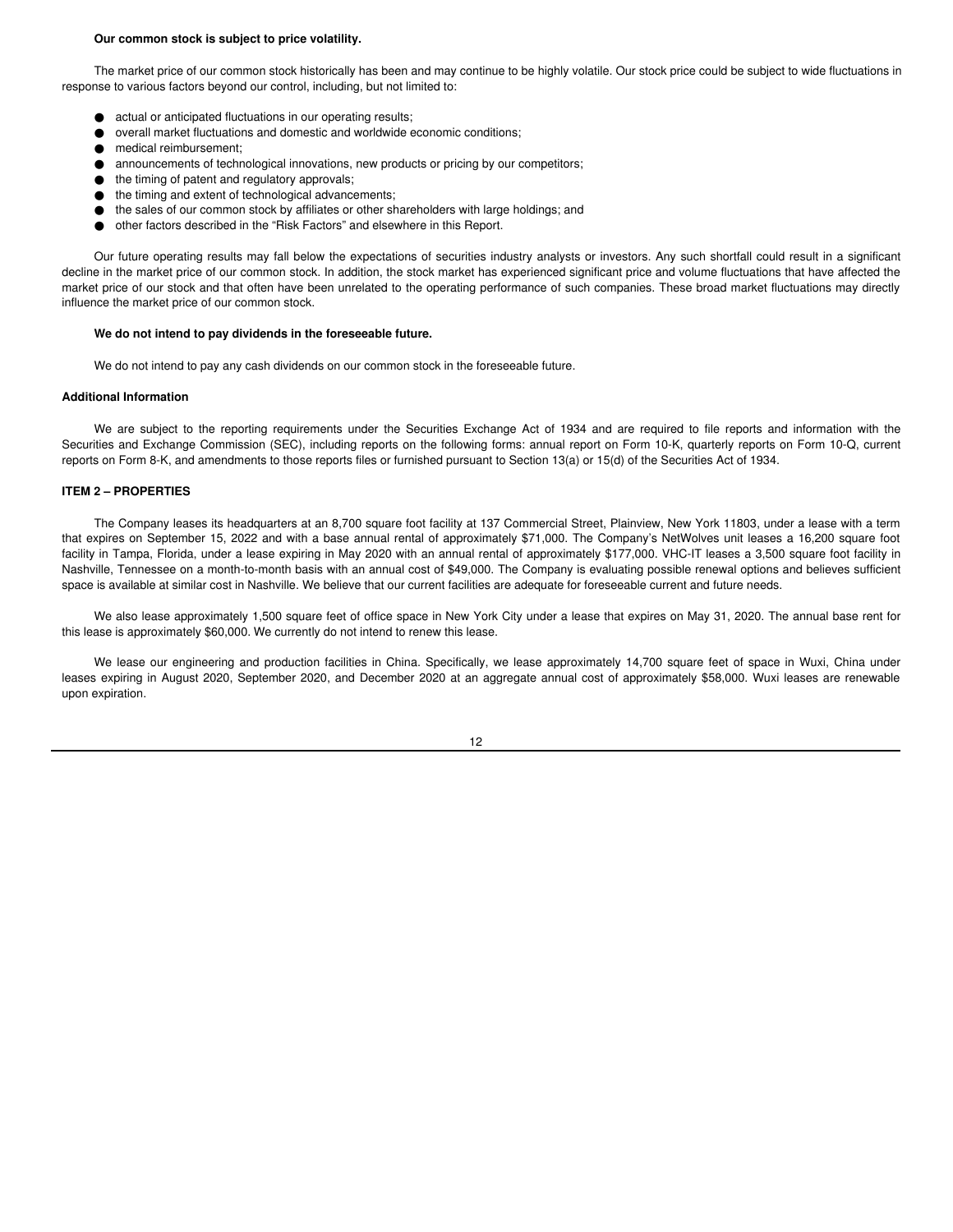## **PART II**

# <span id="page-15-0"></span>**ITEM 5 – MARKET FOR REGISTRANT'S COMMON EQUITY, RELATED STOCKHOLDER MATTERS AND ISSUER PURCHASES OF EQUITY SECURITIES**

Our common stock currently trades on the OTC Market under the symbol VASO. The number of record holders of common stock as of April 13, 2020, was approximately 900, which does not include approximately 8,500 beneficial owners of shares held in the name of brokers or other nominees. The table below sets forth the range of high and low trade prices of the common stock for the fiscal periods specified.

|                |    | Year ended December 31, 2019 |             |      | Year ended December 31, 2018 |      |             |      |
|----------------|----|------------------------------|-------------|------|------------------------------|------|-------------|------|
|                |    | Hiah                         |             | Low  |                              | Hiah |             | Low  |
| First quarter  | Φ  | 0.04                         | $\triangle$ | 0.03 | \$                           | 0.07 |             | 0.05 |
| Second quarter | \$ | 0.03                         | \$          | 0.02 | \$                           | 0.06 | $\triangle$ | 0.04 |
| Third quarter  | \$ | 0.02                         | \$.         | 0.02 | \$.                          | 0.05 | ۰D          | 0.03 |
| Fourth quarter | \$ | 0.03                         | ◠           | 0.01 | \$                           | 0.05 |             | 0.02 |

The last bid price of the Company's common stock on April 9, 2020, was \$0.02 per share.

#### **Dividend Policy**

We have never paid any cash dividends on our common stock and do not intend to pay cash dividends in the foreseeable future.

## <span id="page-15-1"></span>**ITEM 7 – MANAGEMENT'S DISCUSSION AND ANALYSIS OF FINANCIAL CONDITION AND RESULTS OF OPERATIONS.**

This Management's Discussion and Analysis of Financial Condition and Results of Operations contains descriptions of our expectations regarding future trends affecting our business. These forward looking statements and other forward-looking statements made elsewhere in this document are made under the safe harbor provisions of the Private Securities Litigation Reform Act of 1995. Please read the section titled "Risk Factors" in "Item One - Business" to review certain conditions, among others, which we believe could cause results to differ materially from those contemplated by the forward-looking statements.

Except for historical information contained in this report, the matters discussed are forward-looking statements that involve risks and uncertainties. When used in this report, words such as "anticipates", "believes", "could", "estimates", "expects", "may", "plans", "potential" and "intends" and similar expressions, as they relate to the Company or its management, identify forward-looking statements. Such forward-looking statements are based on the beliefs of the Company's management, as well as assumptions made by and information currently available to the Company's management. Among the factors that could cause actual results to differ materially are the following: the effect of business and economic conditions, including the current COVID-19 pandemic;the effect of the dramatic changes taking place in IT and healthcare; continuation of the GEHC agreements; the impact of competitive technology and products and their pricing; medical insurance reimbursement policies; unexpected manufacturing or supplier problems; unforeseen difficulties and delays in the conduct of product development programs; the actions of regulatory authorities and third-party payers in the United States and overseas; and the risk factors reported from time to time in the Company's SEC reports. The Company undertakes no obligation to update forward-looking statements as a result of future events or developments.

The following discussion should be read in conjunction with the financial statements and notes thereto included in this Annual Report on Form 10-K.

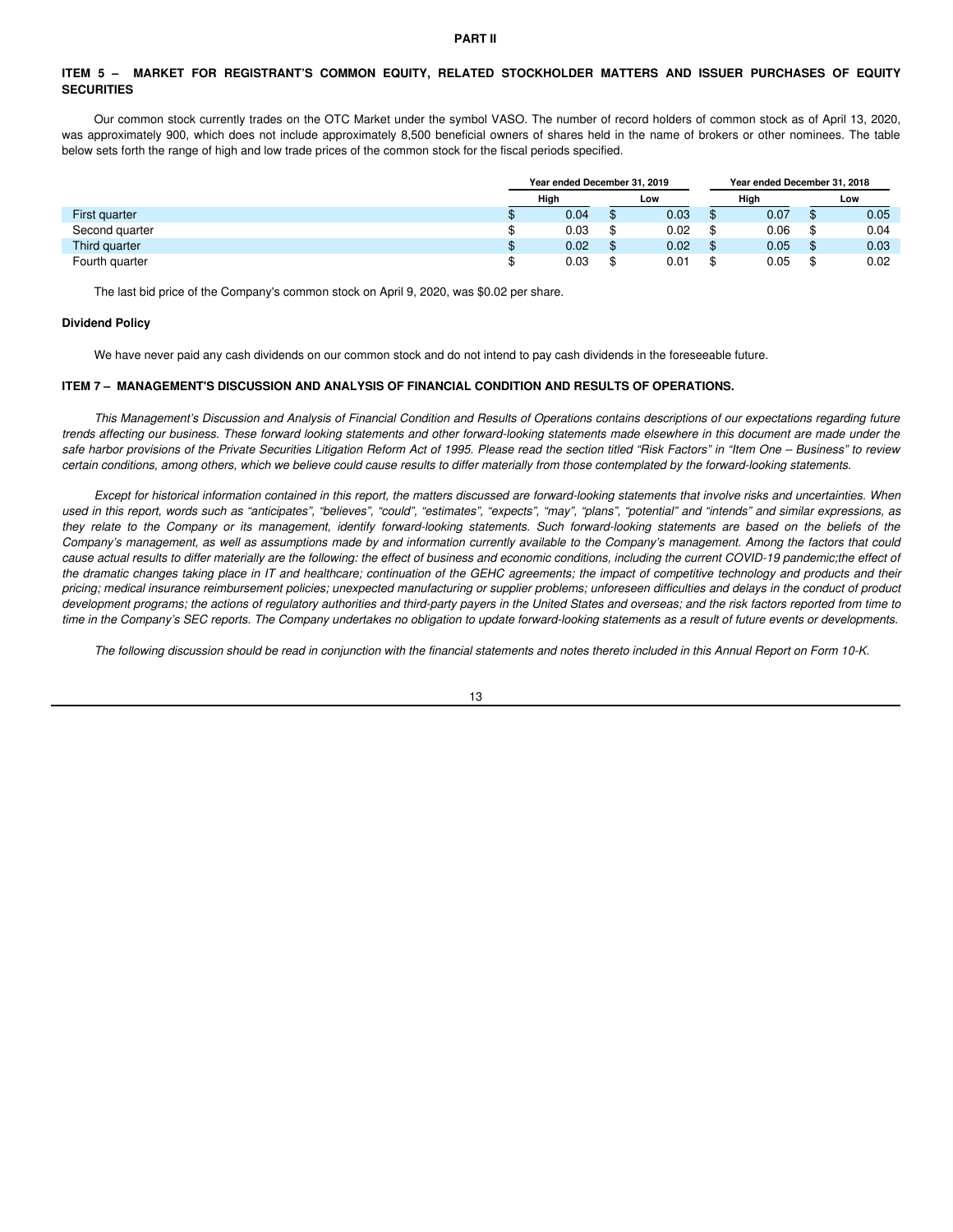#### **Overview**

Vaso Corporation (formerly Vasomedical, Inc.) ("Vaso") was incorporated in Delaware in July 1987. We principally operate in three distinct business segments in the healthcare equipment and information technology industries. We manage and evaluate our operations, and report our financial results, through these three business segments.

- IT segment, operating through a wholly-owned subsidiary VasoTechnology, Inc., primarily focuses on healthcare IT and managed network technology services;
- Professional sales service segment, operating through a wholly-owned subsidiary Vaso Diagnostics, Inc. d/b/a VasoHealthcare, primarily focuses on the sale of healthcare capital equipment for General Electric Healthcare (GEHC) into the health provider middle market; and
- Equipment segment, primarily focuses on the design, manufacture, sale and service of proprietary medical devices, operating through a whollyowned subsidiary VasoMedical, Inc., which in turn operates through Vasomedical Solutions, Inc. for domestic business and Vasomedical Global Corp. for international business, respectively.

#### *VasoTechnology*

VasoTechnology, Inc. was formed in May 2015, at the time the Company acquired all of the assets of NetWolves, LLC and its affiliates, including the membership interests in NetWolves Network Services LLC (collectively, "NetWolves"), to address certain issues facing the healthcare IT industry. It currently consists of a managed network and security service division (NetWolves) and a healthcare IT application VAR (value added reseller) division (VasoHealthcare IT). Its current offering includes:

- Managed diagnostic imaging applications (national channel partner of GEHC Digital).
- Managed network infrastructure (routers, switches and other core equipment).
- Managed network transport (FCC licensed carrier reselling 175+ facility partners).
- Managed security services (partner with major cybersecurity technologies firms including IBM and Palo Alto).

VasoTechnology uses a combination of proprietary technology, methodology and best-in-class third-party applications to deliver its value proposition.

## *VasoHealthcare*

VasoHealthcare commenced operations in 2010, in conjunction with the Company's execution of its exclusive sales representation agreement with GEHC, which is the healthcare business division of the General Electric Company ("GE"), to further the sale of certain medical capital equipment in certain domestic market segments.

VasoHealthcare's current offering consists of:

- GEHC diagnostic imaging capital equipment.
- GEHC service agreements for the above equipment.
- GEHC and third party financial services for the above equipment.

VasoHealthcare has built a team of over 80 highly experienced sales professionals who utilize highly focused sales management and analytic tools to manage the complete sales process and to increase market penetration.

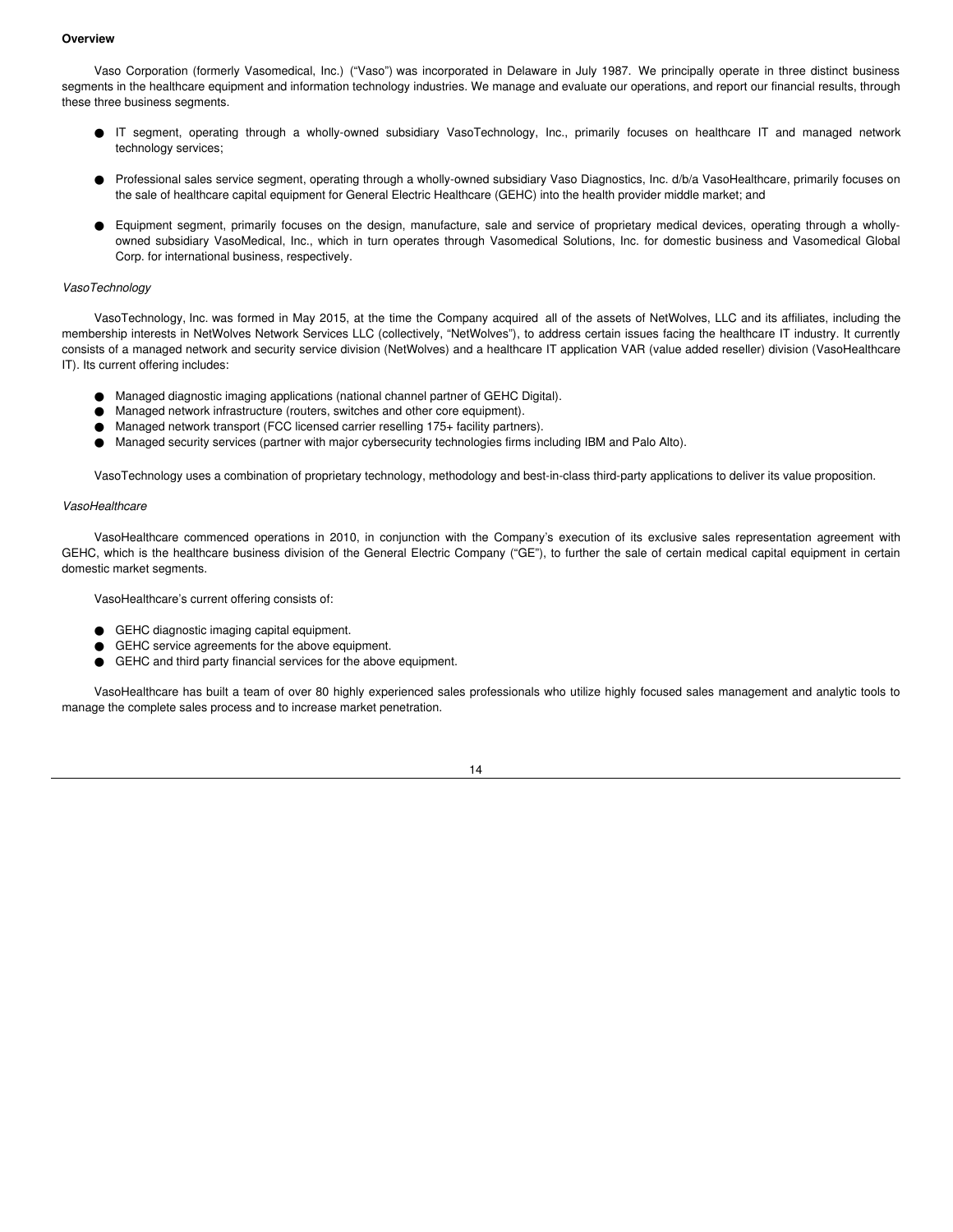#### *VasoMedical*

The proprietary medical equipment business now all under VasoMedical traces back to 1995 when the Company began the external counterpulsation technology in the United States. Vasomedical Global was formed in 2011 to combine and coordinate the various international operations including design, development, manufacturing, and sales of medical devices, while domestic activities are under Vasomedical Solutions. These devices primarily consist of cardiovascular diagnostic and therapeutic systems. Its current offering consists of:

- Biox<sup>™</sup> series Holter monitors and ambulatory blood pressure recorders.
- ARCS<sup>™</sup> series analysis, reporting and communication software for physiological signals such as ECG and blood pressure.
- MobiCare™ multi-parameter wireless vital-sign monitoring system.
- EECP<sup>®</sup>therapy systems, used for non-invasive, outpatient treatment of ischemic heart disease.

This segment uses its extensive cardiovascular device knowledge coupled with its engineering resources to cost effectively create and market its proprietary technology. It sells and services its products to domestic customers directly and sells and/or services its products in the international market mainly through independent distributors.

# **Strategic Plan and Objectives**

Our short- and long-term plans for the growth of the Company and to increase stockholder value are:

- Continue engaging in effectively reducing operating costs.
- Continue to expand our product and service offerings as well as market penetration in our healthcare IT business and managed network services business.
- Build our brand name in the healthcare provision middle market with the goal of establishing our technology platform and managed services methodology as the standard for secure, efficient use of equipment and applications ecosystems.
- Maintain and improve business performance in our professional sales service segment by increasing market penetration of the GE Healthcare product modalities we represent, and possibly building new teams to represent other vendors.
- Maintain and grow our equipment business by aligning the cost structure with revenue growth.
- Continue to seek accretive partnership opportunities.

## **Results of Operations – For the Years Ended December 31, 2019 and 2018**

Total revenues increased by \$1,766,000, or 2.4%, to \$75,746,000 in the year ended December 31, 2019, from \$73,980,000 in the year ended December 31, 2018. We reported net income of \$39,000 for the year ended December 31, 2019 as compared to a net loss of \$3,734,000 for the year ended December 31, 2018, an improvement of \$3,773,000. The change to net income was primarily due to higher gross profit and lower operating expenses. Our net income (loss) was \$0.00 and \$(0.02) per basic and diluted common share for the years ended December 31, 2019 and 2018, respectively.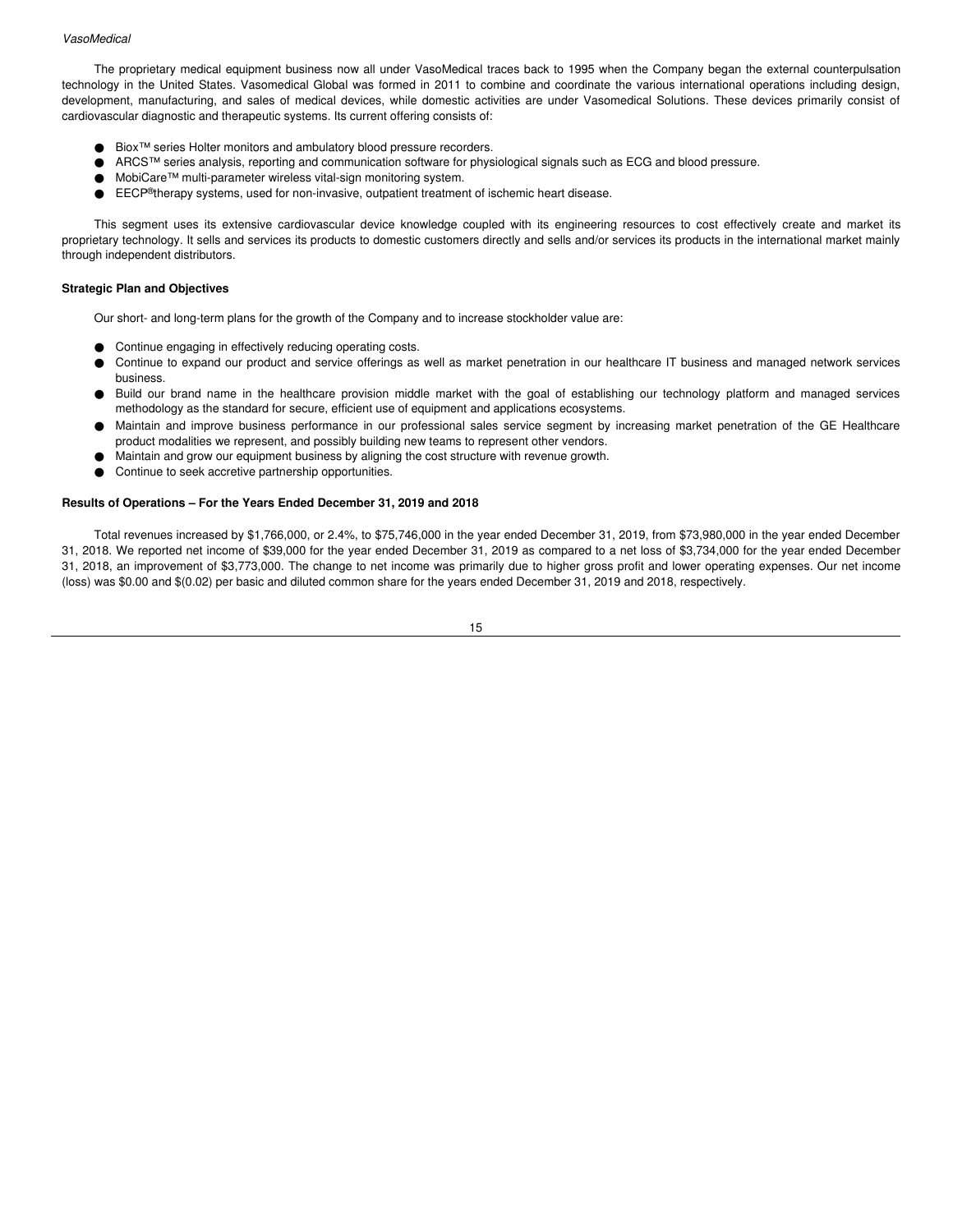## *Revenues*

Revenue in the IT segment was \$45,736,000 for the year ended December 31, 2019 as compared to \$44,228,000 for the prior year, an increase of \$1,508,000, or 3.4%, of which \$1,568,000 was attributable to growth in VHC-IT revenues, offset by a \$60,000 decrease in NetWolves revenues.

Commission revenues in the professional sales service segment increased by \$697,000, or 2.7%, to \$26,208,000 in the year ended December 31, 2019, as compared to \$25,511,000 in the year ended December 31, 2018. The increase was primarily due to the achievement of certain performance incentives and by a higher blended commission rate for equipment delivered in 2019, offset by lower volume of GEHC equipment delivered in 2019. As discussed in Note B to the financial statements, the Company defers recognition of commission revenue until the underlying equipment is delivered. As of December 31, 2019, the Company recorded on its consolidated balance sheet for this segment deferred commission revenue of \$18,565,000, of which \$6,645,000 is long-term, an increase of \$1,467,000 or 9%, compared to \$17,098,000 of deferred commission revenue at December 31, 2018, of which \$7,200,000 was long-term. The increase in deferred revenue is due principally to higher total orders booked during the year, partially offset by the decrease in equipment deliveries over the same period.

Revenue in our equipment segment decreased 10.4% to \$3,802,000 for the year ended December 31, 2019 from \$4,241,000 for the year ended December 31, 2018, as a result of a decrease in equipment sales of \$373,000, or 11.8%, to \$2,778,000 for the year ended December 31, 2019, as compared to \$3,151,000 for the year ended December 31, 2018, and a decrease in equipment rentals and services revenue of \$66,000, or 6.1%, to \$1,024,000 in the year ended December 31, 2019 from \$1,090,000 in the year ended December 31, 2018. The decrease in equipment sales is due primarily to decreased EECP® equipment sales. The decrease in revenue generated from equipment rentals and services is due primarily to lower recognition of service contract revenues. As of December 31, 2019, the Company recorded on its consolidated balance sheet for this segment \$778,000 of deferred revenue, of which \$354,000 is long-term, compared to \$988,000 of deferred revenue at December 31, 2018, of which \$503,000 was long-term, a decrease of \$210,000 or 21.3%. The decrease in deferred revenue is due principally to a fewer service contracts sold during the year.

#### *Gross Profit*

The Company recorded gross profit of \$42,663,000, or 56% of revenue, for the year ended December 31, 2019, compared to \$41,124,000, or 56% of revenue, for the year ended December 31, 2018. The increase of \$1,539,000, or 3.7%, was due primarily to a \$1,122,000 increase in the professional sales service segment mainly as a result of higher incentive payments, and by a \$642,000 increase in the IT segment resulting primarily from higher revenues, offset by a monthly \$225,000 decrease in the equipment segment.

IT segment gross profit increased to \$19,021,000, or 42% of segment revenues, for the year ended December 31, 2019 as compared to \$18,379,000, or 42% of segment revenues, in the prior year, an increase of \$642,000, of which \$606,000 was attributable to VHC-IT and \$36,000 was attributable to NetWolves, both increases resulting mainly from increased revenues.

Professional sales service segment gross profit was \$21,287,000, or 81% of the segment revenues, for the year ended December 31, 2019, an increase of \$1,122,000, or 5.6%, from segment gross profit of \$20,165,000, or 79% of the segment revenue, for the year ended December 31, 2018. The increase in gross profit was due primarily to the achievement of performance incentives and by higher blended commission rates on the equipment delivered during the year, offset by a decrease in equipment delivery volume. Cost of commissions decreased by \$425,000, or 7.9%, to \$4,921,000 for the year ended December 31, 2019, as compared to cost of commissions of \$5,346,000 in 2018. The decrease is due primarily to an improved commission cost structure. Cost of commissions reflects commission expense associated with certain recognized commission revenues. Commission expense associated with deferred revenue is recorded as deferred commission expense until the related commission revenue is earned.

Equipment segment gross profit decreased to \$2,355,000, or 62% of equipment segment revenues, for the year ended December 31, 2019 compared to \$2,580,000, or 61% of equipment segment revenues, for the year ended December 31, 2018, due to lower sales volume and lower average selling prices. Equipment segment gross profits are dependent on a number of factors including the mix of products sold, their respective models and average selling prices, the ongoing costs of servicing EECP® systems, as well as certain fixed period costs, including facilities, payroll and insurance.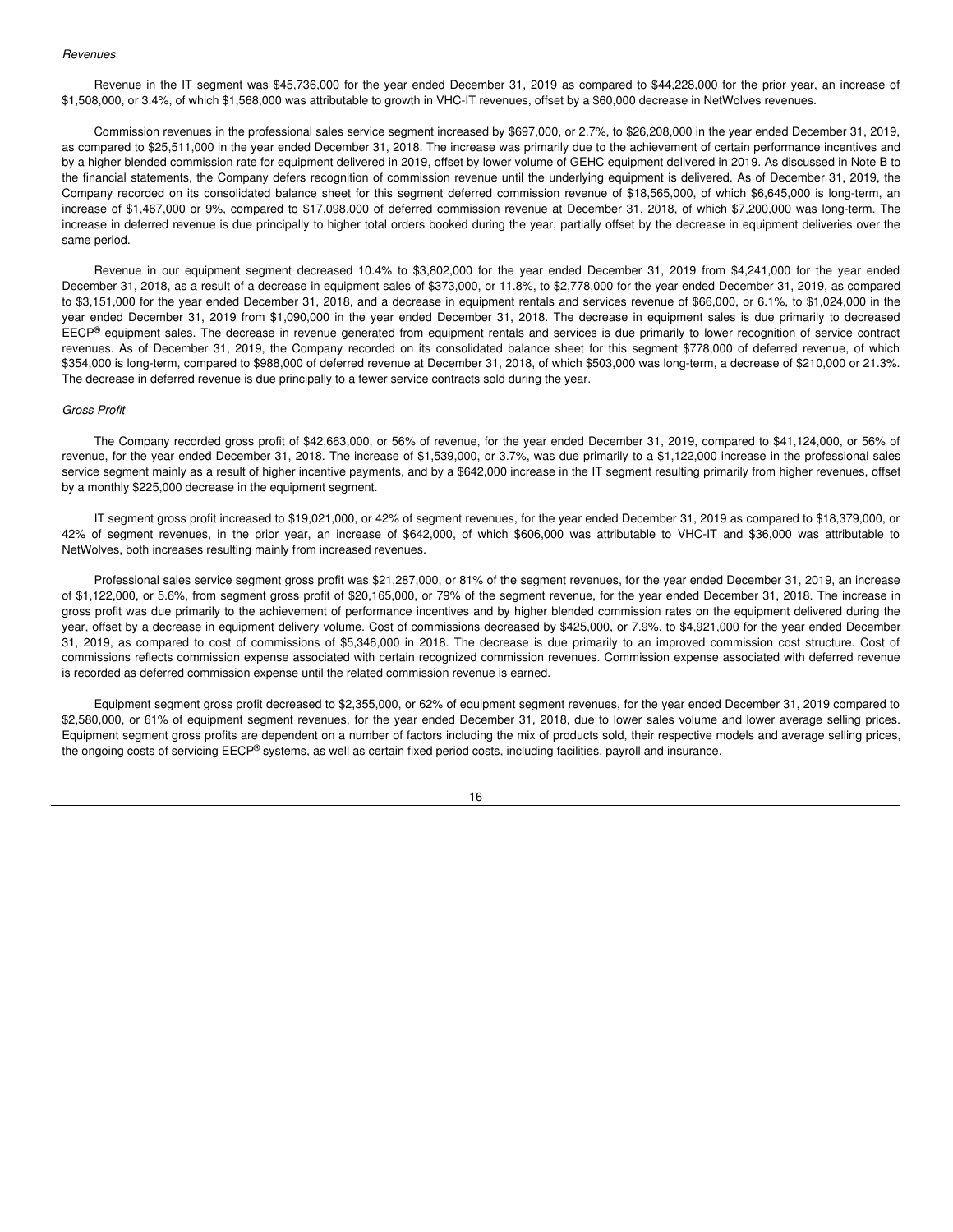#### *Operating Income (Loss)*

Operating income was \$1,012,000 for the year ended December 31, 2019 compared to operating loss of \$3,724,000 for the year ended December 31, 2018, an improvement of \$4,736,000. The improvement was primarily attributable to the decrease in operating loss in the IT segment from \$3,748,000 in the year ended December 31, 2018 to \$749,000 in the year ended December 31, 2019, due to higher gross profit at VHC-IT and lower operating expenses at both NetWolves and VHC-IT. It is also attributable to an increase in operating income in the professional sales service segment from \$1,958,000 for the year ended December 31, 2018 to \$3,626,000 for the year ended December 31, 2019 due to higher gross profit and reduced operating expenses. Equipment segment operating loss increased to \$855,000 for the year ended December 31, 2019 from \$812,000 for the prior year, an increase of \$43,000, due to lower gross profit, partially offset by lower operating expenses.

Selling, general and administrative (SG&A) expenses for the years ended December 31, 2019 and 2018 were \$40,838,000, or 54% of revenues, and \$43,962,000, or 59% of revenues, respectively, reflecting a decrease of \$3,124,000 or 7%. The decrease in SG&A expenditures in the year ended December 31, 2019 resulted primarily from a \$2,401,000 decrease in the IT segment due to lower personnel, marketing and travel costs, a \$547,000 decrease in the professional sales service segment attributable mainly to lower sales personnel-related cost, and a \$66,000 decrease in the equipment segment, and by a \$110,000 decrease in corporate expenses.

Research and development (R&D) expenses of \$813,000, or 1% of revenues, for the year ended December 31, 2019 decreased by \$73,000, or 8%, from \$886,000, or 1% of revenues, for the year ended December 31, 2018. The decrease is primarily attributable to lower new product development costs in our China operations.

#### *Adjusted EBITDA*

We define Adjusted EBITDA (earnings before interest, taxes, depreciation and amortization), which is a non-GAAP financial measure, as net (loss) income, plus net interest expense (income), tax expense, depreciation and amortization, and non-cash expenses for share-based compensation. Adjusted EBITDA is a metric that is used by the investment community for comparative and valuation purposes. We disclose this metric in order to support and facilitate the dialogue with research analysts and investors.

Adjusted EBITDA is not a measure of financial performance under accounting principles generally accepted in the United States ("GAAP") and should not be considered a substitute for operating income, which we consider to be the most directly comparable GAAP measure. Adjusted EBITDA has limitations as an analytical tool, and when assessing our operating performance, you should not consider Adjusted EBITDA in isolation, or as a substitute for net income or other consolidated income statement data prepared in accordance with GAAP. Other companies may calculate Adjusted EBITDA differently than we do, limiting its usefulness as a comparative measure.

A reconciliation of net income (loss) to Adjusted EBITDA is set forth below:

|                                | (in thousands) |                         |    |         |  |  |
|--------------------------------|----------------|-------------------------|----|---------|--|--|
|                                |                | Year ended December 31, |    |         |  |  |
|                                |                | 2019                    |    | 2018    |  |  |
|                                |                |                         |    |         |  |  |
| Net income (loss)              | \$             | 39                      | \$ | (3,734) |  |  |
| Interest expense (income), net |                | 962                     |    | 727     |  |  |
| Income tax expense (benefit)   |                | 111                     |    | (385)   |  |  |
| Depreciation and amortization  |                | 2,681                   |    | 2,522   |  |  |
| Share-based compensation       |                | 141                     |    | 313     |  |  |
| <b>Adjusted EBITDA</b>         |                | 3.934                   |    | (557)   |  |  |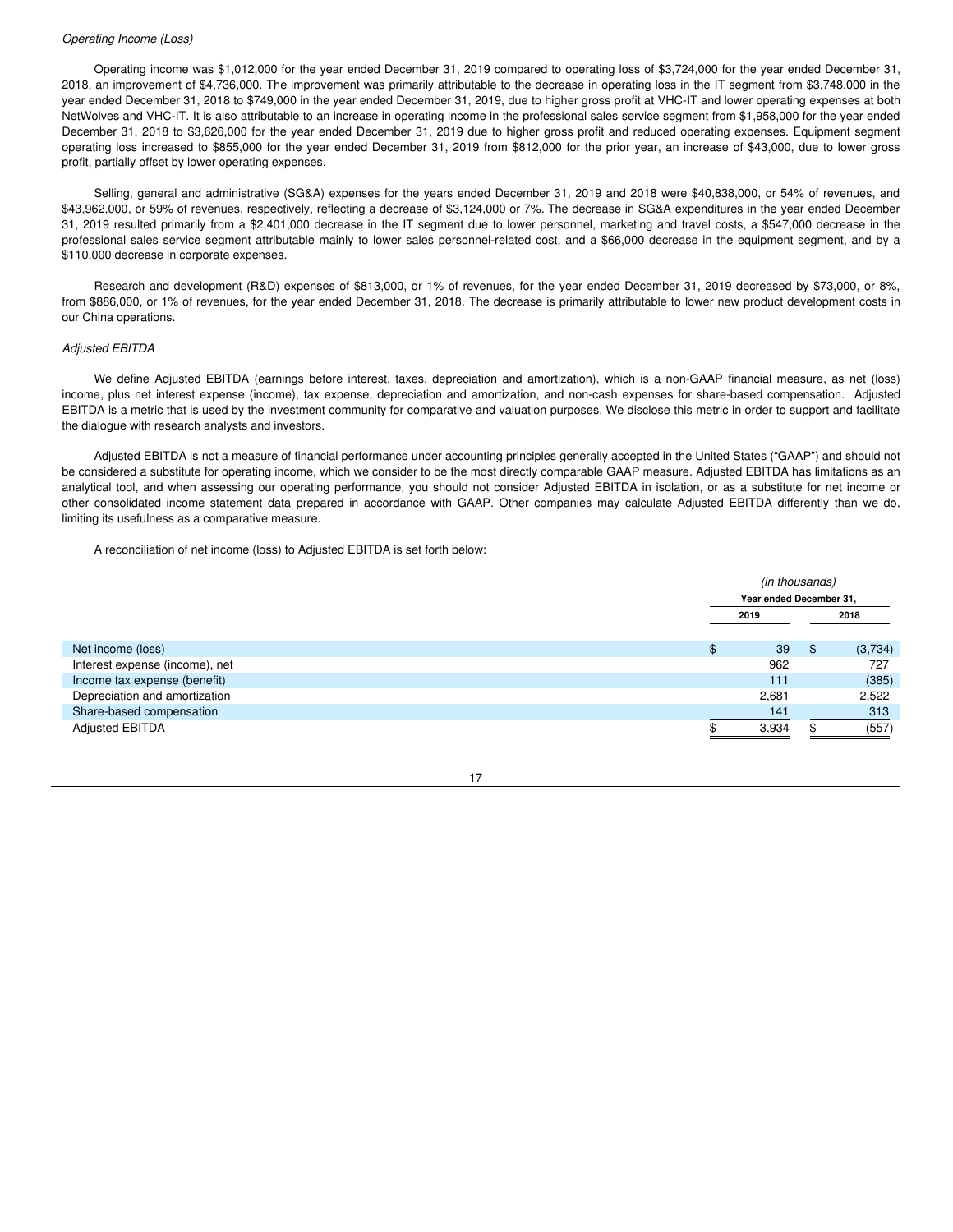Adjusted EBITDA increased by \$4,491,000, to \$3,934,000 in the year ended December 31, 2019 from \$(557,000) in the year ended December 31, 2018. The increase was primarily attributable to the change from net loss to net income, to higher interest expense and depreciation and amortization costs, and from the change from income tax benefit to income tax expense, offset by lower share-based compensation as compared to the prior year.

#### *Other Income (Expense), Net*

Other income (expense), net for the years ended December 31, 2019 and 2018, was \$(862,000) and \$(395,000), respectively, an increase in net expense of \$467,000. The increase was due primarily to higher interest expense on our lines of credit and other debt instruments, partially offset by the \$212,000 gain on sale of our investment in the VSK joint venture in fiscal 2018.

#### *Income Tax Expense (Benefit)*

During the year ended December 31, 2019, we recorded income tax expense of \$111,000, as compared to income tax benefit of \$(385,000) in the year ended December 31, 2018. The Company utilized \$137,000 and \$0 in net operating loss carryforwards for the years ended December 31, 2019 and 2018, respectively. The change from income tax benefit in 2018 to income tax expense in 2019 arose primarily from the impact of the change in the carryforward period for 2018 net operating losses from 20 years to indefinitely on deferred tax liabilities arising from goodwill generated by the NetWolves acquisition. The Company has net operating loss carryforwards of approximately \$45 million at December 31, 2019.

## **Liquidity and Capital Resources**

## *Cash and Cash Flow – For the year ended December 31, 2019*

We have financed our operations and investment activities primarily from working capital and additional borrowings. At December 31, 2019, we had cash and cash equivalents of \$2,124,000 and negative working capital of \$7,469,000. \$9,560,000 in negative working capital at December 31, 2019 is attributable to the net balance of deferred commission expense and deferred revenue. These are non-cash expense and revenue items and have no impact on future cash flows. At March 31, 2020 the Company's cash and cash equivalents were approximately \$7.2 million.

Cash used by operating activities was \$1,333,000 during the year ended December 31, 2019, which consisted of net income after non-cash adjustments of \$3,434,000 and cash used by changes in operating assets and liabilities of \$4,767,000. The changes in the account balances primarily reflect increases in accounts and other receivables and prepaid expenses of \$5,301,000 and \$450,000, respectively, partially offset by an increase in deferred revenue of \$1,258,000.

Cash used in investing activities during the year ended December 31, 2019 was \$1,183 in net purchases of equipment and software.

Cash provided by financing activities during the year ended December 31, 2019 was \$1,909,000, primarily attributable to \$1,550,000 in additional borrowings on our lines of credit and \$730,000 in additional net proceeds from notes payable, partially offset by \$367,000 in note and finance lease payments.

## *Liquidity*

We achieved profitability in the year ended December 31, 2019; however, we incurred net losses from operations for the years ended December 31, 2018 and 2017, and we maintain lines of credit from a lending institution. Due to the impending maturity of such lines at the time of our previous quarterly filing on Form 10Q, we reported at that time that substantial doubt remained about our ability to continue as a going concern. In April 2020, we resolved the conditions that raised such substantial doubt by extending the maturity date of these lines of credit and another substantial debt to April 30, 2021. Our ability to sustain profitability is dependent on many factors, primarily being the sufficient and timely generation of cash and recognition of revenue in our professional sales services segment, attaining profitability in our IT segment, the success of our marketing, sales and cost reduction efforts in the equipment segment, as well as the success of our other strategic initiatives.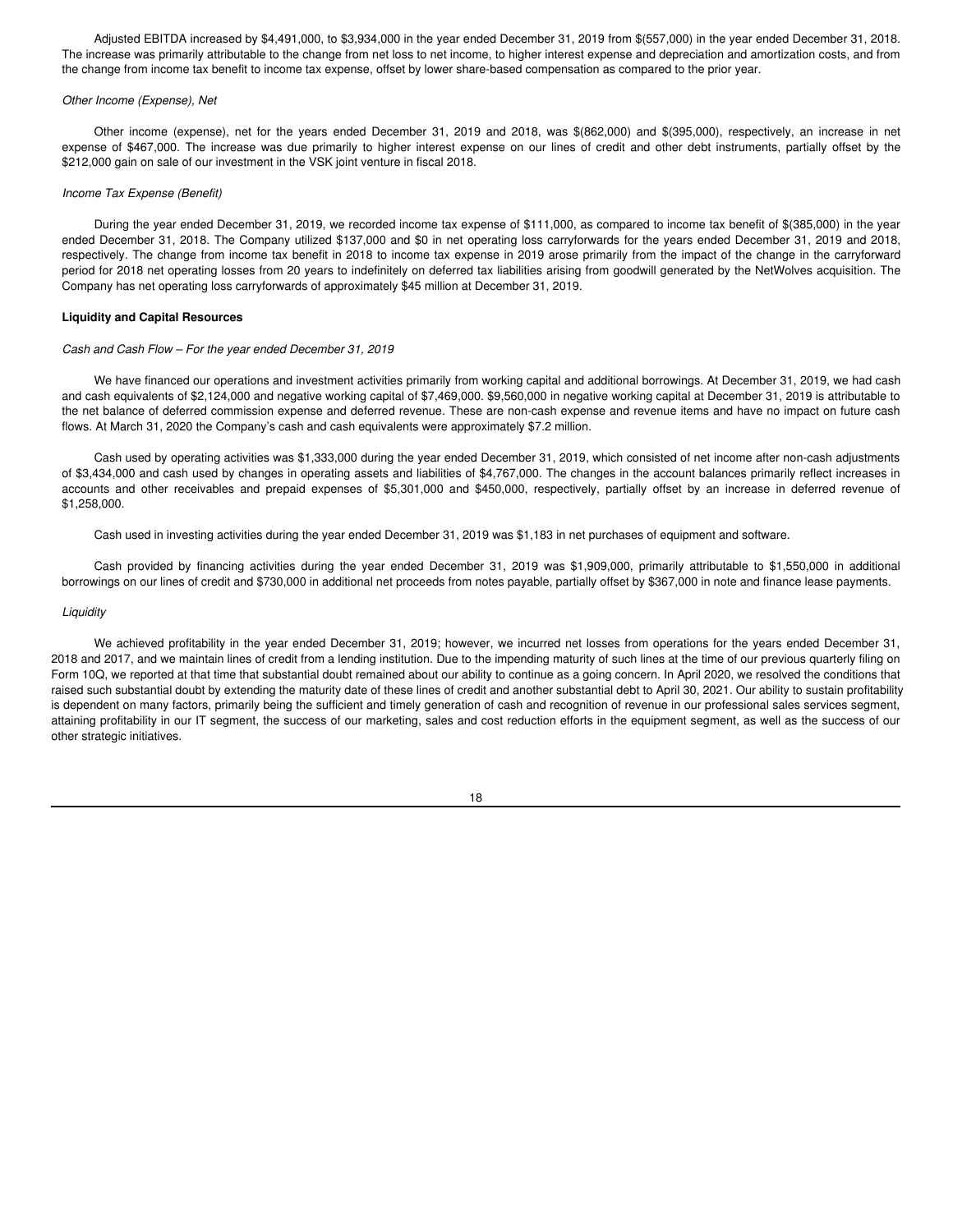#### **Off-Balance Sheet Arrangements**

We do not participate in transactions that generate relationships with unconsolidated entities or financial partnerships, such as entities often referred to as structured finance or special purpose entities (SPES), which would have been established for the purpose of facilitating off-balance sheet arrangements or other contractually narrow or limited purposes. As of December 31, 2019, we are not involved in any unconsolidated SPES or other off-balance sheet arrangements.

#### **Effects of Inflation**

We believe that inflation and changing prices over the past two years have not had a significant impact on our revenue or on our results of operations.

#### **Critical Accounting Policies and Estimates**

Note B of the Notes to Consolidated Financial Statements includes a summary of our significant accounting policies and methods used in the preparation of our financial statements. In preparing these financial statements, we have made our best estimates and judgments of certain amounts included in the financial statements, giving due consideration to materiality. The application of these accounting policies involves the exercise of judgment and use of assumptions as to future uncertainties and, as a result, actual results could differ from these estimates. Our critical accounting policies and estimates are as follows:

#### *Revenue Recognition*

In the first quarter of 2018, we adopted Accounting Standards Update ("ASU") 2014-09, Revenue from Contracts with Customers (Topic 606). ASU 2014- 09, as amended, replaced most existing revenue recognition guidance in U.S. GAAP.

This new guidance requires certain judgments and estimates in implementing its five-step process to be followed in determining the amount and timing of revenue recognition and related disclosures. Refer to Note B of the notes to consolidated financial statements for further discussion regarding significant judgments involved in our application of ASC 606.

#### *Inventories*

We value inventories in the equipment segment at the lower of cost or net realizable value, with cost being determined on a first-in, first-out basis. The Company occasionally places EECP® systems and other medical device products at various field locations for demonstration, training, evaluation, and other similar purposes at no charge. The cost of these EECP® systems and other products is transferred to property and equipment and is amortized over the next two to five years. The Company records the cost of refurbished components of EECP® systems and critical components at cost plus the cost of refurbishment. The Company regularly reviews inventory quantities on hand, particularly raw materials and components, and records a provision for excess and slow moving inventory based primarily on existing and anticipated design and engineering changes to its products as well as forecasts of future product demand.

In our IT Segment, we purchase computer hardware and software for specific customer requirements and value such inventories at the lower of cost or estimated market, with cost being determined on the specific identification method.

## *Goodwill and Intangible Assets*

Goodwill represents the excess of cost over the fair value of net assets of businesses acquired. The Company accounts for goodwill under the guidance of the ASC Topic 350, "Intangibles: Goodwill and Other". Goodwill acquired in a purchase business combination and determined to have an indefinite useful life is not amortized, but instead tested for impairment, at least annually, in accordance with this guidance. The recoverability of goodwill is subject to an annual impairment test or whenever an event occurs or circumstances change that would more likely than not result in an impairment. The impairment test is based on the estimated fair value of the underlying businesses and performed in the fourth quarter of each year. Intangible assets consist of the value of customer contracts and relationships, patent and technology costs, and software. The cost of significant customer-related intangibles is amortized in proportion to estimated total related revenue; cost of other intangible assets is generally amortized on a straight-line basis over the asset's estimated economic life, which range from five to ten years. The Company capitalizes internal use software costs incurred during the application development stage. Costs related to preliminary project activities and post implementation activities are expensed as incurred.

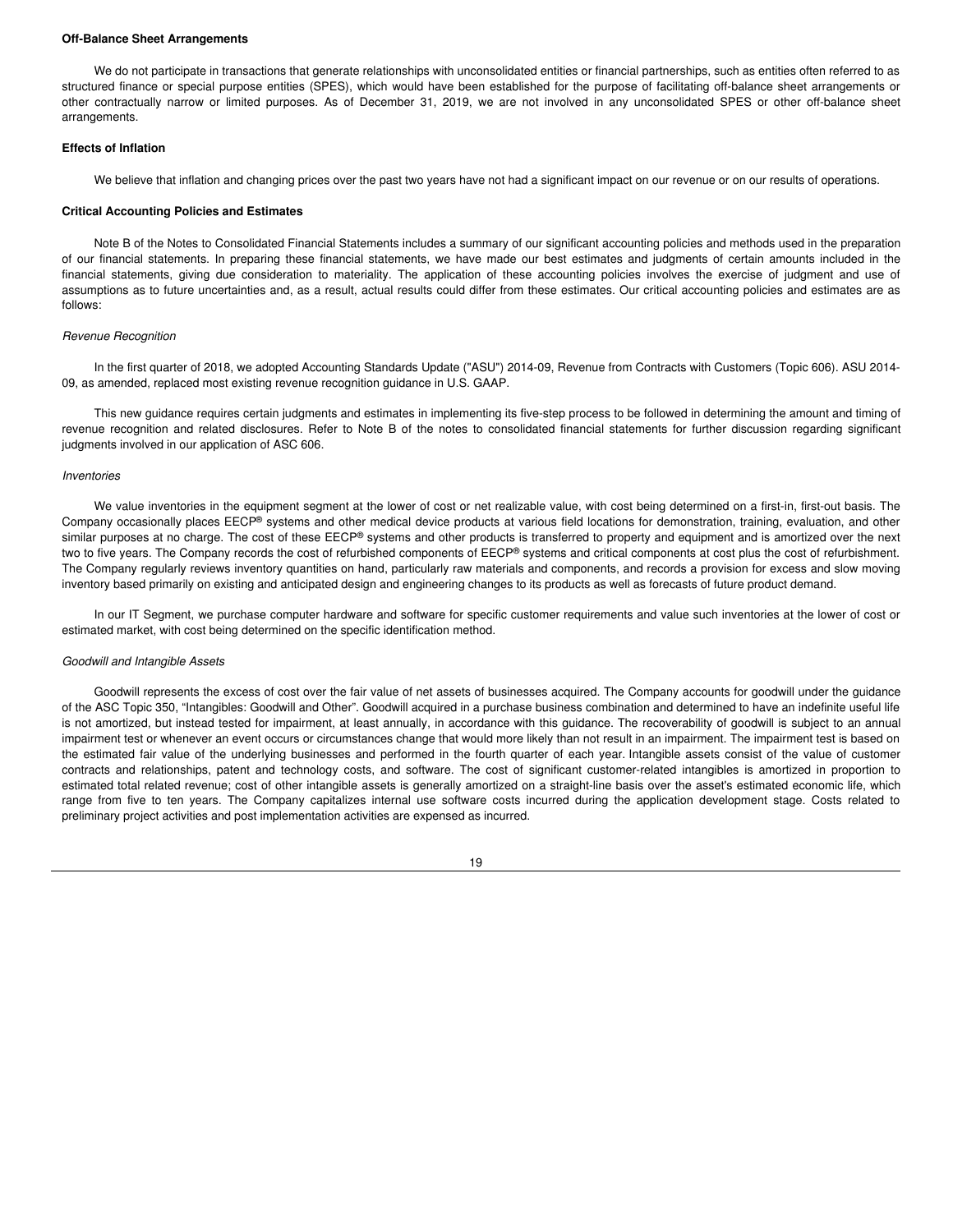#### *Deferred Revenues*

For the professional sales service segment, amounts billable under the agreement with GE Healthcare in advance of customer acceptance of the equipment are recorded initially as deferred revenue, and commission revenue is subsequently recognized as customer acceptance of such equipment is reported to us by GEHC.

For the equipment segment, we record revenue on extended service contracts ratably over the term of the related contract period. In accordance with the provisions of ASC Topic 606, we defer revenue related to EECP® system sales for the fair value of installation and in-service training to the period when the services are rendered and for warranty obligations ratably over the service period, which is generally one year.

#### *Income Taxes*

Deferred income taxes are recognized for temporary differences between financial statement and income tax bases of assets and liabilities and loss carry forwards for which income tax benefits are expected to be realized in future years. A valuation allowance is established, when necessary, to reduce deferred tax assets to the amount expected to be realized. In estimating future tax consequences, we generally consider all expected future events other than an enactment of changes in the tax laws or rates. Deferred tax assets are continually evaluated for realizability. To the extent our judgment regarding the realization of the deferred tax assets changes, an adjustment to the allowance is recorded, with an offsetting increase or decrease, as appropriate, in income tax expense. Such adjustments are recorded in the period in which our estimate as to the realizability of the assets changed that it is "more likely than not" that all of the deferred tax assets will be realized. The "more likely than not" standard is subjective and is based upon our estimate of a greater than 50% probability that the deferred tax asset will be realized.

We also comply with the provisions of the ASC Topic 740, "Income Taxes", which prescribes a recognition threshold and a measurement attribute for the financial statement recognition and measurement of tax positions taken or expected to be taken in a tax return. For those benefits to be recognized, a tax position must be more-likely-than-not to be sustained upon examination by taxing authorities. Based on its analysis, the Company has determined that it has not incurred any liability for unrecognized tax benefits as of December 31, 2019 and December 31, 2018. The Company recognizes accrued interest and penalties related to unrecognized tax benefits as income tax expense. No amounts were accrued for the payment of interest and penalties at December 31, 2019 and December 31, 2018. Management is currently unaware of any issues under review that could result in significant payments, accruals or material deviations from its position.

## **Recently Issued Accounting Pronouncements**

Note B of the Notes to Consolidated Financial Statements includes a description of the Company's evaluation of recently issued accounting pronouncements.

#### <span id="page-22-0"></span>**ITEM 8 - FINANCIAL STATEMENTS AND SUPPLEMENTARY DATA**

The consolidated financial statements listed in the accompanying Index to Consolidated Financial Statements are filed as part of this report.

#### <span id="page-22-1"></span>**ITEM 9A - CONTROLS AND PROCEDURES**

### **Report on Disclosure Controls and Procedures**

Disclosure controls and procedures reporting as promulgated under the Exchange Act is defined as controls and procedures that are designed to ensure that information required to be disclosed by us in the reports that we file or submit under the Exchange Act are recorded, processed, summarized and reported within the time periods specified in the SEC rules and forms. Disclosure controls and procedures include without limitation, controls and procedures designed to ensure that information required to be disclosed by us in the reports that we file or submit under the Exchange Act is accumulated and communicated to our management, including our Chief Executive Officer ("CEO") and Chief Financial Officer ("CFO"), or persons performing similar functions, as appropriate to allow timely decisions regarding required disclosure.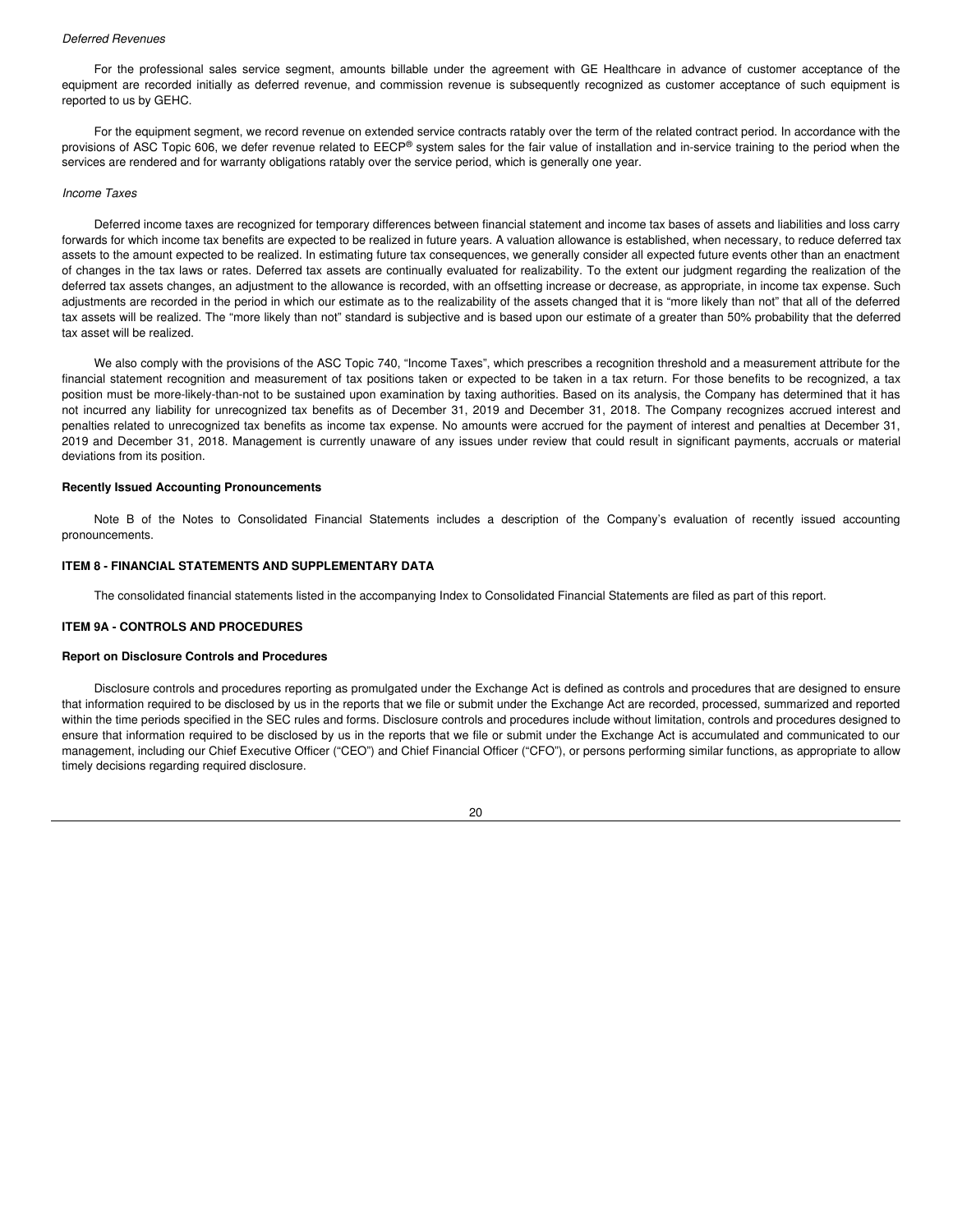Our CEO and our CFO have evaluated the effectiveness of the design and operation of our disclosure controls and procedures as of December 31, 2019 and have concluded that the Company's disclosure controls and procedures were effective as of December 31, 2019.

## **Management's Report on Internal Control over Financial Reporting**

Management is responsible for establishing and maintaining adequate internal control over financial reporting for the Company as defined in Rule 13a-15(f) and 15d-15(f) of the Exchange Act. Internal control over financial reporting is a process designed to provide reasonable assurance regarding the reliability of financial statements for external purposes in accordance with accounting principles generally accepted in the United States of America. Internal control involves maintaining records that accurately represent our business transactions, providing reasonable assurance that receipts and expenditures of company assets are made in accordance with management authorization, and providing reasonable assurance that unauthorized acquisition, use or disposition of company assets that could have a material effect on our financial statements would be detected or prevented on a timely basis.

Because of its innate limitations, internal control over our financial statements is not intended to provide absolute guarantee that a misstatement can be detected or prevented on the statements. Therefore, even those systems determined to be effective can provide only reasonable assurance with respect to financial statement preparation and presentation. Also projections of any evaluation of effectiveness to future periods are subject to risk that controls may become inadequate because of changes in condition, or that the degree of compliance with the policies or procedures may deteriorate.

Management conducted an evaluation of the effectiveness of our internal control over financial reporting based on the framework in Internal Control – Integrated Framework issued by the Committee of Sponsoring Organizations of the Treadway Commission (2013 COSO framework). A material weakness is a deficiency, or combination of deficiencies, in internal control over financial reporting, such that there is a reasonable possibility that a material misstatement of the Company's annual or interim financial statements will not be prevented or detected on a timely basis.

Based on this evaluation and those criteria, the Company's CEO and CFO concluded that the Company's internal control over financial reporting was effective as of December 31, 2019.

This report does not include an attestation report of the Company's Independent Registered Public Accounting Firm regarding internal control over financial reporting. Management's report was not subject to attestation by the Company's Independent Registered Public Accounting Firm pursuant to temporary rules of the Securities and Exchange Commission that permit the Company to provide only Management's report in this Annual Report.

## **Changes in Internal Control over Financial Reporting**

For the quarter ended December 31, 2019 there were no changes in our internal control over financial reporting that have materially affected, or are reasonably likely to materially affect, our internal control over financial reporting.

#### <span id="page-23-0"></span>**ITEM 9B – OTHER INFORMATION**

The Company held its annual meeting of stockholders on December 10, 2019. At the meeting, the Company's shareholders voted to approve the following proposals:

- (1) The election of one director in Class II Behnam Movaseghi to hold office until the 2022 Annual Meeting of Stockholders; and,
- (2) The appointment of Malone Bailey LLP as our independent registered public accountants for the year ending December 31, 2019.

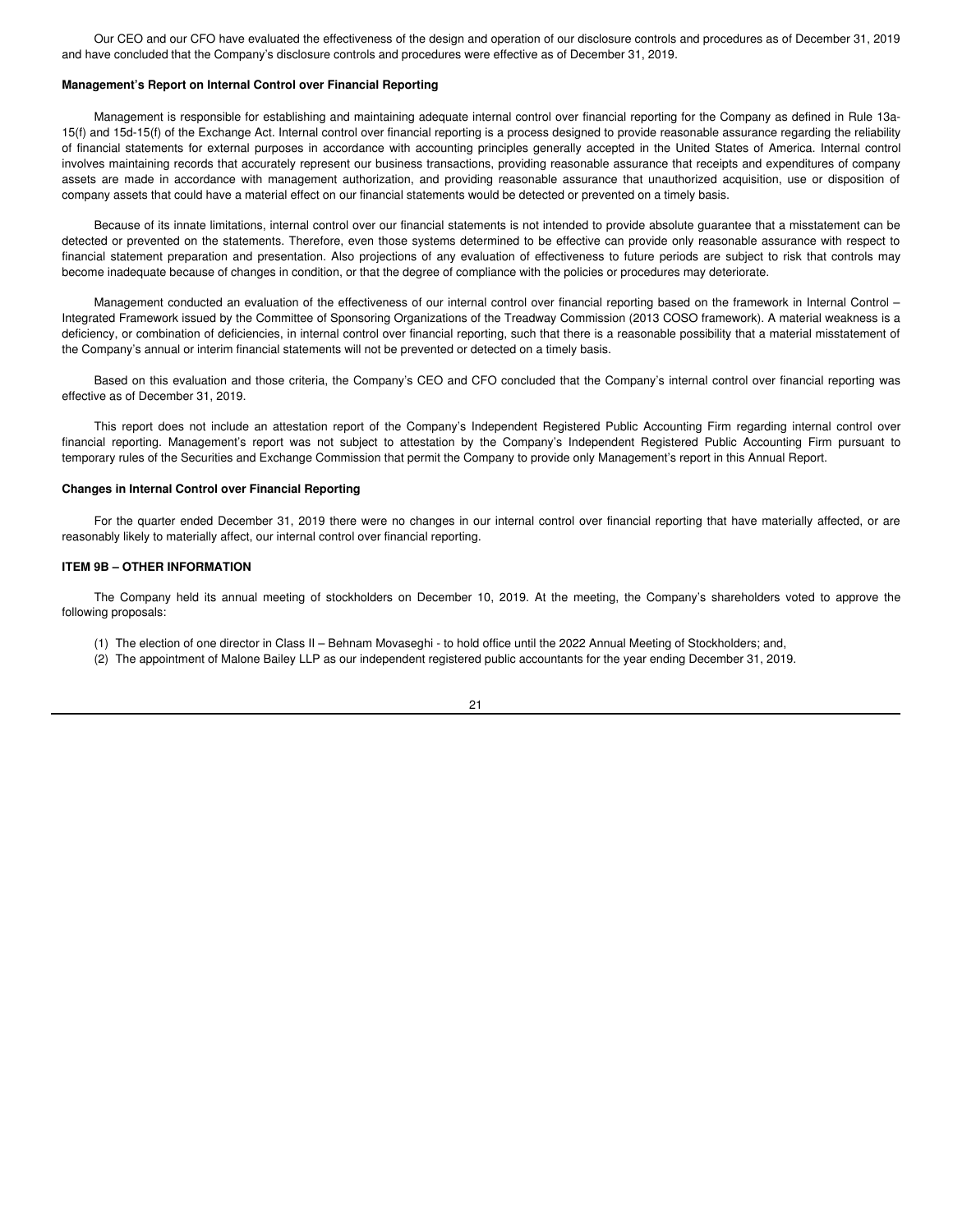The following table presents the voting results on these proposals:

| Approved Proposals                | Shareholder votes cast |                          |                          |         |  |  |
|-----------------------------------|------------------------|--------------------------|--------------------------|---------|--|--|
|                                   | For                    | Withheld                 | Against                  | Abstain |  |  |
| Election of Director              |                        |                          |                          |         |  |  |
| Behnam Movaseghi                  | 95,050,741             | 6,584,813                | $\overline{\phantom{a}}$ |         |  |  |
|                                   |                        |                          |                          |         |  |  |
|                                   |                        |                          |                          |         |  |  |
| Appointment of public accountants | 127,764,510            | $\overline{\phantom{0}}$ | 11,026,834               | 254,888 |  |  |
|                                   |                        |                          |                          |         |  |  |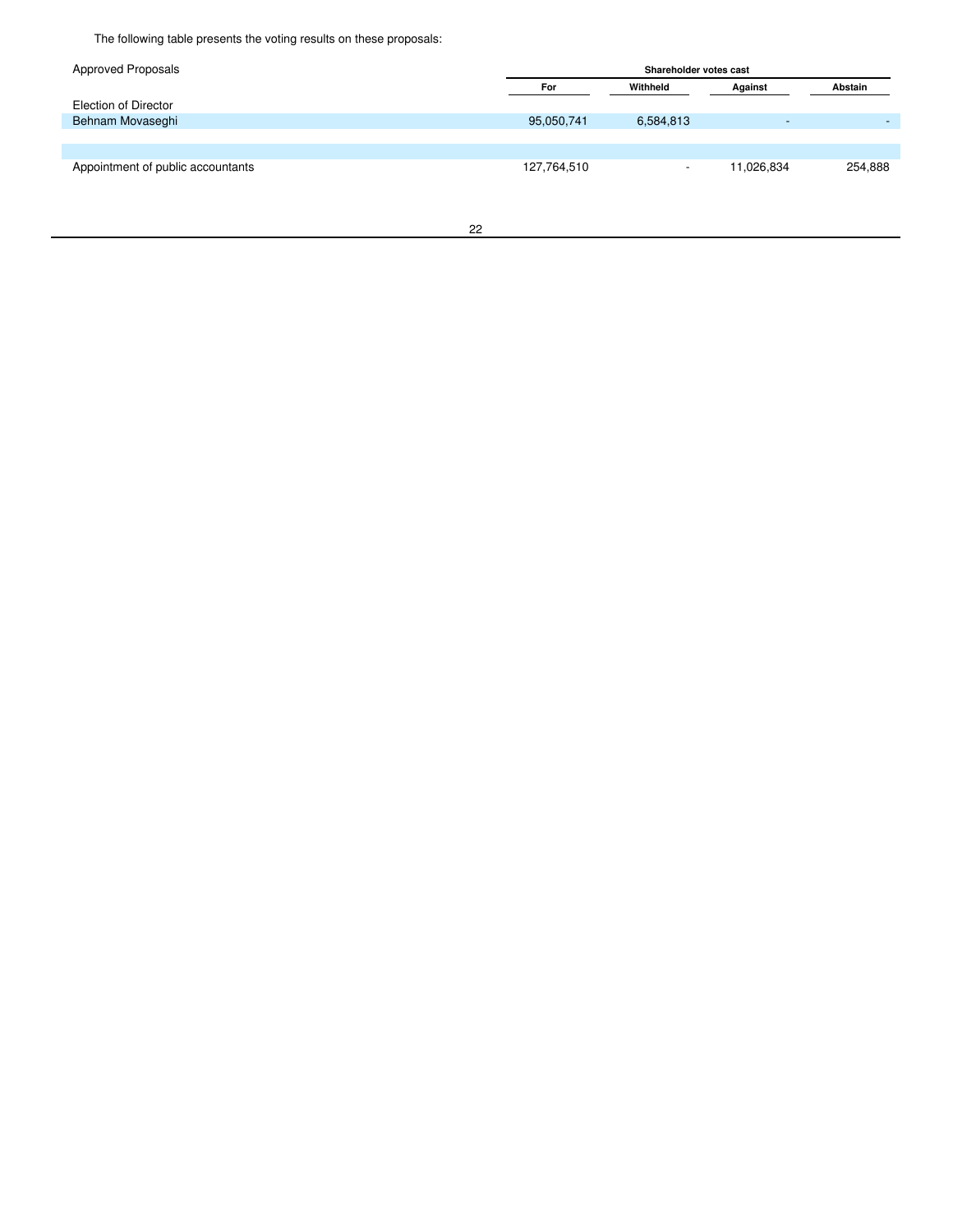#### **PART III**

## <span id="page-25-0"></span>**ITEM 10 – DIRECTORS, EXECUTIVE OFFICERS AND CORPORATE GOVERNANCE**

#### **Directors of the Registrant**

As of April 13, 2020, the members of our Board of Directors are:

| <b>Name of Director</b>  | Age | <b>Principal Occupation</b>                     | <b>Director Since</b> |
|--------------------------|-----|-------------------------------------------------|-----------------------|
| Joshua Markowitz (2)     | 64  | Chairman of the Board and Director              | June, 2015            |
| David Lieberman          | 75  | Vice Chairman of the Board and Director         | February, 2011        |
| Jun Ma                   | 56  | President, Chief Executive Officer and Director | June, 2007            |
| Jane Moen                | 40  | <b>Director</b>                                 | March, 2020           |
| Behnam Movaseghi (1) (2) | 66  | <b>Director</b>                                 | <b>July, 2007</b>     |
| Edgar Rios (1)           | 67  | Director                                        | February, 2011        |

(1) Member of the Audit Committee

(2) Member of the Compensation Committee

The following is a brief account of the business experience for at least the past five years of our directors:

**Joshua Markowitz** has been a director since June 2015, and was appointed Chairman of the Board of the Company in August 2016. Mr. Markowitz has been a practicing attorney in the State of New Jersey for in excess of 30 years. He is currently a senior partner in the New Jersey law firm of Markowitz O'Donnell, LLP. Mr. Markowitz was the brother-in-law of Mr. Simon Srybnik (deceased), the former Chairman and director of the Company.

**David Lieberman** has been a director of the Company and the Vice Chairman of the Board, since February 2011. Mr. Lieberman has been a practicing attorney in the State of New York for more than 45 years, specializing in corporation and securities law. He is currently a senior partner at the law firm of Beckman Lieberman and Associates, LLP, which performs certain legal services for the Company and its subsidiaries. Mr. Lieberman is a former Chairman of the Board of Herley Industries, Inc., which was sold in March, 2011.

**Jun Ma, PhD**, has been a director since June 2007 and was appointed President and Chief Executive Officer of the Company on October 16, 2008. Dr. Ma has held various positions in academia and business, and prior to becoming President and CEO of the Company, had provided technology and business consulting services to several domestic and international companies in aerospace, automotive, biomedical, medical device, and other industries, including Kerns Manufacturing Corp. and Living Data Technology Corp., both of which are stockholders of our Company. Dr. Ma received his PhD degree in mechanical engineering from Columbia University, MS degree in biomedical engineering from Shanghai University, and BS degree in precision machinery and instrumentation from University of Science and Technology of China.

**Jane Moen** has been a director since March 2020. Ms. Moen has been President of the Company's wholly-owned subsidiary Vaso Diagnostics, Inc. d/b/a VasoHealthcare since June 2018 following a remarkable career track record at VasoHealthcare, starting as an Account Manager at the inception of VasoHealthcare in April 2010 and being promoted to Regional Manager in January 2012, Director of Product Business Lines in July 2012 and Vice President of Sales in April 2016. Jane Moen has been in the medical sales industry for over 17 years, having had prior experience with Ledford Medical Sales, Vital Signs, Inc., Pfizer Inc. and Ecolab, Inc.

**Behnam Movaseghi, CPA**, has been a director since July 2007. Mr. Movaseghi has been treasurer of Kerns Manufacturing Corporation since 2000, and controller from 1990 to 2000. For approximately ten years prior thereto Mr. Movaseghi was a tax and financial consultant. Mr. Movaseghi is a Certified Public Accountant.

**Edgar G. Rios** has been a director of the Company since February 2011. Mr. Rios currently is President of Edgary Consultants, LLC. and was appointed a director in conjunction with the Company's prior consulting agreement with Edgary Consultants, LLC. Most recently from 2008 thru the end of 2016, Mr. Rios was the Co-founder, CEO and Managing Member of SHD Oil & Gas LLC, an oil and gas exploration and development firm operating on the reservation of the Three Affiliate Tribes in North Dakota. Previously, Mr. Rios was a co-founder, Executive Vice President, General Counsel and Director of AmeriChoice Corporation from its inception in 1989 through its acquisition by UnitedHealthcare in 2002 and continued as a senior executive with United Healthcare through 2007. Prior to co-founding AmeriChoice, Mr. Rios was a senior executive with a number of businesses that provided technology services and non-technology products to government purchasers. Over the years, Mr. Rios also has been an investor, providing seed capital to various technology and nontechnology startups. Mr. Rios serves on the Board of Advisors of Columbia Law School. Mr. Rios also serves as a member of the Board of Trustees of Meharry Medical School and the Brookings Institution in Washington; and as a director of the An-Bryce Foundation and Los Padres Foundation in Virginia. Mr. Rios holds a J.D. from Columbia University Law School and an A.B. from Princeton University.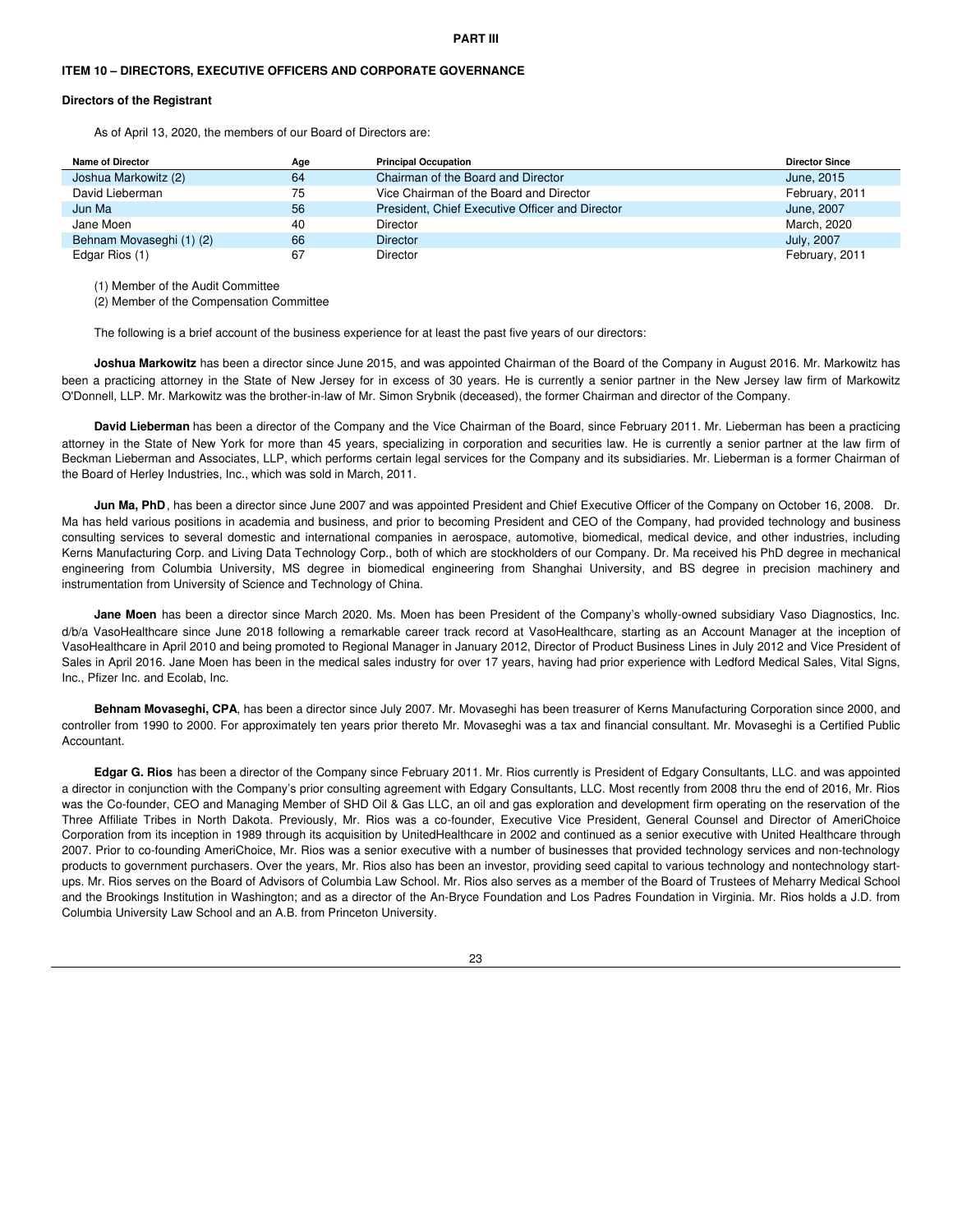#### **Committees of the Board of Directors**

## *Audit Committee and Audit Committee Financial Expert*

The Board has a standing Audit Committee. The Board has affirmatively determined that each director who serves on the Audit Committee is independent, as the term is defined by applicable Securities and Exchange Commission ("SEC") rules. During the year ended December 31, 2019, the Audit Committee consisted of Edgar Rios, committee chair, and Behnam Movaseghi. The members of the Audit Committee have substantial experience in assessing the performance of companies, gained as members of the Company's Board of Directors and Audit Committee, as well as by serving in various capacities in other companies or governmental agencies. As a result, they each have an understanding of financial statements. The Board believes that Behnam Movaseghi fulfills the role of the financial expert on this committee.

The Audit Committee regularly meets with our independent registered public accounting firm without the presence of management.

The Audit Committee operates under a charter approved by the Board of Directors. The Audit Committee charter is available on our website.

#### *Compensation Committee*

Our Compensation Committee annually establishes, subject to the approval of the Board of Directors and any applicable employment agreements, the compensation that will be paid to our executive officers during the coming year, as well as administers our stock-based benefit plans. During the year ended December 31, 2019, the Compensation Committee consisted of Joshua Markowitz, committee chair, and Behnam Movaseghi. Neither of these persons has been officers or employees of the Company at the time of his position on the committee, or, except as otherwise disclosed, had any relationship requiring disclosure herein.

The Compensation Committee operates under a charter approved by the Board of Directors. The Compensation Committee charter is available on our website.

## **MEETINGS OF THE BOARD OF DIRECTORS AND COMMITTEES**

During the year ended December 31, 2019 there were:

- 4 meetings of the Board of Directors
- 5 meetings of the Audit Committee
- 3 meetings of the Compensation Committee

#### **Section 16(a) Beneficial Ownership Reporting Compliance**

Section 16(a) of the Exchange Act requires directors, executive officers and persons who beneficially own more than 10% of our common stock (collectively, "Reporting Persons") to file initial reports of ownership and reports of changes in ownership of our common stock with the SEC. Reporting Persons are required by SEC regulations to furnish us with copies of all Section 16(a) reports they file. To our knowledge, based solely on our review of the copies of such reports received or written representations from certain Reporting Persons that no other reports were required, we believe that during the year ended December 31, 2019 all Reporting Persons timely complied with all applicable filing requirements.

#### **Corporate Governance - Code of Ethics**

We have adopted a Corporate Code of Business Ethics (the "Code") that applies to all employees, including our principal executive officer, principal financial officer, and directors of the Company. A copy of the Code can be found on our website, www.vasocorporation.com. The Code is broad in scope and is intended to foster honest and ethical conduct, including accurate financial reporting, compliance with laws and the like. If any substantive amendments are made to the Code or if there is any grant of waiver, including any implicit waiver, from a provision of the Code to our Chief Executive Officer or Chief Financial Officer, we will disclose the nature of such amendment or waiver in a Current Report on Form 8-K.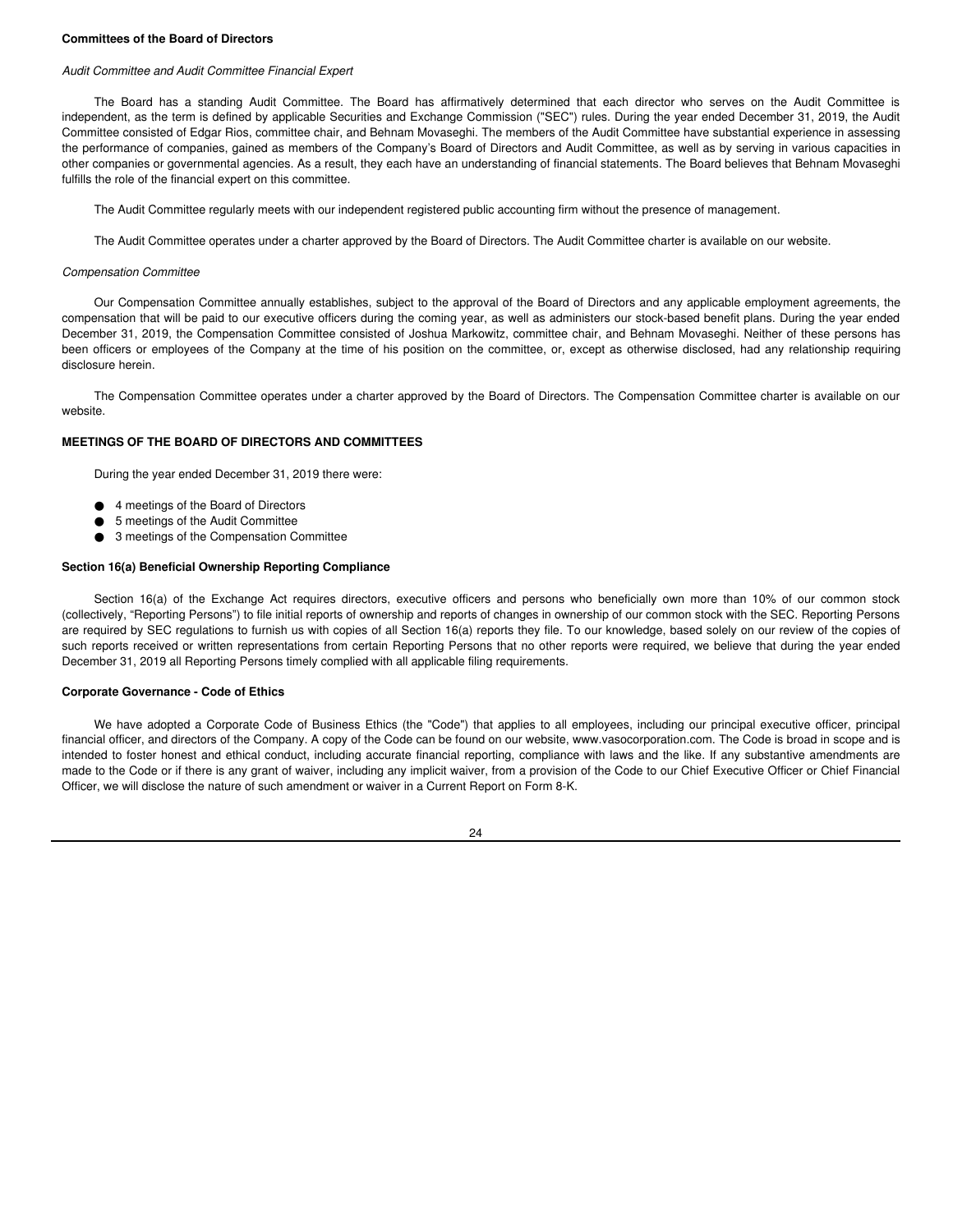#### **Executive Officers of the Registrant**

As of April 13, 2020 our executive officers are:

| Name of Officer    | Age | Position held with the Company           |
|--------------------|-----|------------------------------------------|
| Jun Ma, PhD        | 56  | President, Chief Executive Officer       |
| Peter C. Castle    | 51  | Chief Operating Officer                  |
| Michael J. Beecher | 75  | Co-Chief Financial Officer and Secretary |
| Jonathan P. Newton | 59  | Co-Chief Financial Officer and Treasurer |

**Peter Castle** was a director from August 2010 to December 2019 and was appointed the Chief Operating Officer of the Company after the NetWolves acquisition in June 2015. Prior to the acquisition, Mr. Castle was the President and Chief Executive Officer of NetWolves Network Services, LLC, where he has been employed since 1998. At NetWolves, Mr. Castle also held the position of Chief Financial Officer from 2001 until October 2009, Vice President of Finance since January 2000, Controller from August 1998 until December 1999 and Treasurer and Secretary from August 1999.

**Michael J. Beecher, CPA**, was Chief Financial Officer of the Company from September 2011 and Co-Chief Financial Officer since December 10, 2019. Prior to joining Vasomedical in 2011, Mr. Beecher was Chief Financial Officer of Direct Insite Corp., a publicly held company, from December 2003 to September 2011. Prior to his position at Direct Insite, Mr. Beecher was Chief Financial Officer and Treasurer of FiberCore, Inc., a publicly held company in the fiber-optics industry. From 1989 to 1995 he was Vice-President Administration and Finance at the University of Bridgeport. Mr. Beecher began his career in public accounting with Haskins & Sells, an international public accounting firm. He is a graduate of the University of Connecticut, a Certified Public Accountant and a member of the American Institute of Certified Public Accountants.

**Jonathan P. Newton** served as Chief Financial Officer of the Company from September 1, 2010 to September 8, 2011, Vice President of Finance and Treasurer until December 10, 2019, and is currently Co-Chief Financial Officer and Treasurer. From June 2006 to August 2010, Mr. Newton was Director of Budgets and Financial Analysis for Curtiss-Wright Flow Control. Prior to his position at Curtiss-Wright Flow Control, Mr. Newton was Vasomedical's Director of Budgets and Analysis from August 2001 to June 2006. Prior positions included Controller of North American Telecommunications Corp., Accounting Manager for Luitpold Pharmaceuticals, positions of increasing responsibility within the internal audit function of the Northrop Grumman Corporation and approximately three and one half years as an accountant for Deloitte Haskins & Sells, during which time Mr. Newton became a Certified Public Accountant. Mr. Newton holds a B.S. in Accounting from SUNY at Albany, and a B.S. in Mechanical Engineering from Hofstra University.

#### <span id="page-27-0"></span>**ITEM 11 - EXECUTIVE COMPENSATION**

The following table sets forth the annual and long-term compensation of our Chief Executive Officer and each of our most highly compensated officers and employees who were serving as executive officers or employees at the end of the last completed fiscal year for services rendered for the years ended December 31, 2019 and 2018.

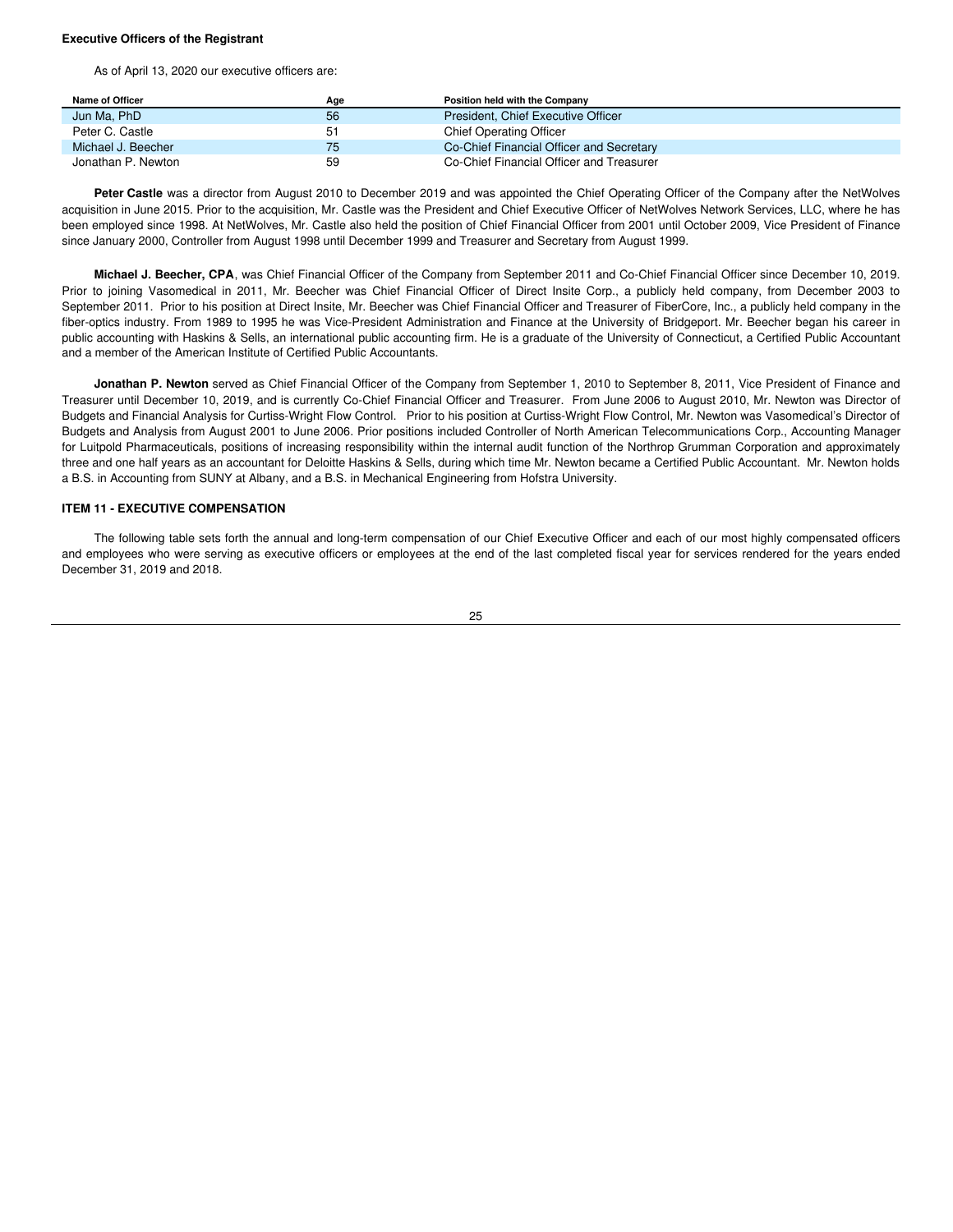# **Summary Compensation Table**

| <b>Name and Principal</b>                            |      |             |            | <b>Stock Awards</b> | Option      | Non-Equity<br><b>Incentive Plan</b><br>Compensation | Nonqualified<br><b>Deferred</b><br>Compensation | <b>All Other</b><br>Compensation |            |
|------------------------------------------------------|------|-------------|------------|---------------------|-------------|-----------------------------------------------------|-------------------------------------------------|----------------------------------|------------|
| <b>Position</b>                                      | Year | Salary (\$) | Bonus (\$) | $($ \$) $(1)$       | Awards (\$) | (\$)                                                | Earnings (\$)                                   | $($ \$) $(2)$                    | Total (\$) |
| Jun Ma, PhD                                          | 2019 | 447,917     |            | 100,000             |             |                                                     |                                                 | 33,767                           | 581,684    |
| <b>Chief Executive</b>                               |      |             |            |                     |             |                                                     |                                                 |                                  |            |
| Officer                                              | 2018 | 375,000     |            |                     |             |                                                     |                                                 | 32,476                           | 407,476    |
| Peter C. Castle                                      | 2019 | 350,000     |            |                     |             |                                                     |                                                 | 15,308                           | 365,308    |
| <b>Chief Operating</b>                               |      |             |            |                     |             |                                                     |                                                 |                                  |            |
| Officer                                              | 2018 | 350,000     |            |                     |             |                                                     |                                                 | 24,472                           | 374,472    |
| Jane Moen                                            | 2019 | 275,000     | 165,000    |                     |             |                                                     |                                                 | 7,114                            | 447,114    |
| President of                                         |      |             |            |                     |             |                                                     |                                                 |                                  |            |
| VasoHealthcare                                       | 2018 | 254,167     | 13,500     | 25,000              |             |                                                     |                                                 | 7,891                            | 300,558    |
| Michael J.                                           |      |             |            |                     |             |                                                     |                                                 |                                  |            |
| <b>Beecher</b>                                       | 2019 | 167,500     |            |                     |             |                                                     |                                                 | 5,218                            | 172,718    |
| Co-Chief<br>Financial<br>Officer and                 |      |             |            |                     |             |                                                     |                                                 |                                  |            |
| Secretary                                            | 2018 | 215,000     |            |                     |             |                                                     |                                                 | 10,288                           | 225,288    |
| Jonathan P.                                          |      |             |            |                     |             |                                                     |                                                 |                                  |            |
| Newton                                               | 2019 | 175,000     |            | 15,000              |             |                                                     |                                                 | 7,084                            | 197,084    |
| Co-Chief<br><b>Financal Officer</b><br>and Treasurer | 2018 | 175,000     |            |                     |             |                                                     |                                                 | 11,585                           | 186,585    |

(1) Represents fair value on the date of grant. See Note B to the Consolidated Financial Statements included in our Form 10–K for the year ended December 31, 2019 for a discussion of the relevant assumptions used in calculating grant date fair value.

(2) Represents tax gross-ups, lodging and vehicle allowances, Company-paid life insurance, and amounts matched in the Company's 401(k) Plan.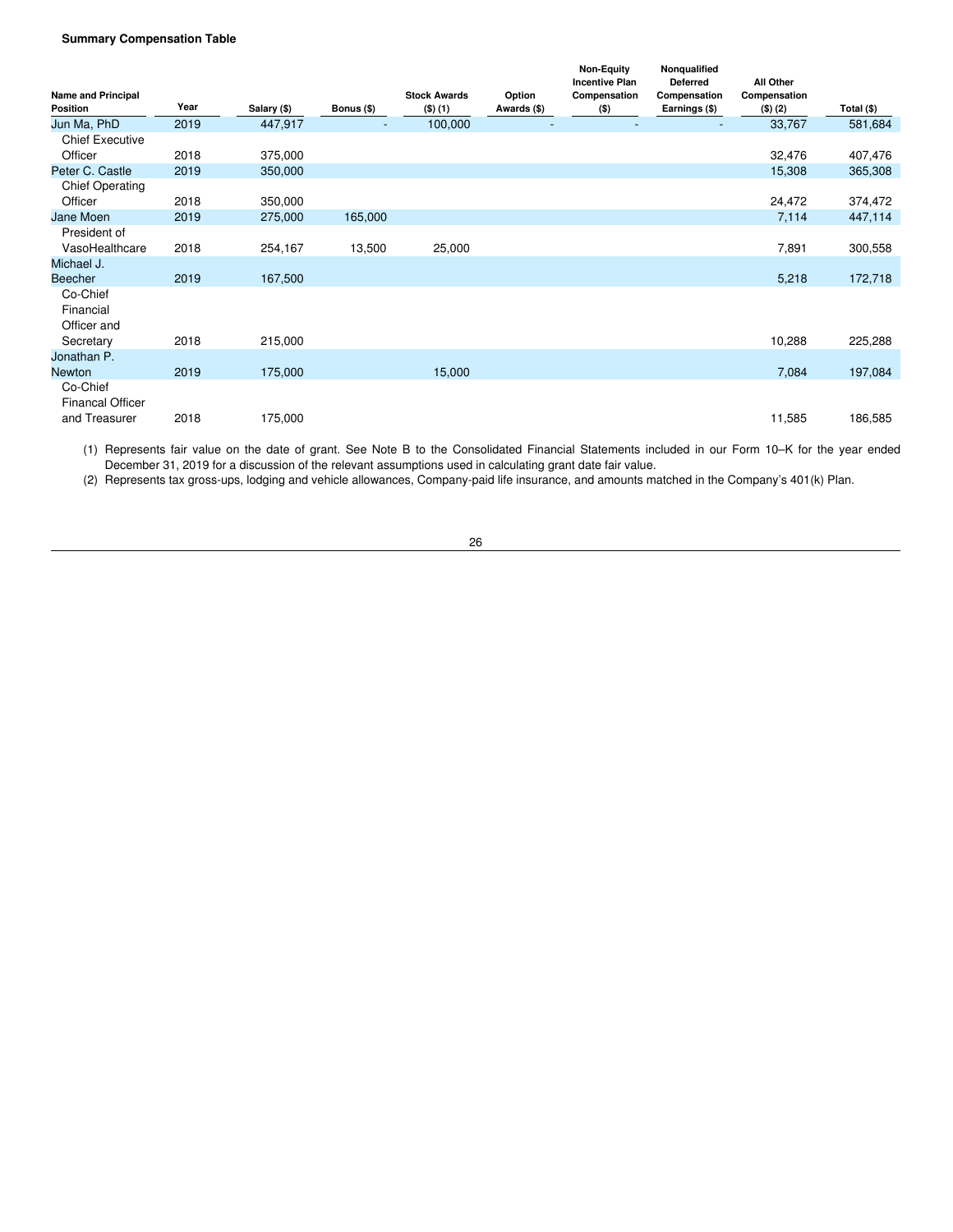# **Outstanding Equity Awards at Last Fiscal Year End**

The following table provides information concerning outstanding options, unvested stock and equity incentive plan awards for our named executive officers at December 31, 2019:

| <b>Option Awards</b> |             |               |                |          |            | <b>Stock Awards</b> |                     |                    |                    |
|----------------------|-------------|---------------|----------------|----------|------------|---------------------|---------------------|--------------------|--------------------|
|                      |             |               |                |          |            |                     |                     |                    | Equity             |
|                      |             |               |                |          |            |                     |                     | Equity             | Incentive Plan     |
|                      |             |               |                |          |            |                     |                     | Incentive Plan     | Awards:            |
|                      |             |               | Equity         |          |            |                     |                     | Awards:            | Market or          |
|                      |             |               | Incentive Plan |          |            |                     |                     | Number of          | Payout Value       |
|                      | Number of   | Number of     | Awards:        |          |            |                     |                     | Unearned           | of Unearned        |
|                      | Securities  | Securities    | Number of      |          |            | Number of           | <b>Market Value</b> | Shares, Units      | Shares, Units      |
|                      | Underlying  | Underlying    | Underlying     |          |            | Shares or           | of Shares or        | or Other           | or Other           |
|                      | Unexercised | Unexercised   | Unexercised    | Option   | Option     | Units of Stock      | Units of Stock      | <b>Rights That</b> | <b>Rights That</b> |
|                      | Options -   | Options -     | Unearned       | Exercise | Expiration | That Have           | That Have           | Have Not           | Have Not           |
| Name                 | Exercisable | Unexercisable | Options        | Price    | Date       | Not Vested          | Not Vested          | Vested             | Vested             |
| Jun Ma, PhD          |             |               |                |          |            | 4,000,000           | 120,000             |                    |                    |
|                      |             |               |                |          |            |                     |                     |                    |                    |
| Jonathan P. Newton   |             |               |                |          |            | 500,000             | 15,000              |                    |                    |

The future vesting dates of the above stock awards are:

|                    | Number of<br><b>Shares or Units</b><br>of Stock That |                     |
|--------------------|------------------------------------------------------|---------------------|
| Name               | <b>Have Not Vested</b>                               | <b>Vesting Date</b> |
| Jun Ma, PhD        | 1,000,000                                            | 6/1/2020            |
|                    | 1,000,000                                            | 6/1/2021            |
|                    | 1,000,000                                            | 6/1/2022            |
|                    | 1,000,000                                            | 6/1/2023            |
|                    |                                                      |                     |
| Jonathan P. Newton | 100,000                                              | 1/1/2020            |
|                    | 100,000                                              | 1/1/2021            |
|                    | 100,000                                              | 1/1/2022            |
|                    | 100,000                                              | 1/1/2023            |
|                    | 100,000                                              | 1/1/2024            |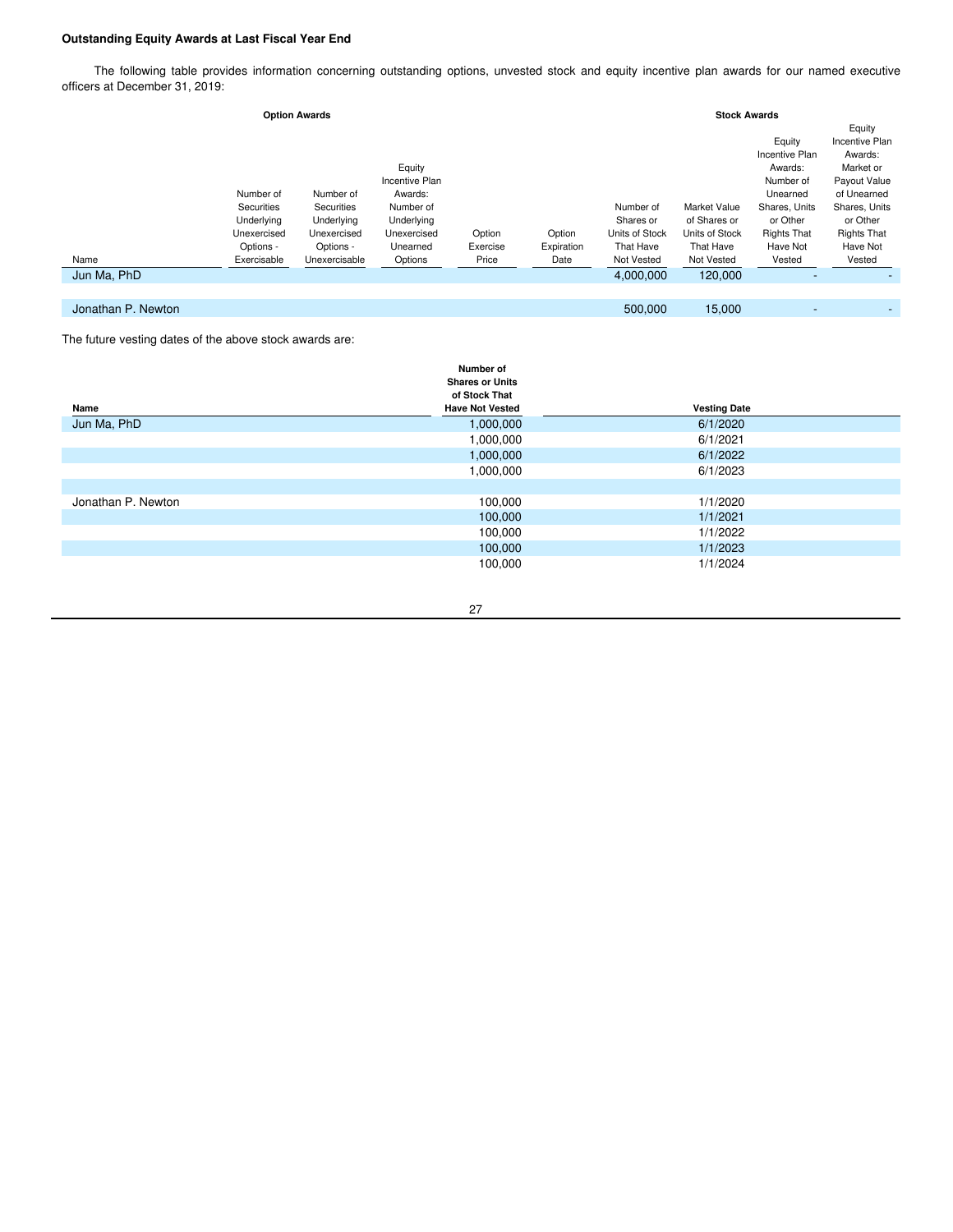#### **Employment Agreements**

On May 10, 2019, the Company modified its Employment Agreement with its President and Chief Executive Officer, Dr. Jun Ma, to provide for a five-year term with extensions, unless earlier terminated by the Company, but in no event can it extend beyond May 31, 2026. The Employment Agreement provides for annual compensation of \$500,000. Dr. Ma shall be eligible to receive a bonus for each fiscal year during the employment term. The amount and the occasion for payment of such bonus, if any, shall be at the discretion of the Board of Directors. Dr. Ma shall also be eligible for an award under any long-term incentive compensation plan and grants of options and awards of shares of the Company's stock, as determined at the Board of Directors' discretion. The Employment Agreement further provides for reimbursement of certain expenses, and certain severance benefits in the event of termination prior to the expiration date of the Employment Agreement.

On June 1, 2015, the Company entered into an Employment Agreement with Mr. Peter Castle to be its Chief Operating Officer. The agreement provides for a three-year term ending on June 1, 2018 and shall extend for additional one-year periods annually commencing June 1, 2018, unless earlier terminated by the Company, but in no event can extend beyond June 1, 2021. The Employment Agreement currently provides for annual compensation of \$350,000. Mr. Castle shall be eligible to receive a bonus for each fiscal year thereafter during the employment term. The amount and the occasion for payment of such bonus, if any, shall be at the discretion of the Board of Directors. Mr. Castle shall also be eligible for an award under any long-term incentive compensation plan and grants of options and awards of shares of the Company's stock, as determined at the Board of Directors' discretion. The Employment Agreement further provides for reimbursement of certain expenses, and certain severance benefits in the event of termination prior to the expiration date of the Employment Agreement.

#### **401(k) Plan**

The Company maintains a defined contribution plan to provide retirement benefits for its employees - the Vaso Corporation 401(k) Plan adopted in April 1997. As allowed under Section 401(k) of the Internal Revenue Code, the plan provides tax-deferred salary deductions for eligible employees. Employees are eligible to participate in the next quarter enrollment period after employment under the Vasomedical Plan. Participants may make voluntary contributions to the plan up to 80% of their compensation under the Vasomedical Plan. In the years ended December 31, 2019 and 2018 the Company made discretionary contributions of approximately \$118,000 and \$96,000, respectively, to match a percentage of employee contributions.

#### **Director's Compensation**

Non-employee directors receive a fee of \$2,500 for each Board of Directors and Committee meeting attended. Committee chairs receive an annual fee of \$5,000. Non-employee directors also receive an annual fee of \$30,000. These fees have been paid in cash.

| <b>Director Compensation</b> |                    |                          |                          |                                       |                          |                          |        |
|------------------------------|--------------------|--------------------------|--------------------------|---------------------------------------|--------------------------|--------------------------|--------|
|                              |                    |                          |                          |                                       | Nongualified             |                          |        |
|                              | <b>Fees Earned</b> |                          |                          | Non-equity                            | <b>Deferred</b>          | All Other                |        |
|                              | or Paid in<br>Cash | <b>Stock Awards</b>      | Option<br>Awards         | <b>Incentive Plan</b><br>Compensation | Compensation<br>Earnings | Compensation<br>(1)      | Total  |
| Name                         | (\$)               | $($ \$)                  | ( \$ )                   | ( \$ )                                | $($ \$)                  | $($ \$)                  | (\$)   |
| David Lieberman              | 40,000             | $\overline{\phantom{a}}$ | $\overline{\phantom{a}}$ | $\overline{\phantom{a}}$              | $\overline{\phantom{0}}$ | 21,486                   | 61,486 |
| Joshua Markowitz             | 50,000             | $\overline{\phantom{a}}$ | $\overline{\phantom{a}}$ | $\overline{\phantom{a}}$              | -                        | $\overline{\phantom{0}}$ | 50,000 |
| Behnam Movaseghi             | 57,500             | $\overline{\phantom{0}}$ |                          | -                                     |                          | $\overline{\phantom{a}}$ | 57,500 |
| Edgar Rios                   | 57,500             | $\overline{\phantom{0}}$ |                          | $\overline{\phantom{0}}$              |                          | $\overline{\phantom{a}}$ | 57,500 |

(1) Represents health benefit premiums.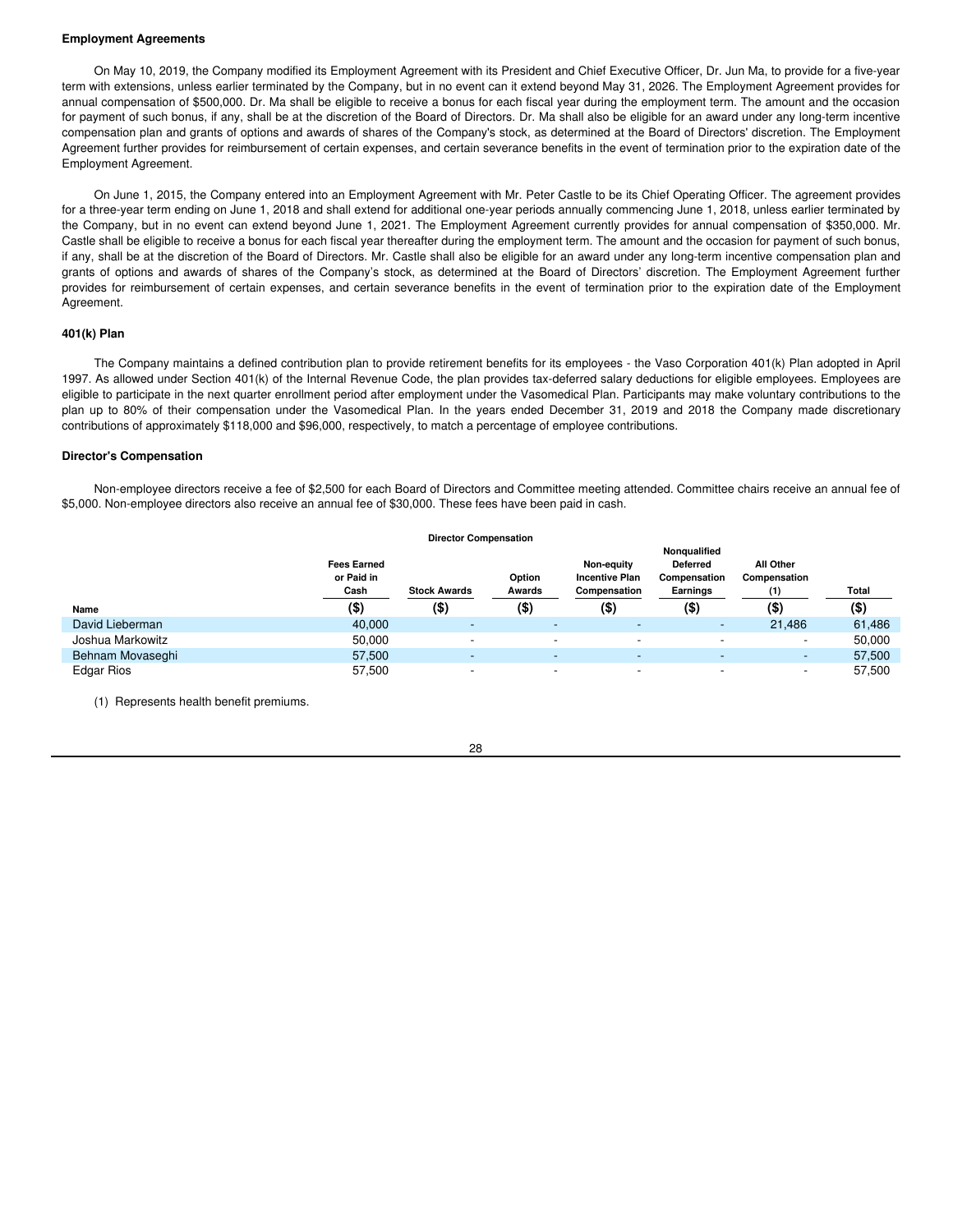#### **Compensation Committee Interlocks and Insider Participation**

During the year ended December 31, 2019, the Compensation Committee consisted of Joshua Markowitz, committee chair, and Behnam Movaseghi. Neither of these persons were officers or employees of the Company during the time they held positions on the committee, or, except as otherwise disclosed, had any relationship requiring disclosure herein.

## <span id="page-31-0"></span>**ITEM 12 - SECURITY OWNERSHIP OF CERTAIN BENEFICIAL OWNERS AND MANAGEMENT AND RELATED STOCKHOLDER MATTERS**

The following table sets forth the beneficial ownership of shares of our common stock as of April 13, 2020 of (i) each person known by us to beneficially own 5% or more of the shares of outstanding common stock, based solely on filings with the SEC, (ii) each of our executive officers and directors, and (iii) all of our executive officers and directors as a group. Except as otherwise indicated, all shares are beneficially owned, and investment and voting power is held by the persons named as owners. To our knowledge, except under community property laws or as otherwise noted, the persons and entities named in the table have sole voting and sole investment power over their shares of our common stock. Unless otherwise indicated, each beneficial owner listed below maintains a mailing address of c/o Vaso Corporation, 137 Commercial Street, Plainview, New York 11803.

|                                                | <b>Common Stock</b> |             |
|------------------------------------------------|---------------------|-------------|
|                                                | <b>Beneficially</b> | % of Common |
| <b>Name of Beneficial Owner</b>                | Owned (1)           | Stock (2)   |
| Joshua Markowitz ** (3)                        | 56,088,318          | 32.15%      |
| Jun Ma, PhD **                                 | 10,298,146          | 5.90%       |
| Peter Castle **                                | 3,125,000           | 1.79%       |
| Edgar Rios **                                  | 1,625,000           | $\star$     |
| David Lieberman **                             | 1,599,200           | $\star$     |
| Jonathan Newton **                             | 1,275,000           | $\star$     |
| Jane Moen**                                    | 1,271,754           | $\star$     |
| Michael J. Beecher **                          | 1,240,400           | $\star$     |
| Behnam Movaseghi **                            | 1,189,404           | $\star$     |
|                                                |                     |             |
| ** Directors and executive officers as a group |                     |             |
| (9 persons)                                    | 77,712,222          | 44.55%      |

\*Less than 1% of the Company's common stock

- (1) No officer or director owns more than one percent of the issued and outstanding common stock of the Company unless otherwise indicated.
- (2) Applicable percentage are based on 174,436,289 shares of common stock outstanding as of April 13, 2020, adjusted as required by rules promulgated by the SEC.
- (3) Joshua Markowitz is the record holder of 350,000 shares of our common stock. Additionally, he has voting power and dispositive power over 55,738,318 shares of our common stock in his capacity as executor of the estate of Simon Srybnik (the "Estate"), comprised of the following: 25,714,286 shares of common stock owned by Kerns Manufacturing, of which the Estate is the majority shareholder;17,815,007 shares of common stock owned by Living Data Technology Corp, of which the Estate is the majority shareholder; and 12,209,025 shares of common stock owned by the Estate.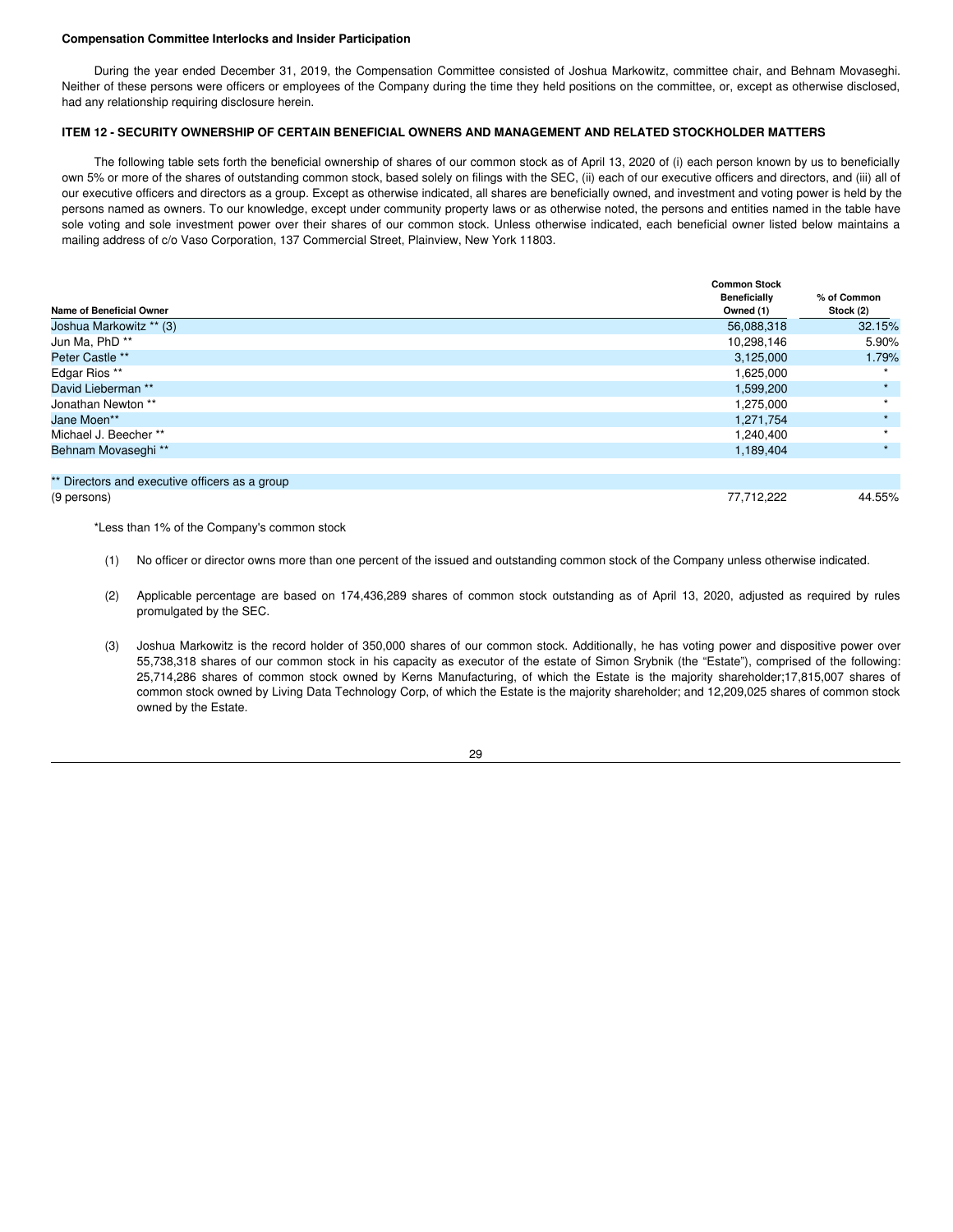#### **Equity Compensation Plan Information**

We maintain various stock plans under which stock options and stock grants are awarded at the discretion of our Board of Directors or its Compensation Committee. The purchase price of the shares under the plans and the shares subject to each option granted is not less than the fair market value on the date of the grant. The term of each option is generally five years and is determined at the time of the grant by our board of directors or the compensation committee. The participants in these plans are officers, directors, employees, and consultants of the Company and its subsidiaries and affiliates.

**(c) Number of**

| Plan category              | (a) Number of<br>securities to be<br>issued upon<br>exercise of<br>outstanding<br>options, warrants<br>and rights |               | (b) Weighted-<br>average exercise<br>price of<br>outstanding<br>options, warrants<br>and rights | $(v)$ is alleged of<br>securities<br>remaining<br>available for<br>future issuance<br>under equity<br>compensation<br>plans (excluding<br>securities<br>reflected in<br>column (a)) |
|----------------------------|-------------------------------------------------------------------------------------------------------------------|---------------|-------------------------------------------------------------------------------------------------|-------------------------------------------------------------------------------------------------------------------------------------------------------------------------------------|
| <b>Equity Compensation</b> |                                                                                                                   |               |                                                                                                 |                                                                                                                                                                                     |
| plans approved by          |                                                                                                                   |               |                                                                                                 |                                                                                                                                                                                     |
| security holders           | $\sim$                                                                                                            | \$            | 0.00                                                                                            | $\overline{\phantom{0}}$                                                                                                                                                            |
|                            |                                                                                                                   |               |                                                                                                 |                                                                                                                                                                                     |
| <b>Equity Compensation</b> |                                                                                                                   |               |                                                                                                 |                                                                                                                                                                                     |
| plans not approved         |                                                                                                                   |               |                                                                                                 |                                                                                                                                                                                     |
| by security holders (1)    | 1,020,208                                                                                                         | $\frac{1}{2}$ | 0.00                                                                                            | 11,692,020                                                                                                                                                                          |
|                            |                                                                                                                   |               |                                                                                                 |                                                                                                                                                                                     |
| Total                      | 1,020,208                                                                                                         |               |                                                                                                 | 11,692,020                                                                                                                                                                          |

(1) Includes 686,875 and 333,333 shares of restricted common stock granted, but unissued, under the 2013 Plan and 2016 Plan, respectively. The exercise price for the stock grants is zero. 15,059 shares, 476,961 shares, 1,700,000 shares, and 9,500,000 shares remain available for future grants under the 2010 Plan, 2013 Plan, 2016 Plan, and 2019 Plan, respectively.

See Note O to the Consolidated Financial Statements for description of the material features of our current stock plans not approved by stockholders.

## <span id="page-32-0"></span>**ITEM 13 - CERTAIN RELATIONSHIPS AND RELATED TRANSACTIONS, AND DIRECTOR INDEPENDENCE**

One of the Company's officers, Peter Castle, was the Chief Executive Officer and President of NetWolves Network Services, LLC, which we acquired in May 2015. One of the Company's directors, David Lieberman, was a director of NetWolves Network Services, LLC. Of the \$18,000,000 purchase price paid for the acquisition, \$14,200,000 was from the Company's cash on hand and the remaining \$3,800,000 was raised from the sale of a Subordinated Secured Note to MedTechnology Investments, LLC ("MedTech").

On May 29, 2015, the Company entered into a Note Purchase Agreement with MedTech pursuant to which it issued MedTech a secured subordinated promissory note ("Note") for \$3,800,000 for the purchase of NetWolves. MedTech was formed to acquire the Note, and \$1,950,000 of the aggregate funds used to acquire the Note was provided by six of our directors. An additional \$100,000 was provided by Joshua Markowitz prior to his joining the board of directors. In June 2015, a second Note for \$750,000 was issued to MedTech for working capital purposes, \$250,000 of which was provided by a director and a director's relative. In July 2015, an additional \$250,000 was borrowed under the Note Purchase Agreement.

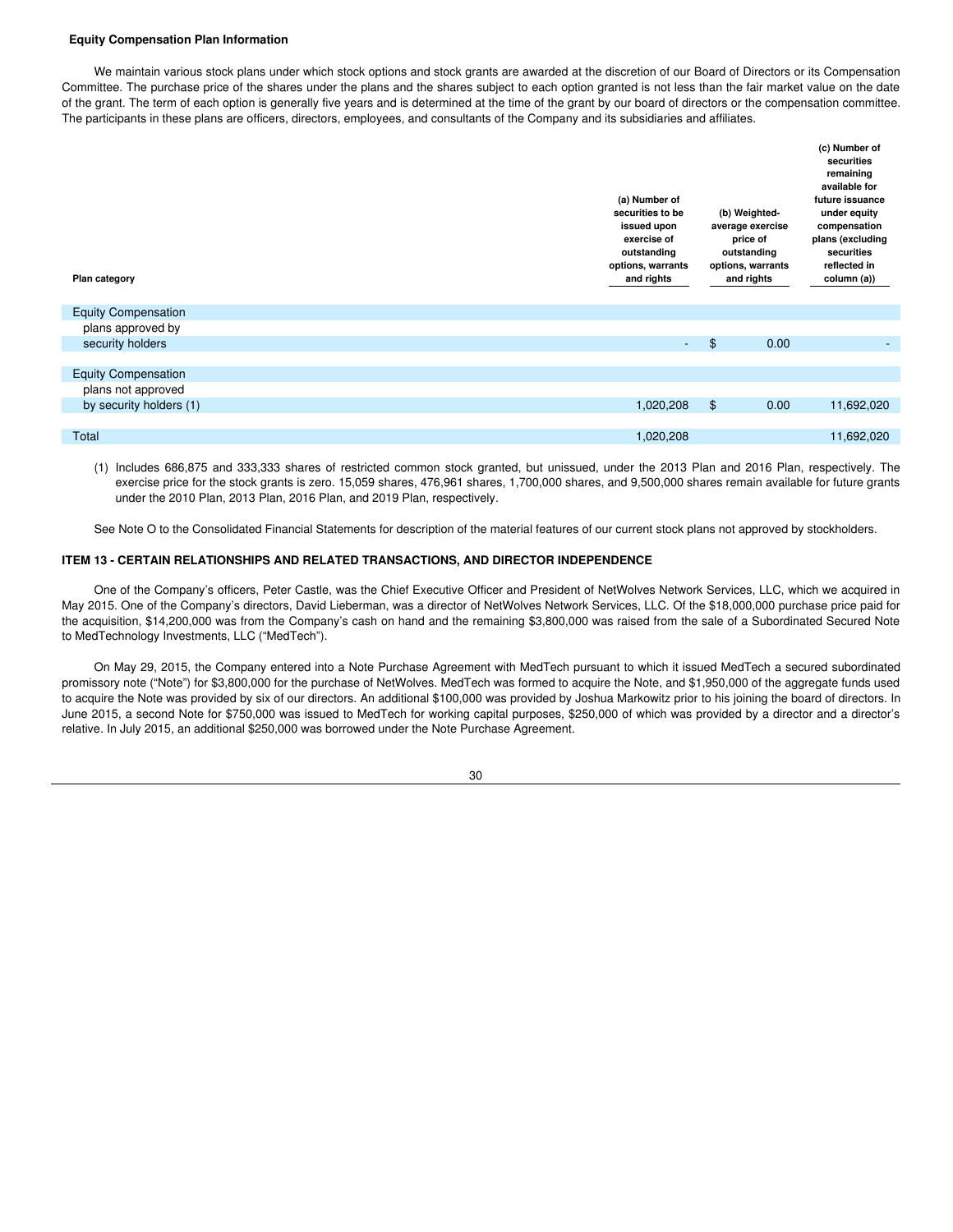The Notes bear interest at an annual rate of 10%, mature on May 29, 2020, may be prepaid without penalty, and are subordinated to any current or future Senior Debt as defined in the Subordinated Security Agreement. The Subordinated Security Agreement secures payment and performance of the Company's obligations under the Notes and as a result, MedTech was granted a subordinated security interest in the Company's assets. As set forth in the following table, three directors and an officer of the Company provided funds in excess of \$120,000 through Medtech during 2015. No principal payments have been made for the year ended December 31, 2019 and interest payments made during the year ended December 31, 2019, and payable at December 31, 2019, to these four parties are as indicated in the table below:

|                 | <b>Principal</b> |        | Interest |  | Interest |  |
|-----------------|------------------|--------|----------|--|----------|--|
|                 | Outstanding      |        | Paid     |  | Pavable  |  |
| Peter C. Castle | 750.000          | ≏      | 53.771   |  | 19.167   |  |
| David Lieberman | 700.000          | \$     | 50,186   |  | 17.889   |  |
| Jun Ma, PhD     | 300,000          | \$     | 21,508   |  | 7,667    |  |
| Edgar Rios      | 250,000          | ₼<br>æ | 17.924   |  | 6,389    |  |

In 2019, the Company issued notes to a director and an officer in excess of \$120,000. No principal payments have been made for the year ended December 31, 2019 and interest payments made during the year ended December 31, 2019, and payable at December 31, 2019, to these two parties are as indicated in the table below:

|                   | Principal   |  | Interest |    | Interest       |  |
|-------------------|-------------|--|----------|----|----------------|--|
|                   | Outstanding |  | Paid     |    | Pavable        |  |
| <b>Edgar Rios</b> | 300.000     |  | 18.767   | J. | 7,562          |  |
| Peter C. Castle   | 250,000     |  | .301     | w  | $6.30^{\circ}$ |  |

David Lieberman, a practicing attorney in the State of New York, serves as Vice Chairman of the Board of Directors. He is currently a senior partner at the law firm of Beckman Lieberman and Associates, LLP, which performs certain legal services for the Company. Fees of approximately \$280,000 were billed by the firm for the year ended December 31, 2019 at which date no amount was outstanding.

## **Director Independence**

We have adopted the NASDAQ Stock Market's standards for determining the independence of directors. Under these standards, an independent director means a person other than an executive officer or one of our employees or any other individual having a relationship which, in the opinion of the Board of Directors, would interfere with the exercise of independent judgment in carrying out the responsibilities of a director. In addition, the following persons shall not be considered independent:

- a director who is, or at any time during the past three years was, employed by us;
- a director who accepted or who has a family member who accepted any compensation from us in excess of \$100,000 during any period of twelve consecutive months within the three years preceding the determination of independence, other than the following:
	- □ compensation for service on the Board of Directors or any committee thereof;
	- ❑ compensation paid to a family member who is one of our employees (other than an executive officer); or

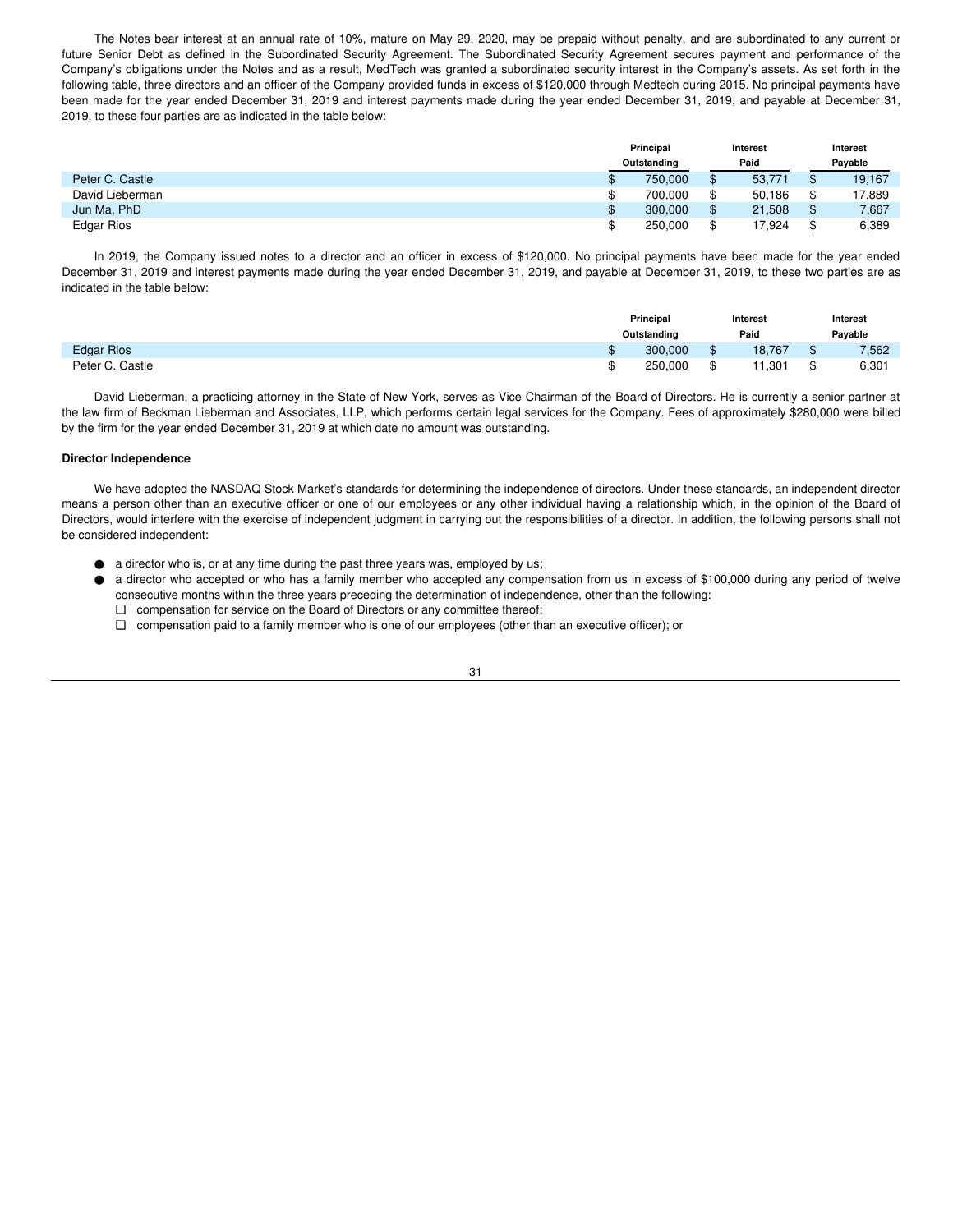❑ under a tax-qualified retirement plan, or non-discretionary compensation;

- a director who is a family member of an individual who is, or at any time during the past three years was, employed by us as an executive officer;
- a director who is, or has a family member who is, a partner in, or a controlling stockholder or an executive officer of, any organization to which we made, or from which we received, payments for property or services in the current or any of the past three fiscal years that exceed 5% of the recipient's consolidated gross revenues for that year, or \$200,000, whichever is more, other than the following:
	- ❑ payments arising solely from investments in our securities; or
	- ❑ payments under non-discretionary charitable contribution matching programs;
- a director who is, or has a family member who is, employed as an executive officer of another entity where at any time during the past three years any of our executive officers served on the compensation committee of such other entity; or
- a director who is, or has a family member who is, a current partner of our outside auditor, or was a partner or employee of our outside auditor who worked on our audit at any time during any of the past three years.

For purposes of the NASDAQ independence standards, the term "family member" means a person's spouse, parents, children and siblings, whether by blood, marriage or adoption, or anyone residing in such person's home.

The Board of Directors has assessed the independence of each non-employee director under the independence standards of the NASDAQ Stock Market set forth above, and has affirmatively determined that three of our non-employee directors (Mr. Rios, Mr. Markowitz and Mr. Movaseghi) are independent.

We expect each director to attend every meeting of the Board and the committees on which he serves as well as the annual meeting. In the year ended December 31, 2019, all directors attended both the annual meeting and at least 75% of the meetings of the Board and the committees on which they served.

## <span id="page-34-0"></span>**ITEM 14 - PRINCIPAL ACCOUNTING FEES AND SERVICES**

MaloneBailey, LLP and Marcum, LLP, as our respective current and prior independent registered public accounting firm, performed the audits of our consolidated financial statements for the years ended December 31, 2019 and 2018, respectively. The following table sets forth all fees for such periods:

|                | 2019                     |  | 2018                     |  |
|----------------|--------------------------|--|--------------------------|--|
| Audit fees     | 202,472                  |  | 255,440                  |  |
| Tax fees       | $\overline{\phantom{0}}$ |  | $\overline{\phantom{0}}$ |  |
| All other fees | $\sim$                   |  | $\overline{\phantom{0}}$ |  |
|                |                          |  |                          |  |
| Total          | 202,472                  |  | 255,440                  |  |
|                |                          |  |                          |  |

The Audit Committee has adopted a policy that requires advance approval of all audit, audit-related, tax services, and other services performed by the Company's independent auditor. Accordingly, the Audit Committee must approve the permitted service before the independent auditor is engaged to perform it. In accordance with such policies, the Audit Committee approved 100% of the services relative to the above fees.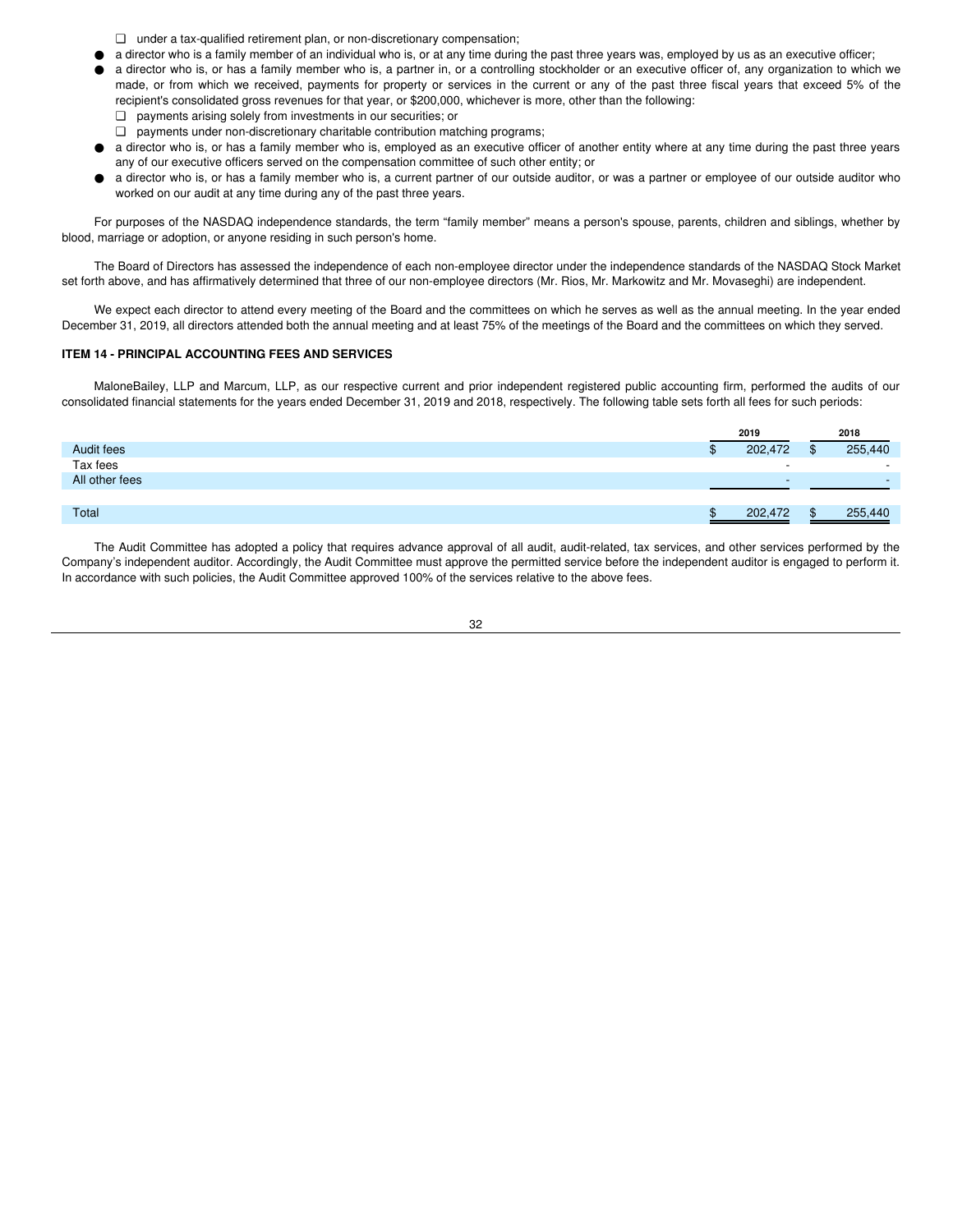## <span id="page-35-0"></span>**ITEM 15 – EXHIBITS AND FINANCIAL STATEMENT SCHEDULES**

## Financial Statements and Financial Statement Schedules

(1) See Index to Consolidated Financial Statements on page F-1 at beginning of attached financial statements.

## (a) Exhibits

- (3)(i) (a) Restated Certificate of Incorporation (2)
	- (b) Certificate of Designations of Preferences and Rights of Series E Convertible Preferred Stock (3)
	- (c) Certificate of Amendment to Certificate of Incorporation (11)
- (3)(ii) By-Laws (1)
- (4) (a) Specimen Certificate for Common Stock (1)
	- (b) Specimen Certificate for Series E Convertible Preferred Stock (5)
	- (c) Secured Subordinated Note, dated as of May 29, 2015, between Vasomedical, Inc. and MedTechnology Investments LLC(9)
- (10) (a) Form of Stock Purchase Agreement (3)
	- (b) Redacted Sales Representative Agreement between GE Healthcare Division of General Electric Company and Vaso Diagnostics, Inc. d/b/a VasoHealthcare, a subsidiary of Vasomedical, Inc. dated as of May 19, 2010 (4).
	- (c) 2010 Stock Plan (5).
	- (d) Employment Agreement entered into as of March 21, 2011 between Vasomedical, Inc. and Jun Ma, as amended. (8)
	- (e) Stock Purchase Agreement dated as of August 19, 2011 among Vasomedical, Inc., Fast Growth Enterprises Limited (FGE) and the FGE Shareholders (6)
	- (f) Amendment to Sales Representative Agreement between GE Healthcare Division of General Electric Company and Vaso Diagnostics, Inc. d/b/a VasoHealthcare, a subsidiary of Vasomedical, Inc. dated as of June 20, 2012 (7)
	- (g) 2013 Stock Plan (12)
	- (h) Asset Purchase and Sale Agreement, dated as of May 29, 2015, by and among Vasomedical, Inc., VasoTechnology, Inc., NetWolves, LLC and NetWolves Corporation (9)
	- (i) Subordinated Security Agreement dated as of May 29, 2015 by and between Vasomedical, Inc. and MedTechnology Investments LLC (9)
	- (j) Employment Agreement dated as of June 1, 2015 between Vasomedical, Inc. and Peter C. Castle (10)
	- (k) 2016 Stock Plan (13)
	- (l) 2019 Stock Plan

## (21) Subsidiaries of the Registrant

 $\mathcal{L}_\text{max}$  , where  $\mathcal{L}_\text{max}$  and  $\mathcal{L}_\text{max}$ 

| Name                                   | State of Incorporation | Percentage Owned by Company |
|----------------------------------------|------------------------|-----------------------------|
| Vaso Diagnostics, Inc.                 | New York               | 100%                        |
| VasoMedical, Inc.                      | Delaware               | 100%                        |
| Vasomedical Global Corp.               | New York               | 100%                        |
| Vasomedical Solutions, Inc.            | New York               | 100%                        |
| VasoHealthcare IT Corp.                | <b>Delaware</b>        | 100%                        |
| VasoTechnology, Inc.                   | Delaware               | 100%                        |
| NetWolves Network Services LLC         | Florida                | 100%                        |
| <b>Fast Growth Enterprises Limited</b> | British Virgin Islands | 100%                        |
| <b>EECP Global Corporation</b>         | New York               | 100%                        |

(31) [Certification](vaso_ex311.htm) Reports pursuant to Securities Exchange Act Rule 13a - 14

(32) Certification Reports pursuant to Section 906 of the [Sarbanes-Oxley](vaso_ex321.htm) Act of 2002

(1) Incorporated by reference to Registration Statement on Form S-18, No. 33-24095.

- (2) Incorporated by reference to Registration Statement on Form S-1, No. 33-46377 (effective 7/12/94).
- (3) Incorporated by reference to Report on Form 8-K dated June 21, 2010.
- (4) Incorporated by reference to Report on Form 8-K/A dated May 19, 2010 and filed November 9, 2010.
- (5) Incorporated by reference to Report on Form 10-K for the fiscal year ended May 31, 2010.
- (6) Incorporated by reference to Report on Form 10-K for the fiscal year ended May 31, 2011.
- (7) Incorporated by reference to Report on Form 8-K dated June 20, 2012.
- (8) Incorporated by reference to Report on Form 8-K dated March 21, 2011.
- (9) Incorporated by reference to Report on Form 8-K dated May 29, 2015.
- (10) Incorporated by reference to Report on Form 8-K dated October 8, 2015.

(11) Incorporated by reference to Report on Form 10-Q for the quarter ended September 30, 2016.

(12) Incorporated by reference to Report on Form 10-Q for the quarter ended September 30, 2013.

(13) Incorporated by reference to Report on Form 10-Q for the quarter ended June 30, 2016.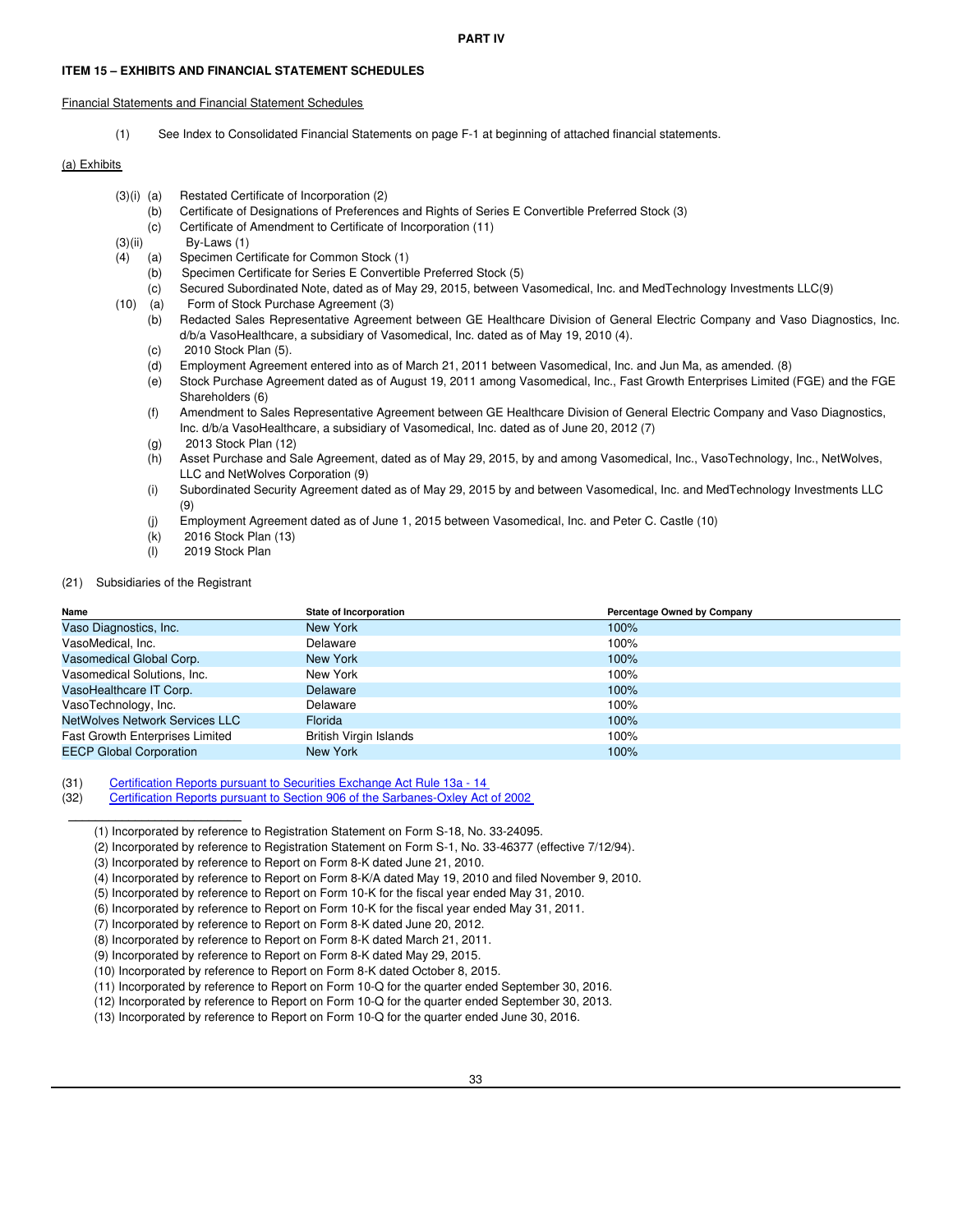## **SIGNATURES**

Pursuant to the requirements of Section 13 or 15(d) of the Securities Exchange Act of 1934, we have duly caused this report to be signed on its behalf by the undersigned, thereunto duly authorized on the 13<sup>th</sup> day of April 2020.

## **VASO CORPORATION**

By: /s/ Jun Ma

Jun Ma President, Chief Executive Officer, and Director (Principal Executive Officer)

Pursuant to the requirements of the Securities Exchange Act of 1934, this report has been signed below on April 13, 2020, by the following persons in the capacities indicated:

| President, Chief Executive Officer<br>and Director (Principal Executive Officer) |
|----------------------------------------------------------------------------------|
| Chief Financial Officer (Principal Financial Officer)                            |
|                                                                                  |
| Chairman of the Board                                                            |
|                                                                                  |
| Vice Chairman of the Board                                                       |
|                                                                                  |
| <b>Director</b>                                                                  |
| <b>Director</b>                                                                  |
|                                                                                  |

34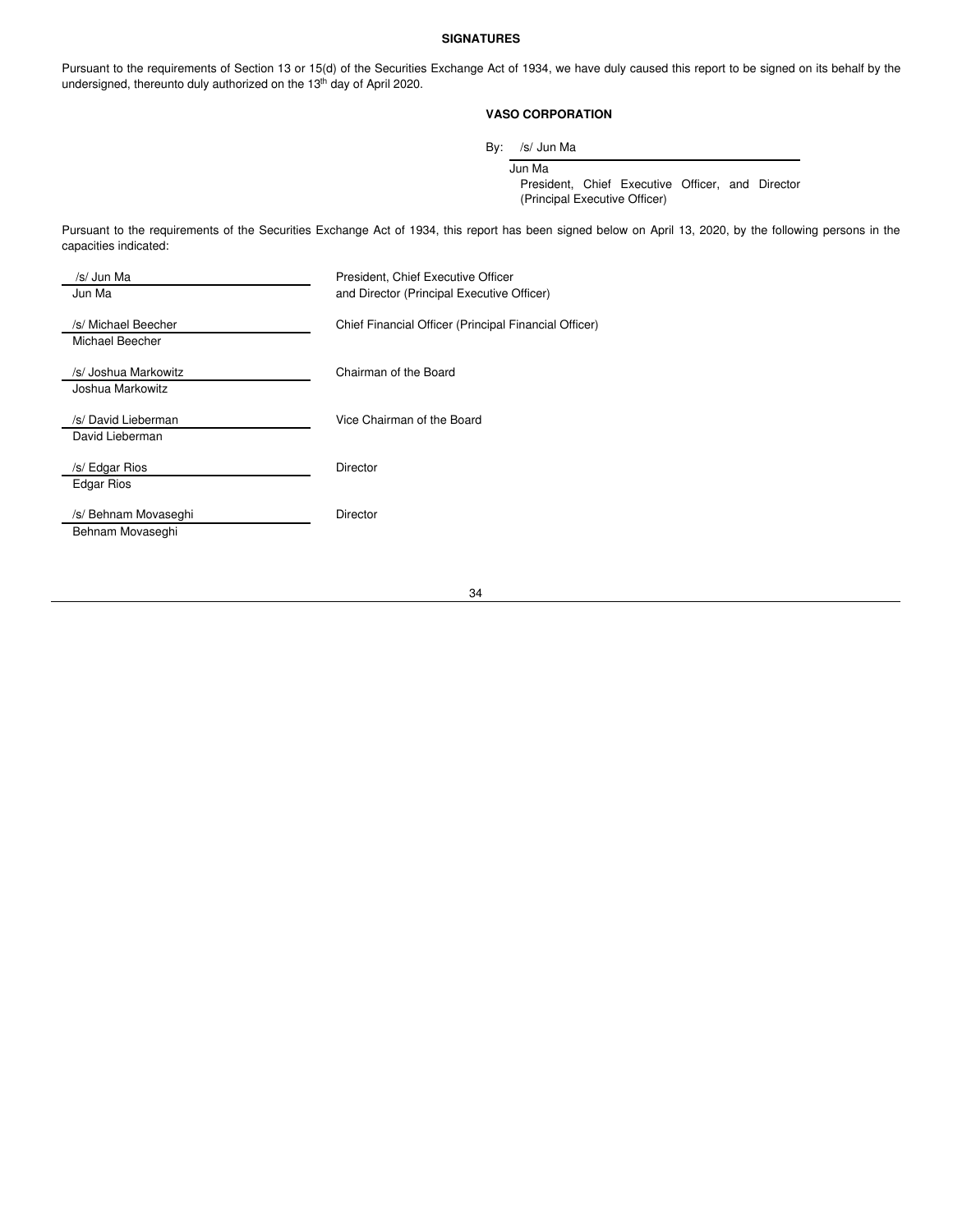# **INDEX TO CONSOLIDATED FINANCIAL STATEMENTS**

For the years ended December 31, 2019 and 2018

|                                                                                                                      | Page             |
|----------------------------------------------------------------------------------------------------------------------|------------------|
| <b>Report of Independent Registered Public Accounting Firm</b>                                                       | $F-2$            |
| <b>Financial Statements</b>                                                                                          |                  |
| Consolidated Balance Sheets as of December 31, 2019 and 2018                                                         | $F-3$            |
| Consolidated Statements of Operations and Comprehensive Income (Loss) for the years ended December 31, 2019 and 2018 | $F-4$            |
| Consolidated Statements of Changes in Stockholders' Equity for the years ended December 31, 2019 and 2018            | $F-5$            |
| Consolidated Statements of Cash Flows for the years ended December 31, 2019 and 2018                                 | $F-6$            |
| <b>Notes to Consolidated Financial Statements</b>                                                                    | $F - 7 - F - 37$ |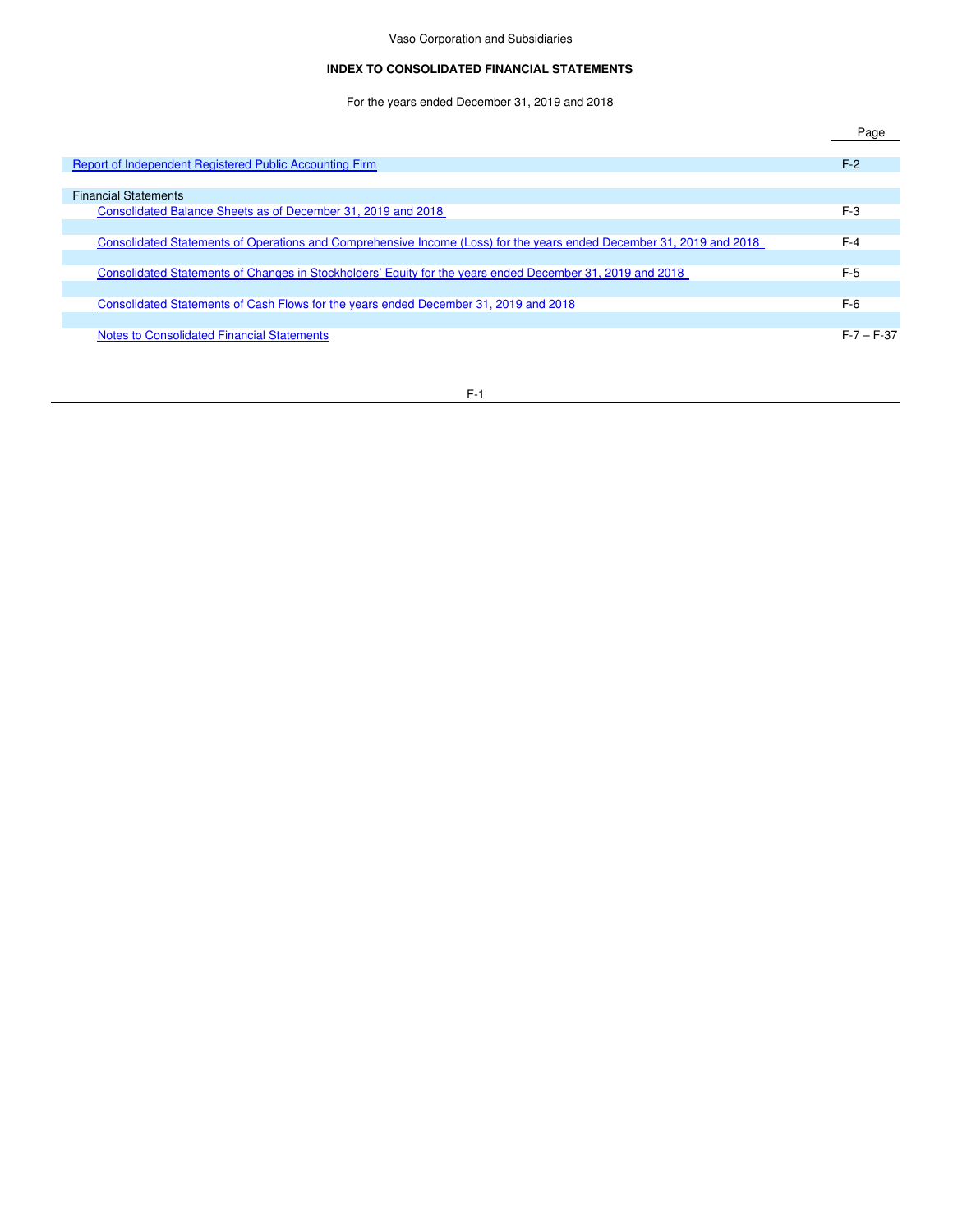## <span id="page-38-0"></span>REPORT OF INDEPENDENT REGISTERED PUBLIC ACCOUNTING FIRM

To the Stockholders and Board of Directors of Vaso Corporation

## **Opinion on the Financial Statements**

We have audited the accompanying consolidated balance sheets of Vaso Corporation and Subsidiaries (the "Company") as of December 31, 2019, the related consolidated statements of operations and comprehensive income (loss), stockholders' equity and cash flows for the year ended December 31, 2019, and the related notes (collectively referred to as the "financial statements"). In our opinion, the financial statements present fairly, in all material respects, the financial position of the Company as of December 31, 2019, and the results of its operations and its cash flows for the year ended December 31, 2019, in conformity with accounting principles generally accepted in the United States of America.

### **Basis for Opinion**

These financial statements are the responsibility of the Company's management. Our responsibility is to express an opinion on the Company's financial statements based on our audits. We are a public accounting firm registered with the Public Company Accounting Oversight Board (United States) ("PCAOB") and are required to be independent with respect to the Company in accordance with the U.S. federal securities laws and the applicable rules and regulations of the Securities and Exchange Commission and the PCAOB.

We conducted our audits in accordance with the standards of the PCAOB. Those standards require that we plan and perform the audits to obtain reasonable assurance about whether the financial statements are free of material misstatement, whether due to error or fraud. The Company is not required to have, nor were we engaged to perform, an audit of its internal control over financial reporting. As part of our audits we are required to obtain an understanding of internal control over financial reporting but not for the purpose of expressing an opinion on the effectiveness of the Company's internal control over financial reporting. Accordingly, we express no such opinion.

Our audits included performing procedures to assess the risks of material misstatement of the financial statements, whether due to error or fraud, and performing procedures that respond to those risks. Such procedures included examining, on a test basis, evidence regarding the amounts and disclosures in the financial statements. Our audits also included evaluating the accounting principles used and significant estimates made by management, as well as evaluating the overall presentation of the financial statements. We believe that our audits provide a reasonable basis for our opinion.

/s/ Malone Bailey LLP

Malone Bailey LLP

We have served as the Company's auditor since June 2019.

Houston, TX April 13, 2020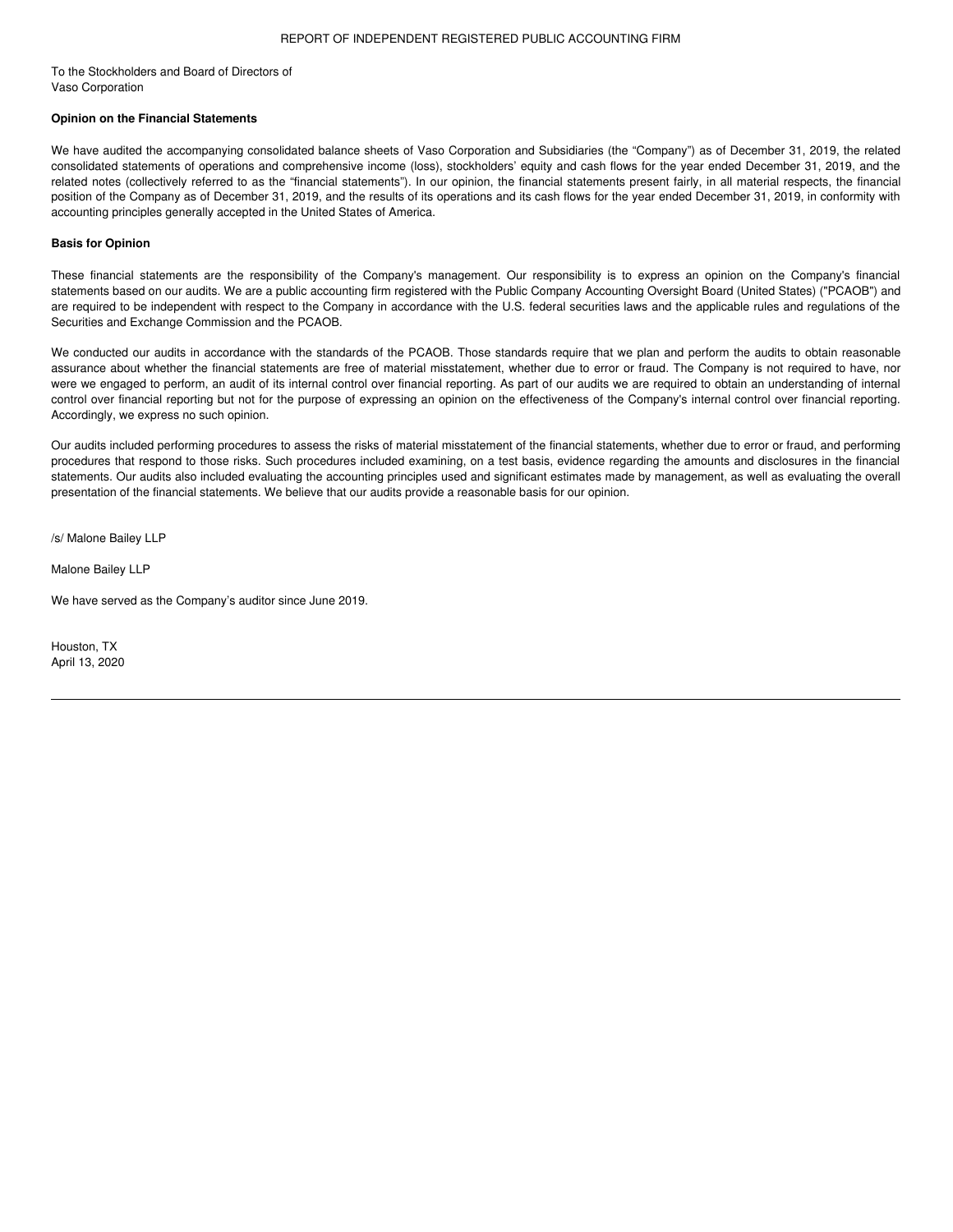## REPORT OF INDEPENDENT REGISTERED PUBLIC ACCOUNTING FIRM

To the Shareholders and Board of Directors of Vaso Corporation

### **Opinion on the Financial Statements**

We have audited the accompanying consolidated balance sheets of Vaso Corporation and Subsidiaries (the "Company") as of December 31, 2018, the related consolidated statements of operations and comprehensive loss, stockholders' equity and cash flows for the year ended December 31, 2018, and the related notes (collectively referred to as the "financial statements"). In our opinion, the financial statements present fairly, in all material respects, the financial position of the Company as of December 31, 2018, and the results of its operations and its cash flows for year ended December 31, 2018, in conformity with accounting principles generally accepted in the United States of America.

## **Explanatory Paragraph – Going Concern**

The accompanying consolidated financial statements have been prepared assuming that the Company will continue as a going concern. As more fully described in Note A, the Company has incurred significant losses and needs to extend the maturity dates of its lines of credit and sustain its operations. These conditions raise substantial doubt about the Company's ability to continue as a going concern. Management's plans in regards to these matters are also described in Note A. The consolidated financial statements do not include any adjustments that might result from the outcome of this uncertainty.

## **Basis for Opinion**

These financial statements are the responsibility of the Company's management. Our responsibility is to express an opinion on the Company's financial statements based on our audits. We are a public accounting firm registered with the Public Company Accounting Oversight Board (United States) ("PCAOB") and are required to be independent with respect to the Company in accordance with the U.S. federal securities laws and the applicable rules and regulations of the Securities and Exchange Commission and the PCAOB.

We conducted our audits in accordance with the standards of the PCAOB. Those standards require that we plan and perform the audits to obtain reasonable assurance about whether the financial statements are free of material misstatement, whether due to error or fraud. The Company is not required to have, nor were we engaged to perform, an audit of its internal control over financial reporting. As part of our audits we are required to obtain an understanding of internal control over financial reporting but not for the purpose of expressing an opinion on the effectiveness of the Company's internal control over financial reporting. Accordingly, we express no such opinion.

Our audits included performing procedures to assess the risks of material misstatement of the financial statements, whether due to error or fraud, and performing procedures that respond to those risks. Such procedures included examining, on a test basis, evidence regarding the amounts and disclosures in the financial statements. Our audits also included evaluating the accounting principles used and significant estimates made by management, as well as evaluating the overall presentation of the financial statements. We believe that our audits provide a reasonable basis for our opinion.

/s/ Marcum LLP

Marcum LLP

We have served as the Company's auditor from 2014 to 2019.

Melville, NY April 15, 2019

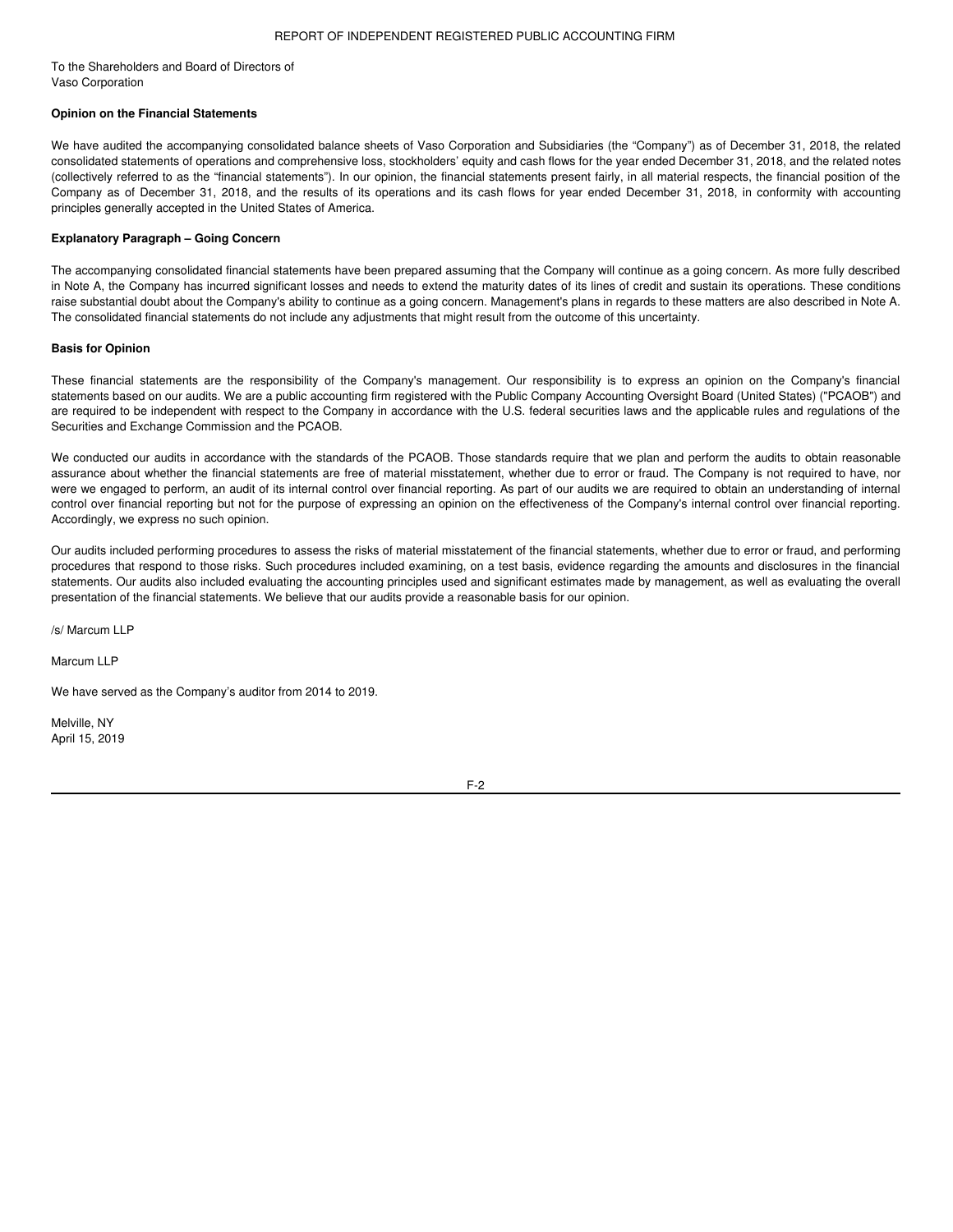# <span id="page-40-0"></span>**CONSOLIDATED BALANCE SHEETS**

*(in thousands, except share and per share data)*

|                                                                                       | December 31,<br>2019 |    |           |
|---------------------------------------------------------------------------------------|----------------------|----|-----------|
| <b>ASSETS</b>                                                                         |                      |    |           |
| <b>CURRENT ASSETS</b>                                                                 |                      |    |           |
| Cash and cash equivalents                                                             | \$<br>2,124          | \$ | 2,668     |
| Accounts and other receivables, net of an allowance for doubtful                      |                      |    |           |
| accounts and commission adjustments of \$4,285 at December 31, 2019                   |                      |    |           |
| and \$3,994 at December 31, 2018                                                      | 15,852               |    | 11,028    |
| Receivables due from related parties                                                  | 18                   |    | 20        |
| Inventories                                                                           | 1,941                |    | 1,983     |
| Deferred commission expense                                                           | 2,785                |    | 2,585     |
| Prepaid expenses and other current assets                                             | 1,339                |    | 890       |
| Total current assets                                                                  | 24,059               |    | 19,174    |
|                                                                                       |                      |    |           |
| PROPERTY AND EQUIPMENT, net of accumulated depreciation of                            |                      |    |           |
| \$7,560 at December 31, 2019 and \$6,370 at December 31, 2018                         | 4,954                |    | 5,809     |
| OPERATING LEASE RIGHT OF USE ASSETS                                                   | 870                  |    |           |
| <b>GOODWILL</b>                                                                       | 17,271               |    | 17,309    |
| <b>INTANGIBLES, net</b>                                                               | 4,301                |    | 4,740     |
| OTHER ASSETS, net                                                                     | 2,586                |    | 3,067     |
| DEFERRED TAX ASSETS, net                                                              | 323                  |    | 375       |
|                                                                                       | \$<br>54,364         | \$ | 50,474    |
|                                                                                       |                      |    |           |
| LIABILITIES AND STOCKHOLDERS' EQUITY                                                  |                      |    |           |
| <b>CURRENT LIABILITIES</b>                                                            |                      |    |           |
| Accounts payable                                                                      | \$<br>6,179          | \$ | 6,284     |
| <b>Accrued commissions</b>                                                            | 2,102                |    | 2,116     |
| Accrued expenses and other liabilities                                                | 5,344                |    | 5,655     |
| Finance lease liabilities - current                                                   | 170                  |    | 188       |
| Operating lease liabilities - current                                                 | 549                  |    |           |
| Sales tax payable                                                                     | 887                  |    | 1,020     |
| Deferred revenue - current portion                                                    | 12,345               |    | 10,382    |
| Notes payable - current portion                                                       | 2,700                |    | 9,116     |
| Notes payable - related parties - current portion                                     | 1,233                |    | 582       |
| Due to related party                                                                  | 19                   |    | 10        |
| <b>Total current liabilities</b>                                                      | 31,528               |    | 35,353    |
|                                                                                       |                      |    |           |
| <b>LONG-TERM LIABILITIES</b>                                                          |                      |    |           |
| Notes payable, net of current portion                                                 | 8,121                |    |           |
| Notes payable - related parties, net of current portion                               | 20                   |    | 245       |
| Finance lease liabilities, net of current portion                                     | 437                  |    | 400       |
| Operating lease liabilities, net of current portion                                   | 321                  |    |           |
| Deferred revenue, net of current portion                                              | 6,998                |    | 7,704     |
| Deferred tax liability                                                                | 124                  |    | 124       |
| Other long-term liabilities                                                           | 1,026                |    | 1,037     |
| Total long-term liabilities                                                           | 17,047               |    | 9,510     |
|                                                                                       |                      |    |           |
| COMMITMENTS AND CONTINGENCIES (NOTE Q)                                                |                      |    |           |
|                                                                                       |                      |    |           |
| STOCKHOLDERS' EQUITY                                                                  |                      |    |           |
| Preferred stock, \$.01 par value; 1,000,000 shares authorized; nil shares             |                      |    |           |
| issued and outstanding at December 31, 2019 and December 31, 2018                     |                      |    |           |
| Common stock, \$.001 par value; 250,000,000 shares authorized;                        |                      |    |           |
| 183,744,376 and 177,417,287 shares issued at December 31, 2019 and                    |                      |    |           |
| December 31 2018, respectively; 173,436,289 and 167,109,200 shares                    |                      |    |           |
| outstanding at December 31, 2019 and December 31, 2018, respectively                  | 184                  |    | 178       |
| Additional paid-in capital                                                            | 63,803               |    | 63,672    |
| Accumulated deficit                                                                   | (55, 885)            |    | (55, 924) |
| Accumulated other comprehensive loss                                                  | (313)                |    | (315)     |
| Treasury stock, at cost, 10,308,087 shares at December 31, 2019 and December 31, 2018 | (2,000)              |    | (2,000)   |
| Total stockholders' equity                                                            | 5,789                |    | 5,611     |
|                                                                                       | 54,364               |    | 50,474    |
|                                                                                       |                      |    |           |

*The accompanying notes are an integral part of these consolidated financial statements.*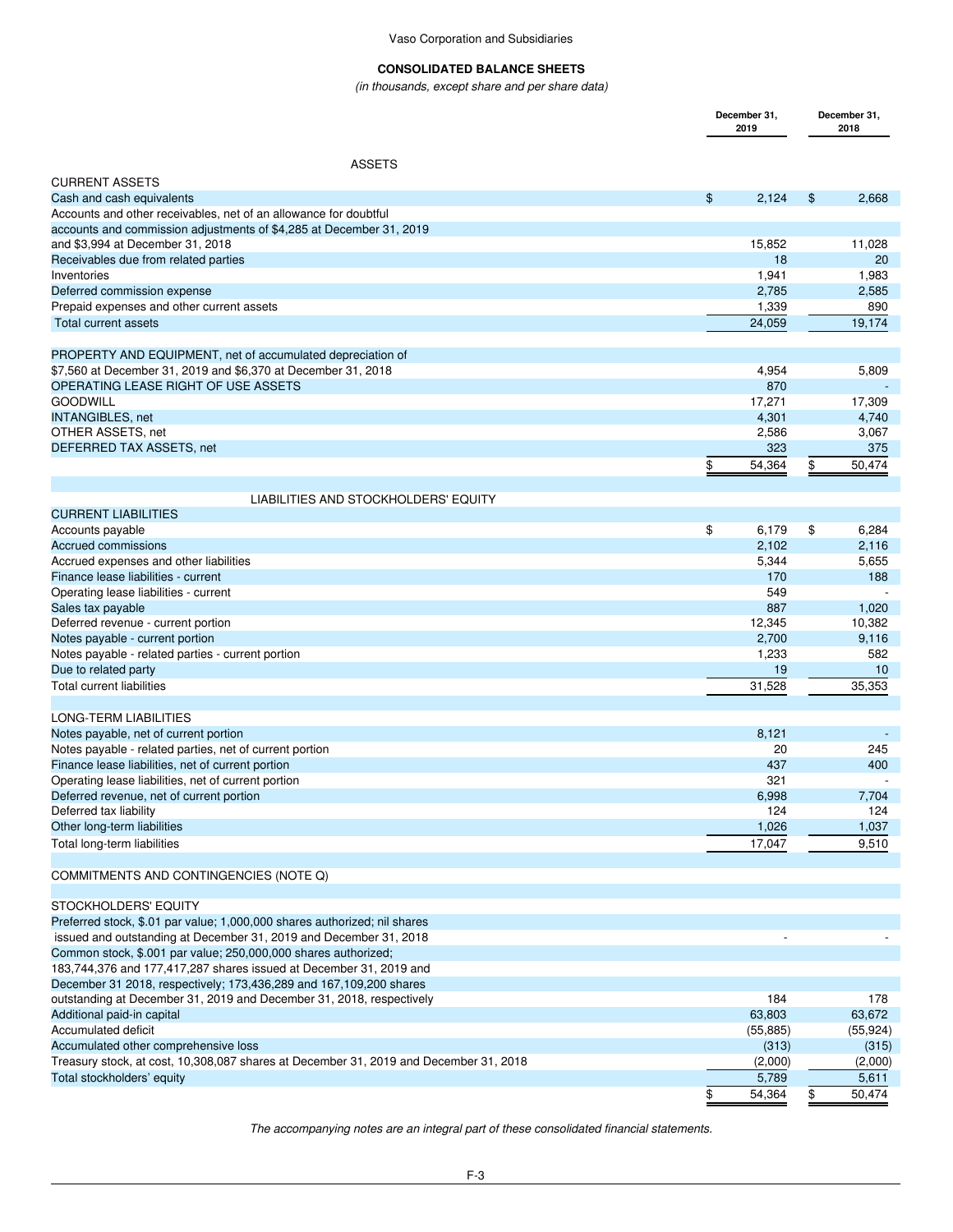# **CONSOLIDATED STATEMENTS OF OPERATIONS AND COMPREHENSIVE INCOME (LOSS)**

# <span id="page-41-0"></span>*(in thousands, except per share data)*

|                                            |                       | Year ended December 31,                              |
|--------------------------------------------|-----------------------|------------------------------------------------------|
|                                            | 2019                  | 2018                                                 |
| Revenues                                   |                       |                                                      |
| Managed IT systems and services            | \$<br>45,736          | $\$\$<br>44,228                                      |
| Professional sales services                | 26,208                | 25,511                                               |
| Equipment sales and services               | 3,802                 | 4,241                                                |
| Total revenues                             | 75,746                | 73,980                                               |
|                                            |                       |                                                      |
| Cost of revenues                           |                       |                                                      |
| Cost of managed IT systems and services    | 26,715                | 25,849                                               |
| Cost of professional sales services        | 4,921                 | 5,346                                                |
| Cost of equipment sales and services       | 1,447                 | 1,661                                                |
| Total cost of revenues                     | 33,083                | 32,856                                               |
| Gross profit                               | 42,663                | 41,124                                               |
|                                            |                       |                                                      |
| Operating expenses                         |                       |                                                      |
| Selling, general and administrative        | 40,838                | 43,962                                               |
| Research and development                   | 813                   | 886                                                  |
| Total operating expenses                   | 41,651                | 44,848                                               |
| Operating income (loss)                    | 1,012                 | (3, 724)                                             |
|                                            |                       |                                                      |
| Other (expense) income                     |                       |                                                      |
| Interest and financing costs               | (993)                 | (750)                                                |
| Interest and other income, net             | 131                   | 143                                                  |
| Gain on sale of investment in VSK          | $\sim$                | 212                                                  |
| Total other (expense) income, net          | (862)                 | (395)                                                |
|                                            |                       |                                                      |
| Income (loss) before income taxes          | 150                   | (4, 119)                                             |
| Income tax (expense) benefit               | (111)                 | 385                                                  |
| Net income (loss)                          | 39                    | (3,734)                                              |
|                                            |                       |                                                      |
| Other comprehensive income (loss)          |                       |                                                      |
| Foreign currency translation (loss) gain   | $\overline{c}$        | (257)                                                |
| Comprehensive income (loss)                | $\overline{41}$<br>\$ | $\, \, \raisebox{12pt}{$\scriptstyle \$}$<br>(3,991) |
| Earnings (loss) per common share           |                       |                                                      |
| - basic                                    | \$<br>0.00            | (0.02)                                               |
|                                            | \$                    | $\frac{1}{2}$<br>$\overline{\$}$                     |
| - diluted                                  | 0.00                  | (0.02)                                               |
| Weighted average common shares outstanding |                       |                                                      |
| - basic                                    | 167,843               | 165,420                                              |
| - diluted                                  | 168,090               | 165,420                                              |
|                                            |                       |                                                      |

*The accompanying notes are an integral part of these consolidated financial statements.*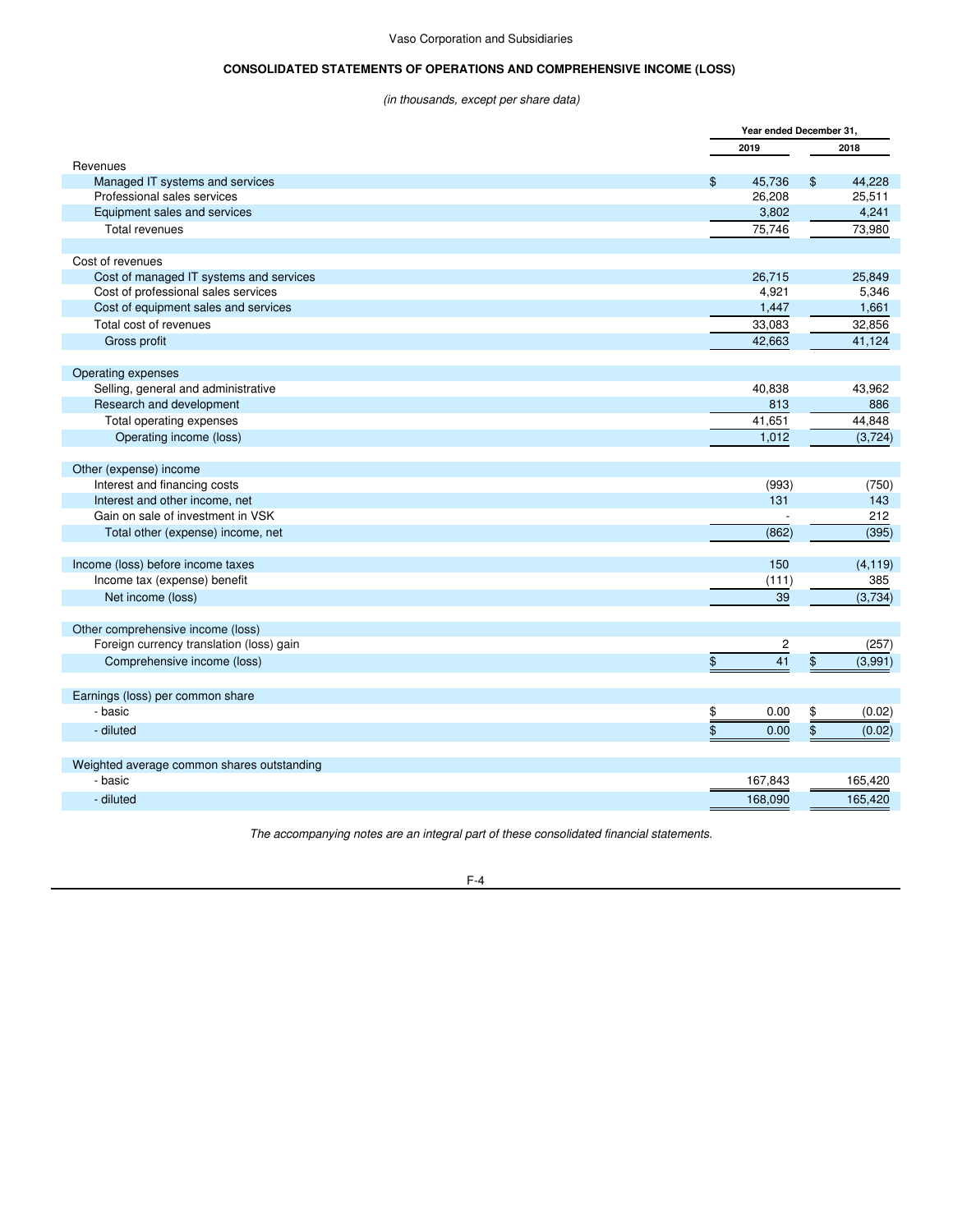## **CONSOLIDATED STATEMENTS OF CHANGES IN STOCKHOLDERS' EQUITY**

<span id="page-42-0"></span>*(in thousands)*

|                                   |               |                     |        |                       |     |         |                   |                    |               | Accumulated    |    |                               |
|-----------------------------------|---------------|---------------------|--------|-----------------------|-----|---------|-------------------|--------------------|---------------|----------------|----|-------------------------------|
|                                   |               | <b>Common Stock</b> |        | <b>Treasury Stock</b> |     |         | <b>Additional</b> | <b>Accumulated</b> |               | Other          |    | <b>Total</b><br>Stockholders' |
|                                   |               |                     |        |                       |     |         | Paid-in-          |                    | Comprehensive |                |    |                               |
|                                   | <b>Shares</b> |                     | Amount | <b>Shares</b>         |     | Amount  | Capital           | <b>Deficit</b>     |               | Loss           |    | Equity                        |
| Balance at January 1, 2018        | 175,742       | \$                  | 176    | (10, 308)             | \$  | (2,000) | \$<br>63,363      | \$<br>(52, 329)    | \$            | (58)           | \$ | 9,152                         |
| Share-based compensation          | 1,675         |                     | 2      |                       |     |         | 311               |                    |               |                |    | 313                           |
| <b>Adoption of new accounting</b> |               |                     |        |                       |     |         |                   |                    |               |                |    |                               |
| standard (*)                      |               |                     |        |                       |     |         |                   | 139                |               |                |    | 139                           |
| Shares not issued for             |               |                     |        |                       |     |         |                   |                    |               |                |    |                               |
| employee tax liability            |               |                     |        |                       |     |         | (2)               |                    |               |                |    | (2)                           |
| Foreign currency translation      |               |                     |        |                       |     |         |                   |                    |               |                |    |                               |
| gain (loss)                       |               |                     |        |                       |     |         |                   |                    |               | (257)          |    | (257)                         |
| <b>Net loss</b>                   |               |                     |        |                       |     |         |                   | (3,734)            |               |                |    | (3,734)                       |
| Balance at December 31, 2018      | 177,417       | \$                  | 178    | (10, 308)             | \$  | (2,000) | \$<br>63,672      | (55, 924)          |               | (315)          | S  | 5,611                         |
|                                   |               |                     |        |                       |     |         |                   |                    |               |                |    |                               |
|                                   |               |                     |        |                       |     |         |                   |                    |               |                |    |                               |
| Balance at January 1, 2019        | 177,417       | \$                  | 178    | (10, 308)             |     | (2,000) | \$<br>63,672      | \$<br>(55, 924)    | \$            | (315)          | \$ | 5,611                         |
| Share-based compensation          | 6,327         |                     | 6      |                       |     |         | 135               |                    |               |                |    | 141                           |
| Shares not issued for             |               |                     |        |                       |     |         |                   |                    |               |                |    |                               |
| employee tax liability            |               |                     |        |                       |     |         | (4)               |                    |               |                |    | (4)                           |
| Foreign currency translation      |               |                     |        |                       |     |         |                   |                    |               |                |    |                               |
| gain (loss)                       |               |                     |        |                       |     |         |                   |                    |               | $\overline{2}$ |    | 2                             |
| Net income                        |               |                     |        |                       |     |         |                   | 39                 |               |                |    | 39                            |
| Balance at December 31, 2019      | 183,744       | \$                  | 184    | (10, 308)             | \$. | (2,000) | \$<br>63,803      | (55, 885)          | S             | (313)          | S  | 5,789                         |

(\*) Accounting Standards Codification Topic 606, Revenue from Contracts with Customers.

*The accompanying notes are an integral part of these consolidated financial statements.*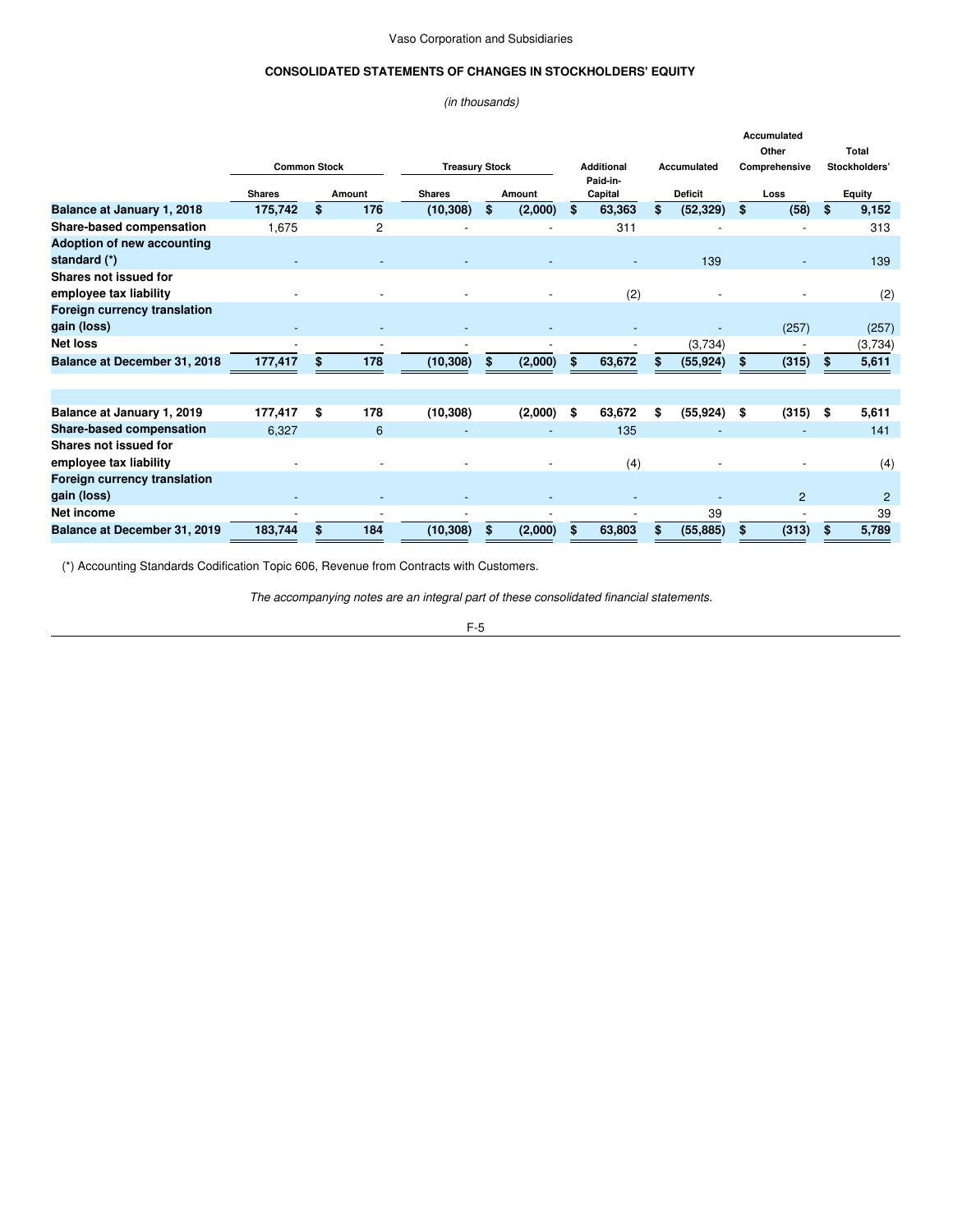# <span id="page-43-0"></span>**CONSOLIDATED STATEMENTS OF CASH FLOWS**

## *(in thousands)*

|                                                                         | Year ended<br>December 31 |          |                  |                          |
|-------------------------------------------------------------------------|---------------------------|----------|------------------|--------------------------|
|                                                                         |                           | 2019     |                  | 2018                     |
| Cash flows from operating activities                                    |                           |          |                  |                          |
| Net income (loss)                                                       | \$                        | 39       | \$               | (3,734)                  |
| Adjustments to reconcile net income (loss) to net                       |                           |          |                  |                          |
| cash used in operating activities                                       |                           |          |                  |                          |
| Depreciation and amortization                                           |                           | 2,681    |                  | 2,522                    |
| Deferred income taxes                                                   |                           | 52       |                  | (374)                    |
| Loss from interest in joint venture                                     |                           |          |                  | 9                        |
| Gain on sale of investment in VSK                                       |                           |          |                  | (212)                    |
| Provision for doubtful accounts and commission adjustments              |                           | 507      |                  | 460                      |
| Amortization of debt issue costs                                        |                           | 14       |                  | 32                       |
| Share-based compensation                                                |                           | 141      |                  | 313                      |
| Changes in operating assets and liabilities:                            |                           |          |                  |                          |
| Accounts and other receivables                                          |                           | (5,301)  |                  | 1,725                    |
| Due to related parties                                                  |                           | 10       |                  |                          |
| Inventories                                                             |                           | 31       |                  | 329                      |
| Deferred commission expense                                             |                           | (200)    |                  | 1,174                    |
| Prepaid expenses and other current assets                               |                           | (450)    |                  | 98                       |
| Other assets, net                                                       |                           | 449      |                  | 223                      |
| Accounts payable                                                        |                           | (105)    |                  | 864                      |
| Accrued commissions                                                     |                           | (56)     |                  | (599)                    |
| Accrued expenses and other liabilities                                  |                           | (261)    |                  | 602                      |
| Sales tax payable                                                       |                           | (131)    |                  | 239                      |
| Deferred revenue                                                        |                           | 1,258    |                  | (4,981)                  |
| Deferred tax liability                                                  |                           |          |                  | (97)                     |
| Other long-term liabilities                                             |                           | (11)     |                  | (46)                     |
| Net cash used in operating activities                                   |                           | (1, 333) |                  | (1, 453)                 |
|                                                                         |                           |          |                  |                          |
| Cash flows from investing activities                                    |                           |          |                  |                          |
| Purchases of equipment and software                                     |                           | (1,205)  |                  | (2,586)                  |
| Sale of fixed assets                                                    |                           | 22       |                  |                          |
| Proceeds from sale of investment in VSK                                 |                           |          |                  | 311                      |
| Net cash used in investing activities                                   |                           | (1, 183) |                  | (2, 275)                 |
|                                                                         |                           |          |                  |                          |
| Cash flows from financing activities                                    |                           |          |                  |                          |
| Net borrowings on revolving lines of credit                             |                           | 1,550    |                  | 778                      |
| Payroll taxes paid by withholding shares                                |                           | (4)      |                  | (2)                      |
| Repayment of capital lease obligations                                  |                           |          |                  | (156)                    |
| Repayment of notes payable and finance lease obligations                |                           | (367)    |                  |                          |
| Proceeds from notes payable                                             |                           | 300      |                  | 21                       |
| Proceeds from notes payable - related parties                           |                           | 930      |                  | 500                      |
| Repayment of notes payable - related parties                            |                           | (500)    |                  | $\overline{\phantom{a}}$ |
| Net cash provided by financing activities                               |                           | 1,909    |                  | 1,141                    |
| Effect of exchange rate differences on cash and cash equivalents        |                           | 63       |                  | 10                       |
|                                                                         |                           |          |                  |                          |
| NET DECREASE IN CASH AND CASH EQUIVALENTS                               |                           | (544)    |                  | (2,577)                  |
| Cash and cash equivalents - beginning of year                           |                           | 2,668    |                  | 5,245                    |
| Cash and cash equivalents - end of year                                 | \$                        | 2,124    | \$               | 2,668                    |
|                                                                         |                           |          |                  |                          |
| SUPPLEMENTAL DISCLOSURE OF CASH INFORMATION                             |                           |          |                  |                          |
| Interest paid                                                           | $\frac{1}{2}$             | 784      | \$               | 701                      |
| Income taxes paid                                                       | \$                        | 62       | $\underline{\$}$ | 79                       |
|                                                                         |                           |          |                  |                          |
| SUPPLEMENTAL SCHEDULE OF NON-CASH INVESTING AND FINANCING ACTIVITIES    |                           |          |                  |                          |
|                                                                         |                           |          |                  |                          |
| Initial recognition of operating lease right of use asset and liability | \$                        | 1,107    | \$               |                          |
| Sale of investment in VSK                                               | $\frac{3}{1}$             |          | \$               | 676                      |
| Equipment acquired through finance lease                                | $\, \, \$$                | 229      | $\frac{1}{2}$    | 529                      |

*The accompanying notes are an integral part of these consolidated financial statements.*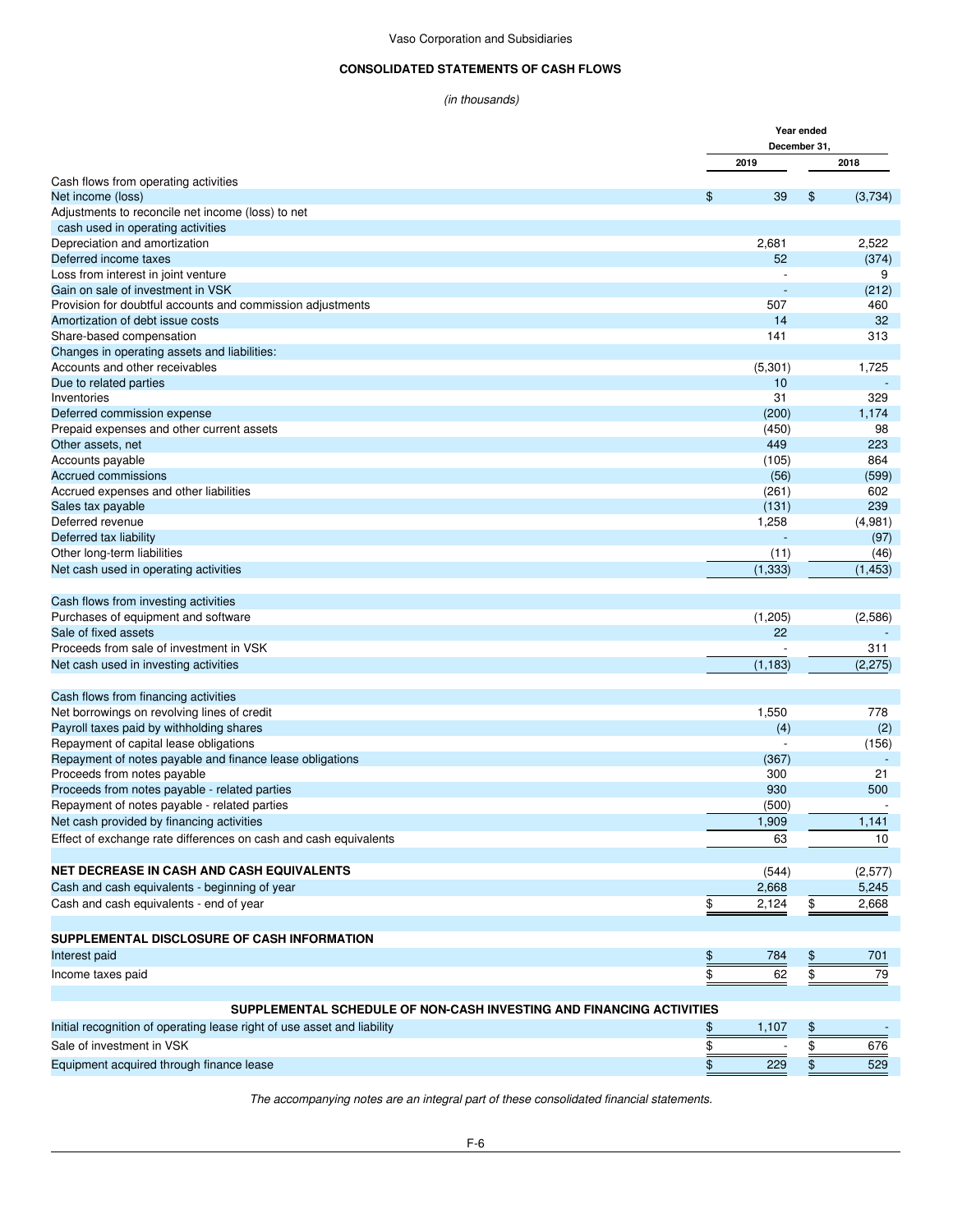### <span id="page-44-0"></span>NOTE A – DESCRIPTION OF BUSINESS AND GOING CONCERN ASSESSMENT

Vaso Corporation was incorporated in Delaware in July 1987. For most of its history, the Company was a single-product company designing, manufacturing, marketing and servicing its proprietary Enhanced External Counterpulsation, or EECP®, therapy systems, mainly for the treatment of angina. In 2010 it began to diversify its business operations. The Company changed its name to Vaso Corporation in 2016 to more accurately reflect the diversified nature of its business mixture, and continues to use the original name VasoMedical for its proprietary medical device subsidiary. Unless the context requires otherwise, all references to "we", "our", "us", "Company", "registrant", "Vaso" or "management" refer to Vaso Corporation and its subsidiaries.

## **Overview**

Vaso Corporation principally operates in three distinct business segments in the healthcare equipment and information technology industries. We manage and evaluate our operations, and report our financial results, through these three business segments.

- IT segment, operating through a wholly-owned subsidiary VasoTechnology, Inc., primarily focuses on healthcare IT and managed network technology services;
- Professional sales service segment, operating through a wholly-owned subsidiary Vaso Diagnostics, Inc. d/b/a VasoHealthcare, primarily focuses on the sale of healthcare capital equipment for General Electric Healthcare ("GEHC") into the health provider middle market; and
- Equipment segment, primarily focuses on the design, manufacture, sale and service of proprietary medical devices, operating through a whollyowned subsidiary VasoMedical, Inc., which in turn operates through Vasomedical Solutions, Inc. for domestic business and Vasomedical Global Corp. for international business, respectively.

## *VasoTechnology*

VasoTechnology, Inc. was formed in May 2015, at the time the Company acquired all of the assets of NetWolves, LLC and its affiliates, including the membership interests in NetWolves Network Services, LLC (collectively, "NetWolves"). It currently consists of a managed network and security service division, NetWolves, and a healthcare IT application VAR (value added reseller) division, VasoHealthcare IT.

In June 2014, the Company began its IT segment business by executing the Value Added Reseller Agreement ("VAR Agreement") with GEHC to become a national value added reseller of GEHC Digital's software solutions such as Picture Archiving and Communication System ("PACS"), Radiology Information System ("RIS"), and related services, including implementation, training, management and support. This business focuses primarily on customer segments currently served by VasoHealthcare on behalf of GEHC. A new wholly owned subsidiary, VasoHealthcare IT Corp. ("VHC IT"), was formed to conduct the healthcare IT business.

In May 2015, the Company further expanded its IT segment business by acquiring NetWolves. NetWolves designs and delivers multi-network and multitechnology solutions as a managed network provider, and provides a complete single-source solution that includes design, network redundancy, application device management, real-time network monitoring, reporting and support systems as a comprehensive solution.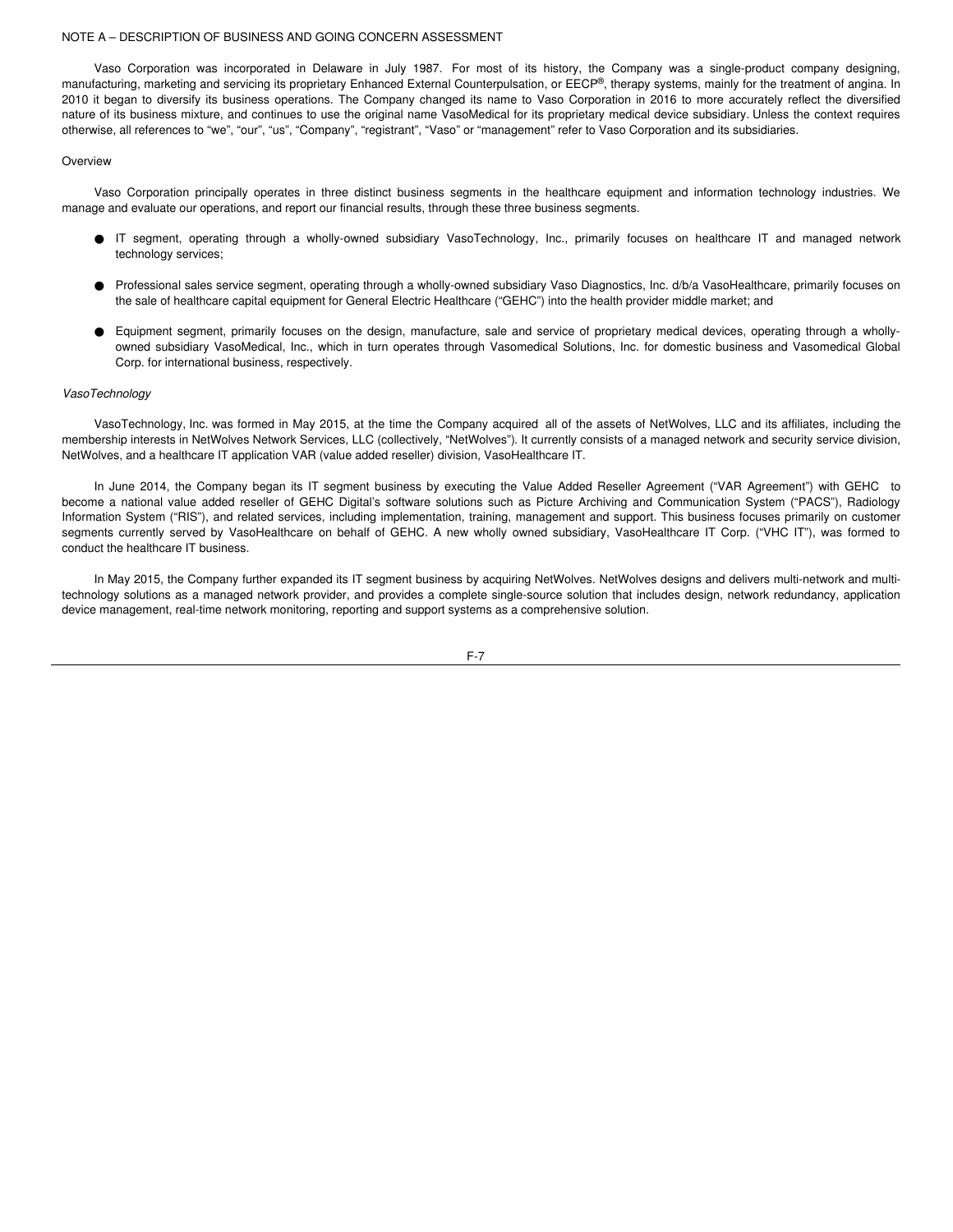#### *VasoHealthcare*

In May 2010, the Company launched its Professional Sales Service business through a wholly-owned subsidiary Vaso Diagnostics, Inc. d/b/a VasoHealthcare, which was appointed the exclusive representative for the sale of select GEHC diagnostic imaging equipment to specific market segments in the 48 contiguous states of the United States and the District of Columbia. The original agreement ("GEHC Agreement") has been extended several times and currently expires December 31, 2022, subject to earlier termination .

## *VasoMedical*

The proprietary medical equipment business now all under VasoMedical traces back to 1995 when the Company began the external counterpulsation technology in the United States. Vasomedical Global was formed in 2011 to combine and coordinate the various international operations including design, development, manufacturing, and sales of medical devices, while domestic activities are under Vasomedical Solutions.

The Company's Equipment business also has been significantly expanded from the original EECP ®-only operations. In September 2011, the Company acquired FGE, a British Virgin Islands company, which owns or controls two Chinese operating companies - Life Enhancement Technology Ltd. ("LET") based in Foshan, China, and Biox Instruments Co. Ltd. ("Biox") based in Wuxi, China, respectively - to expand its technical and manufacturing capabilities and to enhance its distribution network, technology, and product portfolio. Biox was a variable interest entity ("VIE") controlled by FGE through certain contracts and an option to acquire all the shares of Biox by FGE's wholly owned subsidiary Gentone, and in March 2019 Gentone exercised its option to acquire all of the shares of Biox. In August 2014, the Company through Gentone acquired all of the outstanding shares of Genwell Instruments Co. Ltd. ("Genwell"), located in Wuxi, China. Genwell was formed in China in 2010 with the assistance of a government grant to develop the MobiCare™ wireless multi-parameter patient monitoring system and holds intellectual property rights for this system. As a result, the Company has now expanded its equipment products portfolio to include Biox™ series ambulatory patient monitoring systems, ARCS™ series software for ECG and blood pressure analysis, and the MobiCare™ patient monitoring device. In 2017, as an effort to further reduce engineering and production cost of its EECP® products, the Company moved the operations of LET from Foshan, China to Biox in Wuxi, China, and closed LET in 2018.

In April 2014, the Company entered into a cooperation agreement with Chongqing PSK-Health Sci-Tech Development Co., Ltd. ("PSK") of Chongqing, China, the leading manufacturer of external counter pulsation, or ECP, therapy systems in China, to form a joint venture company, VSK Medical Limited ("VSK"), a Cayman Islands company, for the global marketing, sale and advancement of ECP therapy technology. The Company owned 49.9% of VSK, which commenced operations in January 2015. In March 2018, the Company terminated the cooperation agreement with PSK and sold its shares in VSK to PSK (see Note K).

#### Going concern assessment

We achieved profitability in the year ended December 31, 2019; however, we incurred net losses from operations for the years ended December 31, 2018 and 2017, and we maintain lines of credit from a lending institution. Due to the impending maturity of such lines at the time of our previous quarterly filing on Form 10Q, we reported at that time that substantial doubt remained about our ability to continue as a going concern. In April 2020, we resolved the conditions that raised such substantial doubt by extending the maturity date of these lines of credit and another substantial debt to April 30, 2021. Our ability to sustain profitability is dependent on many factors, primarily being the sufficient and timely generation of cash and recognition of revenue in our professional sales services segment, attaining profitability in our IT segment, the success of our marketing, sales and cost reduction efforts in the equipment segment, as well as the success of our other strategic initiatives.

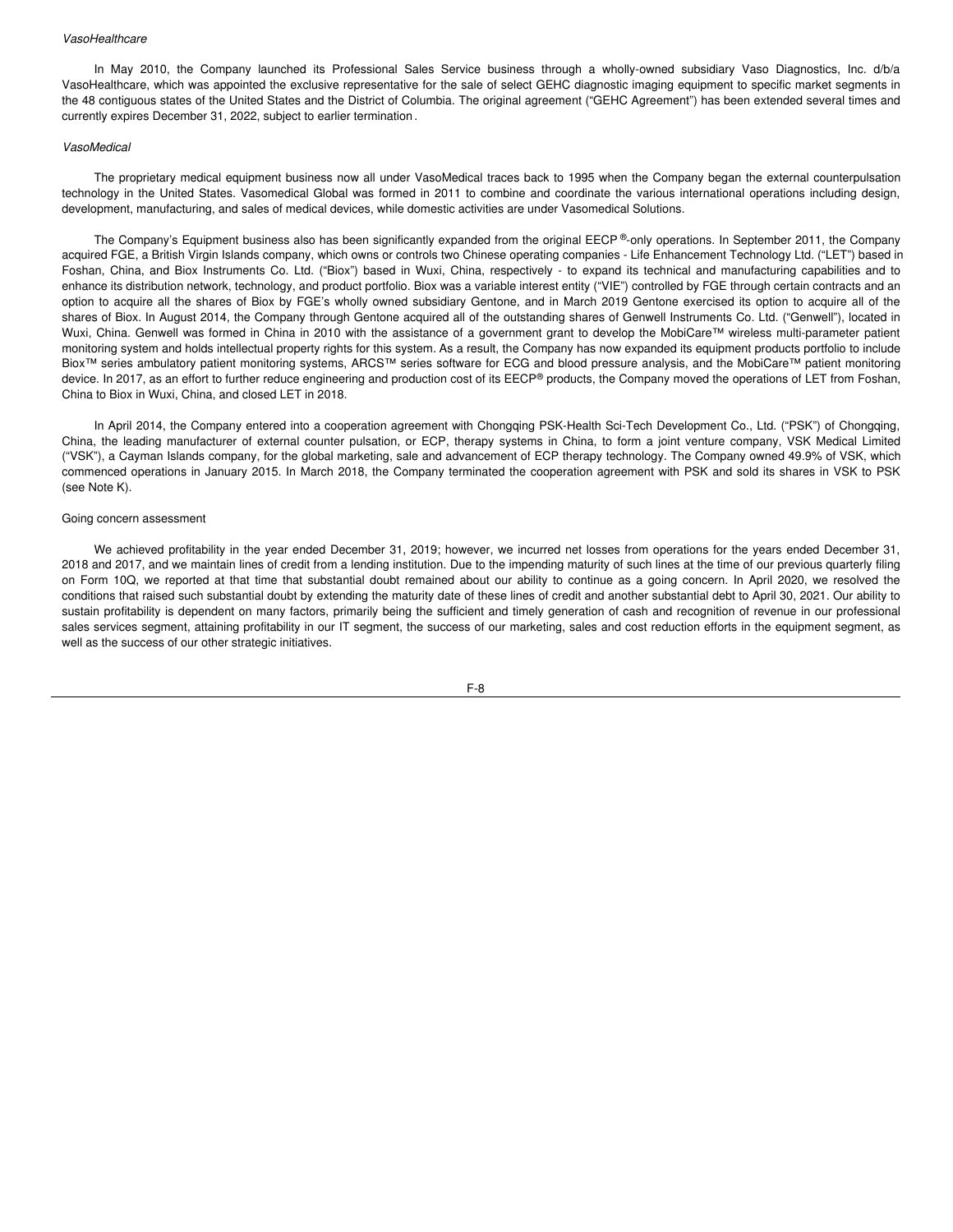## NOTE B - SUMMARY OF SIGNIFICANT ACCOUNTING POLICIES

A summary of the significant accounting policies consistently applied in the preparation of the consolidated financial statements are as follows:

#### *Principles of Consolidation*

The consolidated financial statements include the accounts of Vaso Corporation, its wholly-owned subsidiaries, and the accounts of the companies over which we exercise control. Significant intercompany balances and transactions have been eliminated.

## *Use of Estimates*

The preparation of consolidated financial statements in conformity with accounting principles generally accepted in the United States of America ("U.S. GAAP") requires management to make estimates and assumptions that affect the amounts reported in the consolidated financial statements and accompanying notes. Significant estimates and assumptions relate to estimates of collectibility of accounts receivable, the realizability of deferred tax assets, stock-based compensation, values and lives assigned to acquired intangible assets, fair value of reporting units in connection with goodwill impairment test, the adequacy of inventory reserves, variable consideration, and allocation of contract transaction price to performance obligations. Actual results could differ from those estimates.

### *Revenue Recognition*

In May 2014, the FASB issued ASU 2014-09, Revenue from Contracts with Customers (Topic 606). Under the standard, revenue is recognized when a customer obtains control of promised goods or services in an amount that reflects the consideration the entity expects to receive in exchange for those goods or services. ASU 2014-09 replaced most existing revenue recognition guidance in U.S. GAAP. The new standard introduces a five-step process to be followed in determining the amount and timing of revenue recognition. It also provides guidance on accounting for costs incurred to obtain or fulfill contracts with customers, and establishes disclosure requirements which are more extensive than those required under prior U.S. GAAP. Generally, we recognize revenue under Topic 606 for each of our performance obligations either over time (generally, the transfer of a service) or at a point in time (generally, the transfer of a good) as follows:

### Vaso Technology

Revenue relating to recurring managed network and voice services provided by NetWolves are recognized as provided on a monthly basis ("over time"). Non-recurring charges related to the provision of such services are recognized in the period provided ("point in time"). In the IT VAR business, software system installations are recognized upon verification of installation and expiration of an acceptance period ("point in time"). Monthly post-implementation customer support provided under such installations as well as software solutions offered under a monthly Software as a Service ("SaaS") fee basis are recognized monthly over the contract term ("over time").

## VasoHealthcare

Commission revenue is recognized when the underlying equipment has been delivered by GEHC and accepted at the customer site in accordance with the terms of the specific sales agreement ("point in time").

## VasoMedical

In the United States, we recognized revenue from the sale of our medical equipment in the period in which we deliver the product to the customer ("point in time"). Revenue from the sale of our medical equipment to international markets is recognized upon shipment of the product to a common carrier, as are supplies, accessories and spare parts delivered in both domestic and international markets ("point in time"). The Company also recognizes revenue from the maintenance of EECP® systems either on a time and material as-billed basis ("point in time") or through the sale of a service contract, where revenue is recognized ratably over the contract term ("over time").

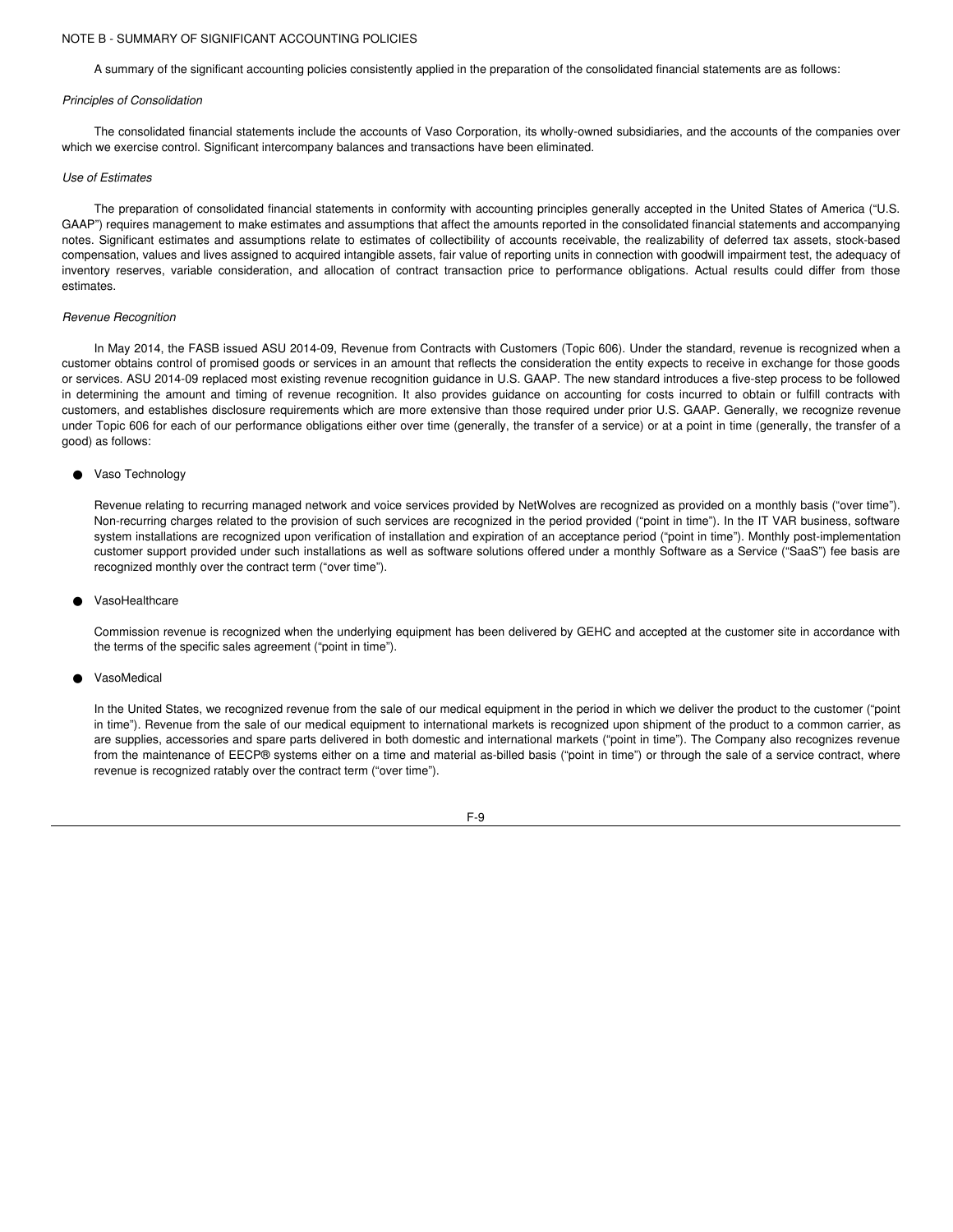## Impact of Adoption

Effective January 1, 2018, the Company adopted the requirements of Topic 606 using the modified retrospective method, which provided that the cumulative effect from prior periods upon applying the new guidance was recognized in our consolidated balance sheets as of the date of adoption, including an adjustment to retained earnings, and that prior periods are not retrospectively adjusted. The Company elected to apply the modified retrospective method only to contracts that were not completed at January 1, 2018. A summary and discussion of such cumulative effect adjustment and the impact on the financial statements of adopting Topic 606 is as follows:

|                                      | (in thousands)<br>Year ended December 31, 2018 |               |                          |    |             |  |  |  |
|--------------------------------------|------------------------------------------------|---------------|--------------------------|----|-------------|--|--|--|
|                                      | prior U.S. GAAP                                |               | Topic 606 impact         |    | as reported |  |  |  |
| STATEMENT OF OPERATIONS              |                                                |               |                          |    |             |  |  |  |
| Revenues                             |                                                |               |                          |    |             |  |  |  |
| Professional sales services          | \$<br>25,511                                   | \$            |                          | \$ | 25,511      |  |  |  |
| Total revenues                       | 73,980                                         |               |                          |    | 73,980      |  |  |  |
| <b>Gross Profit</b>                  | 41,124                                         |               | $\overline{\phantom{a}}$ |    | 41,124      |  |  |  |
|                                      |                                                |               |                          |    |             |  |  |  |
| Operating expenses                   |                                                |               |                          |    |             |  |  |  |
| Selling, general and administrative  | 44,083                                         |               | (121)                    |    | 43,962      |  |  |  |
| Operating loss                       | (3, 845)                                       | \$            | 121                      | \$ | (3,724)     |  |  |  |
|                                      |                                                |               | (in thousands)           |    |             |  |  |  |
|                                      |                                                |               | As of December 31, 2018  |    |             |  |  |  |
|                                      | prior U.S. GAAP                                |               | Topic 606 impact         |    | as reported |  |  |  |
| <b>ASSETS</b>                        |                                                |               |                          |    |             |  |  |  |
| Accounts and other receivables, net  | \$<br>11,028                                   | \$            | $\overline{\phantom{a}}$ | \$ | 11,028      |  |  |  |
| Deferred commission expense          | \$<br>2,577                                    | \$            | 8                        | \$ | 2,585       |  |  |  |
| Other assets, net                    | \$<br>2,877                                    | \$            | 190                      | \$ | 3,067       |  |  |  |
|                                      |                                                |               |                          |    |             |  |  |  |
| LIABILITIES AND STOCKHOLDERS' EQUITY |                                                |               |                          |    |             |  |  |  |
| Deferred revenue - current portion   | \$<br>10,382                                   | $\frac{1}{2}$ | $\blacksquare$           | \$ | 10,382      |  |  |  |
| Deferred revenue - long term         | \$<br>7,704                                    | \$            |                          | \$ | 7,704       |  |  |  |
| <b>Accumulated deficit</b>           | \$<br>(56, 185)                                | \$            | 261                      | \$ | (55, 924)   |  |  |  |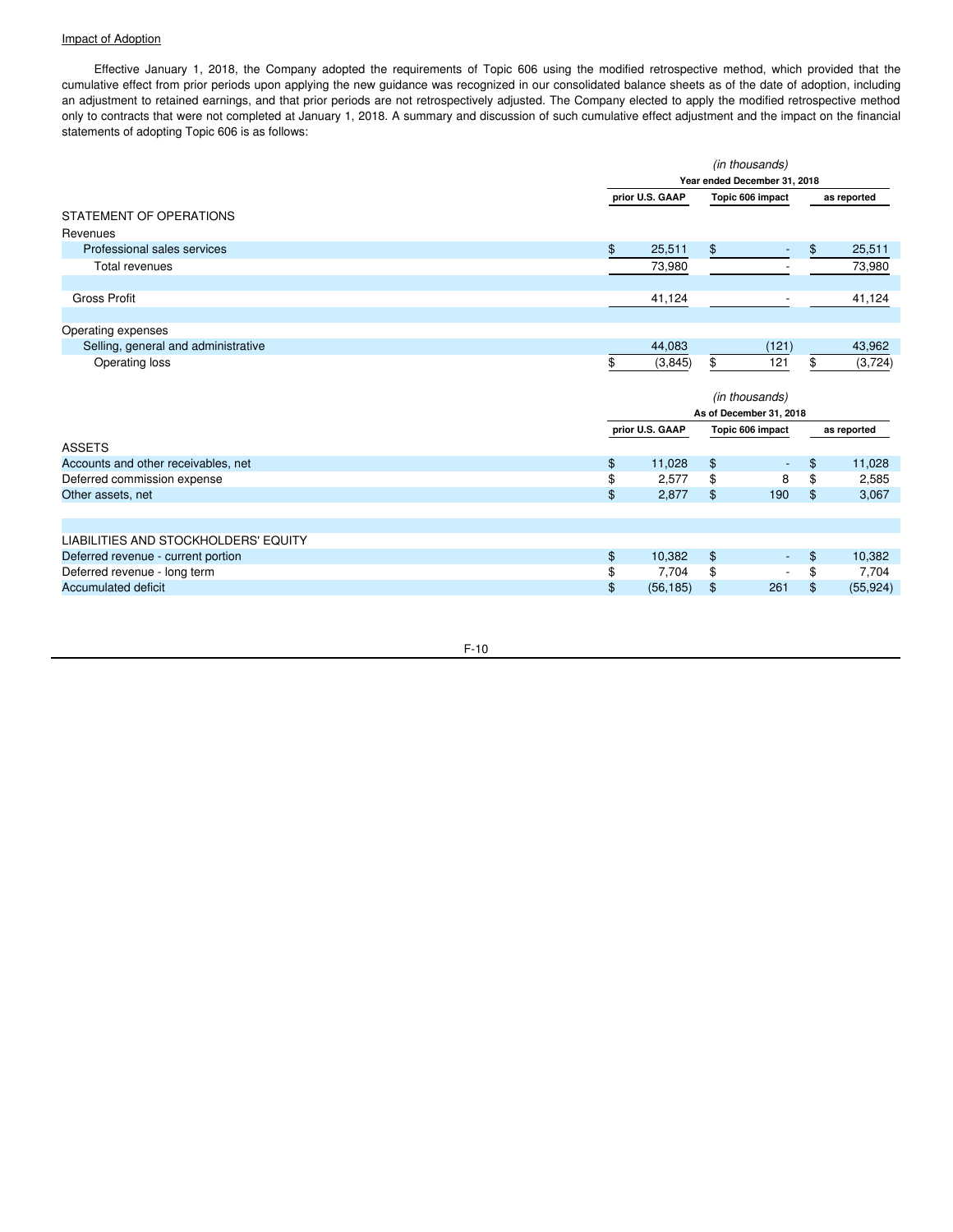# Disaggregation of Revenue

The following tables present revenues disaggregated by our business operations and timing of revenue recognition:

|                            |                   | Year Ended December 31, 2019 |                                             |  |                      |    |        |     |            |                                             |                             |              |
|----------------------------|-------------------|------------------------------|---------------------------------------------|--|----------------------|----|--------|-----|------------|---------------------------------------------|-----------------------------|--------------|
|                            | <b>IT</b> segment |                              | Professional<br>sales<br>service<br>segment |  | Equipment<br>segment |    | Total  |     | IT segment | Professional<br>sales<br>service<br>segment | <b>Equipment</b><br>segment | <b>Total</b> |
| Network services           | \$<br>40,193      |                              |                                             |  |                      | \$ | 40,193 | \$. | 40,254     |                                             |                             | \$<br>40,254 |
| Software sales and support | 5,543             |                              |                                             |  |                      |    | 5,543  |     | 3,974      |                                             |                             | 3,974        |
| <b>Commissions</b>         |                   |                              | 26,208                                      |  |                      |    | 26,208 |     |            | 25,511                                      |                             | 25,511       |
| Medical equipment sales    |                   |                              |                                             |  | 2.778                |    | 2.778  |     |            |                                             | 3.151                       | 3.151        |
| Medical equipment service  |                   |                              |                                             |  | 1,024                |    | 1,024  |     |            |                                             | 1,090                       | 1,090        |
|                            | 45,736            |                              | 26,208                                      |  | 3,802                |    | 75,746 |     | 44,228     | 25,511                                      | 4,241                       | 73,980       |
|                            |                   |                              | Voar Ended December 21, 2010                |  |                      |    |        |     |            | Voor Ended December 21, 2018                |                             |              |

|                               |            | year Ended December 31. 2019 |                               |  |           |       |        |            |        |         | 1 rear Enged December 31. 2018 |         |           |       |        |
|-------------------------------|------------|------------------------------|-------------------------------|--|-----------|-------|--------|------------|--------|---------|--------------------------------|---------|-----------|-------|--------|
|                               |            |                              | Professional<br>sales service |  | Equipment |       |        |            |        |         | Professional<br>sales service  |         | Equipment |       |        |
|                               | IT seament |                              | segment                       |  | segment   | Total |        | IT segment |        | segment |                                | segment |           | Total |        |
| Revenue recognized over time  | 40,859     |                              |                               |  | 595       |       | 41.454 |            | 39.340 |         |                                |         | 658       |       | 39,998 |
| Revenue recognized at a point |            |                              |                               |  |           |       |        |            |        |         |                                |         |           |       |        |
| in time                       | 4.877      |                              | 26.208                        |  | 3.207     |       | 34.292 |            | 4,888  |         | 25.511                         |         | 3,583     |       | 33.982 |
|                               | 45,736     |                              | 26,208                        |  | 3,802     |       | 75,746 |            | 44,228 |         | 25,511                         |         | 4,241     |       | 73,980 |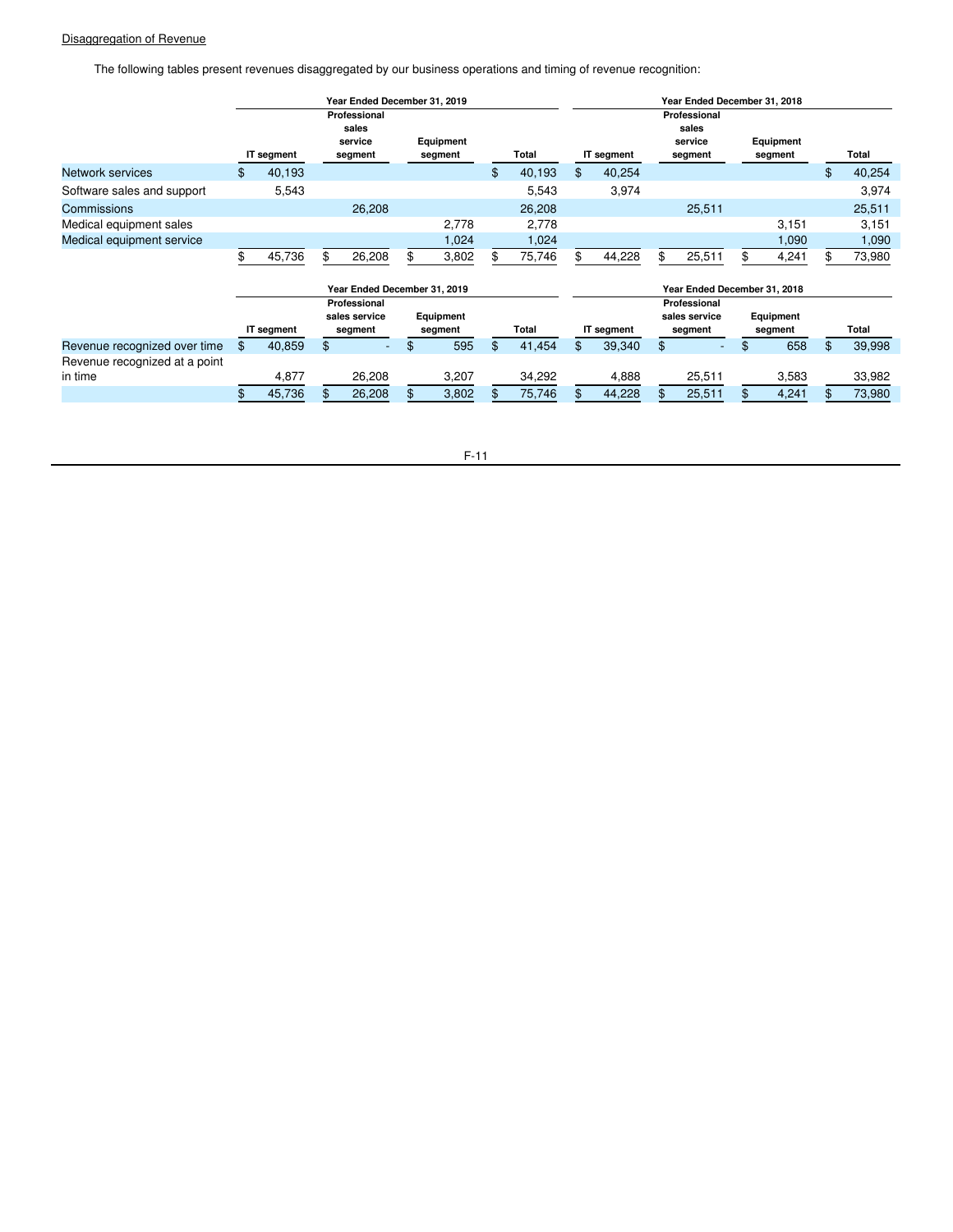### Transaction Price Allocated to Remaining Performance Obligations

As of December 31, 2019, the aggregate amount of transaction price allocated to performance obligations that are unsatisfied (or partially unsatisfied) for executed contracts approximates \$82 million, of which we expect to recognize revenue as follows:

|                                     |   | Fiscal vears of revenue recognition |  |        |  |                 |  |                  |  |  |  |
|-------------------------------------|---|-------------------------------------|--|--------|--|-----------------|--|------------------|--|--|--|
|                                     |   | 2020                                |  | 202    |  | 2022            |  | $\tau$ hereafter |  |  |  |
| Unfulfilled performance obligations | w | 45.599                              |  | 18.259 |  | $R$ $A$ $A$ $R$ |  | 9,254            |  |  |  |

## Contract Liabilities

Contract liabilities arise in our IT VAR, VasoHealthcare, and VasoMedical businesses. In our IT VAR business, payment arrangements with clients typically include an initial payment due upon contract signing and milestone-based payments based upon product delivery and go-live, as well as post go-live monthly payments for subscription and support fees. Customer payments received, or receivables recorded, in advance of go-live and customer acceptance, where applicable, are deferred as contract liabilities. Such amounts aggregated approximately \$568,000 and \$344,000 at December 31, 2019 and 2018, respectively, and are included in accrued expenses and other liabilities in our consolidated balance sheets.

In our VasoHealthcare business, we bill a portion of commissions on the orders we booked in advance of delivery of the underlying equipment. Such amounts aggregated approximately \$18,565,000 and \$17,098,000 at December 31, 2019 and 2018, respectively, and are classified in our consolidated balance sheets into current or long-term deferred revenue. In addition, we record a contract liability for amounts expected to be credited back to GEHC due to customer order reductions. Such amounts aggregated approximately \$1,270,000 and \$2,315,000 at December 31, 2019 and 2018, respectively, and are included in accrued expenses and other liabilities in our consolidated balance sheets.

In our VasoMedical business, we bill amounts for post-delivery services and varying duration service contracts in advance of performance. Such amounts aggregated approximately \$778,000 and \$988,000 at December 31, 2019 and 2018, respectively, and are classified in our consolidated balance sheets as either current or long-term deferred revenue.

During the year ended December 31, 2019, we recognized approximately \$6.0 million of revenues that were included in our contract liability balance at the beginning of such period.

## Costs to Obtain or Fulfill a Contract

Topic 606 requires that incremental costs of obtaining a contract are recognized as an asset and amortized to expense in a pattern that matches the timing of the revenue recognition of the related contract. We have determined the only significant incremental costs incurred to obtain contracts with customers within the scope of Topic 606 are certain sales commissions paid to associates. In addition, the Company elected the practical expedient to recognize the incremental costs of obtaining a contract when incurred for contracts where the amortization period for the asset the Company would otherwise have recognized is one year or less.

Under prior U.S. GAAP, we recognized sales commissions in our equipment segment as incurred. Under Topic 606, sales commissions applicable to service contracts exceeding one year have been capitalized and amortized ratably over the term of the contract. In our IT VAR business, all commissions paid in advance of go-live were, under prior U.S. GAAP, capitalized as deferred commission expense and charged to expense at go-live or customer acceptance, as applicable. Under Topic 606, IT VAR commissions allocable to multi-year subscription contracts or multi-year post-contract support performance obligations are amortized to expense ratably over the terms of the multi-year periods. IT VAR commissions allocable to other elements continue to be charged to expense at go-live or customer acceptance, as was previously done. At the date of adoption of Topic 606, we recorded an asset, and related adjustment to retained earnings, of approximately \$139,000 in our consolidated balance sheets for the amount of unamortized sales commissions for prior periods, as calculated under the new guidance. The impact to our financial statements of adopting Topic 606, as it relates to costs to obtain contracts, was a reduction in commission expense of approximately \$121,000 for the year ended December 31, 2018, an increase in deferred commission expense of approximately \$8,000, and an increase in long term deferred commission expense (recorded in other assets) of approximately \$190,000 (inclusive of the beginning balance adjustment of \$139,000).

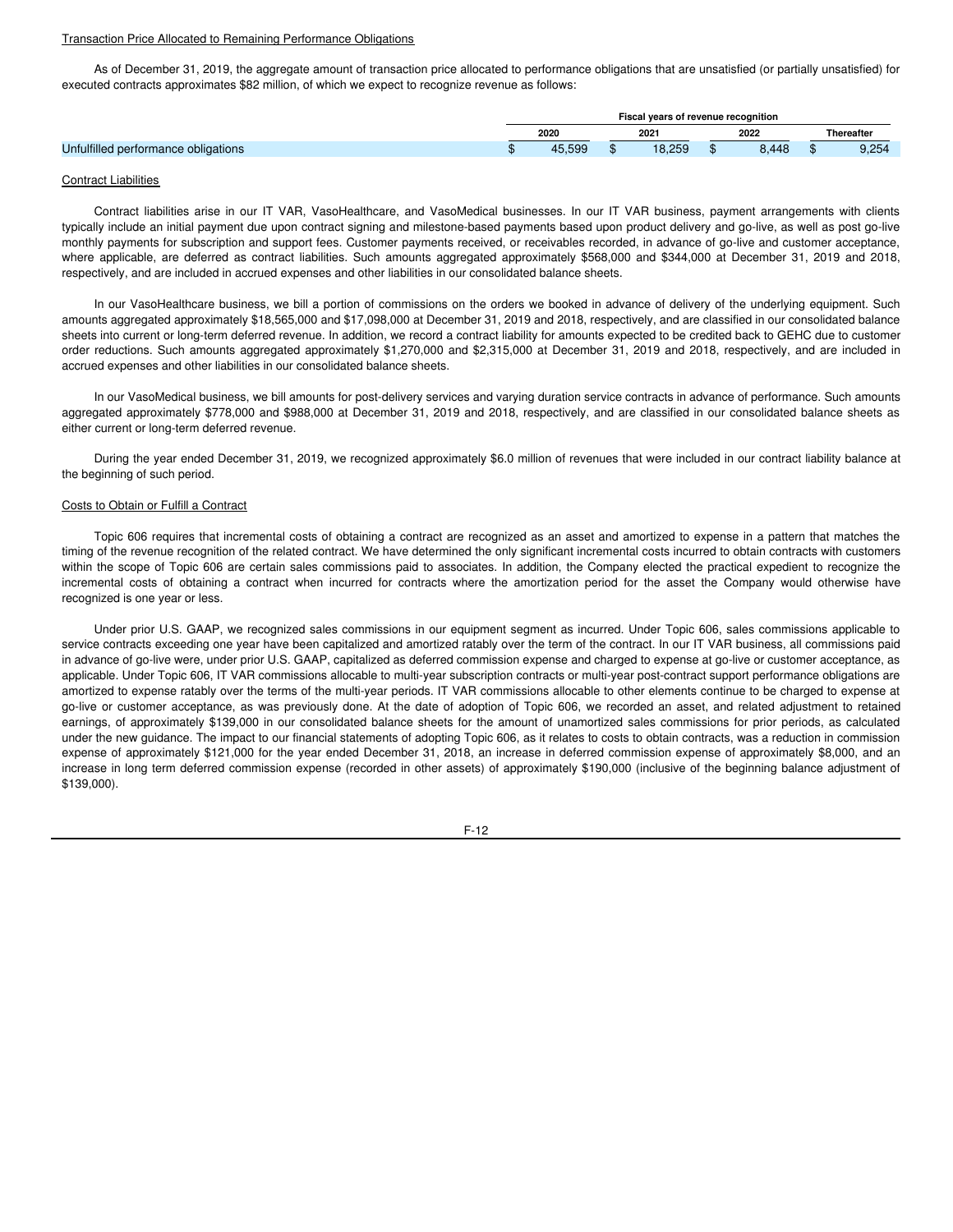In our professional sales services segment, under both prior U.S. GAAP and Topic 606, commissions paid to our sales force are deferred until the underlying equipment is accepted by the customer.

At December 31, 2019, our consolidated balance sheet includes approximately \$4,555,000 in capitalized sales commissions to be expensed in future periods, of which \$2,785,000 is recorded in deferred commission expense and \$1,770,000, representing the long-term portion, is included in other assets.

#### Significant Judgments when Applying Topic 606

Contract transaction price is allocated to performance obligations using estimated stand-alone selling price. Judgment is required in estimating standalone selling price for each distinct performance obligation. We determine stand-alone selling price maximizing observable inputs such as stand-alone sales when they exist or substantive renewal price charged to clients. In instances where stand-alone selling price is not observable, we utilize an estimate of standalone selling price based on historical pricing and industry practices.

Certain revenue we record in our professional sales service segment contains an estimate for variable consideration. Due to the tiered structure of our commission rate, which increases as annual targets are achieved, under Topic 606 we record revenue and deferred revenue at the rate we expect to be achieved by year end. Under prior U.S. GAAP, we recognized revenue at the rate achieved at the applicable reporting date. We base our estimate of variable consideration on historical results of previous years' achievement under the GEHC agreement. Such estimate will be reviewed each quarter and adjusted as necessary. The Company recognized reductions in revenue associated with revisions to variable consideration for previously completed performance obligations of \$8,000 for the year ended December 31, 2019.

## *Shipping and Handling Costs*

All shipping and handling expenses are charged to cost of sales. Amounts billed to customers related to shipping and handling costs are included as a component of sales.

### *Research and Development*

Research and development costs attributable to development are expensed as incurred.

#### *Share-Based Compensation*

The Company complies with ASC Topic 718, "Compensation – Stock Compensation" ("ASC 718"), which requires all companies to recognize the cost of services received in exchange for equity instruments to be recognized in the financial statements based on their grant date fair values. The Company applies an estimated forfeiture rate to the grant date fair value to determine the annual compensation cost of share-based payment arrangements with employees. The forfeiture rate is estimated based primarily on job title and prior forfeiture experience. The Company did not grant any awards to non-employees during the years ended December 31, 2019 and 2018.

During the year ended December 31, 2019, the Company granted 5,500,000 restricted shares of common stock valued at \$115,000 to officers. The shares vest over four year from the grant date. The total fair value of shares vested during the year ended December 31, 2019 was \$65,000 for officers and \$113,000 for employees. The weighted average grant date fair value of shares granted during the year ended December 31, 2019 was \$0.02 per share.

During the year ended December 31, 2018, the Company granted 975,000 restricted shares of common stock valued at \$63,000 to non-officer employees, and 725,000 restricted shares of common stock valued at \$44,000 to officers. The 975,000 shares granted to non-officer employees vest at various times over three to five years from the grant date and the 725,000 shares granted to officers vested in April 2018. The total fair value of shares vested during the year ended December 31, 2018 was \$385,000 for employees. The weighted average grant date fair value of shares granted during the year ended December 31, 2018 was \$0.06 per share.

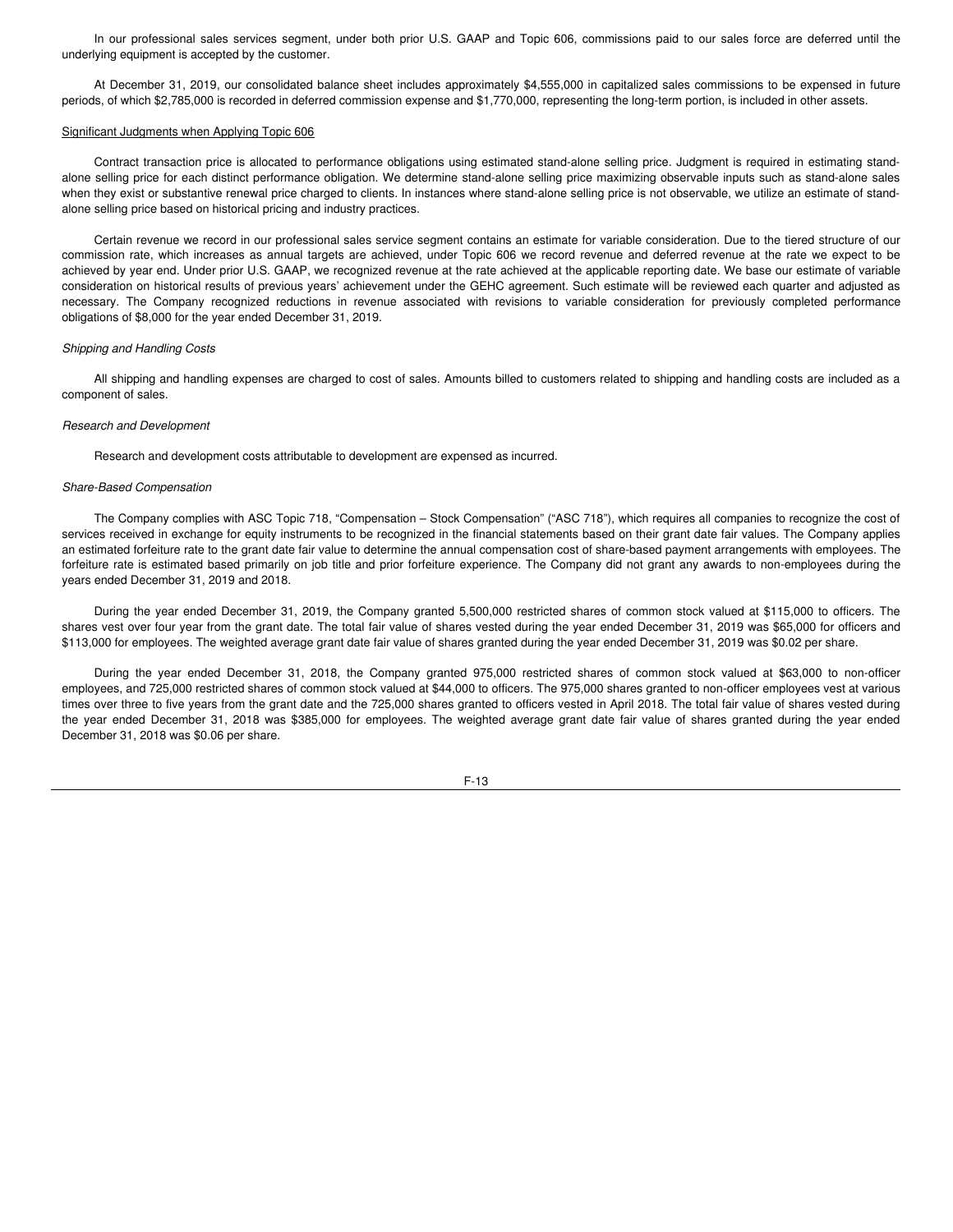The Company did not grant any stock options during the years ended December 31, 2019 or 2018, nor were any options exercised during such periods. No options were outstanding at December 31, 2019 or 2018.

Share-based compensation expense recognized for the years ended December 31, 2019 and 2018 was \$141,000 and \$313,000, respectively, and is recorded in selling, general, and administrative expense in the consolidated statements of operations and comprehensive loss. Unrecognized expense related to existing share-based compensation and arrangements is approximately \$158,000 at December 31, 2019 and will be recognized over a weighted-average period of approximately 16 months.

## *Cash and Cash Equivalents*

Cash and cash equivalents represent cash and short-term, highly liquid investments either in certificates of deposit, treasury bills, money market funds, or investment grade commercial paper issued by major corporations and financial institutions that generally have maturities of three months or less from the date of acquisition.

## *Accounts Receivable, net*

The Company's accounts receivable are due from customers to whom we sell our products and services, distributors engaged in the distribution of our products and from GEHC. Credit is extended based on evaluation of a customer's financial condition and, generally, collateral is not required. Accounts receivable are generally due 30 to 90 days from shipment and services provided and are stated at amounts due from customers net of allowances for doubtful accounts, returns, term discounts and other allowances. Accounts that are outstanding longer than the contractual payment terms are considered past due. Estimates are used in determining the allowance for doubtful accounts based on the Company's historical collections experience, current trends, credit policy and a percentage of its accounts receivable by aging category. In determining these percentages, the Company reviews historical write-offs of their receivables. The Company also looks at the credit quality of their customer base as well as changes in their credit policies. The Company continuously monitors collections and payments from our customers, and writes off receivables when all efforts at collection have been exhausted. While credit losses have historically been within expectations and the provisions established, the Company cannot guarantee that it will continue to experience the same credit loss rates that they have in the past.

The changes in the Company's allowance for doubtful accounts and commission adjustments are as follows:

|                                             |      | (in thousands)          |  |         |  |  |  |  |
|---------------------------------------------|------|-------------------------|--|---------|--|--|--|--|
|                                             |      | Year ended December 31. |  |         |  |  |  |  |
|                                             | 2019 |                         |  | 2018    |  |  |  |  |
| <b>Beginning Balance</b>                    |      | 3,994                   |  | 4,872   |  |  |  |  |
| Provision for losses on accounts receivable |      | 507                     |  | 460     |  |  |  |  |
| Direct write-offs, net of recoveries        |      | (528)                   |  | (268)   |  |  |  |  |
| Commission adjustments                      |      | 312                     |  | (1,070) |  |  |  |  |
| <b>Ending Balance</b>                       |      | 4,285                   |  | 3,994   |  |  |  |  |

### *Concentrations of Credit Risk*

We market our equipment and IT software solutions principally to hospitals, diagnostic imaging centers and physician private practices. We perform credit evaluations of our customers' financial condition and, as a result, believe that our receivable credit risk exposure is limited. For the years ended December 31, 2019 and 2018, no customer in our equipment or IT segment accounted for 10% or more of revenues or accounts receivable. In our professional sales service segment, 100% of our revenues and accounts receivable are with GEHC; however, we believe this risk is acceptable based on GEHC's financial position and our long history of doing business with GEHC.

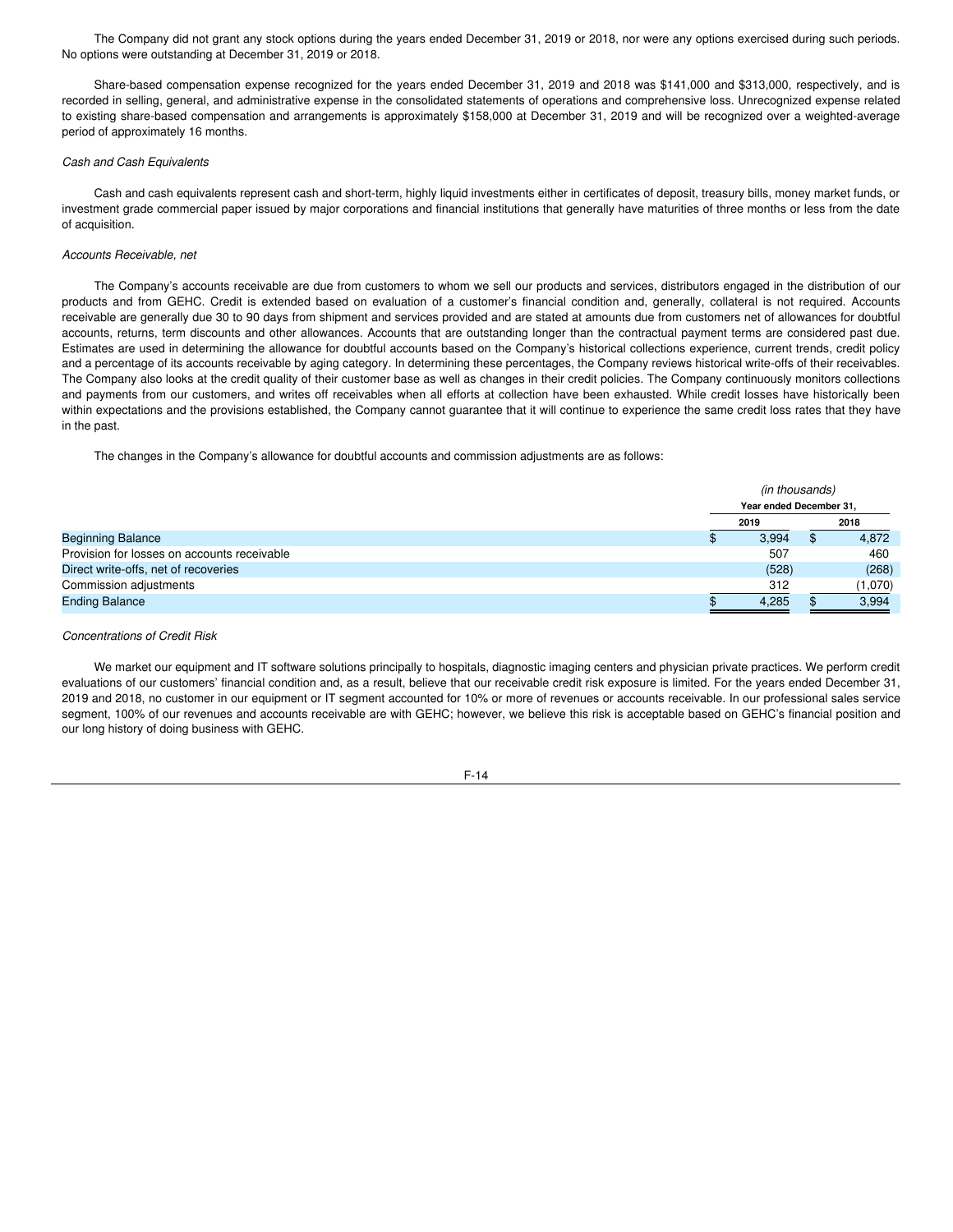The Company maintains cash balances in certain U.S. financial institutions, which, at times, may exceed the Federal Depository Insurance Corporation ("FDIC") coverage of \$250,000. The Company has not experienced any losses on these accounts and believes it is not subject to any significant credit risk on these accounts. In addition, the FDIC does not insure the Company's foreign bank balances, which aggregated approximately \$352,000 and \$519,000 at December 31, 2019 and 2018, respectively.

## *Inventories*

The Company values inventories in the equipment segment at the lower of cost or net realizable value, with cost being determined on a first-in, first-out basis. The Company occasionally places EECP® systems and other medical device products at various field locations for demonstration, training, evaluation, and other similar purposes at no charge. The cost of these products is transferred to property and equipment and is amortized over two to five years. The Company records the cost of refurbished components of EECP® systems and critical components at cost plus the cost of refurbishment. The Company regularly reviews inventory quantities on hand, particularly raw materials and components, and records a provision for excess and slow moving inventory based primarily on existing and anticipated design and engineering changes to its products as well as forecasts of future product demand.

In our IT Segment, we purchase computer hardware and software for specific customer requirements and value such inventories using the specific identification method.

#### *Property and Equipment*

Property and equipment, including assets under finance leases, are stated at cost less accumulated depreciation and amortization. Major improvements are capitalized and minor replacements, maintenance and repairs are charged to expense as incurred. Upon retirement or disposal of assets, the cost and related accumulated depreciation are removed from the consolidated balance sheets. Depreciation is expensed over the estimated useful lives of the assets, which range from two to eight years, on a straight-line basis. Accelerated methods of depreciation are used for tax purposes. We amortize leasehold improvements over the useful life of the related leasehold improvement or the life of the related lease, whichever is less.

## *Goodwill and Intangible Assets*

Goodwill represents the excess of cost over the fair value of net assets of businesses acquired. The Company accounts for goodwill under the guidance of the ASC Topic 350, "Intangibles: Goodwill and Other". Goodwill acquired in a purchase business combination is not amortized, but instead tested for impairment, at least annually, in accordance with this guidance. The recoverability of goodwill is subject to an annual impairment test or whenever an event occurs or circumstances change that would more likely than not result in an impairment. The Company tests goodwill for impairment at the reporting unit level on an annual basis as of December 31 and between annual tests when an event occurs or circumstances change that could indicate that the asset might be impaired. In any year, the Company may elect to perform a qualitative assessment to determine whether it is more likely than not that the fair value of a reporting unit is in excess of its carrying value. If the Company cannot determine qualitatively that the fair value is in excess of the carrying value, or the Company decides to bypass the qualitative assessment, the Company proceeds to the quantitative goodwill impairment test, which compares the fair value of each reporting unit to its carrying amount, including goodwill. If the fair value of each reporting unit exceeds its carrying amount, goodwill is not considered to be impaired. If the carrying amount of a reporting unit exceeds its fair value, an impairment loss is recognized for an amount equal to that excess, limited to the total amount of goodwill allocated to that reporting unit. No impairment loss was recorded as of December 31, 2019 and 2018.

Intangible assets consist of the value of customer contracts and relationships, patent and technology costs, and software. The cost of significant customer-related intangibles is amortized in proportion to estimated total related revenue; cost of other intangible assets is generally amortized on a straightline basis over the asset's estimated economic life, which range from five to ten years. The Company capitalizes internal use software development costs incurred during the application development stage. Costs related to preliminary project activities, training, data conversion, and post implementation activities are expensed as incurred. The Company capitalized \$494,000 and \$527,000 in software development costs for the years ended December 31, 2019 and 2018, respectively.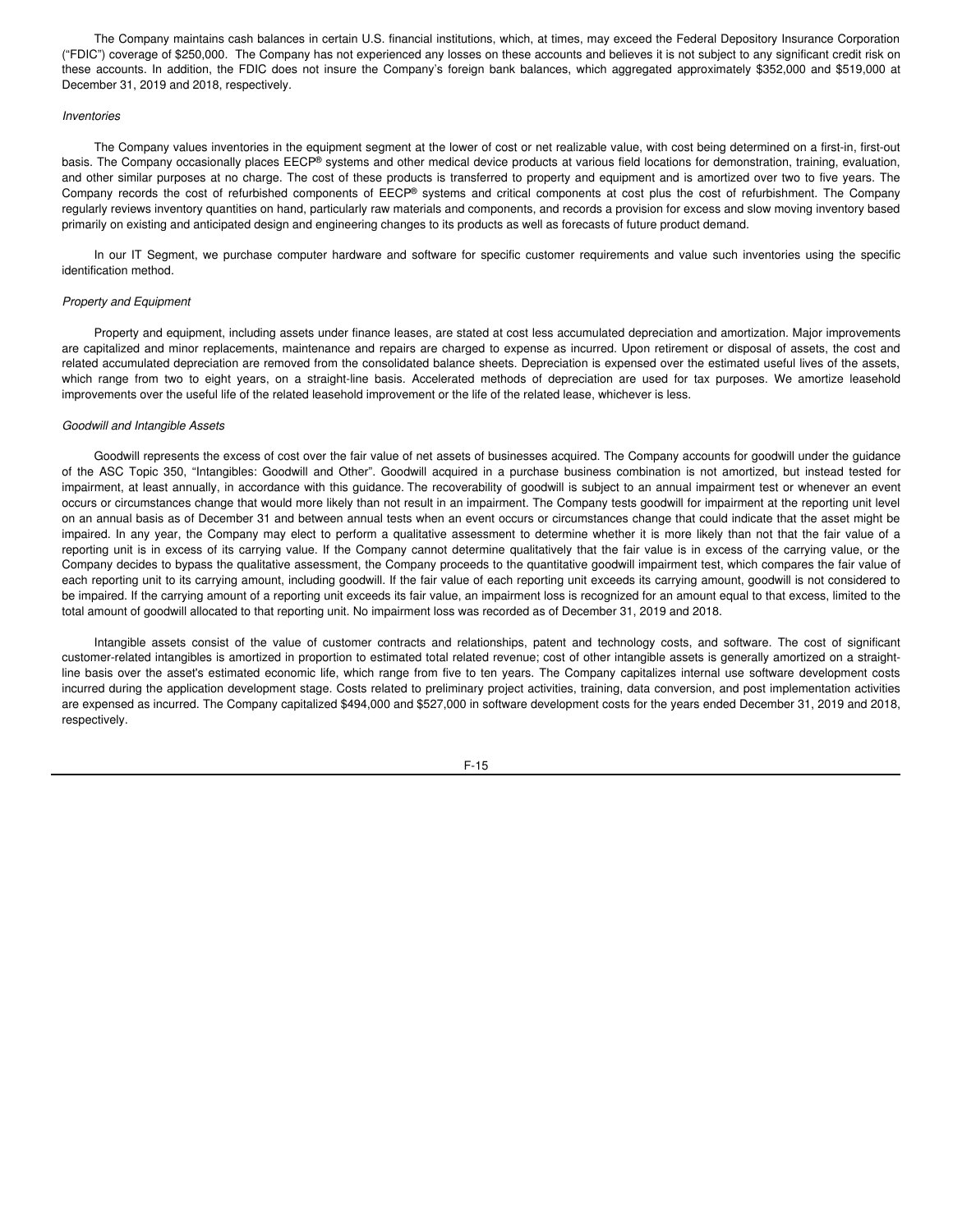#### *Impairment of Long-lived Assets*

The Company reviews the recoverability of all long-lived assets, including the related useful lives, whenever events or changes in circumstances indicate that the carrying amount of a long-lived asset might not be recoverable. If required, the Company compares the estimated fair value determined by either the undiscounted future net cash flows or appraised value to the related asset's carrying value to determine whether there has been an impairment. If an asset is considered impaired, the asset is written down to fair value, which is based either on discounted cash flows or appraised values in the period the impairment becomes known. No assets were determined to be impaired as of December 31, 2019 and 2018.

#### *Deferred Revenue*

Amounts billable under the agreement with GEHC in advance of delivery of the underlying equipment are recorded initially as deferred revenue, and commission revenue is subsequently recognized as customer acceptance of such equipment is reported to us by GEHC. Similarly, commissions payable to our sales force related to such billings are recorded as deferred commission expense when the associated deferred revenue is recorded. Commission expense is recognized when the corresponding commission revenue is recognized.

We record revenue on extended service contracts ratably over the term of the related service contracts. Under the provisions of ASC 606, we defer revenue related to EECP® system sales for the fair value of installation and in-service training to the period when the services are rendered and for service obligations ratably over the service period, which is generally one year. (See Note I)

#### *Income Taxes*

Deferred income taxes are recognized for temporary differences between financial statement and income tax bases of assets and liabilities and loss carry-forwards for which income tax benefits are expected to be realized in future years. A valuation allowance is established, when necessary, to reduce deferred tax assets to the amount expected to be realized. In estimating future tax consequences, we generally consider all expected future events other than an enactment of changes in the tax laws or rates. Deferred tax assets are continually evaluated for the expected realization. To the extent our judgment regarding the realization of the deferred tax assets changes, an adjustment to the allowance is recorded, with an offsetting increase or decrease, as appropriate, in income tax expense. Such adjustments are recorded in the period in which our estimate as to the realization of the assets changed that it is "more likely than not" that all of the deferred tax assets will be realized. The "realization" standard is subjective and is based upon our estimate of a greater than 50% probability that the deferred tax asset can be realized.

The Company also complies with the provisions of ASC Topic 740, "Income Taxes", which prescribes a recognition threshold and a measurement attribute for the financial statement recognition and measurement of tax positions taken or expected to be taken in a tax return. For those benefits to be recognized, a tax position must be more-likely-than-not to be sustained upon examination by the relevant taxing authority based on the technical merits. The tax benefit recognized is measured as the largest amount of benefit that has a greater than fifty percent likelihood of being realized upon ultimate settlement with the relevant taxing authority. Derecognition of a tax benefit previously recognized results in the Company recording a tax liability that reduces ending retained earnings. Based on its analysis, the Company has determined that it has not incurred any liability for unrecognized tax benefits as of December 31, 2019 and 2018. The Company recognizes accrued interest and penalties related to unrecognized tax benefits as income tax expense. No amounts were accrued for the payment of interest and penalties at December 31, 2019 and 2018. Generally, the Company is no longer subject to income tax examinations by major domestic taxing authorities for years before 2016. According to the China tax regulatory framework, there is no statute of limitations on examination of tax filings by tax authorities. However, the general practice is going back five years. Management is currently unaware of any issues under review that could result in significant payments, accruals or material deviations from its position.

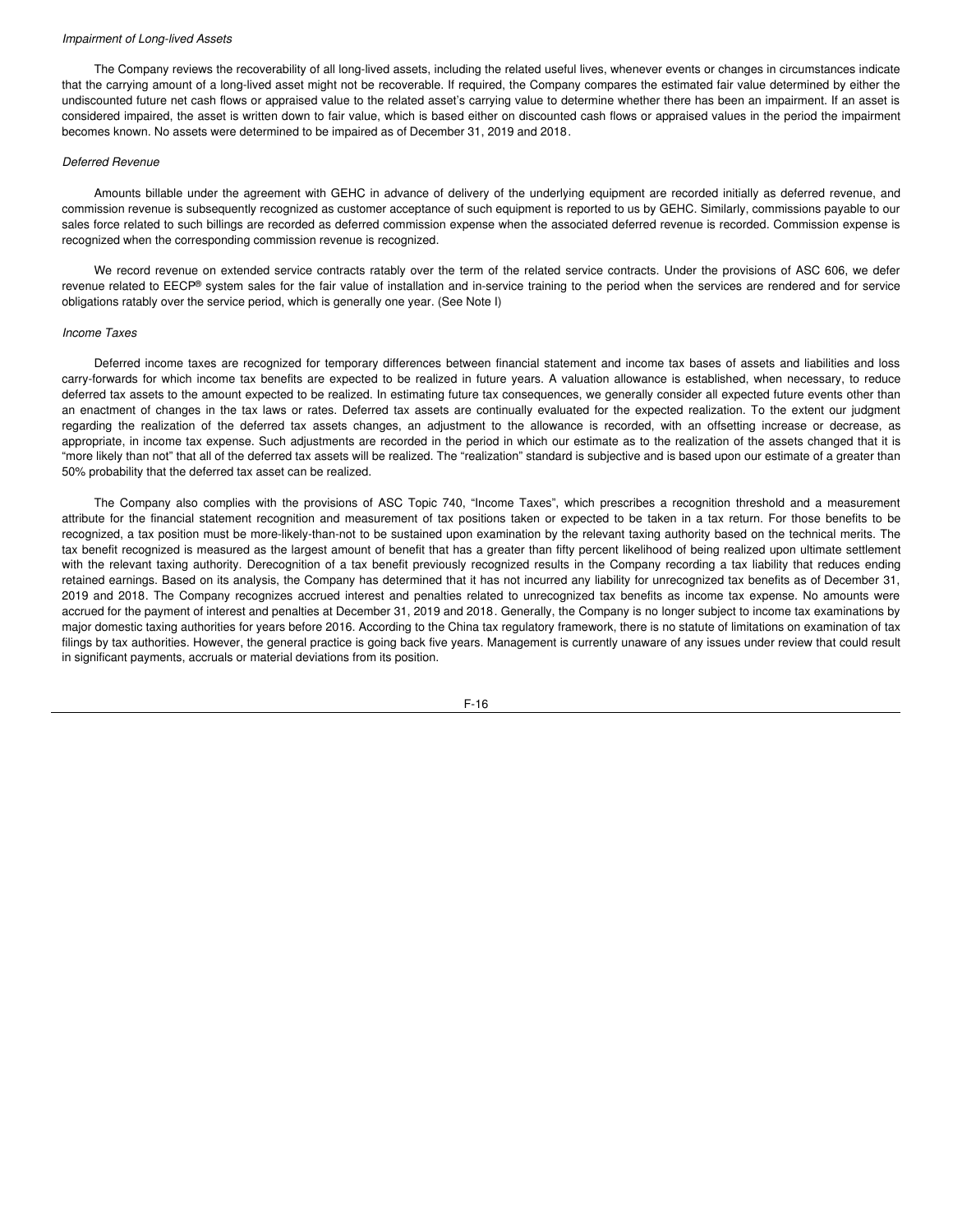## *Foreign Currency Translation Gain (Loss) and Comprehensive Income (Loss)*

In countries in which the Company operates, and the functional currency is other than the U.S. dollar, assets and liabilities are translated using published exchange rates in effect at the consolidated balance sheet date. Equity accounts are translated at historical rates except for the changes in accumulated deficit during the year as the result of the income statement translation process. Revenues and expenses and cash flows are translated using a weighted average exchange rate for the period. Resulting translation adjustments are recorded as a component of accumulated other comprehensive loss on the accompanying consolidated balance sheets. For the years ended December 31, 2019 and 2018, other comprehensive income (loss) includes gains (losses) of \$2,000 and \$(257,000), respectively, which were entirely from foreign currency translation.

## *Net Income (Loss) Per Common Share*

Basic income (loss) per common share is based on the weighted average number of common shares outstanding without consideration of potential common stock. Diluted earnings per common share is based on the weighted average number of common and potential dilutive common shares outstanding.

Diluted earnings per share were computed based on the weighted average number of shares outstanding plus all potentially dilutive common shares. A reconciliation of basic to diluted shares used in the earnings per share calculation is as follows:

|                                               | (in thousands)<br>Year ended December 31. |         |
|-----------------------------------------------|-------------------------------------------|---------|
|                                               | 2019                                      | 2018    |
| Basic weighted average shares outstanding     | 167.843                                   | 165,420 |
| Dilutive effect of unvested restricted shares | 247                                       |         |
| Diluted weighted average shares outstanding   | 168.090                                   | 165,420 |

The following table represents common stock equivalents that were excluded from the computation of diluted earnings per share for the years ended December 31, 2019 and 2018, because the effect of their inclusion would be anti-dilutive.

|                                | (in thousands)<br>Year ended December 31, |       |
|--------------------------------|-------------------------------------------|-------|
|                                | 2019                                      | 2018  |
| Restricted common stock grants | 1.020                                     | 2,388 |

## *Reclassifications*

Certain reclassifications have been made to prior year amounts to conform with the current year presentation.

*Recently Adopted Accounting Pronouncements*

Effective January 1, 2019, the Company adopted Accounting Standards Codification ("ASC") Topic 842, "Leases." See Note M for further details.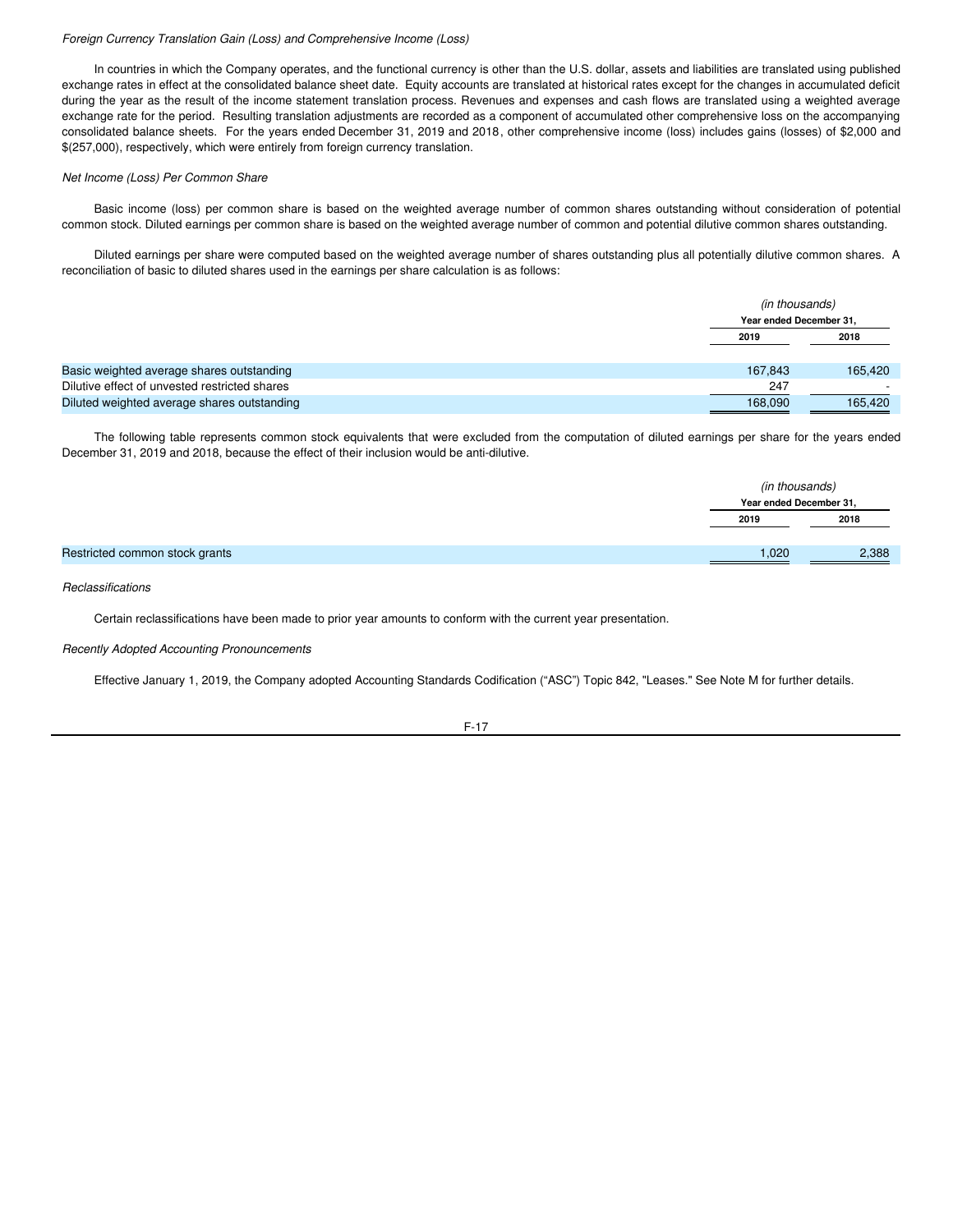#### *Recently Issued Accounting Pronouncements*

The Company continually assesses any new accounting pronouncements to determine their applicability to the Company. Where it is determined that a new accounting pronouncement affects the Company's financial reporting, the Company undertakes a study to determine the consequence of the change to its financial statements and assures that there are proper controls in place to ascertain that the Company's consolidated financial statements properly reflect the change. New pronouncements assessed by the Company recently are discussed below:

## Credit Losses on Financial instruments

In June 2016, the FASB issued ASU 2016-13, Financial Instruments - Credit Losses (Topic 326): Measurement of Credit Losses on Financial Instruments, which provides new guidance regarding the measurement and recognition of credit impairment for certain financial assets. Such guidance will impact how we determine our allowance for estimated uncollectible receivables. ASU 2016-13 is effective for the Company in the first quarter of 2020, with early adoption permitted in the first quarter of 2019. We are currently evaluating the effect that ASU 2016-13 will have on our consolidated financial statements and related disclosures, and we did not early adopt.

### NOTE C – SEGMENT REPORTING

The Company views its business in three segments – the IT segment, the professional sales service segment, and the equipment segment. The IT segment includes the operations of NetWolves and VasoHealthcare IT Corp. The professional sales service segment operates through the Vaso Diagnostics subsidiary and is currently engaged solely in the fulfillment of the Company's responsibilities under our agreement with GEHC. The equipment segment is engaged in designing, manufacturing, marketing and supporting EECP® enhanced external counterpulsation systems both domestically and internationally, as well as the development, production, marketing and supporting of other medical devices.

The chief operating decision maker is the Company's Chief Executive Officer, who, in conjunction with upper management, evaluates segment performance based on operating income and Adjusted EBITDA (earnings before interest, taxes, depreciation and amortization – defined as net (loss) income, plus net interest expense (income), tax expense, depreciation and amortization, and non-cash expenses for share-based compensation). Administrative functions such as finance and human resources are centralized and related expenses allocated to each segment. Other costs not directly attributable to operating segments, such as audit, legal, director fees, investor relations, and others, as well as certain assets – primarily cash balances – are reported in the Corporate entity below. There are no intersegment revenues. Summary financial information for the segments is set forth below: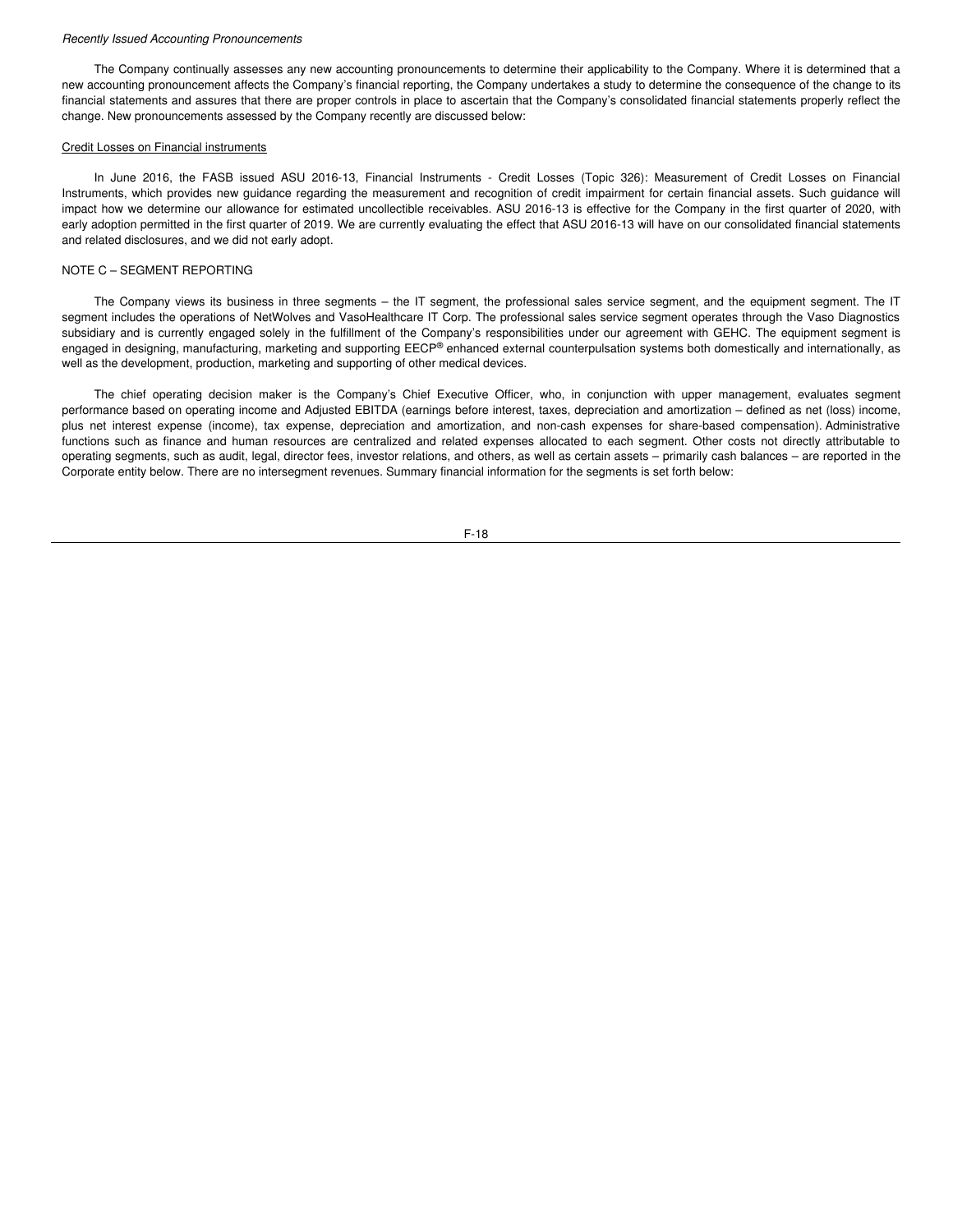|                                     |                  | (in thousands)<br>Year ended December 31, |                                                      |  |
|-------------------------------------|------------------|-------------------------------------------|------------------------------------------------------|--|
|                                     | 2019             |                                           |                                                      |  |
| Revenues from external customers    |                  |                                           |                                                      |  |
| T                                   | \$               | 45,736                                    | $\frac{1}{2}$<br>44,228                              |  |
| Professional sales service          |                  | 26,208                                    | 25,511                                               |  |
| Equipment                           |                  | 3,802                                     | 4,241                                                |  |
| Total revenues                      | \$               | 75,746                                    | \$<br>73,980                                         |  |
| <b>Gross Profit</b>                 |                  |                                           |                                                      |  |
| $\mathsf{I}\mathsf{T}$              | \$               | 19,021                                    | $\frac{1}{2}$<br>18,379                              |  |
| Professional sales service          |                  | 21,287                                    | 20,165                                               |  |
| Equipment                           |                  | 2,355                                     | 2,580                                                |  |
| Total gross profit                  | \$               | 42,663                                    | \$<br>41,124                                         |  |
| Operating income (loss)             |                  |                                           |                                                      |  |
| IT                                  | \$               | (749)                                     | \$<br>(3,748)                                        |  |
| Professional sales service          |                  | 3,626                                     | 1,958                                                |  |
| Equipment                           |                  | (855)                                     | (812)                                                |  |
| Corporate                           |                  | (1,010)                                   | (1, 122)                                             |  |
| Total operating income (loss)       | $\,$             | 1,012                                     | $\, \, \raisebox{12pt}{$\scriptstyle \$}$<br>(3,724) |  |
| Depreciation and amortization       |                  |                                           |                                                      |  |
| IT                                  | \$               | 2,213                                     | \$<br>1,968                                          |  |
| Professional sales service          |                  | 170                                       | 187                                                  |  |
| Equipment                           |                  | 298                                       | 367                                                  |  |
| Corporate                           |                  |                                           |                                                      |  |
| Total depreciation and amortization | $\overline{\$}$  | 2,681                                     | $\overline{\$}$<br>2,522                             |  |
| Capital expenditures                |                  |                                           |                                                      |  |
| IT                                  | \$               | 1,149                                     | \$<br>2,496                                          |  |
| Professional sales service          |                  | $\overline{a}$                            | 4                                                    |  |
| Equipment                           |                  | 54                                        | 82                                                   |  |
| Corporate                           |                  | 2                                         | 4                                                    |  |
| Total cash capital expenditures     | \$               | 1,205                                     | 2,586<br>\$                                          |  |
| <b>Identifiable Assets</b>          | December<br>2019 | 31,                                       | December<br>31,<br>2018                              |  |
| IT                                  | \$               | 30,079                                    | $\frac{1}{2}$<br>28,785                              |  |
| Professional sales service          |                  | 16,257                                    | 12,193                                               |  |
| Equipment                           |                  | 6,370                                     | 6,992                                                |  |
| Corporate                           |                  | 1,658                                     | 2,504                                                |  |
| <b>Total assets</b>                 | \$               | 54,364                                    | \$<br>50,474                                         |  |

For the years ended December 31, 2019 and 2018, GEHC accounted for 35% and 34% of revenue, respectively. Also, GEHC accounted for \$10.9 million, or 69%, and \$7.2 million, or 66%, of accounts and other receivables at December 31, 2019 and 2018, respectively.

Our revenues were derived from the following geographic areas:

|                          |      | (in thousands)          |      |        |
|--------------------------|------|-------------------------|------|--------|
|                          |      | Year ended December 31, |      |        |
|                          | 2019 |                         | 2018 |        |
| Domestic (United States) | Φ    | 73,250                  |      | 71,279 |
| Non-domestic (foreign)   |      | 2.496                   |      | 2,701  |
|                          |      | 75,746                  |      | 73,980 |

| _ | ۰.<br>۰,<br>× |
|---|---------------|
|---|---------------|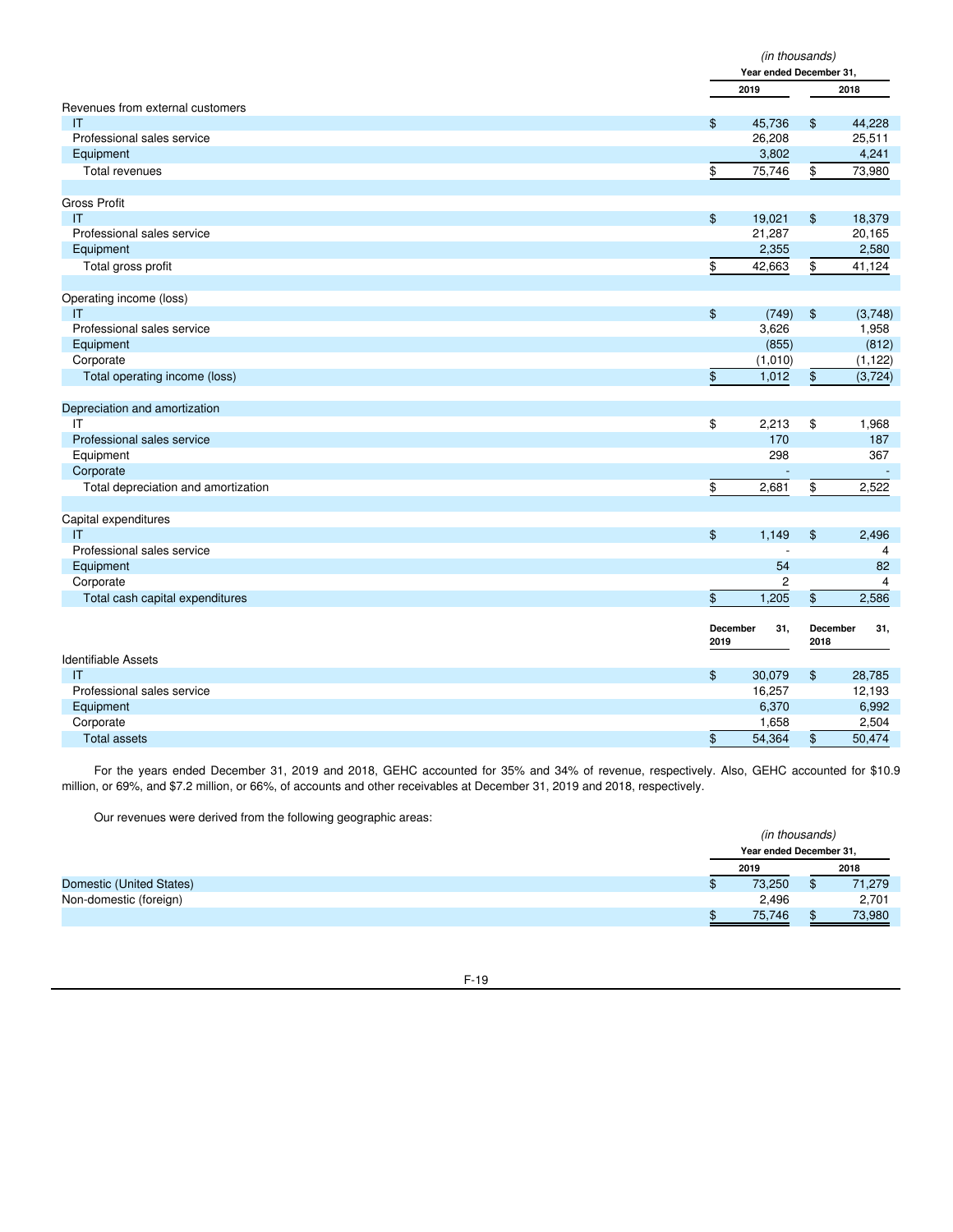## NOTE D – ACCOUNTS AND OTHER RECEIVABLES

The following table presents information regarding the Company's accounts and other receivables as of December 31, 2019 and 2018:

|                                     | (in thousands)       |    |                      |  |
|-------------------------------------|----------------------|----|----------------------|--|
|                                     | December 31,<br>2019 |    | December 31,<br>2018 |  |
| Trade receivables                   | \$<br>20,110         | \$ | 15,016               |  |
| Due from employees                  | 27                   |    | 6                    |  |
| Allowance for doubtful accounts and |                      |    |                      |  |
| commission adjustments              | (4,285)              |    | (3,994)              |  |
| Accounts and other receivables, net | 15,852               |    | 11,028               |  |

Trade receivables include amounts due for shipped products and services rendered. Amounts currently due under the GEHC Agreement are subject to adjustment in subsequent periods should the underlying sales order amount, upon which the receivable is based, change.

Allowance for doubtful accounts and commission adjustments include estimated losses resulting from the inability of our customers to make required payments, and adjustments arising from estimated future changes in sales order amounts that may reduce the amount the Company will ultimately receive under the GEHC Agreement. Due from employees primarily reflects commission advances made to sales personnel.

## NOTE E – INVENTORIES

Inventories, net of reserves, consisted of the following:

|                 | (in thousands)       |    |                      |  |
|-----------------|----------------------|----|----------------------|--|
|                 | December 31,<br>2019 |    | December 31,<br>2018 |  |
| Raw materials   | \$<br>650            | \$ | 577                  |  |
| Work in process | 181                  |    | 388                  |  |
| Finished goods  | 1,110                |    | 1,018                |  |
|                 | 1,941                |    | 983.                 |  |

At December 31, 2019 and 2018, the Company maintained reserves for slow moving inventories of \$390,000 and \$636,000, respectively.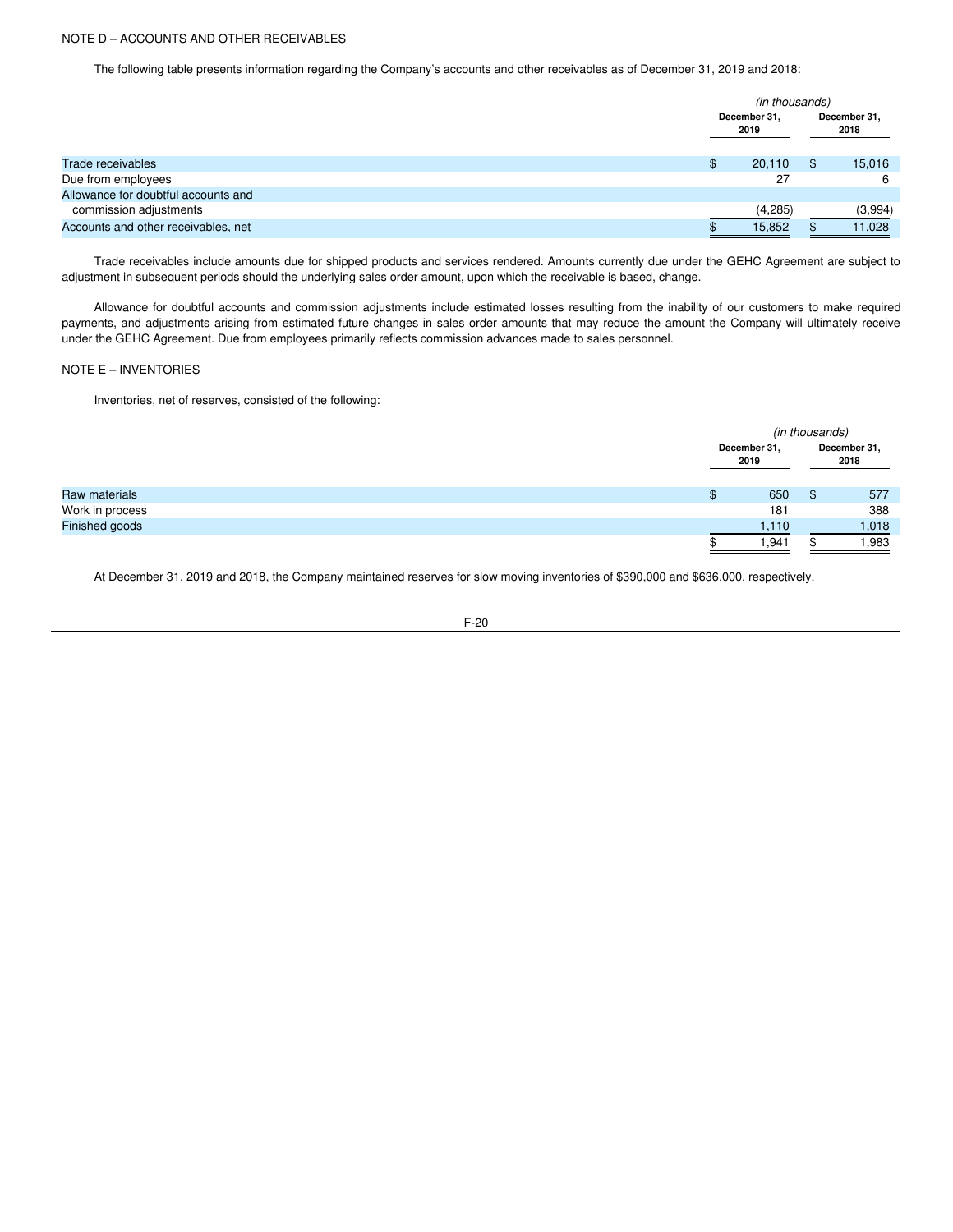Property and equipment is summarized as follows:

|                                                 |                      | (in thousands)       |
|-------------------------------------------------|----------------------|----------------------|
|                                                 | December 31.<br>2019 | December 31,<br>2018 |
| Office, laboratory and other equipment          | \$<br>2,476          | 3,885<br>\$          |
| Equipment furnished for customer                |                      |                      |
| or clinical uses                                | 8,796                | 8,167                |
| Right of use assets - finance leases            | 1,115                |                      |
| <b>Furniture and fixtures</b>                   |                      | 127<br>127           |
|                                                 | 12.514               | 12.179               |
| Less: accumulated depreciation and amortization |                      | (6,370)<br>(7,560)   |
| Property and equipment, net                     | 4,954                | 5,809                |

Right of use ("ROU") assets under finance leases comprised approximately \$855,000 of the office, laboratory and other equipment asset class at December 31, 2018 and approximately \$60,000 of the equipment furnished for customer or clinical use asset class at December 31, 2018. Accumulated amortization of ROU assets under finance leases aggregated approximately \$438,000 and \$250,000 at December 31, 2019 and 2018, respectively. Depreciation expense amounted to approximately \$1,738,000 and \$1,489,000 for the years ended December 31, 2019 and 2018, respectively. Amortization of ROU assets under finance leases is included in depreciation expense.

## NOTE G – GOODWILL AND OTHER INTANGIBLES

Goodwill of \$14,375,000 is attributable to the NetWolves reporting unit within the IT segment. The remaining \$2,896,000 of goodwill is attributable to the FGE reporting unit within the Equipment segment. The NetWolves and FGE reporting units had negative net asset carrying amounts at December 31, 2019 and 2018. The changes in the carrying amount of goodwill are as follows:

|                                         | (in thousands)                     |     |                                    |
|-----------------------------------------|------------------------------------|-----|------------------------------------|
|                                         | Year ended<br>December 31,<br>2019 |     | Year ended<br>December 31,<br>2018 |
| Beginning of period                     | \$<br>17,309                       | \$. | 17,471                             |
| Foreign currency translation adjustment | (38)                               |     | (162)                              |
| End of period                           | 17,271                             |     | 17,309                             |
|                                         |                                    |     |                                    |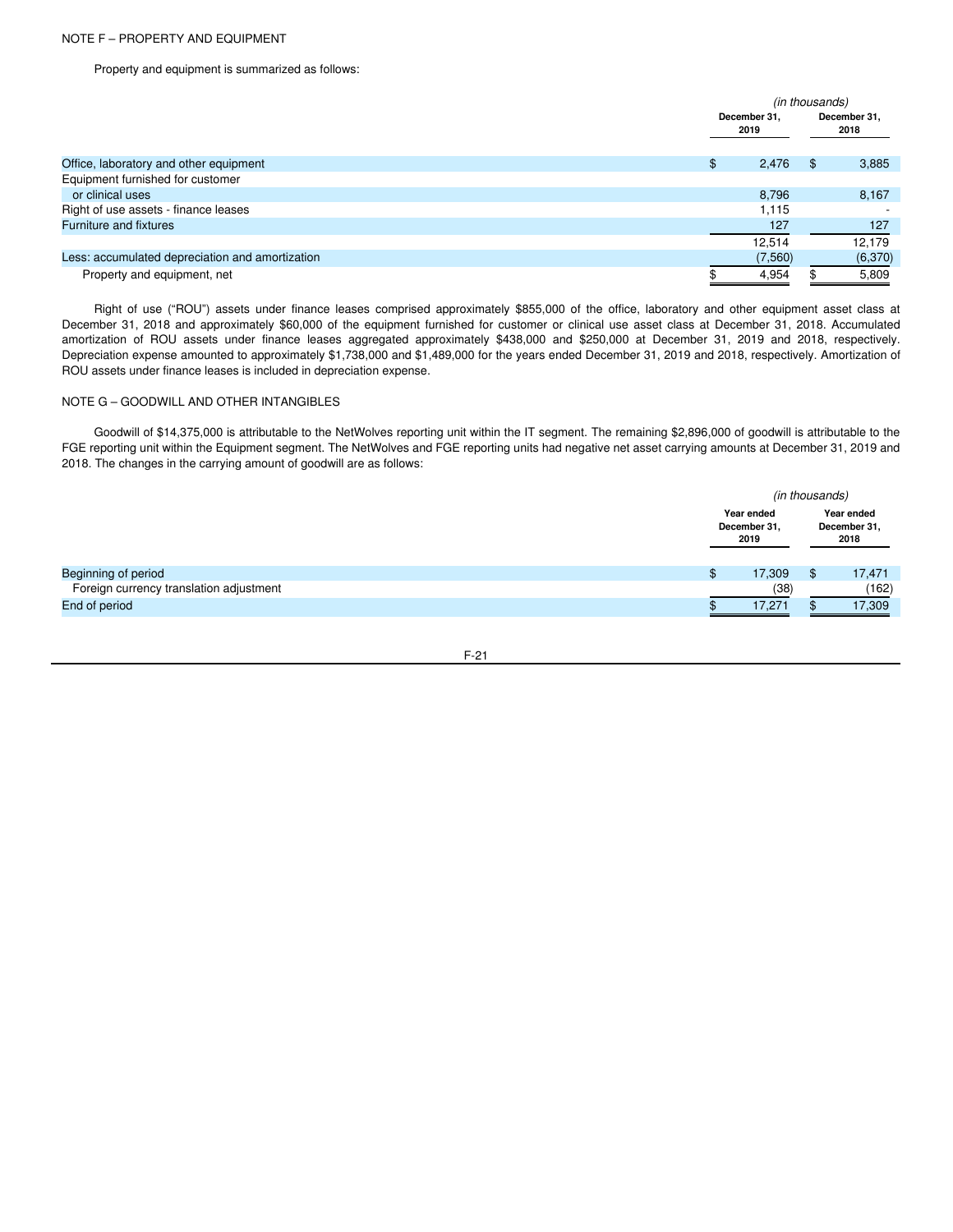The Company's other intangible assets consist of capitalized customer-related intangibles, patent and technology costs, and software costs, as set forth in the following table:

|                               | (in thousands)       |          |                      |          |  |
|-------------------------------|----------------------|----------|----------------------|----------|--|
|                               | December 31,<br>2019 |          | December 31,<br>2018 |          |  |
| Customer-related              |                      |          |                      |          |  |
| Costs                         | $\frac{1}{2}$        | 5,831    | $\mathfrak{F}$       | 5,831    |  |
| Accumulated amortization      |                      | (3, 553) |                      | (3,083)  |  |
|                               |                      | 2,278    |                      | 2,748    |  |
|                               |                      |          |                      |          |  |
| <b>Patents and Technology</b> |                      |          |                      |          |  |
| Costs                         |                      | 2,363    |                      | 2,363    |  |
| Accumulated amortization      |                      | (1,752)  |                      | (1, 532) |  |
|                               |                      | 611      |                      | 831      |  |
|                               |                      |          |                      |          |  |
| Software                      |                      |          |                      |          |  |
| Costs                         |                      | 2,840    |                      | 2,346    |  |
| Accumulated amortization      |                      | (1, 428) |                      | (1, 185) |  |
|                               |                      | 1,412    |                      | 1,161    |  |
|                               |                      |          |                      |          |  |
|                               | $\frac{1}{2}$        | 4,301    | \$                   | 4,740    |  |

The Company owns four US utility patents that expire at various times through 2023, and, through our Chinese subsidiaries, we own twenty-eight invention and utility patents that expire at various times through 2032, as well as fifteen software copyright certificates in China related to proprietary technologies in physiological data acquisition, analysis and reporting. The Company also holds one patent for secure and remote monitoring management through its NetWolves subsidiary. Costs incurred for submitting the applications to the United States Patent and Trademark Office and other foreign authorities for these patents have been capitalized. Patent and technology costs are being amortized using the straight-line method over 10-year and 8-year lives, respectively. The Company begins amortizing patent costs once a filing receipt is received stating the patent serial number and filing date from the Patent Office or other foreign authority. The cost of significant customer-related intangibles is amortized in proportion to estimated total related revenue; cost of other customer-related intangible assets is amortized on a straight-line basis over the asset's estimated economic life of seven years. Software costs are amortized on a straight-line basis over its expected useful life of five years.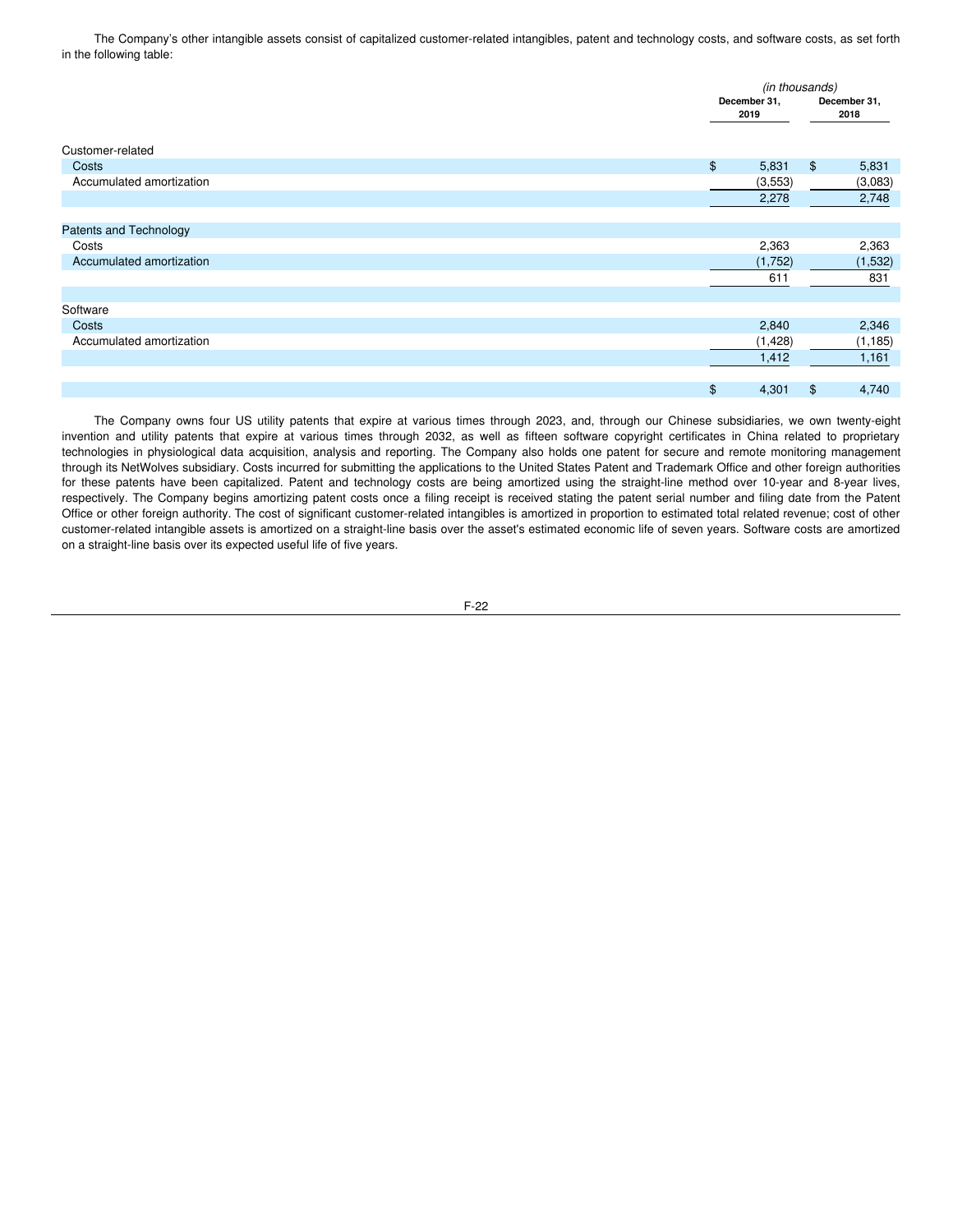Amortization expense amounted to approximately \$943,000 and \$1,033,000 for the years ended December 31, 2019 and 2018, respectively. Amortization of intangibles for the next five years is:

|                           | (in thousands) |
|---------------------------|----------------|
| Years ending December 31, |                |
| 2020                      | 880            |
| 2021                      | 962            |
| 2022                      | 663            |
| 2023                      | 438            |
| 2024                      | 369            |
|                           | 3,312          |

## NOTE H – OTHER ASSETS

Other assets consist of the following:

|                                                        | (in thousands)       |       |                      |       |
|--------------------------------------------------------|----------------------|-------|----------------------|-------|
|                                                        | December 31.<br>2019 |       | December 31,<br>2018 |       |
| Deferred commission expense - noncurrent               | \$                   | 1.770 |                      | 1.978 |
| Trade receivables - noncurrent                         |                      | 631   |                      | 630   |
| Other, net of allowance for loss on loan receivable of |                      |       |                      |       |
| \$412 at December 31, 2019 and 2018                    |                      | 185   |                      | 459   |
|                                                        |                      | 2,586 |                      | 3,067 |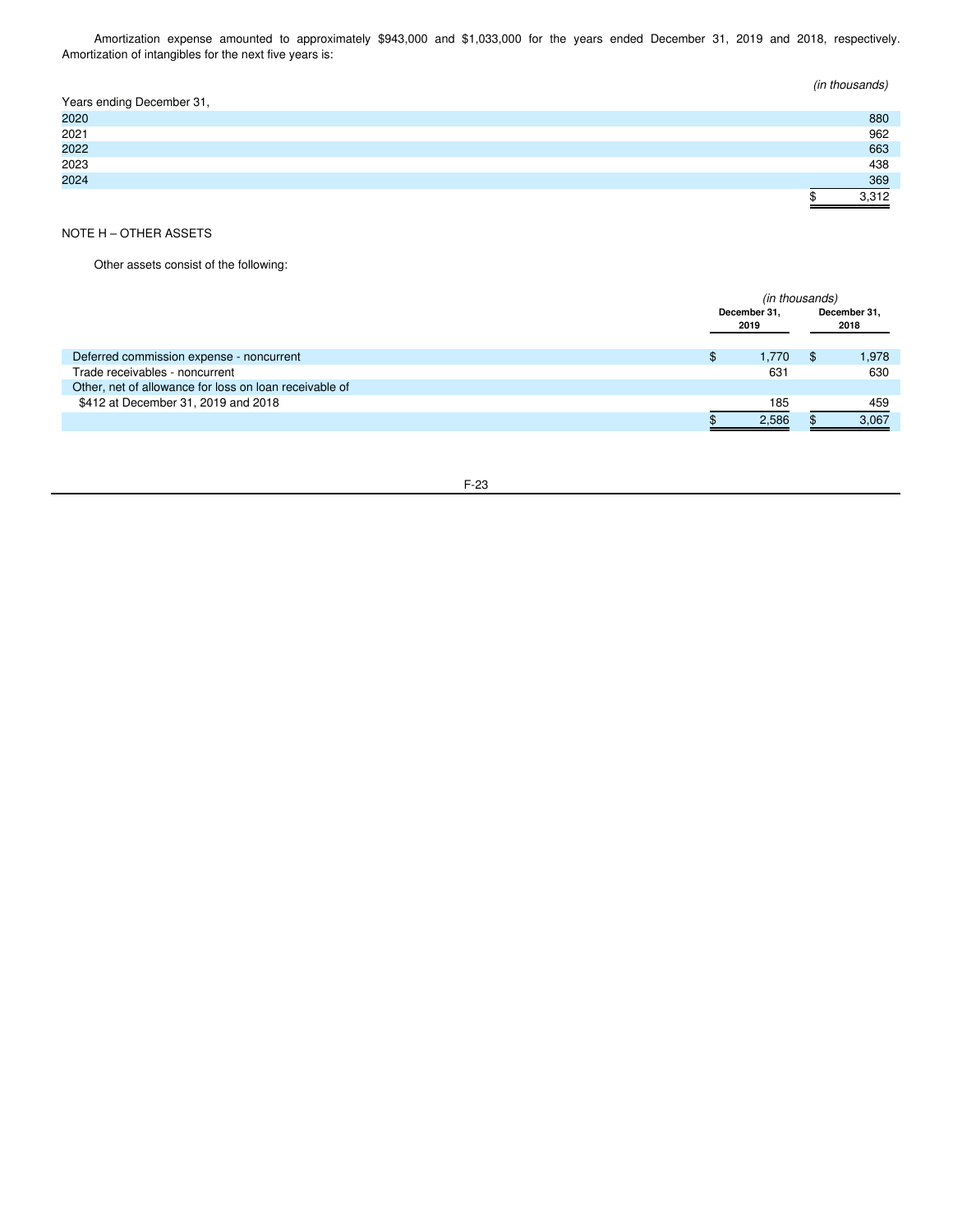The changes in the Company's deferred revenues are as follows:

|                                             |              | (in thousands)<br>Year ended December 31, |
|---------------------------------------------|--------------|-------------------------------------------|
|                                             | 2019         | 2018                                      |
| Deferred revenue at beginning of period     | \$<br>18,086 | 23,066<br>\$                              |
| Net additions:                              |              |                                           |
| Deferred extended service contracts         | 363          | 687                                       |
| Deferred in-service and training            | 13           | 8                                         |
| Deferred service arrangements               | 25           | 15                                        |
| Deferred commission revenues                | 11,366       | 4,960                                     |
| Recognized as revenue:                      |              |                                           |
| Deferred extended service contracts         | (566)        | (628)                                     |
| Deferred in-service and training            | (15)         | (5)                                       |
| Deferred service arrangements               | (30)         | (31)                                      |
| Deferred commission revenues                | (9,899)      | (9,986)                                   |
| Deferred revenue at end of period           | 19,343       | 18,086                                    |
| Less: current portion                       | 12,345       | 10,382                                    |
| Long-term deferred revenue at end of period | 6,998        | 7,704                                     |

## NOTE J – ACCRUED EXPENSES AND OTHER LIABILITIES

Accrued expenses and other liabilities consist of the following:

|                          | (in thousands)       |                      |       |
|--------------------------|----------------------|----------------------|-------|
|                          | December 31,<br>2019 | December 31,<br>2018 |       |
| Accrued compensation     | \$<br>1,509          | \$                   | 648   |
| Accrued expenses - other | 1,818                |                      | 2,092 |
| <b>Other liabilities</b> | 2,017                |                      | 2,915 |
|                          | 5,344                |                      | 5,655 |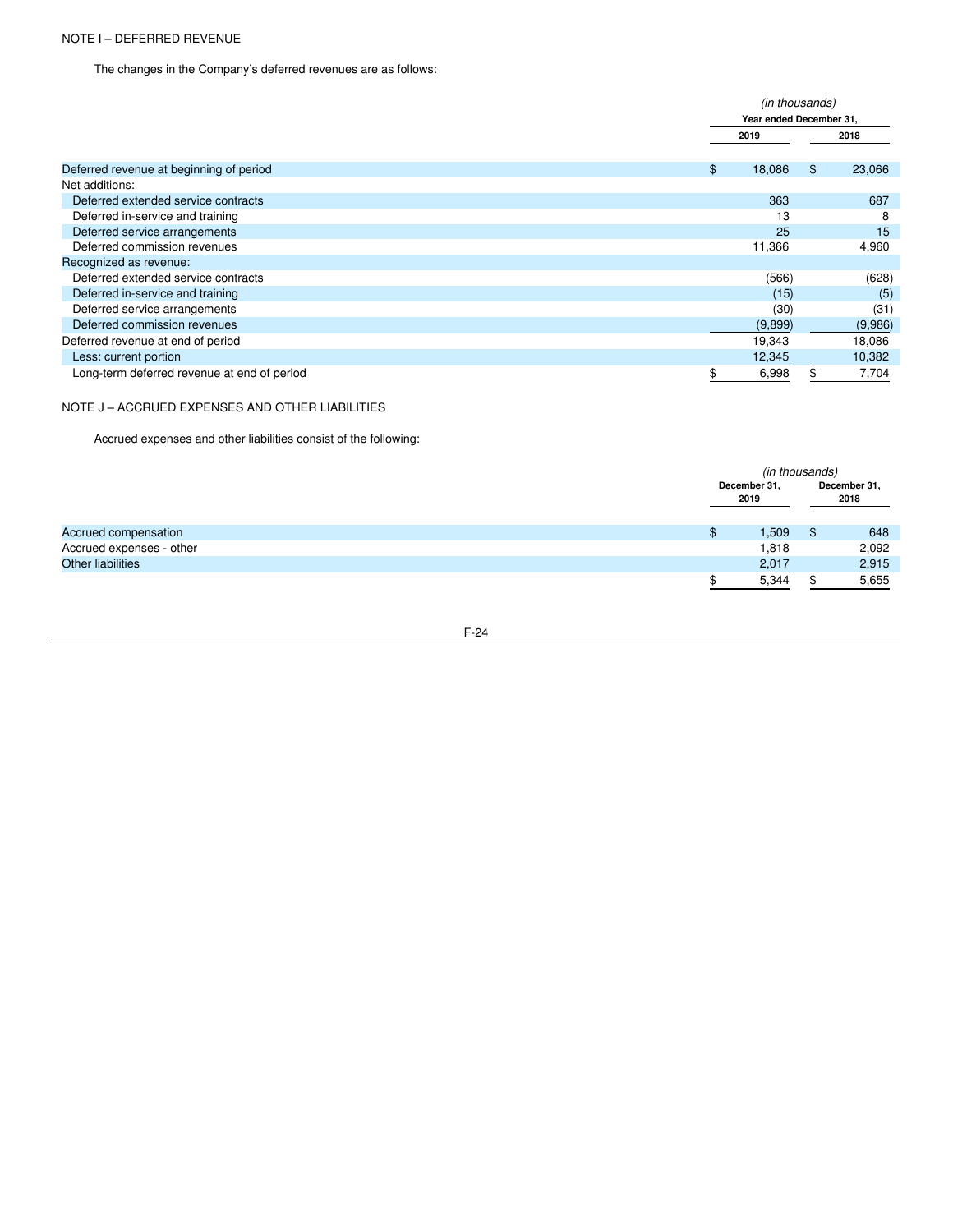## NOTE K – RELATED-PARTY TRANSACTIONS

The Company recorded interest charges aggregating approximately \$467,000 and \$438,000 for the years ended December 31, 2019 and 2018, respectively, payable to MedTechnology Investments, LLC ("MedTech") pursuant to its \$4,800,000 promissory notes ("Notes"). The MedTech Notes were used in 2015 to partially fund the purchase of NetWolves. \$2,300,000 of the \$4,800,000 provided by MedTech was provided by directors of the Company, or by family members. The Notes bore interest, payable quarterly, at an annual rate of 9% through their original maturity date of May 29, 2019. In August 2018, MedTech agreed to extend, if necessary, the maturity date of \$3,600,000 of the Notes an additional year from May 29, 2019 to May 29, 2020, provided that a minimum of \$1,200,000 of the principal is paid on or before December 31, 2019 and the annual interest rate for the balance increases to 10% during the extension. The \$1,200,000 principal payment was waived pursuant to Medtech's consent to the bank line of credit maturity extension to September 30, 2020. The Notes may be prepaid without penalty, and are subordinated to any current or future Senior Debt as defined in the Subordinated Security Agreement. The Subordinated Security Agreement secures payment and performance of the Company's obligations under the Notes. Interest charges aggregating approximately \$123,000 were outstanding at December 31, 2019 and paid on January 2, 2020. In April 2020, \$1.2 million in principal was repaid and the maturity date of \$3.6 million of the Notes were extended through April 30, 2021 at a new interest rate of 6% per annum. \$1.2 million of the Medtech Notes is included in current liabilities in the Company's consolidated balance sheet as of December 31, 2019.

In March 2018, the Company sold its interest in the VSK joint venture to PSK for a sales price of \$676,000 and executed a distributorship agreement, expiring December 31, 2020, with VSK for the sale of the Company's EECP® products in certain international markets. The sale resulted in a gain of approximately \$212,000 and net cash proceeds of approximately \$311,000 after satisfaction of deposits and other payables due to VSK aggregating approximately \$365,000 at time of sale. Prior to the sale, the Company's pro-rata share in VSK's loss from operations approximated \$9,000 for the three months ended March 31, 2018, and is included in interest and other income, net in the accompanying consolidated statements of operations and comprehensive income (loss).

David Lieberman, a practicing attorney in the State of New York, serves as Vice Chairman of the Board of Directors. He is currently a senior partner at the law firm of Beckman Lieberman and Associates, LLP, which performs certain legal services for the Company. Fees of approximately \$280,000 and \$340,000 were billed by the firm for the years ended December 31, 2019 and 2018, respectively, at which dates \$0 and \$28,000 were outstanding, respectively.

On August 6, 2014 the Company acquired all of the outstanding shares of Genwell Instruments Co. Ltd. ("Genwell"), located in Wuxi, China for cash and notes of Chinese Yuan RMB13,250,000 (approximately \$2,151,000 at the acquisition date). In August 2019, the Company modified the note, which had a remaining principal balance of RMB2,250,000, to change the interest rate from 9% to 10% per annum, effective August 27, 2019, and to extend the maturity date from August 26, 2019 to February 26, 2020. Unsecured notes and accrued interest aggregating approximately \$339,000, and \$335,000 was payable to officers of Biox at December 31, 2019 and 2018, respectively. The notes and accrued interest were paid in March 2020.

In November and December 2018, the Company issued unsecured notes aggregating \$500,000 to certain directors. The notes bore interest at 10% per annum and matured on March 25, 2019. Principal and interest on these notes were paid off upon maturity.

In the year ended December 31, 2019, the Company issued notes aggregating \$930,000 to directors, employees, and a shareholder. The notes mature at various periods through July 19, 2020 and bear interest at 10% per annum payable quarterly. These notes have been extended in March 2020 to mature at various periods through January 19, 2021 with a new interest rate of 8%, and may be prepaid without penalty .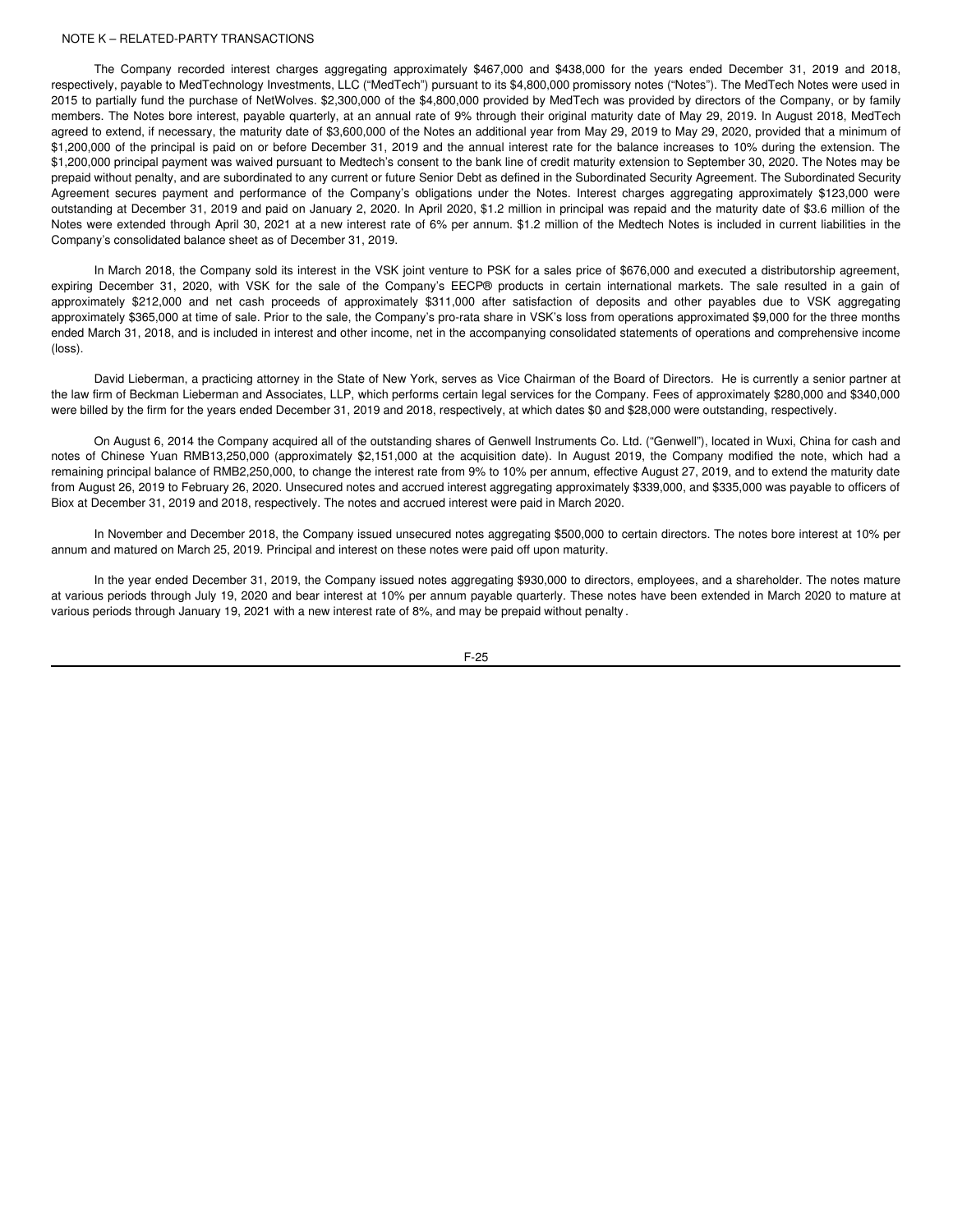## Notes payable consist of the following:

|                                                                  | (in thousands)       |         |                      |         |
|------------------------------------------------------------------|----------------------|---------|----------------------|---------|
|                                                                  | December 31.<br>2019 |         | December 31,<br>2018 |         |
| Line of credit                                                   | \$                   | 5,721   | \$.                  | 4,171   |
| Unsecured term loan                                              |                      |         |                      | 145     |
| Notes payable                                                    |                      | 300     |                      | 14      |
| Notes payable - MedTech (net of \$0 and \$14 in debt issue costs |                      |         |                      |         |
| at December 31, 2019 and 2018, respectively)                     |                      | 4,800   |                      | 4,786   |
| Notes payable - related parties                                  |                      | 1,253   |                      | 827     |
| Total debt                                                       |                      | 12,074  |                      | 9,943   |
| Less: current portion (including related parties)                |                      | (3,933) |                      | (9,698) |
|                                                                  |                      | 8,141   |                      | 245     |

## *Line of Credit*

NetWolves maintains a \$4.0 million line of credit with a lending institution. In June 2019, the line's expiration date was extended from June 28, 2019 to December 18, 2019, and the interest rate was increased 25 basis points to LIBOR plus 3.25%. In December 2019, the line's expiration date was extended from December 18, 2019 to September 30, 2020, and the interest rate was increased 25 basis points to LIBOR plus 3.50%. Advances under the line are secured by substantially all of the assets of NetWolves Network Services, LLC and guaranteed by Vaso Corporation. At December 31, 2019, the Company had drawn approximately \$3.8 million against the line. In April 2020, the lending institution extended the maturity date to April 30, 2021.

The Company maintains an additional \$2.0 million line of credit with a lending institution. In June 2019, the line's expiration date was extended from June 28, 2019 to December 18, 2019, and the interest rate was increased 25 basis points to LIBOR plus 3.25%. In December 2019, the line's expiration date was extended from December 18, 2019 to September 30, 2020, and the interest rate was increased 25 basis points to LIBOR plus 3.50%. Advances under the line are secured by substantially all of the assets of the Company. At December 31, 2019, the Company had drawn approximately \$1.95 million against the line. The line of credit agreement includes certain financial covenants that become effective beginning in the quarter ended September 30, 2019. The Company was in compliance with such covenants at December 31, 2019. In April 2020, the lending institution extended the maturity date to April 30, 2021 and \$1.2 million in draw was repaid. The \$1.2 million repaid is included in notes payable – current portion in the Company's consolidated balance sheet at December 31, 2019.

## *Unsecured Term Loan*

In December 2018, Biox extended its one-year unsecured term loan of RMB1,000,000 (approximately \$145,000) with a Chinese bank for an additional year maturing on December 6, 2019. The loan was repaid upon maturity

### *Notes Payable*

In 2018, the Company financed certain FGE equipment purchases through an interest-free note payable to a Chinese bank. The note was repaid upon maturity in December 2019.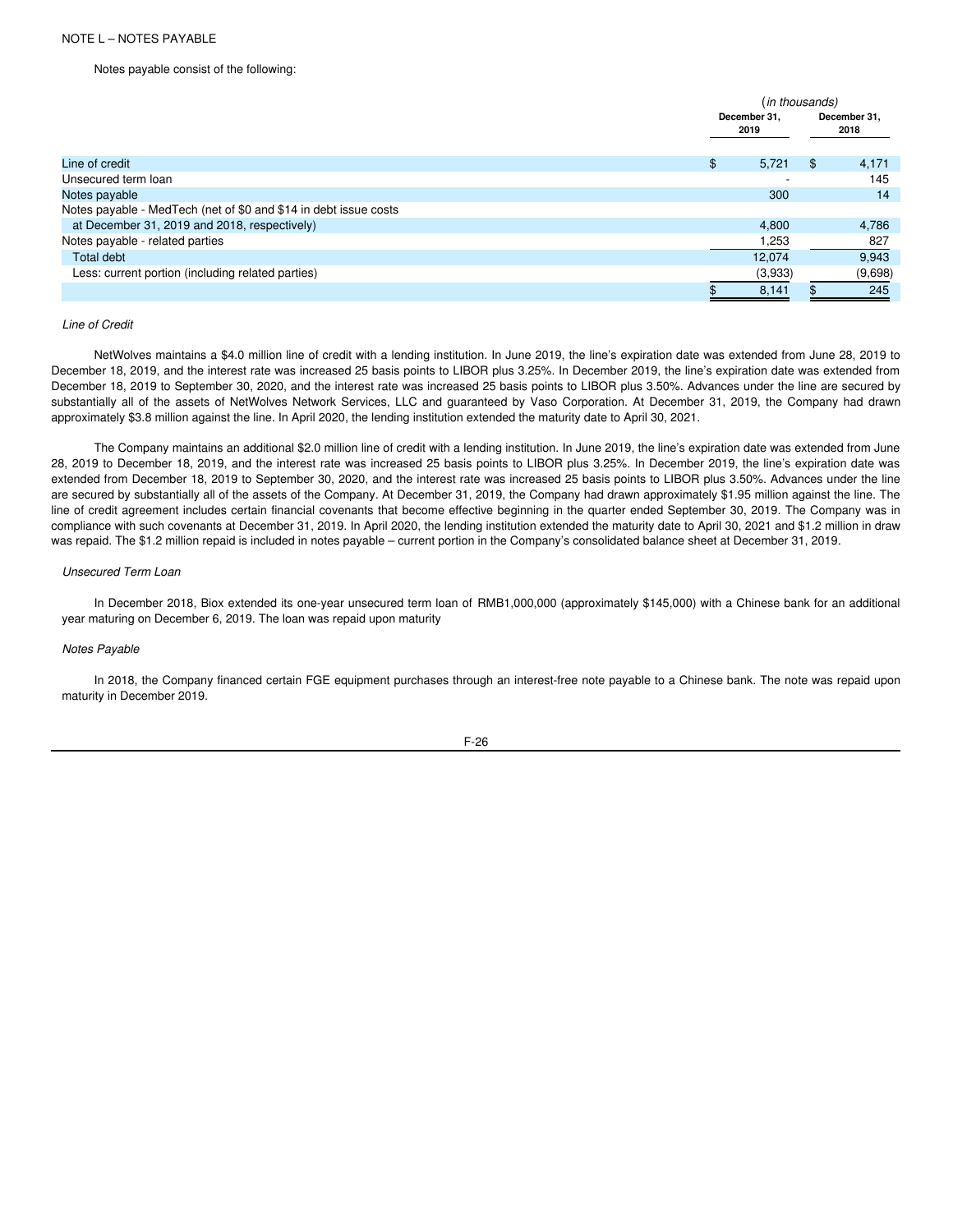In August 2019, the Company issued to a private party a \$300,000 note bearing interest at 10% and maturing November 15, 2019. In November, 2019, the note's maturity date was extended to January 15, 2020, and repaid upon maturity.

## NOTE M – LEASES

ASC 842, "Leases", requires that a lessee recognize the assets and liabilities that arise from operating leases. A lessee should recognize in the statement of financial position a liability to make lease payments (the lease liability) and a right-of-use asset representing its right to use the underlying asset for the lease term. For leases with a term of 12 months or less, a lessee is permitted to make an accounting policy election by class of underlying asset not to recognize lease assets and lease liabilities. In transition, lessees and lessors are required to recognize and measure leases at either the effective date (the "effective date method") or the beginning of the earliest period presented (the "comparative method") using a modified retrospective approach. Under the effective date method, the Company's comparative period reporting is unchanged. In contrast, under the comparative method, the Company's date of initial application is the beginning of the earliest comparative period presented, and the Topic 842 transition guidance is then applied to all comparative periods presented. Further, under either transition method, the standard includes certain practical expedients intended to ease the burden of adoption. The Company adopted ASC 842 January 1, 2019 using the effective date method and elected certain practical expedients allowing the Company not to reassess:

- whether expired or existing contracts contain leases under the new definition of a lease;
- lease classification for expired or existing leases; and
- whether previously capitalized initial direct costs would qualify for capitalization under Topic 842.

The Company also made the accounting policy decision not to recognize lease assets and liabilities for leases with a term of 12 months or less.

The Company enters into finance leases, typically with terms of 3 to 5 years, to acquire equipment for its data center. The Company enters into operating leases for its facilities in New York, Florida, and China, as well as for vehicles provided to certain employees in the professional sales services segment. The operating lease terms range from 2 to 7 years. The Company excluded the renewal option on its applicable facility leases from the calculation of its right-ofuse assets and lease liabilities.

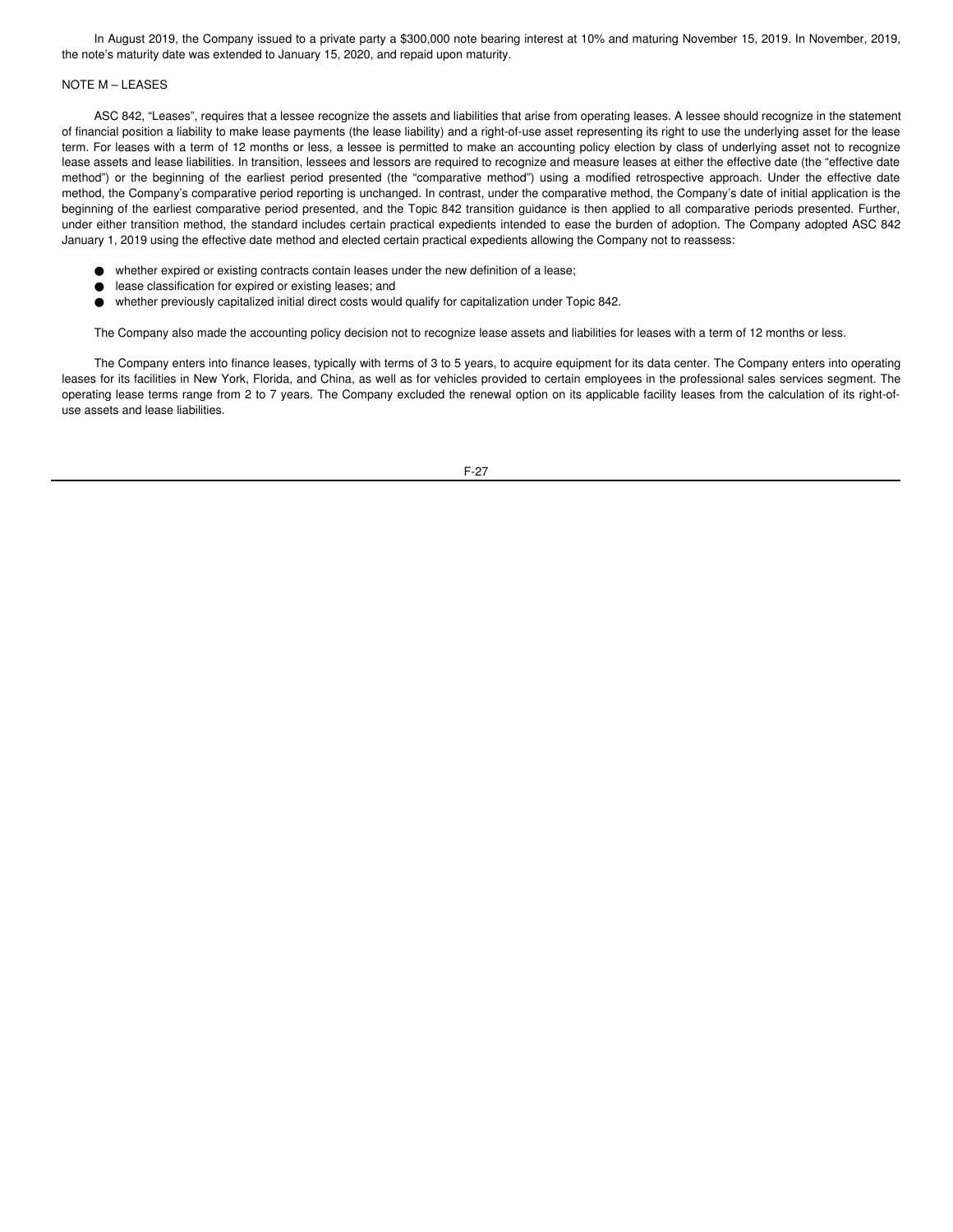Finance and operating lease liabilities consist of the following:

|                                            |                      | (in thousands) |                      |     |
|--------------------------------------------|----------------------|----------------|----------------------|-----|
|                                            | December 31,<br>2019 |                | December 31,<br>2018 |     |
| Lease liabilities - current                |                      |                |                      |     |
| Finance leases                             | \$                   | 170            | \$                   | 188 |
| Operating leases                           |                      | 549            |                      |     |
|                                            |                      | 719            |                      | 188 |
| Lease liabilities - net of current portion |                      |                |                      |     |
| Finance leases                             | $\frac{1}{2}$        | 437            | \$                   | 400 |
| Operating leases                           |                      | 321            |                      |     |
|                                            |                      | 758            |                      | 400 |

A reconciliation of undiscounted cash flows to finance and operating lease liabilities recognized in the consolidated balance sheet at December 31, 2019 is set forth below:

|                              |                       | (in thousands)          |       |
|------------------------------|-----------------------|-------------------------|-------|
| Years ending December 31,    | <b>Finance leases</b> | <b>Operating leases</b> | Total |
| 2020                         | 227                   | 569                     | 796   |
| 2021                         | 227                   | 265                     | 492   |
| 2022                         | 200                   | 111                     | 311   |
| 2023                         | 62                    |                         | 62    |
| Undiscounted lease payments  | 716                   | 945                     | 1,661 |
| Amount representing interest | (109)                 | (75)                    | (184) |
| Discounted lease liabilities | 607                   | 870                     | .477  |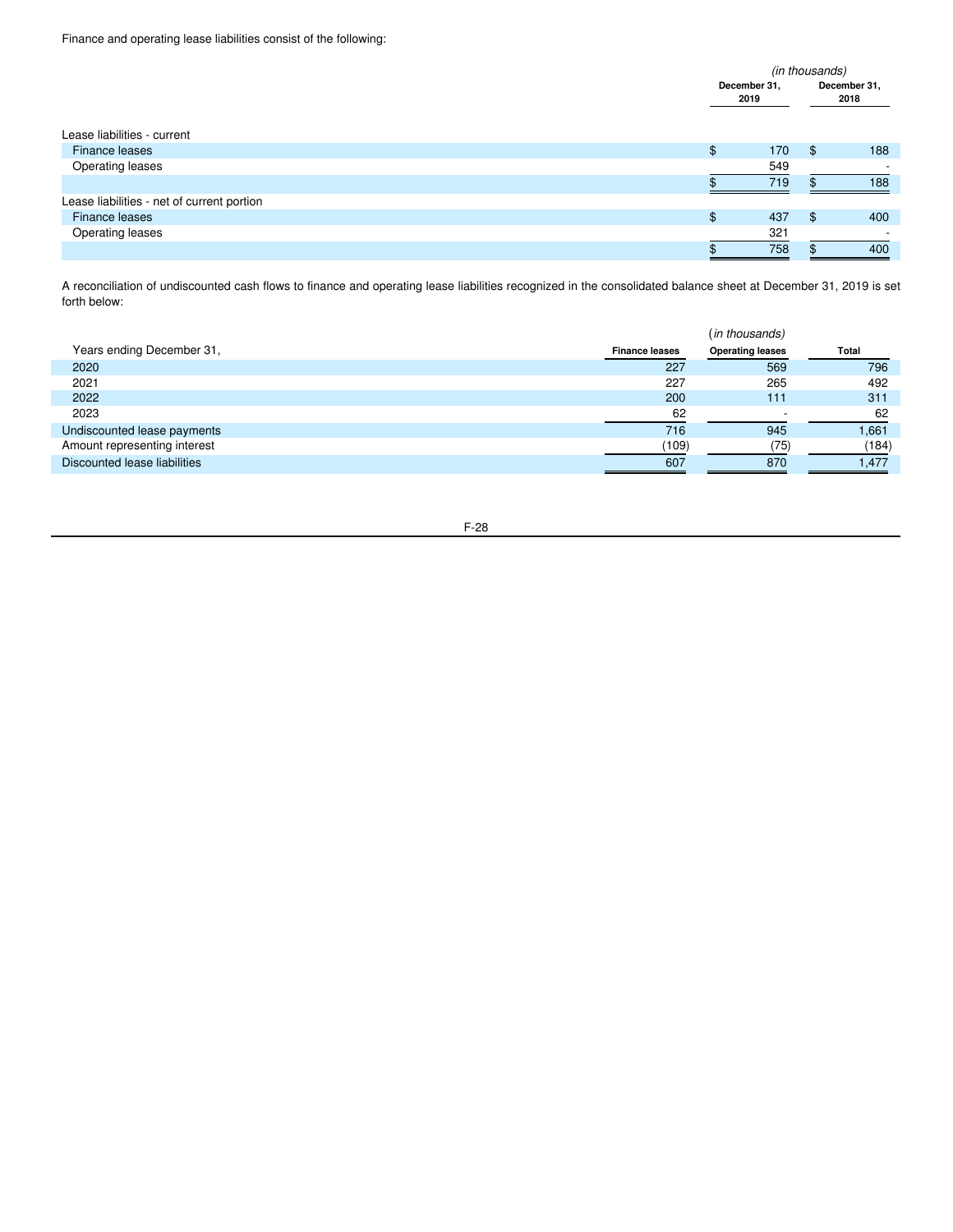*(in thousands)* **Year ended December 31, 2019**

| Lease costs:                               |                      |
|--------------------------------------------|----------------------|
| Finance lease costs:                       |                      |
| Amortization of right-of-use assets        | \$<br>218            |
| Interest on lease liabilities              | 52                   |
|                                            | 270                  |
| Operating lease costs:                     | 723                  |
| Short-term lease costs:                    | 94                   |
| Total lease cost                           | 1,087                |
|                                            |                      |
| <b>Other information:</b>                  |                      |
| Cash paid for amounts included in the      |                      |
| measurement of lease liabilities:          |                      |
| Operating cash flows from finance leases   | \$<br>52             |
| Operating cash flows from operating leases | 734                  |
| Financing cash flows from finance leases   | 209                  |
|                                            | 995                  |
|                                            | December 31,<br>2019 |

| Weighted-average remaining lease term - finance leases (months)   | 40    |
|-------------------------------------------------------------------|-------|
| Weighted-average remaining lease term - operating leases (months) | 22    |
|                                                                   |       |
| Weighted-average discount rate - finance leases                   | 10.9% |
| Weighted-average discount rate - operating leases                 | 9.4%  |
|                                                                   |       |

The Company used the rate implicit in the lease, where known, or its incremental borrowing rate as the rate used to discount the future lease payments.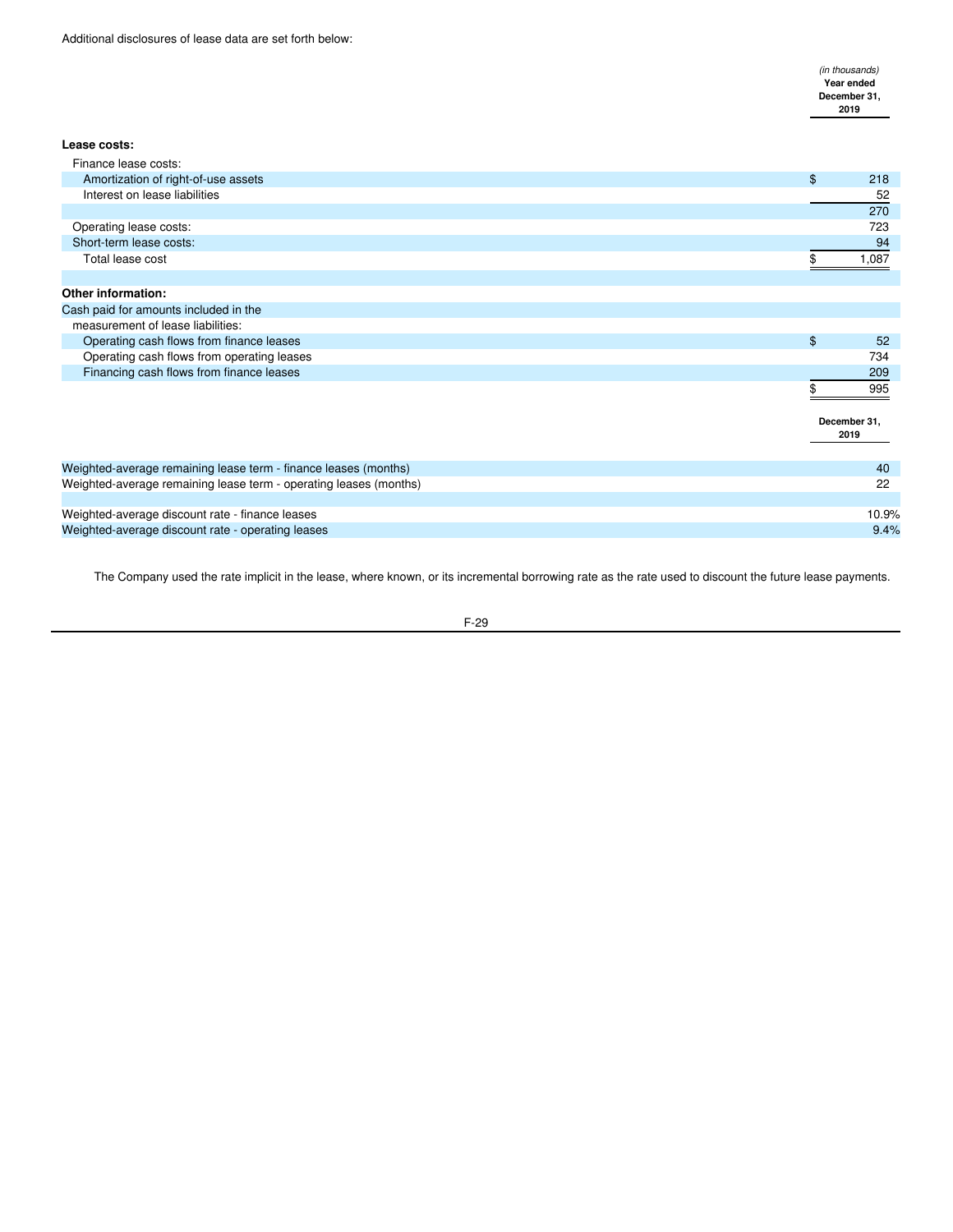## *Chinese subsidiaries dividends and statutory reserves*

The payment of dividends by entities organized in China is subject to limitations. In particular, regulations in China currently permit payment of dividends only out of accumulated profits as determined in accordance with PRC accounting standards and regulations. Based on People's Republic of China (PRC) accounting standards, our Chinese subsidiaries are also required to set aside at least 10% of after-tax profit each year to their general reserves until the accumulative amount of such reserves reaches 50% of the registered capital. As of December 31, 2019 and 2018, statutory reserves aggregating approximately \$35,000 were recorded in the Company's consolidated balance sheets. These reserves are not distributable as cash dividends. In addition, they are required to allocate a portion of their after-tax profit to their staff welfare and bonus fund at the discretion of their respective boards of directors. Moreover, if any of our PRC subsidiaries incurs debt on its own behalf in the future, the instruments governing the debt may restrict its ability to pay dividends or make other distributions to us. Distribution of dividends from the Chinese operating companies to foreign shareholders is subject to a 10% withholding tax.

## NOTE O - OPTION PLANS

## *2010 Stock Option and Stock Issuance Plan*

On June 17, 2010 the Board of Directors approved the 2010 Stock Plan (the "2010 Plan") for officers, directors, employees and consultants of the Company. The stock issuable under the 2010 Plan shall be shares of the Company's authorized but unissued or reacquired common stock. The maximum number of shares of common stock which may be issued under the 2010 Plan is 5,000,000 shares.

The 2010 Plan is comprised of two separate equity programs, the Options Grant Program, under which eligible persons may be granted options to purchase shares of common stock, and the Stock Issuance Program, under which eligible persons may be issued shares of common stock directly, either through the immediate purchase of such shares or as a bonus for services rendered to the Company.

The 2010 Plan provides that the Board of Directors, or a committee of the Board of Directors, will administer it with full authority to determine the identity of the recipients of the options or shares and the number of options or shares. Options granted under the 2010 Plan may be either incentive stock options or non-qualified stock options. The option price shall be 100% of the fair market value of the common stock on the date of the grant (or in the case of incentive stock options granted to any individual stockholder possessing more than 10% of the total combined voting power of all voting stock of the Company, 110% of such fair market value). The term of any option may be fixed by the Board of Directors, or its authorized committee, but in no event shall it exceed five years from the date of grant. Options are exercisable upon payment in full of the exercise price, either in cash or in common stock valued at fair market value on the date of exercise of the option.

No shares or options were granted under the 2010 Plan during the year ended December 31, 2019.

#### *2013 Stock Option and Stock Issuance Plan*

On October 30, 2013, the Board of Directors approved the 2013 Stock Plan (the "2013 Plan") for officers, directors, employees and consultants of the Company. The stock issuable under the 2013 Plan shall be shares of the Company's authorized but unissued or reacquired common stock. The maximum number of shares of common stock which may be issued under the 2013 Plan is 7,500,000 shares.

The 2013 Plan is comprised of two separate equity programs, the Options Grant Program, under which eligible persons may be granted options to purchase shares of common stock, and the Stock Issuance Program, under which eligible persons may be issued shares of common stock directly, either through the immediate purchase of such shares or as a bonus for services rendered to the Company. The 2013 Plan provides that the Board of Directors, or a committee of the Board of Directors, will administer it with full authority to determine the identity of the recipients of the options or shares and the number of options or shares.

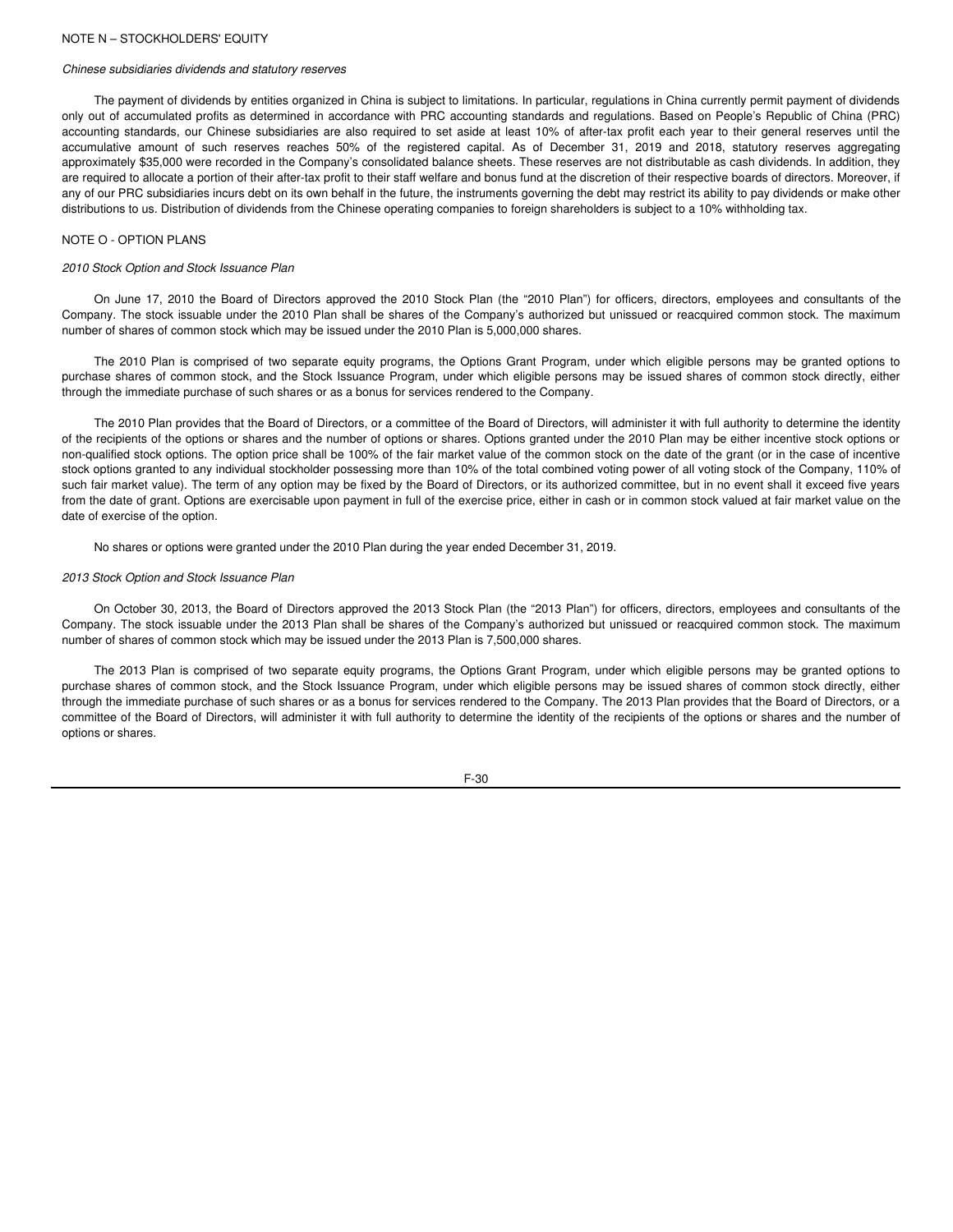During the year ended December 31, 2019, no shares of common stock were granted under the 2013 Plan, 189,375 shares were forfeited, and 100,828 shares were withheld for withholding taxes.

No options were granted under the 2013 Plan during the year ended December 31, 2019.

### *2016 Stock Option and Stock Issuance Plan*

On June 15, 2016, the Board of Directors ("Board") approved the 2016 Stock Plan (the "2016 Plan") for officers, directors, and senior employees of the Corporation or any subsidiary of the Corporation. The stock issuable under the 2016 Plan shall be shares of the Company's authorized but unissued or reacquired common stock. The maximum number of shares of common stock that may be issued under the 2016 Plan is 7,500,000 shares.

The 2016 Plan consists of a Stock Issuance Program, under which eligible persons may, at the discretion of the Board, be issued shares of common stock directly, as a bonus for services rendered or to be rendered to the Corporation or any subsidiary of the Corporation.

No shares of common stock or options were granted under the 2016 Plan during the year ended December 31, 2019.

#### *2019 Stock Option and Stock Issuance Plan*

In May 2019, the Board of Directors ("Board") approved the 2019 Stock Plan (the "2019 Plan") for officers, directors, and senior employees of the Corporation or any subsidiary of the Corporation. The stock issuable under the 2019 Plan shall be shares of the Company's authorized but unissued or reacquired common stock. The maximum number of shares of common stock that may be issued under the 2019 Plan is 15,000,000 shares.

The 2019 Plan consists of a Stock Issuance Program, under which eligible persons may, at the discretion of the Board, be issued shares of common stock directly, as a bonus for services rendered or to be rendered to the Corporation or any subsidiary of the Corporation.

During the year ended December 31, 2019, 5,500,000 shares were granted under the 2019 Plan.

The following table summarizes non-vested restricted shares under all plans for the year ended December 31, 2019:

|                              | <b>Shares Available</b><br>for Future<br>Issuance | <b>Unvested shares</b>   |     | Weighted<br><b>Average Grant</b><br>Date Fair Value |
|------------------------------|---------------------------------------------------|--------------------------|-----|-----------------------------------------------------|
| Balance at December 31, 2017 | 3,210,676                                         | 4,203,958                | \$  | 0.16                                                |
| Authorized                   |                                                   | $\overline{\phantom{0}}$ | ß.  |                                                     |
| Granted                      | (1,700,000)                                       | 1,700,000                | \$  | 0.06                                                |
| Vested                       |                                                   | (3, 125, 317)            | \$  | 0.14                                                |
| Forfeited                    | 391,141                                           | (391, 141)               | \$. | 0.16                                                |
| Balance at December 31, 2018 | 1,901,817                                         | 2,387,500                |     | 0.12                                                |
| Authorized                   | 15,000,000                                        | -                        |     |                                                     |
| Granted                      | (5,500,000)                                       | 5,500,000                | \$  | 0.02                                                |
| Vested                       |                                                   | (2,077,089)              | \$  | 0.08                                                |
| Forfeited                    | 290,203                                           | (290, 203)               | \$  | 0.14                                                |
| Balance at December 31, 2019 | 11,692,020                                        | 5,520,208                |     | 0.03                                                |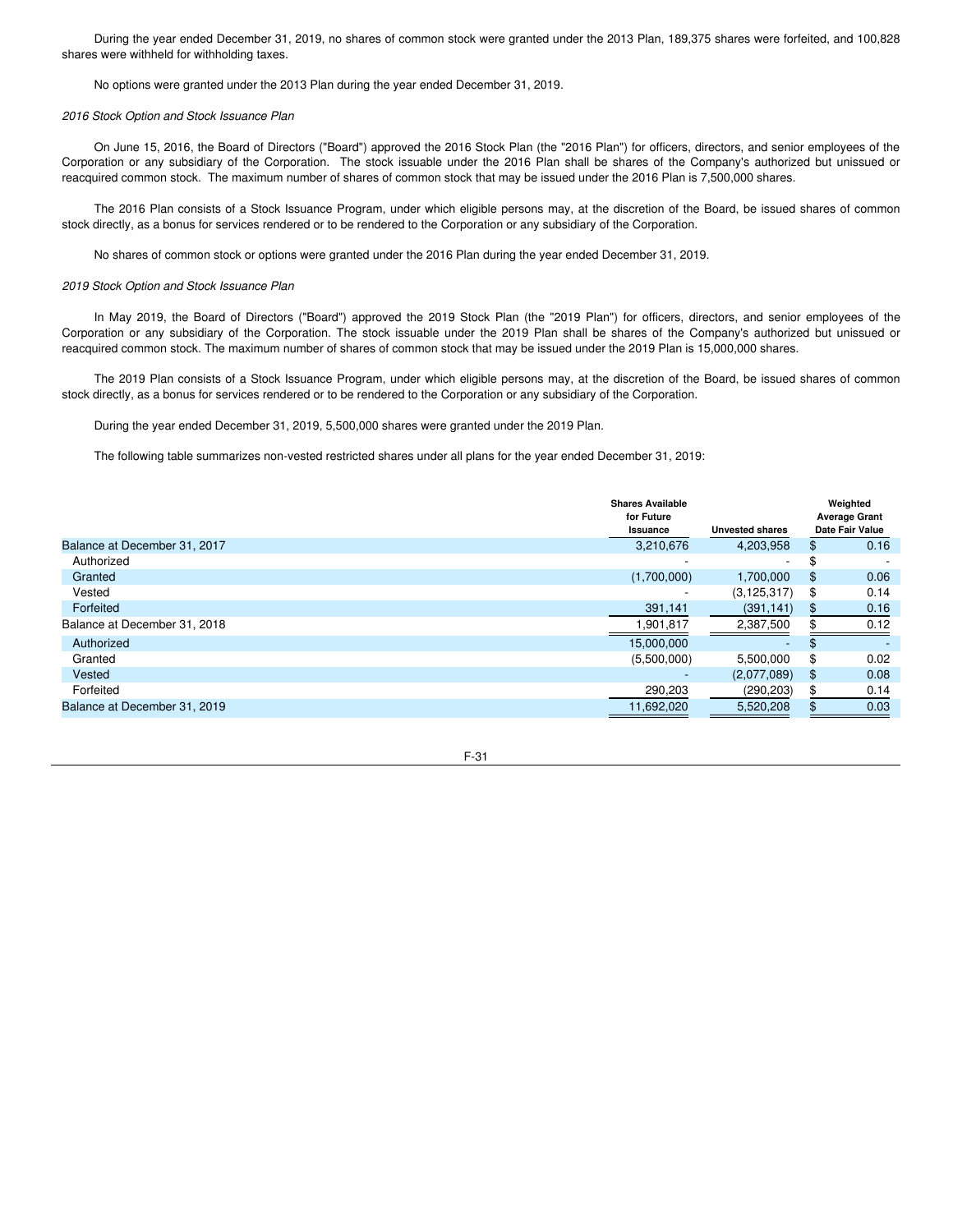There were 53,543,396 remaining authorized shares of common stock after reserves for all stock option plans.

## NOTE P - INCOME TAXES

The following is a geographical breakdown of income (loss) before the provision for income taxes:

|                                                 | (in thousands)          |  |          |
|-------------------------------------------------|-------------------------|--|----------|
|                                                 | Year ended December 31, |  |          |
|                                                 | 2019                    |  | 2018     |
| Domestic                                        | 269                     |  | (3,967)  |
| Foreign                                         | (119)                   |  | (152)    |
| Income (loss) before provision for income taxes | 150                     |  | (4, 119) |

The provision for income taxes consisted of the following:

|                                      |                                           | (in thousands) |
|--------------------------------------|-------------------------------------------|----------------|
|                                      | Year ended December 31,                   |                |
|                                      | 2019                                      | 2018           |
| Current provision (benefit)          |                                           |                |
| Federal                              | $\frac{2}{3}$<br>$\overline{\phantom{a}}$ | $\mathfrak{F}$ |
| State                                | 43                                        | 63             |
| Foreign                              | 16                                        | 35             |
| Total current provision (benefit)    | 59                                        | 98             |
|                                      |                                           |                |
| Deferred provision (benefit)         |                                           |                |
| Federal                              | 41                                        | (376)          |
| State                                | 11                                        | (107)          |
| Foreign                              |                                           |                |
| Total deferred provision (benefit)   | 52                                        | (483)          |
|                                      |                                           |                |
| Total income tax provision (benefit) | 111                                       | (385)          |
| Effective income tax rate            | 74.26%                                    | 9.35%          |

Income tax expense for the year ended December 31, 2019 was \$111,000 due primarily to \$43,000 in state income taxes and a \$52,000 reduction in deferred tax assets. The income tax benefit of \$385,000 for the year ended December 31, 2018 was due primarily to \$483,000 in tax benefit related to deferred tax liabilities arising from goodwill generated by the NetWolves acquisition.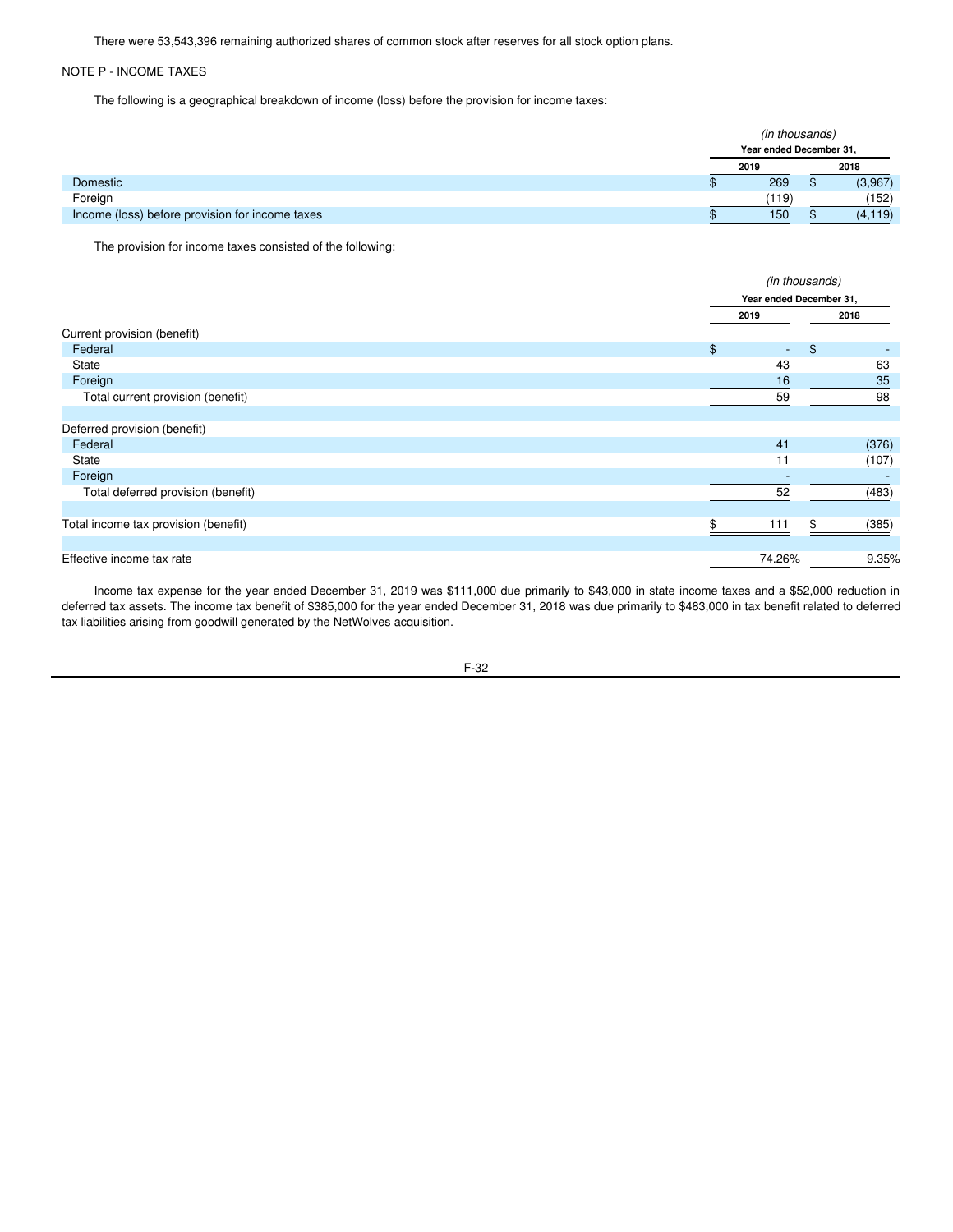The following is a reconciliation of the effective income tax rate to the federal statutory rate:

| December 31,<br>2019 | December 31,<br>2018 |
|----------------------|----------------------|
| %                    | %                    |
| 21.00                | 21.00                |
| 47.49                | (0.87)               |
|                      |                      |
| (99.07)              | (7.75)               |
| 27.64                |                      |
| (10.21)              | (0.22)               |
| 53.07                | (3.09)               |
| 34.34                | 0.28                 |
| 74.26                | 9.35                 |
|                      | For the year ended   |

The effective tax rate increased mainly due to the impact of state and foreign taxes and non-deductible expenses and the change from pre-tax loss in 2018 to pre-tax income in 2019.

As of December 31, 2019, the recorded deferred tax assets were \$14,947,000, reflecting a decrease of \$37,000 during the year ended December 31, 2019, which was offset by a valuation allowance of \$11,929,000, reflecting a decrease of \$148,000.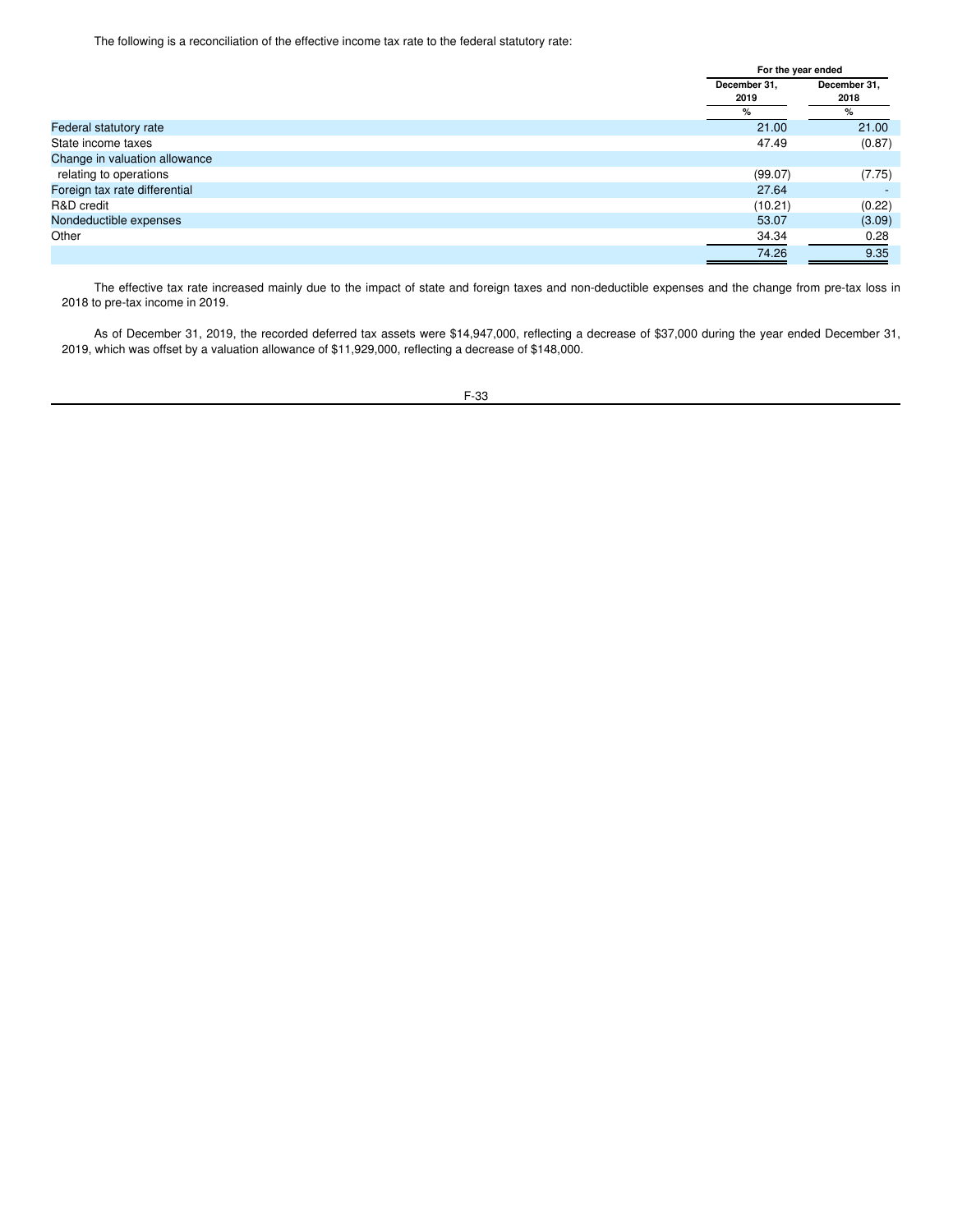The components of our deferred tax assets and liabilities are summarized as follows:

|                                                             | (in thousands)<br>December 31, |                | December 31, |
|-------------------------------------------------------------|--------------------------------|----------------|--------------|
|                                                             | 2019                           |                | 2018         |
| Deferred Tax Assets:                                        |                                |                |              |
| Net operating loss carryforwards<br>Amortization            | \$<br>12,119<br>338            | $\mathfrak{L}$ | 12,402       |
|                                                             |                                |                | 304          |
| Stock-based compensation<br>Allowance for doubtful accounts | 6<br>84                        |                | 16<br>88     |
|                                                             | 169                            |                |              |
| Reserve for obsolete inventory<br>Tax credits               | 444                            |                | 239<br>429   |
| <b>Expense accruals</b>                                     | 457                            |                | 393          |
| Excess interest carryforwards                               | 171                            |                | 171          |
| Deferred revenue                                            | 1,159                          |                | 942          |
| Total gross deferred taxes                                  | 14,947                         |                | 14,984       |
| Valuation allowance                                         | (11, 929)                      |                | (12,077)     |
| Net deferred tax assets                                     | 3,018                          |                | 2,907        |
|                                                             |                                |                |              |
| Deferred Tax Liabilities:                                   |                                |                |              |
| Deferred commissions                                        | (302)                          |                | (245)        |
| Goodwill                                                    | (1, 186)                       |                | (927)        |
| Differences in timing of revenue recognition                | (124)                          |                | (124)        |
| Depreciation                                                | (1, 207)                       |                | (1,360)      |
| Total deferred tax liabilities                              | (2, 819)                       |                | (2,656)      |
|                                                             |                                |                |              |
| Total deferred tax assets (liabilities)                     | 199                            |                | 251          |
|                                                             |                                |                |              |
|                                                             |                                |                |              |
| Recorded as:                                                |                                |                |              |
| Non-current deferred tax assets                             | 323                            |                | 375          |
| Non-current deferred tax liabilities                        | (124)                          |                | (124)        |
| Total deferred tax assets (liabilities)                     | \$<br>199                      | \$             | 251          |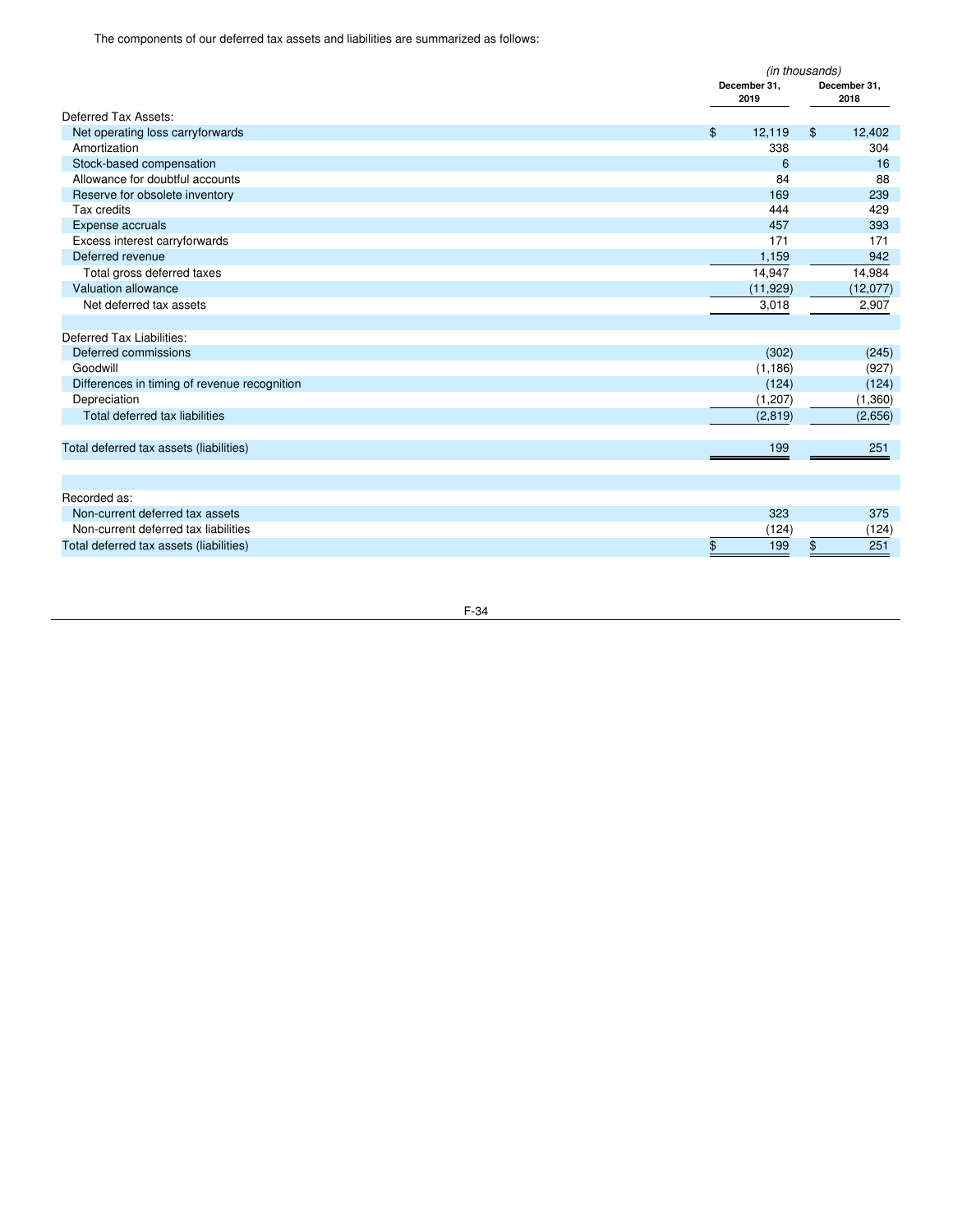The activity in the valuation allowance is set forth below:

|                                   | (in thousands) |  |        |  |
|-----------------------------------|----------------|--|--------|--|
|                                   | 2019           |  | 2018   |  |
| Valuation allowance, January 1,   | 12.077         |  | 11.758 |  |
| Change in valuation allowance     | (148)          |  | 319    |  |
| Valuation allowance, December 31, | 11.929         |  | 12.077 |  |

At December 31, 2019, the Company had net operating loss carryforwards for federal and state income tax purposes of approximately \$39 million expiring at various dates from 2020 through 2037 and approximately \$6 million with no expiration date.

Under current tax law, the utilization of tax attributes will be restricted if an ownership change, as defined, were to occur. Section 382 of the Internal Revenue Code provides, in general, that if an "ownership change" occurs with respect to a corporation with net operating and other loss carryforwards, such carryforwards will be available to offset taxable income in each taxable year after the ownership change only up to the "Section 382 Limitation" for each year (generally, the product of the fair market value of the corporation's stock at the time of the ownership change, with certain adjustments, and a specified longterm tax-exempt bond rate at such time). The Company's ability to use its loss carryforwards will be limited in the event of an ownership change.

# NOTE Q - COMMITMENTS AND CONTINGENCIES

#### *Sales representation agreement*

In December 2017, the Company concluded an amendment of the GEHC Agreement with GEHC, originally signed on May 19, 2010. The amendment extends the term of the original agreement, which began on July 1, 2010 and was previously extended in 2012 and 2015, through December 31, 2022, subject to early termination by GEHC without cause with certain conditions, making it the longest extension thus far with a remaining term of five years from December 31, 2017. Under the agreement, VasoHealthcare is the exclusive representative for the sale of select GE Healthcare diagnostic imaging products to specific market segments/accounts in the 48 contiguous states of the United States and the District of Columbia. The circumstances under which early termination of the agreement may occur with cause include: not materially achieving certain sales goals, not maintaining a minimum number of sales representatives, and not meeting various legal and GEHC policy requirements. The Company met all the contractual conditions, including sales goals and staffing requirements, in 2019.

#### *Employment Agreements*

On May 10, 2019, the Company modified its Employment Agreement with its President and Chief Executive Officer, Dr. Jun Ma, to provide for a five-year term with extensions, unless earlier terminated by the Company, but in no event can it extend beyond May 31, 2026. The Employment Agreement provides for annual compensation of \$500,000. Dr. Ma shall be eligible to receive a bonus for each fiscal year during the employment term. The amount and the occasion for payment of such bonus, if any, shall be at the discretion of the Board of Directors. Dr. Ma shall also be eligible for an award under any long-term incentive compensation plan and grants of options and awards of shares of the Company's stock, as determined at the Board of Directors' discretion. The Employment Agreement further provides for reimbursement of certain expenses, and certain severance benefits in the event of termination prior to the expiration date of the Employment Agreement.

#### F-35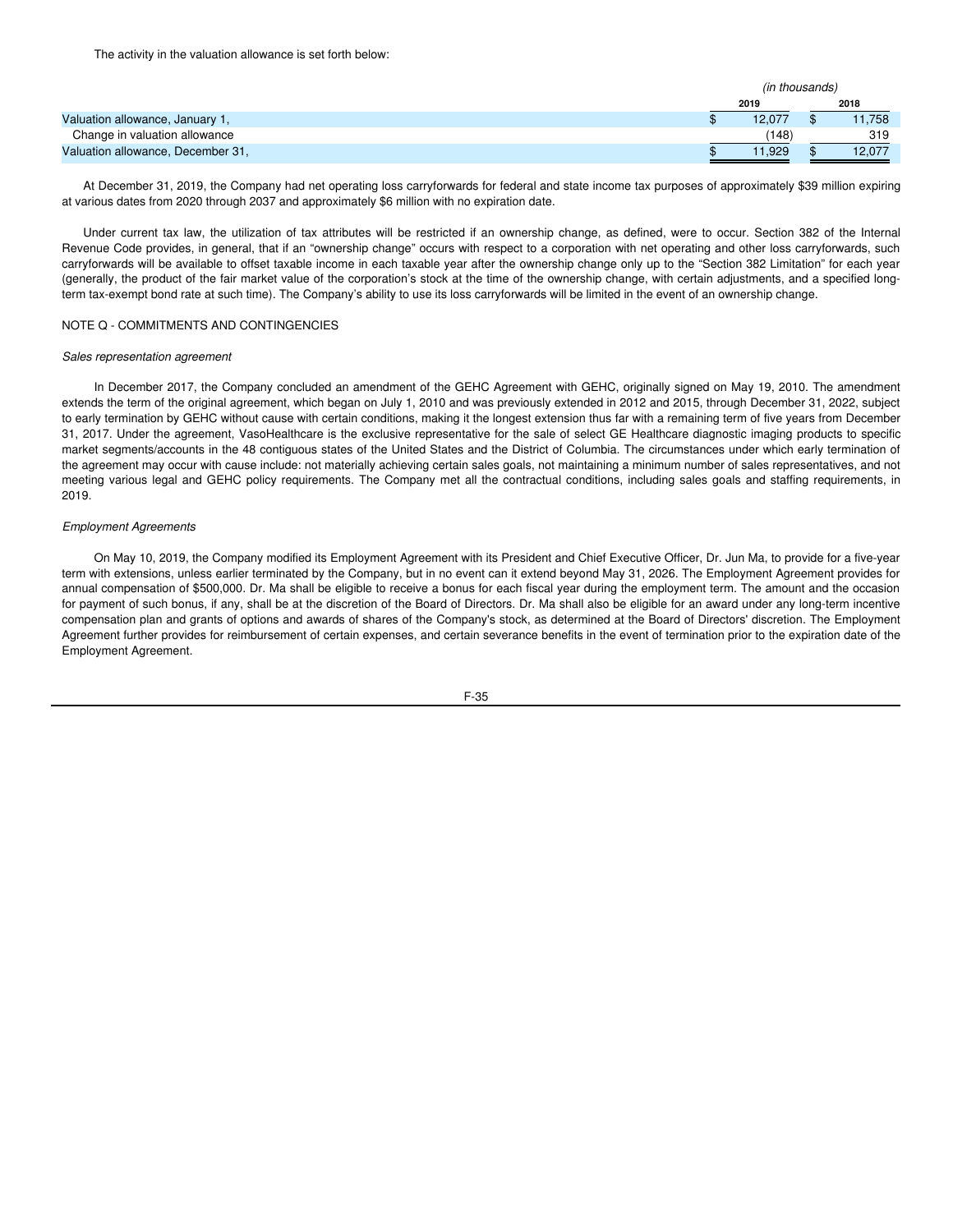On June 1, 2015, the Company entered into an Employment Agreement with Mr. Peter Castle to be its Chief Operating Officer. The agreement provides for a three-year term ending on June 1, 2018 and shall extend for additional one-year periods annually commencing June 1, 2018, unless earlier terminated by the Company, but in no event can extend beyond June 1, 2021. The Employment Agreement currently provides for annual compensation of \$350,000. Mr. Castle shall be eligible to receive a bonus for each fiscal year thereafter during the employment term. The amount and the occasion for payment of such bonus, if any, shall be at the discretion of the Board of Directors. Mr. Castle shall also be eligible for an award under any long-term incentive compensation plan and grants of options and awards of shares of the Company's stock, as determined at the Board of Directors' discretion. The Employment Agreement further provides for reimbursement of certain expenses, and certain severance benefits in the event of termination prior to the expiration date of the Employment Agreement.

#### *Licensing and Support Service Agreement*

In 2010, NetWolves executed a licensing and support service agreement for the upgrade of its billing system. The agreement initially was set to expire in December 2014; however, it was extended for a period of two years in June 2013 with an automatic one-year renewal thereafter. In December 2017, the agreement was renewed for an additional three years, expiring December 2020. The agreement provides for monthly recurring charges based on a percentage of billed revenues using these services, which charges aggregated approximately \$331,000 for each of the years ended December 31, 2019 and 2018, respectively.

#### *Letters of Credit*

At December 31, 2019 we are contingently liable under two standby letters of credit approximating \$270,500 in total. The letters of credit are being maintained as security for payments to two vendors.

#### *Litigation*

The Company is currently, and has been in the past, a party to various routine legal proceedings, primarily employee related matters, incident to the ordinary course of business. The Company believes that the outcome of all such pending legal proceedings in the aggregate is unlikely to have a material adverse effect on the business or consolidated financial condition of the Company.

### *Foreign operations*

During the years ended December 31, 2019 and 2018, the Company had and continues to have operations in China. Operating transactions in China are denominated in the Chinese currency called RMB, which is not freely convertible into foreign currencies. Operating internationally involves additional risks relating to such things as currency exchange rates, different legal and regulatory environments, political, economic risks relating to the stability or predictability of foreign governments, differences in the manner in which different cultures do business, difficulties in staffing and managing foreign operations, differences in financial reporting, operating difficulties, and other factors.

Commercial law is still developing in China and there are limited legal precedents to follow in commercial transactions. There are many tax jurisdictions each of which may have changing tax laws. Applicable taxes include value added taxes ("VAT"), Enterprise Income Tax, and social (payroll) taxes. Regulations are often unclear. Tax declarations (reports) are subject to review and taxing authorities may impose fines, penalties and interest. These facts create risks in China.

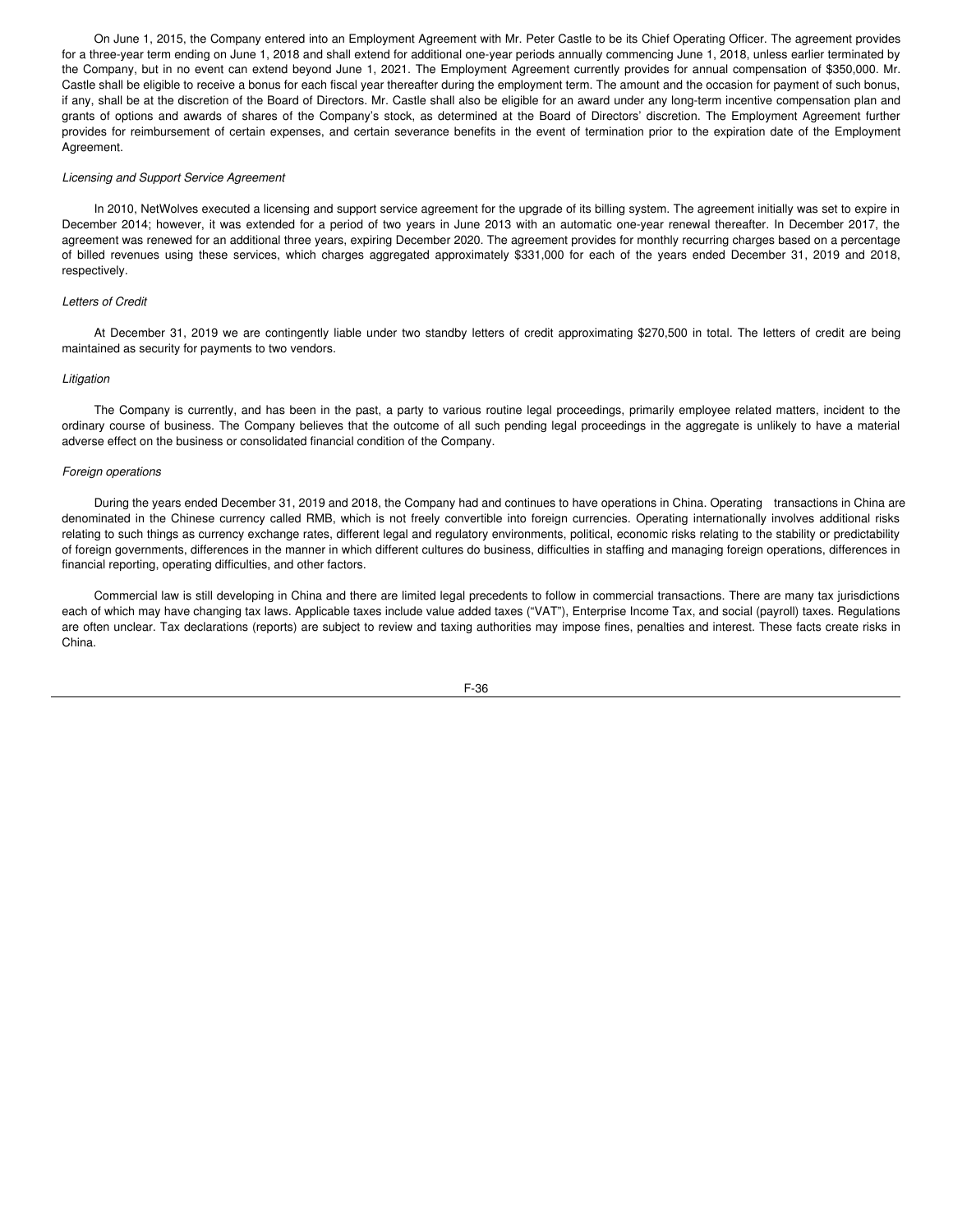# NOTE R - 401(k) PLANS

The Company maintains a defined contribution plan to provide retirement benefits for its employees - the Vaso Corporation 401(k) Plan adopted in April 1997. As allowed under Section 401(k) of the Internal Revenue Code, the plan provides tax-deferred salary deductions for eligible employees. Employees are eligible to participate in the next quarter enrollment period after employment and participants may make voluntary contributions to the plan up to 80% of their compensation. In the years ended December 31, 2019 and 2018 the Company made discretionary contributions of approximately \$118,000 and \$96,000, respectively, to match a percentage of employee contributions.

# NOTE S – SUBSEQUENT EVENTS

### *Equity Grant*

In March 2020, the Company granted, under the 2019 Stock Plan, 1,000,000 shares of restricted common stock to an employee. The shares vest 20% each at April 1, 2020 through April 1, 2024.

### *Extension of debt maturity dates*

In April 2020, the Company extended the maturity dates of its lines of credit and MedTech Notes to April 30, 2021 and made principal payments aggregating \$1.2 million on its lines of credit and \$1.2 million on its MedTech Notes. The interest rate on the MedTech Notes was also reduced from 10% to 6% per annum. In addition, in March 2020 and April 2020 the maturity dates of \$930 thousand in other related party notes was extended six months and the interest rate was reduced from 10% to 8% per annum.

F-37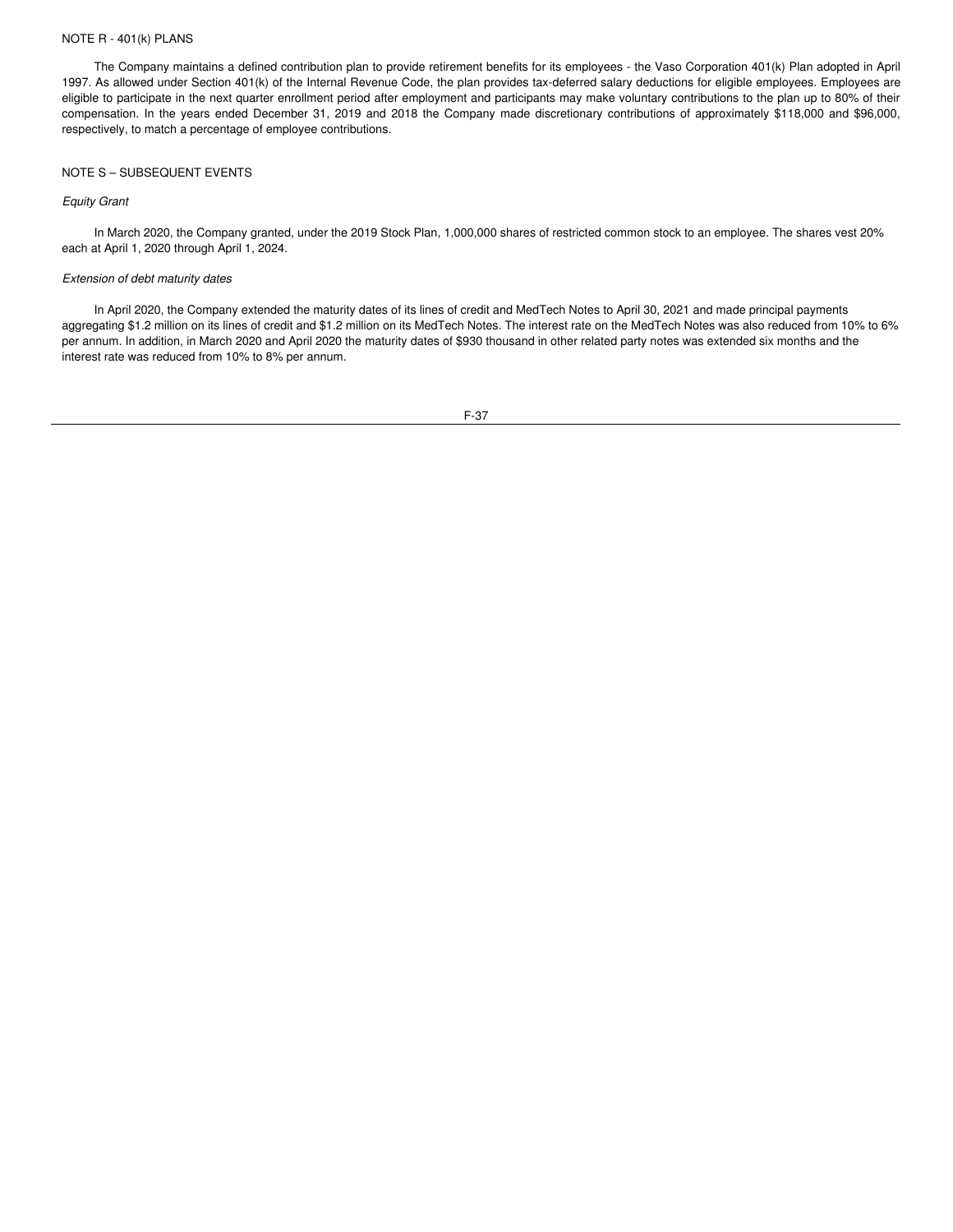# **VASO CORPORATION**

#### **2019 STOCK PLAN**

### I. GENERAL PROVISIONS

### A. PURPOSE OF THE PLAN

This 2019 Stock Plan (the "Plan") is intended to promote the interests of VASO CORPORATION, a Delaware corporation ("Corporation"), by providing eligible persons in the employ or service of the Corporation or its affiliates with the opportunity to acquire a proprietary interest, or otherwise increase their proprietary interest, in the Corporation as an incentive for them to continue in such employ or service.

Unless otherwise defined herein, all capitalized terms shall have the meaning assigned to them in the attached Appendix.

### B. STRUCTURE OF THE PLAN

The Plan shall consist of a Stock Issuance Program under which eligible persons ("Participants") may, at the discretion of the Board, be issued shares of common stock directly, as a bonus for services rendered or to be rendered to the Corporation (or any Parent or Subsidiary).

#### C. ADMINISTRATION OF THE PLAN

The Plan shall be administered by the Corporation's Board of Directors ("Board"), or in the discretion of the Board, a committee consisting of no less than two Non-Employee Directors or persons meeting such other requirements as may be imposed by Rule 16(b) under the 1934 Act ("Committee").

The Board or Committee shall have full power and authority (subject to the provisions of the Plan) to establish such rules and regulations as it may deem appropriate for proper administration of the Plan and to make such determinations under, and issue such interpretations of, the Plan and any outstanding stock issuances thereunder as it may deem necessary or advisable. Decisions of the Board shall be final and binding on all parties who have an interest in the Plan or any stock issuance thereunder.

# D. ELIGIBILITY

The persons eligible to participate in the Plan are officers, directors and senior employees of the Corporation or any subsidiary of the Corporation; and

The Board or Committee shall have absolute discretion with respect to stock issuances made under the Stock Issuance Program, described in Article III, including who shall be considered a senior employee, which eligible persons are to receive such stock issuances, the time or times when issuances are to be made, the number of shares to be issued to each Participant, and the vesting schedule (if any) applicable to the issued shares.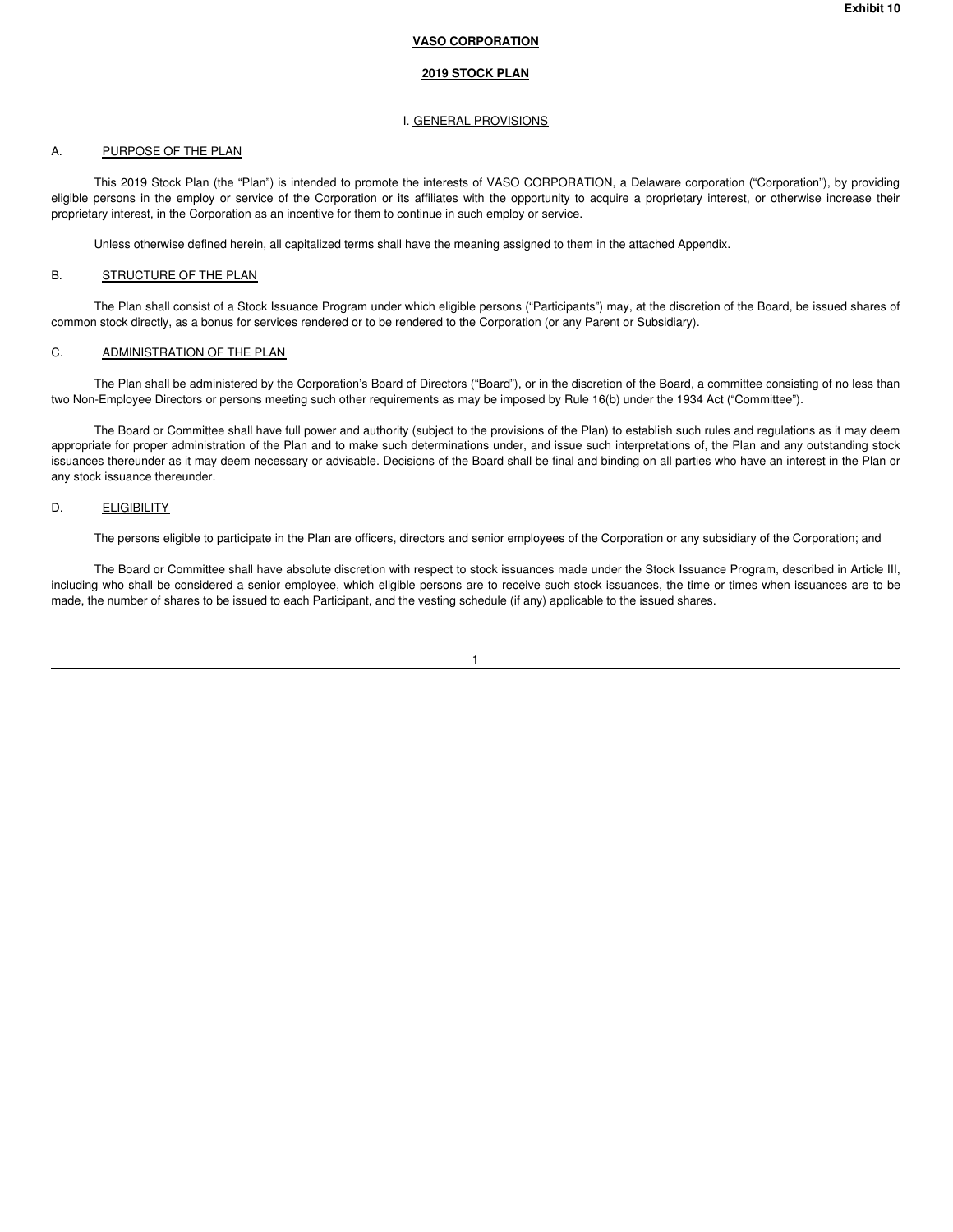# E. STOCK SUBJECT TO THE PLAN

The stock issuable under the Plan shall be shares of the Corporation's authorized but unissued or reacquired common stock. The maximum number of shares of common stock which may be issued under the Plan is **15,000,000** shares.

Any stock issued under the plan which is cancelled prior to vesting shall be added back to the number of shares of common stock reserved for issuance under the Plan.

If there is any change to the common stock by reason of any stock split, stock dividend, recapitalization, combination of shares, exchange of shares or other change affecting the outstanding common stock as a class without the Corporation's receipt of consideration, then appropriate adjustments shall be made to (i) the maximum number and/or class of securities issuable under the Plan, and (ii) the number and/or class of outstanding securities in effect under the Plan in order to prevent the dilution or enlargement of benefits thereunder.

### II. STOCK ISSUANCE PROGRAM

# A. STOCK ISSUANCE TERMS

Shares of common stock may be issued at the discretion of the Board or Committee under the Stock Issuance Program through direct and immediate issuances. Each such stock issuance shall comply with the terms specified below.

#### 1. **Issuances**.

Shares of common stock may be issued under the Stock Issuance Program for past or future services rendered or to be rendered to the Corporation (or any Parent or Subsidiary) as the Board may deem appropriate in each individual instance.

### 2. Vesting Provisions.

- a. Shares of common stock issued under the Stock Issuance Program shall vest at the discretion of the Board of Directors or Committee.
- b. The Participant shall have full stockholder rights with respect to any Shares issued to the Participant under the Stock Issuance Program, subject to the vesting and transfer provisions of such issuance. Accordingly, the Participant shall have the right to vote such shares and to receive any regular cash dividends paid on such shares.
- c. Only Permitted Transfers shall be made by the Participant prior to vesting.

### III. MISCELLANEOUS

# A. ADJUSTMENTS DUE TO STOCK SPLITS, MERGERS, CONSOLIDATION, ETC.

If, at any time, the Corporation shall take any action, whether by stock dividend, stock split, combination of shares or otherwise, which results in a proportionate increase or decrease in the number of shares of common stock theretofore issued and outstanding, the number of shares which are reserved for issuance under the Plan shall, to the extent deemed appropriate by the committee, be increased or decreased in the same proportion, provided, however, that the Corporation shall not be obligated to issue fractional shares.

### $\mathfrak{p}$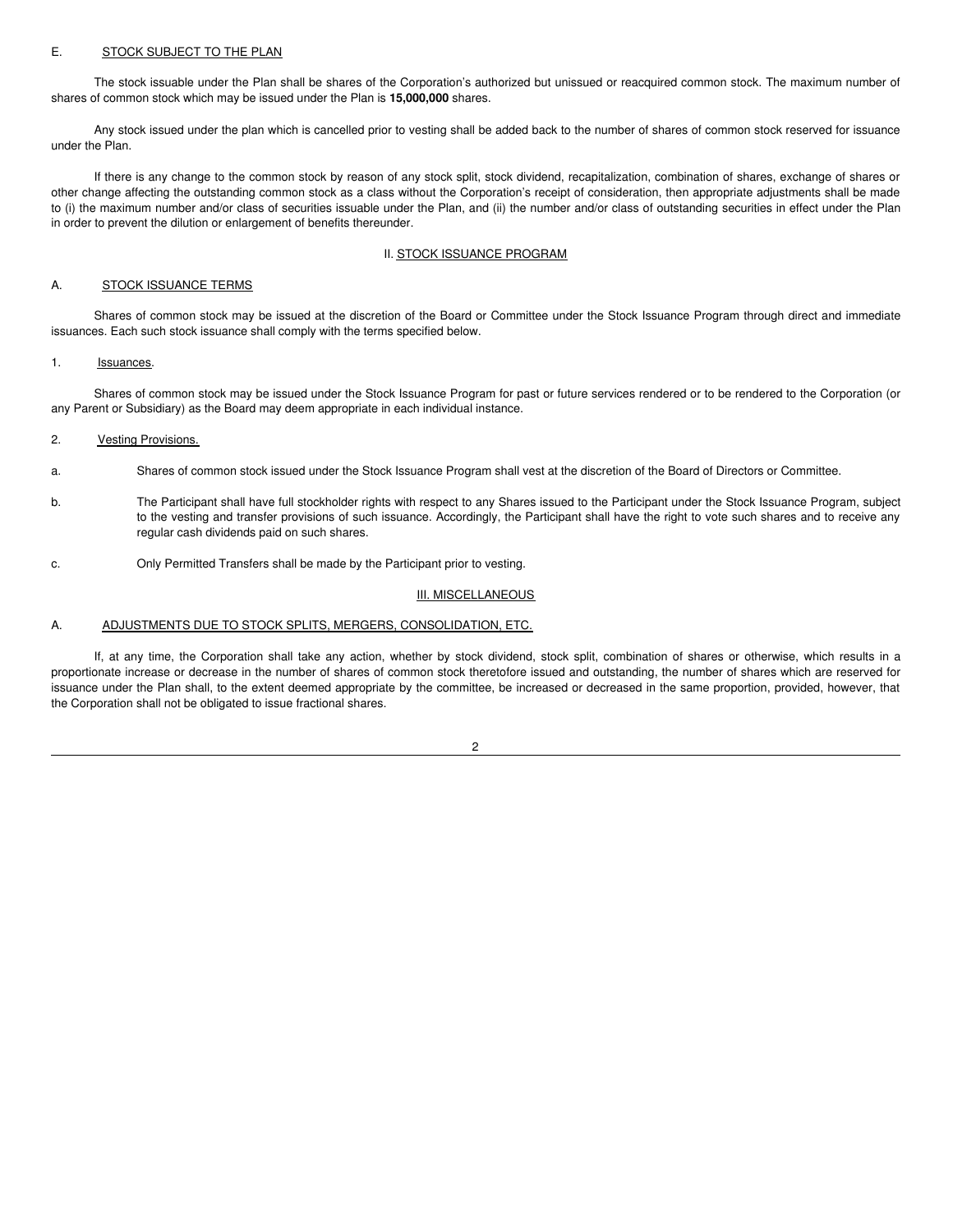Likewise, in the event of any change in the outstanding shares of common stock by reason of any recapitalization, merger, consolidation, reorganization, combination or exchange of shares or other corporate change, the committee shall make such substitution or adjustments, if any, as it deems to be appropriate, as to the number or kind of shares of common stock or other securities which are reserved for issuance under the Plan.

In the event of a Change of Control or Corporate Transaction all shares of common stock outstanding on the date of such change of control shall become immediately and fully vested.

# B. EFFECTIVE DATE AND TERM OF PLAN

- 1. The Plan shall become effective on **May 1, 2019**. The Board may issue shares under the Plan at any time after the effective date of the Plan and before the date fixed herein for termination of the Plan.
- 2. The Plan shall terminate upon the earliest of (i) the expiration of the ten (10) year period measured from **May 1, 2019**, (ii) the date on which all shares available for issuance under the Plan shall have been issued and are vested or (iii) the termination of all outstanding shares in connection with a Corporate Transaction. All unvested stock issuances outstanding at the time of a clause (i) termination event shall continue to have full force and effect in accordance with the provisions of the documents evidencing those issuances.

# C. AMENDMENT OF THE PLAN

The Board or Committee shall have complete and exclusive power and authority to amend or modify the Plan in any or all respects, except for those persons ineligible to participate. However, no such amendment or modification shall adversely affect the rights and obligations with respect to unvested stock issuances at the time outstanding under the Plan unless the Participant consents to such amendment or modification. In addition, certain amendments may require stockholder approval pursuant to applicable laws and regulations.

# D. WITHHOLDING

The Corporation's obligation to deliver shares of common stock under the Plan shall be subject to the satisfaction of all applicable Federal, state and local income and employment tax withholding requirements.

### E. REGULATORY APPROVALS

The implementation of the Plan and the issuance of any shares of common stock under the Stock Issuance Program shall be subject to the Corporation's obtaining all approvals and permits required by regulatory authorities having jurisdiction over the Plan, and the shares of common stock issued pursuant to it.

# F. NO EMPLOYMENT OR SERVICE RIGHTS

Nothing in the Plan shall confer upon the Participant any right to continue in Service for any period of specific duration or interfere with or otherwise restrict in any way the rights of the Corporation (or any Parent or Subsidiary employing or retaining such person) or of the Participant, which rights are hereby expressly reserved by each, to terminate such person's Service at any time for any reason, with or without cause.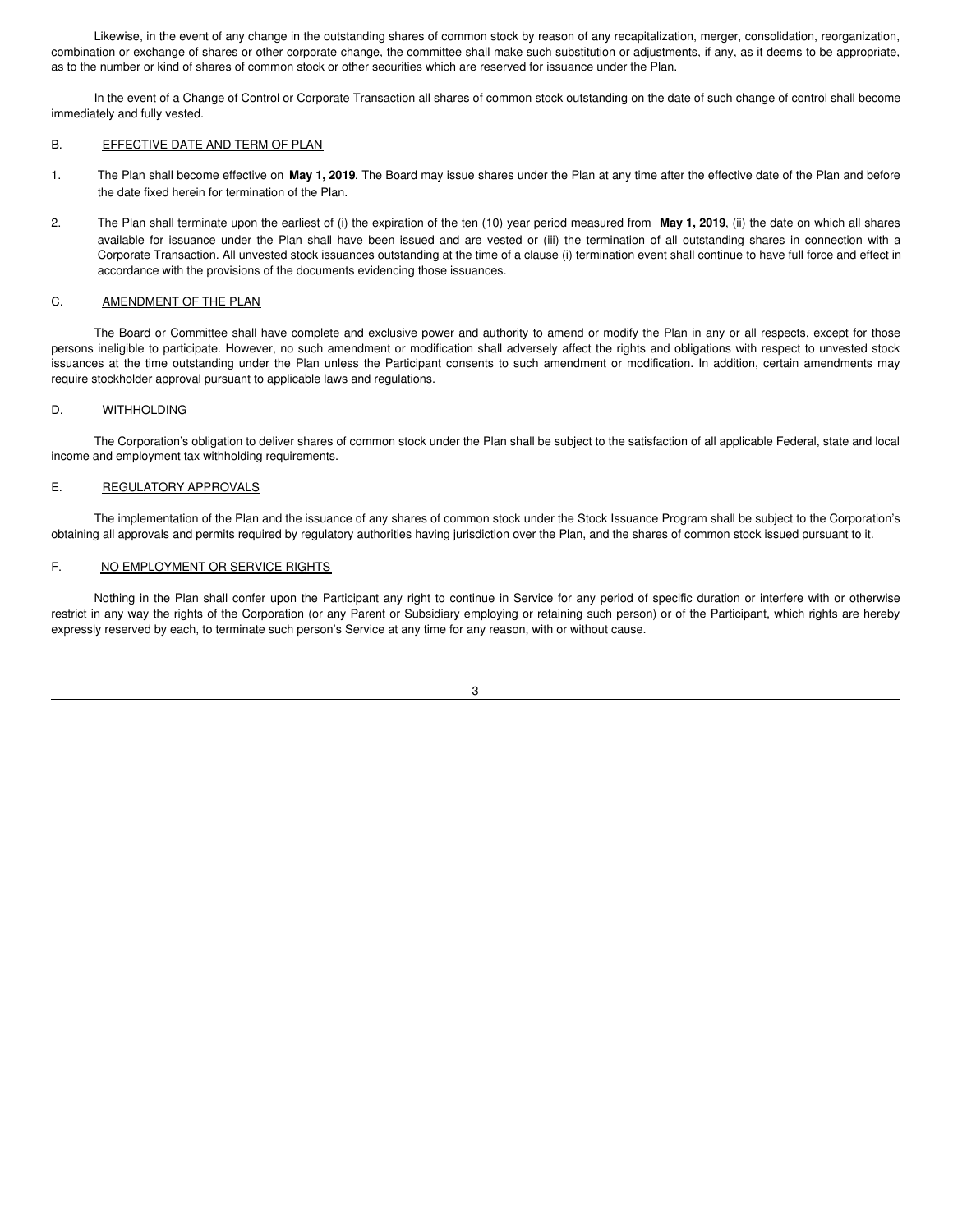### **APPENDIX**

The following definitions shall be in effect under the Plan:

Board shall mean the Corporation's Board of Directors.

Change of Control shall mean:

(i) any person who is not currently such becomes the beneficial owner, directly or indirectly, of securities of the Corporation representing 50% or more of the combined voting power of the Corporation's then outstanding voting securities; or

(ii) three or more directors, whose election or nomination for election is not approved by a majority of the Incumbent Board (as defined in the plan), are elected within any single 12-month period to serve on the board of directors; or

(iii) members of the Incumbent Board cease to constitute a majority of the Board of Directors without the approval of the remaining members of the Incumbent Board; or

(iv) any merger (other than a merger where the Corporation is the survivor and there is no accompanying change in control under subparagraphs (i), (ii) or (iii) of this paragraph (b), consolidation, liquidation or dissolution of the Corporation, or the sale of all or substantially all of the assets of the Corporation.

Code shall mean the Internal Revenue Code of 1986, as amended.

Common Stock shall mean the Corporation's common stock, \$.001 par value.

Corporate Transaction shall mean either of the following stockholder-approved transactions to which the Corporation is a party:

(i) a merger or consolidation in which securities possessing more than fifty percent (50%) of the total combined voting power of the Corporation's outstanding securities are transferred to a person or persons different from the persons holding those securities immediately prior to such transaction, or

(ii) the sale, transfer or other disposition of all or substantially all of the Corporation's assets in complete liquidation or dissolution of the Corporation.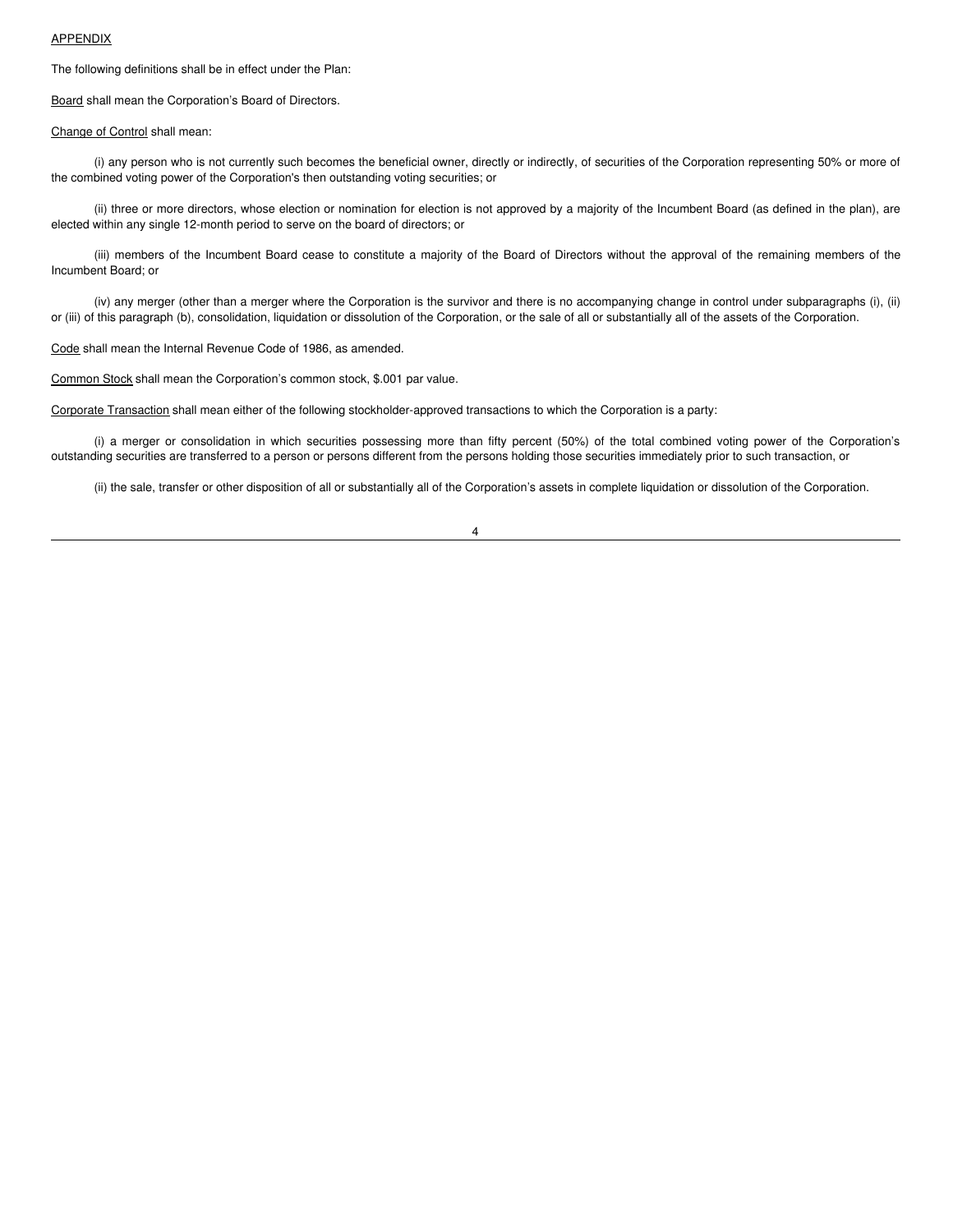Corporation shall mean Vaso Corporation, a Delaware corporation.

Disability shall mean the inability of Participant to engage in any substantial gainful activity by reason of any medically determinable physical or mental impairment and shall be determined by the Plan Administrator on the basis of such medical evidence as the Plan Administrator deems warranted under the circumstances. Disability shall be deemed to constitute Permanent Disability in the event that such Disability is expected to result in death or has lasted or can be expected to last for a continuous period of twelve (12) months or more.

Fair Market Value per share of common stock on any relevant date shall be determined in accordance with the following provisions:

(i) If the common stock is at the time traded on the NASDAQ National or SmallCap Market, then the Fair Market Value shall be the closing selling price per share of common stock on the date in question, as the price is reported by the National Association of Securities Dealers on the NASDAQ National or SmallCap Market. If there is no closing selling price for the common stock on the date in question, then the Fair Market Value shall be the closing selling price on the last preceding date for which such quotation exists.

(ii) If the common stock is at the time listed on any Stock Exchange, then the Fair Market Value shall be the closing selling price per share of common stock on the date in question on the Stock Exchange determined by the Plan Administrator to be the primary market for the common stock, as such price is officially quoted in the composite tape of transactions on such exchange. If there is no closing selling price for the common stock on the date in question, then the Fair Market Value shall be the closing selling price on the last preceding date for which such quotation exists.

(iii) If the common stock is at the time neither listed on any Stock Exchange nor traded on the NASDAQ National Market, then the Fair Market Value shall be determined by the Plan Administrator after taking into account such factors as the Plan Administrator shall deem appropriate.

Misconduct shall mean the commission of any act of fraud, embezzlement or dishonesty by the Participant or Participant, any unauthorized use or disclosure by such person of confidential information or trade secrets of the Corporation (or any Parent or Subsidiary), or any other intentional misconduct by such person adversely affecting the business or affairs of the Corporation (or any Parent or Subsidiary) in a material manner. The foregoing definition shall not be deemed to be inclusive of all the acts or omissions which the Corporation (or any Parent or Subsidiary) may consider as grounds for the dismissal or discharge of any Participant, Participant or other person in the Service of the Corporation (or any Parent or Subsidiary).

#### 1934 Act shall mean the Securities Exchange Act of 1934, as amended.

Parent shall mean any corporation (other than the Corporation) in an unbroken chain of corporations ending with the Corporation, provided each corporation in the unbroken chain (other than the Corporation) owns, at the time of the determination, stock possessing fifty percent (50%) or more of the total combined voting power of all classes of stock in one of the other corporations in such chain.

Permitted Transfer shall mean (i) a gratuitous transfer of the Purchased Shares, provided and only if Participant obtains the Corporation's prior written consent to such transfer, or (ii) a transfer of title to the shares effected pursuant to Participant's will or the laws of intestate succession following Participant's death.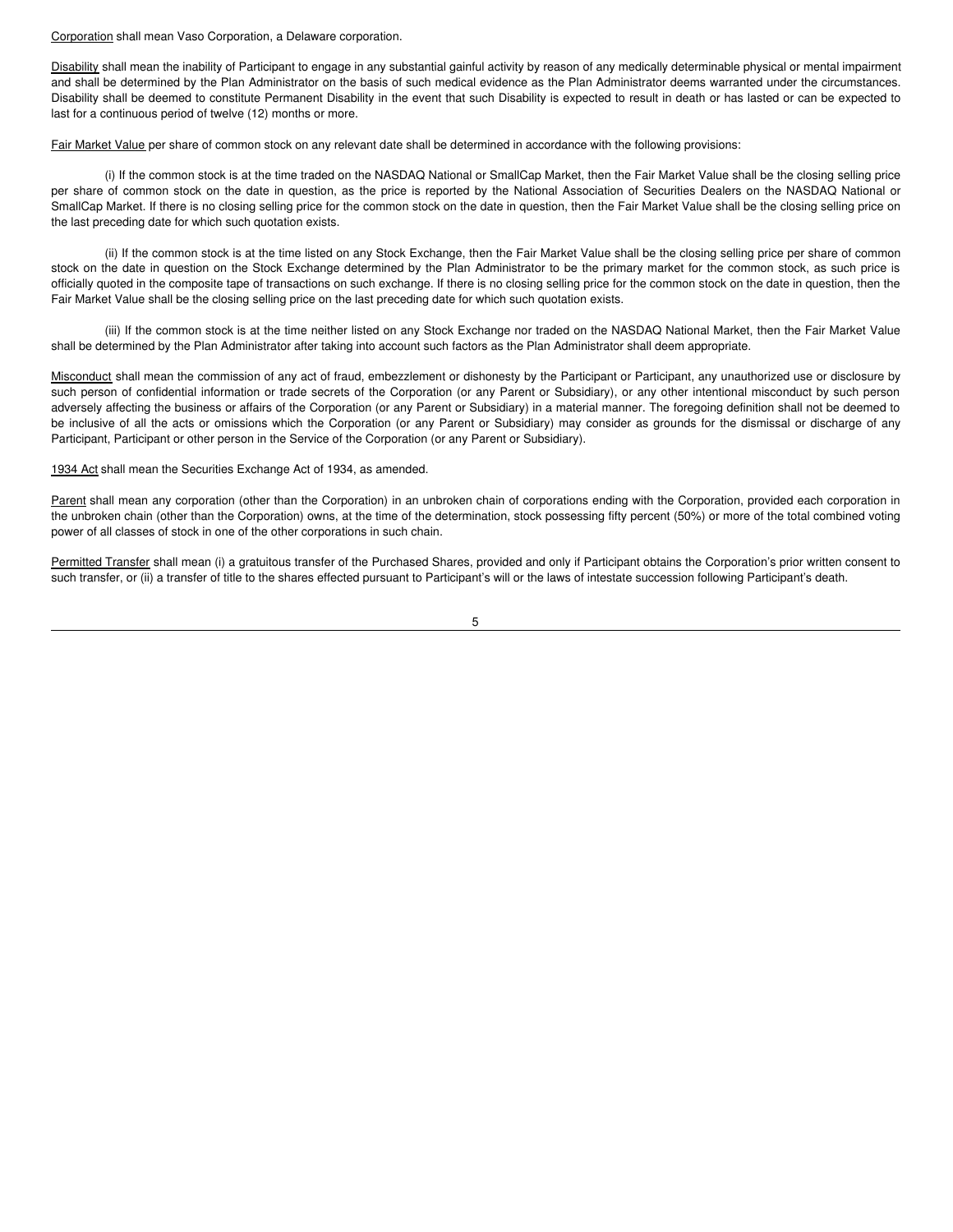Plan shall mean the Corporation's 2019 Stock Plan.

Plan Administrator shall mean either the Board or a committee of the Board acting in its capacity as administrator of the Plan.

Purchase Agreement shall mean the stock purchase agreement pursuant to the issuance of the Shares.

Senior Employee shall mean an individual who is in the employ of the Corporation (or any Parent or Subsidiary), in a senior capacity as determined by the Board of Directors or Plan Administrator in its sole discretion.

Shares shall mean the number of shares of common stock subject to the stock issuance.

Stock Exchange shall mean the Nasdaq National Market System, American Stock Exchange or the New York Stock Exchange.

Subsidiary shall mean any corporation (other than the Corporation) in an unbroken chain of corporations beginning with the Corporation, provided each corporation (other than the last corporation) in the unbroken chain owns, at the time of the determination, stock possessing fifty percent (50%) or more of the total combined voting power of all classes of stock in one of the other corporations in such chain.

Vesting Commencement Date shall mean the date on which the Shares commence to vest as specified in the Grant Notice or agreement with Participant.

Vesting Schedule shall mean the vesting schedule specified in the Grant Notice or agreement with Participant pursuant to which the Participant is to be vested in the Shares in a series of installments over his or her period of Service.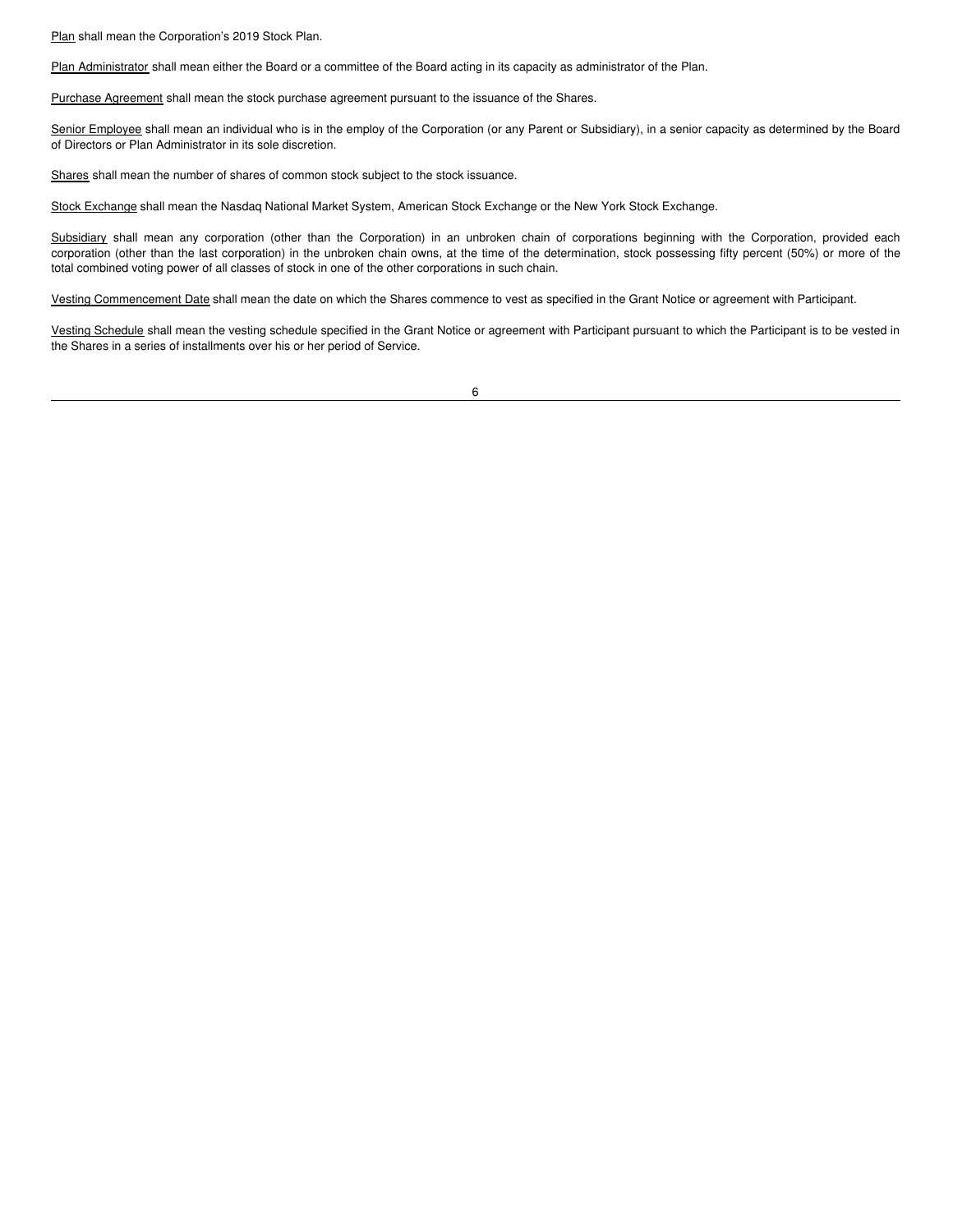### **CERTIFICATION PURSUANT TO RULE 13a/15d OF THE SECURITIES EXCHANGE ACT OF 1934, AS ADOPTED PURSUANT TO SECTION 302 OF THE SARBANES-OXLEY ACT OF 2002**

I, Jun Ma, certify that:

- 1. I have reviewed this report on Form 10-K of Vaso Corporation and subsidiaries (the "registrant");
- 2. Based on my knowledge, this report does not contain any untrue statement of a material fact or omit to state a material fact necessary to make the statements made, in light of the circumstances under which such statements were made, not misleading with respect to the period covered by this report;
- 3. Based on my knowledge, the financial statements, and other financial information included in this report, fairly present in all material respects the financial condition, results of operations and cash flows of the registrant as of, and for, the periods presented in this report;
- 4. The registrant's other certifying officer(s) and I are responsible for establishing and maintaining disclosure controls and procedures (as defined in Exchange Act Rules 13a-15(e) and 15d-15(e)) and internal control over financial reporting (as defined in Exchange Act Rules 13a-15(f) and 15d-15(f)) for the registrant and have:
	- a. Designed such disclosure controls and procedures, or caused such disclosure controls and procedures to be designed under our supervision, to ensure that material information relating to the registrant, including its consolidated subsidiaries, is made known to us by others within those entities, particularly during the period in which this report is being prepared;
	- b. Designed such internal control over financial reporting, or caused such internal control over financial reporting to be designed under our supervision, to provide reasonable assurance regarding the reliability of financial reporting and the preparation of financial statements for external purposes in accordance with generally accepted accounting principles;
	- c. Evaluated the effectiveness of the registrant's disclosure controls and procedures and presented in this report our conclusions about the effectiveness of the disclosure controls and procedures, as of the end of the period covered by this report based on such evaluation; and
	- d. Disclosed in this report any change in the registrant's internal control over financial reporting that occurred during the registrant's most recent fiscal quarter (the registrant's fourth fiscal quarter in the case of an annual report) that has materially affected, or is reasonably likely to materially affect, the registrant's internal control over financial reporting; and
- 5. The registrant's other certifying officer(s) and I have disclosed, based on our most recent evaluation of internal control over financial reporting, to the registrant's auditors and the audit committee of the registrant's Board of Directors (or persons performing the equivalent functions):
	- a. All significant deficiencies and material weaknesses in the design or operation of internal control over financial reporting which are reasonably likely to adversely affect the registrant's ability to record, process, summarize, and report financial information; and
	- b. Any fraud, whether or not material, that involves management or other employees who have a significant role in the registrant's internal control over financial reporting.

/s/ Jun Ma . Jun Ma President and Chief Executive Officer

Dated: April 13, 2020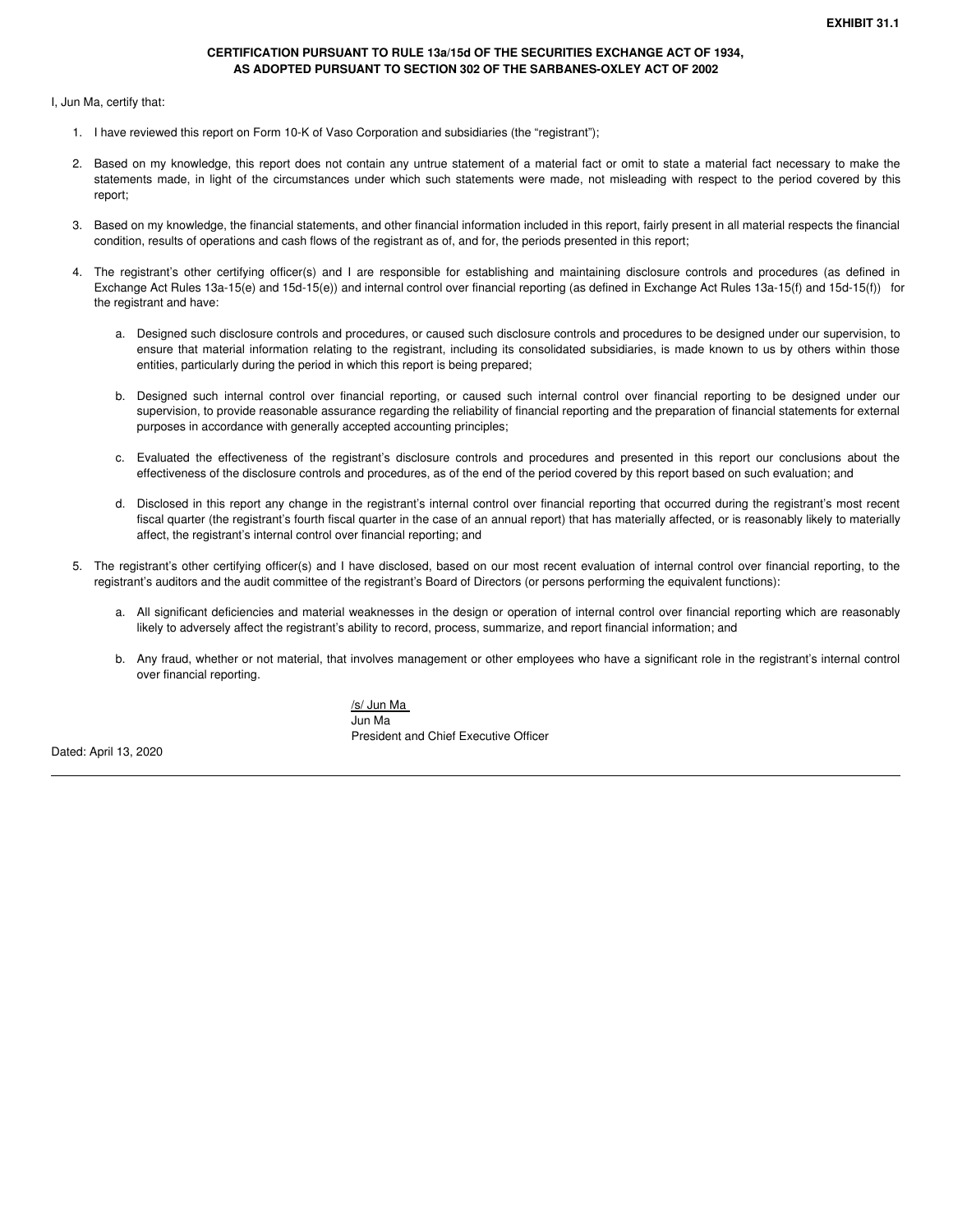### **CERTIFICATION PURSUANT TO RULE 13a/15d OF THE SECURITIES EXCHANGE ACT OF 1934, AS ADOPTED PURSUANT TO SECTION 302 OF THE SARBANES-OXLEY ACT OF 2002**

I, Michael Beecher, certify that:

- 1. I have reviewed this report on Form 10-K of Vaso Corporation and subsidiaries (the "registrant");
- 2. Based on my knowledge, this report does not contain any untrue statement of a material fact or omit to state a material fact necessary to make the statements made, in light of the circumstances under which such statements were made, not misleading with respect to the period covered by this report;
- 3. Based on my knowledge, the financial statements, and other financial information included in this report, fairly present in all material respects the financial condition, results of operations and cash flows of the registrant as of, and for, the periods presented in this report;
- 4. The registrant's other certifying officer(s) and I are responsible for establishing and maintaining disclosure controls and procedures (as defined in Exchange Act Rules 13a-15(e) and 15d-15(e)) and internal control over financial reporting (as defined in Exchange Act Rules 13a-15(f) and 15d-15(f)) for the registrant and have:
	- a. Designed such disclosure controls and procedures, or caused such disclosure controls and procedures to be designed under our supervision, to ensure that material information relating to the registrant, including its consolidated subsidiaries, is made known to us by others within those entities, particularly during the period in which this report is being prepared;
	- b. Designed such internal control over financial reporting, or caused such internal control over financial reporting to be designed under our supervision, to provide reasonable assurance regarding the reliability of financial reporting and the preparation of financial statements for external purposes in accordance with generally accepted accounting principles;
	- c. Evaluated the effectiveness of the registrant's disclosure controls and procedures and presented in this report our conclusions about the effectiveness of the disclosure controls and procedures, as of the end of the period covered by this report based on such evaluation; and
	- d. Disclosed in this report any change in the registrant's internal control over financial reporting that occurred during the registrant's most recent fiscal quarter (the registrant's fourth fiscal quarter in the case of an annual report) that has materially affected, or is reasonably likely to materially affect, the registrant's internal control over financial reporting; and
- 5. The registrant's other certifying officer(s) and I have disclosed, based on our most recent evaluation of internal control over financial reporting, to the registrant's auditors and the audit committee of the registrant's Board of Directors (or persons performing the equivalent functions):
	- a. All significant deficiencies and material weaknesses in the design or operation of internal control over financial reporting which are reasonably likely to adversely affect the registrant's ability to record, process, summarize, and report financial information; and
	- b. Any fraud, whether or not material, that involves management or other employees who have a significant role in the registrant's internal control over financial reporting.

/s/ Michael Beecher Michael Beecher Chief Financial Officer

Dated: April 13, 2020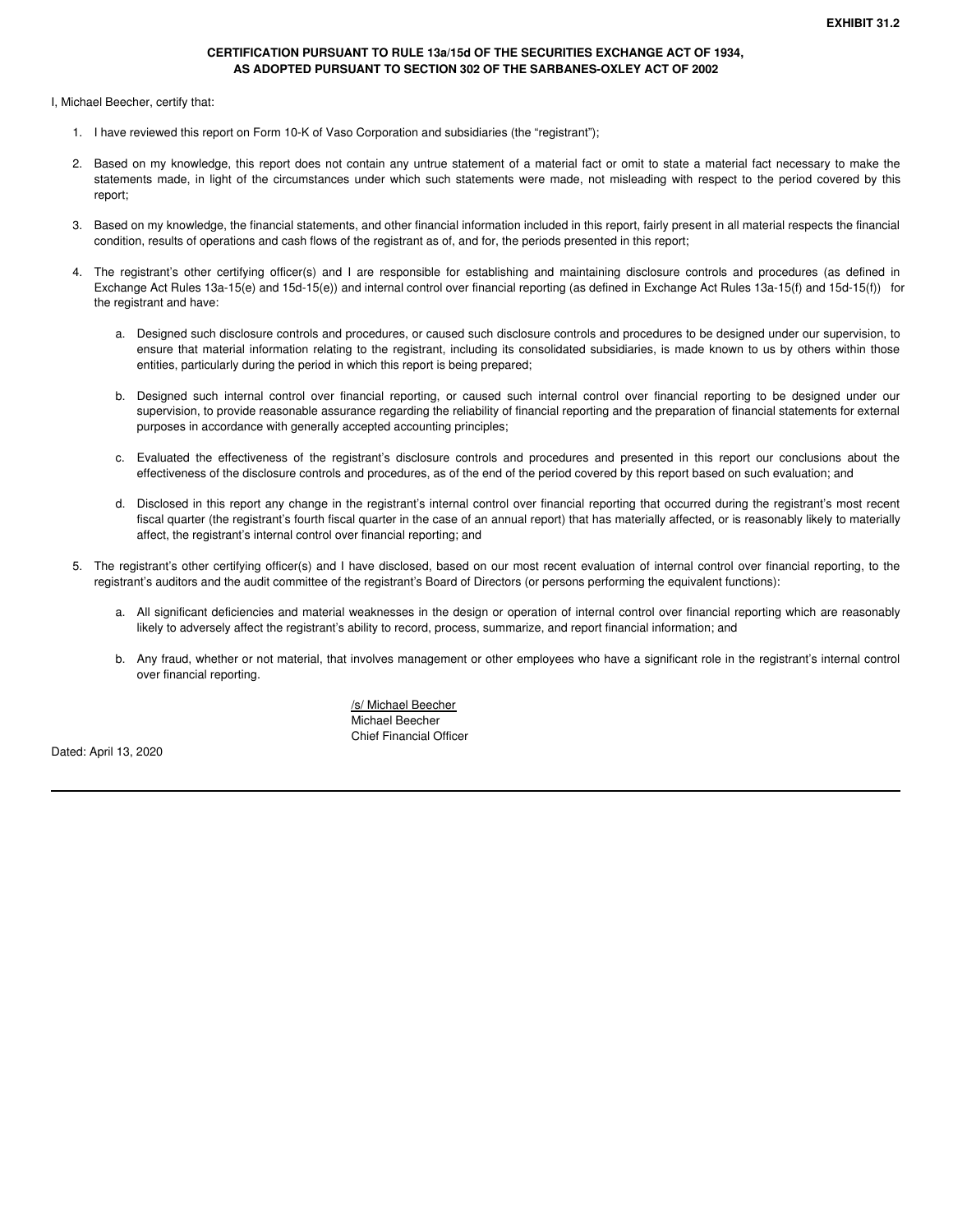# **CERTIFICATION PURSUANT TO 18 U.S.C. SECTION 1350 AS ADOPTED PURSUANT TO SECTION 906 OF THE SARBANES-OXLEY ACT OF 2002**

I, Jun Ma, President and Chief Executive Officer of Vaso Corporation (the "Company"), certify, pursuant to Section 906 of the Sarbanes-Oxley Act of 2002, 18 U.S.C. Section 1350, that:

- (1) the Annual Report on Form 10-K of the Company for the year ended December 31, 2019 (the "Report"), fully complies with the requirements of Section 13(a) or 15(d) of the Securities Exchange Act of 1934; and
- (2) the information contained in the Report fairly presents, in all material respects, the financial condition and results of operations of the Company.

Dated: April 13, 2020

/s/ Jun Ma Jun Ma President and Chief Executive Officer